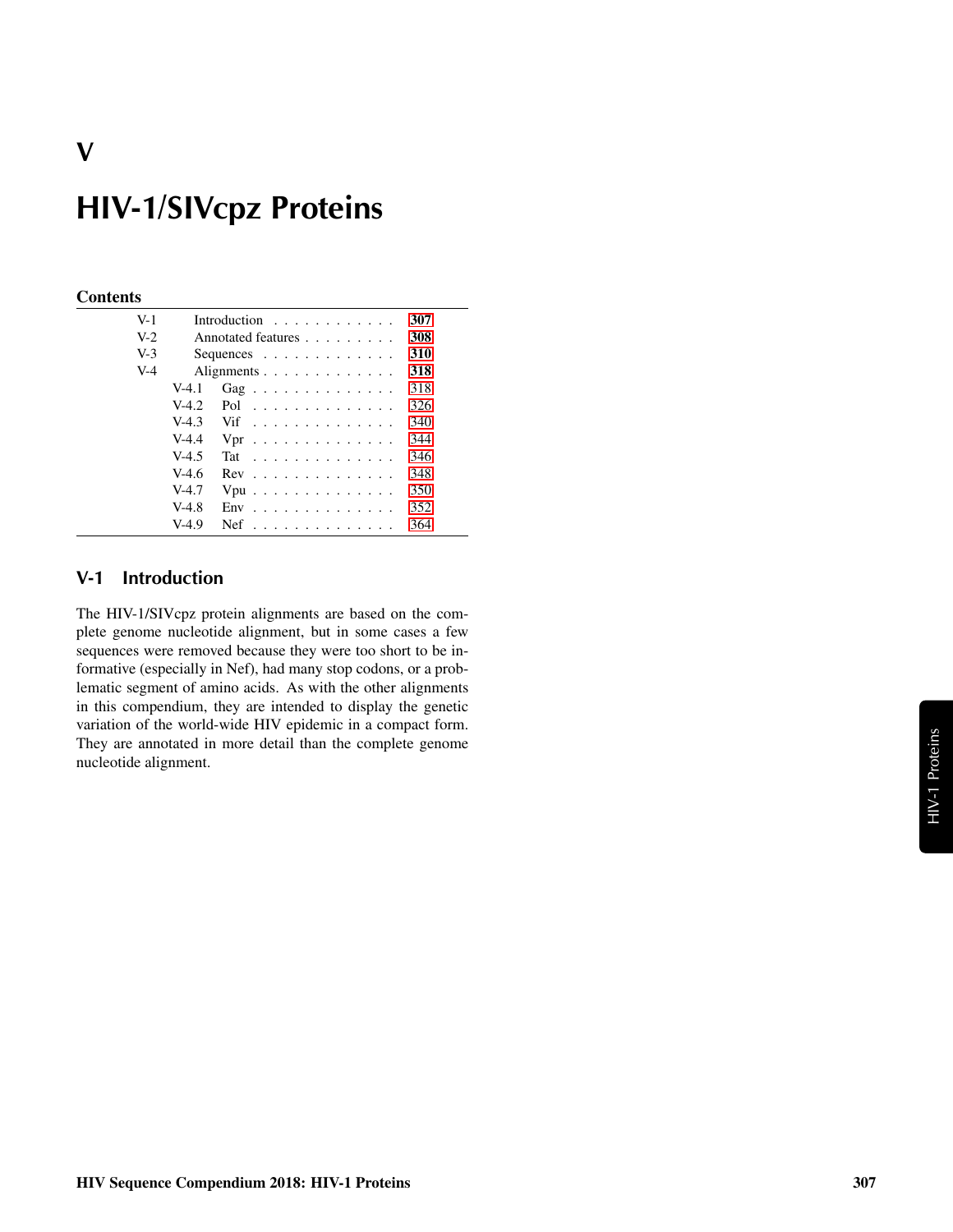# <span id="page-1-0"></span>**V-2 Annotated features**

Features of HIV-1 annotated in the alignment that follows.

| <b>Feature</b>              | Protein | Location     | Page |
|-----------------------------|---------|--------------|------|
| Gag start, p17 start        | Gag     | $\mathbf{1}$ | 318  |
| membrane binding            | Gag     | $1 - 30$     | 318  |
| phosphorylation site        | Gag     | 112          | 318  |
| p17 end                     | Gag     | 132          | 318  |
| p24 start                   | Gag     | 133          | 318  |
| CyPA binding                | Gag     | 205-241      | 320  |
| major homology region       | Gag     | 285-304      | 320  |
| p24 end                     | Gag     | 364          | 322  |
| p2 start                    | Gag     | 365          | 322  |
| p2 end                      | Gag     | 377          | 322  |
| p7 start                    | Gag     | 378          | 322  |
| Zn motif                    | Gag     | 392-404      | 322  |
| Zn motif                    | Gag     | 413-425      | 322  |
| p7 end                      | Gag     | 432          | 322  |
| p1 start                    | Gag     | 433          | 322  |
| p1 end                      | Gag     | 448          | 322  |
| p6 start                    | Gag     | 449          | 322  |
| Vpr binding                 | Gag     | 455-460      | 324  |
| Vpr binding                 | Gag     | 489-494      | 324  |
| p6 end, Gag end             | Gag     | 501          | 324  |
| Pol start                   | Pol     | 1            | 326  |
| Gag-Pol TF start            | Pol     | 1            | 326  |
| Gag-Pol TF end              | Pol     | 56           | 326  |
| protease start              | Pol     | 57           | 326  |
| protease end                | Pol     | 155          | 328  |
| p66, p51 RT start           | Pol     | 156          | 328  |
| M41L                        | Pol     | 196          | 328  |
| D67N                        | Pol     | 222          | 328  |
| <b>K70R</b>                 | Pol     | 225          | 328  |
| D110 catalytic site         | Pol     | 265          | 328  |
|                             | Pol     | 337-342      | 330  |
| polymerase motif            |         |              |      |
| M184V<br>T215Y              | Pol     | 339          | 330  |
|                             | Pol     | 370          | 330  |
| K219Q                       | Pol     | 374          | 330  |
| p51 RT end                  | Pol     | 595          | 332  |
| p15 RNase H start           | Pol     | 596          | 332  |
| p66 RT, p15 Rnase H end     | Pol     | 715          | 334  |
| p31 Integrase start         | Pol     | 716          | 334  |
| p31 Integrase end           | Pol     | 1004         | 338  |
| Pol end                     | Pol     | 1004         | 338  |
| Vif start                   | Vif     | 1            | 340  |
| Vif end                     | Vif     | 193          | 342  |
| Vpr start                   | Vpr     | 1            | 344  |
| oligomerization             | Vpr     | $1 - 41$     | 344  |
| amphipathic $\alpha$ -helix | Vpr     | 17-33        | 344  |
| H(S/N)RIG motifs            | Vpr     | 71-83        | 344  |
| frameshift in HXB2          | Vpr     | 72           | 344  |
| Vpr end in HXB2             | Vpr     | 79           | 344  |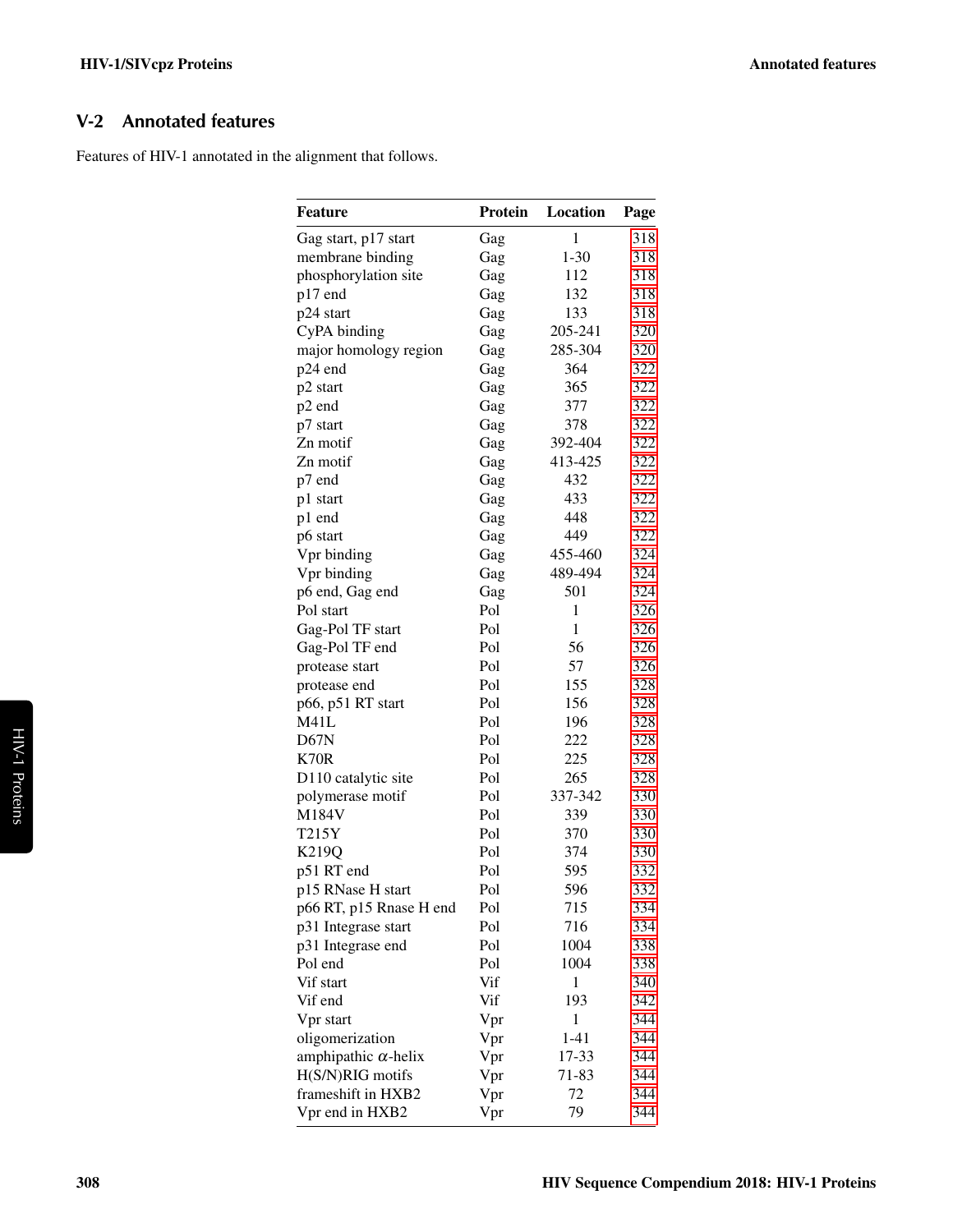| Feature                  | <b>Protein</b> | Location     | Page |
|--------------------------|----------------|--------------|------|
| V <sub>pr</sub> end      | Vpr            | 98           | 344  |
| Tat start                | Tat            | 1            | 346  |
| C-rich region            | Tat            | 22-37        | 346  |
| nuclear localization     | Tat            | 49-57        | 346  |
| exon 1 end               | Tat            | 72           | 346  |
| exon 2 start             | Tat            | 73           | 346  |
| Tat end                  | Tat            | 102          | 346  |
| Rev start                | Rev            | $\mathbf{1}$ | 348  |
| exon 1 end               | Rev            | 25           | 348  |
| exon 2 start             | Rev            | 26           | 348  |
| <b>NLS</b>               | Rev            | 34-49        | 348  |
| Leu-rich effector domain | Rev            | 75-83        | 348  |
| Rev end                  | Rev            | 117          | 348  |
| Vpu start                | Vpu            | $\mathbf{1}$ | 350  |
| transmembrane domain     | Vpu            | $1 - 27$     | 350  |
| cytoplasmic domain       | Vpu            | 28-82        | 350  |
| $\alpha$ -helix          | Vpu            | $43 - 51$    | 350  |
| phos                     | Vpu            | 53           | 350  |
| phos                     | Vpu            | 57           | 350  |
| $\alpha$ -helix          | Vpu            | 58-70        | 350  |
| Vpu end                  | Vpu            | 83           | 350  |
| Env start                | Env            | $\mathbf{1}$ | 352  |
| signal peptide end       | Env            | 30           | 352  |
| gp120 start              | Env            | 31           | 352  |
| glycosylation NVT        | Env            | 88-90        | 352  |
| CD4 binding              | Env            | 124          | 352  |
| $\rm V1$                 | Env            | 131-156      | 352  |
| glycosylation NDT        | Env            | 136-138      | 352  |
| glycosylation NSS        | Env            | 141-143      | 352  |
| glycosylation NCS        | Env            | 156-158      | 354  |
| V2                       | Env            | 158-196      | 354  |
| glycosylation NIS        | Env            | 160-162      | 354  |
| glycosylation NDT        | Env            | 186-188      | 354  |
| glycosylation NTS        | Env            | 197-199      | 354  |
| CD4 binding              | Env            | 196          | 354  |
| glycosylation NKT        | Env            | 230-232      | 354  |
| glycosylation NGT        | Env            | 234-236      | 354  |
| glycosylation NVS        | Env            | 241-243      | 354  |
| glycosylation NGS        | Env            | 262-264      | 354  |
| glycosylation NFT        | Env            | 276-278      | 354  |
| CD4 binding              | Env            | 279          | 354  |
| glycosylation NTS        | Env            | 289-291      | 356  |
| glycosylation NCT        | Env            | 295-297      | 356  |
| V3                       | Env            | 296-331      | 356  |
| glycosylation NNT        | Env            | 301-303      | 356  |
| V3 tip                   | Env            | 312-315      | 356  |
| glycosylation NNT        | Env            | 339-341      | 356  |
| glycosylation NKT        | Env            | 356-358      | 356  |
| CD4 binding              | Env            | 365          | 356  |
| V4                       | Env            | 385-418      | 356  |
| glycosylation NST        | Env            | 386-388      | 356  |
| glycosylation NST        | Env            | 392-394      | 356  |
| glycosylation NST        | Env            | 397-399      | 356  |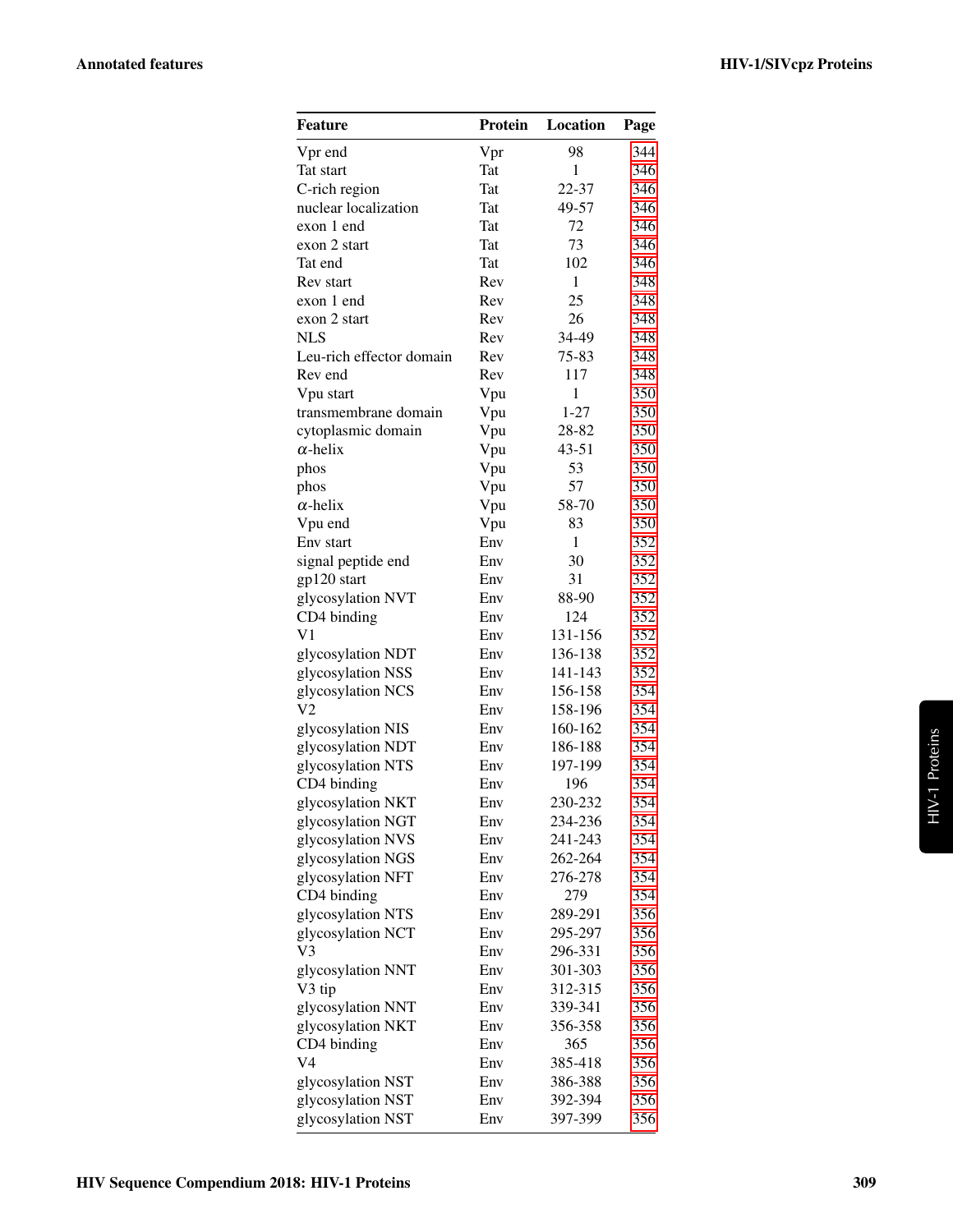| <b>Feature</b>              | <b>Protein</b> | Location  | Page |
|-----------------------------|----------------|-----------|------|
| glycosylation NNT           | Env            | 406-408   | 358  |
| CD4 binding                 | Env            | 425       | 358  |
| glycosylation NIT           | Env            | 448-450   | 358  |
| CD4 binding                 | Env            | 455       | 358  |
| V <sub>5</sub>              | Env            | 460-471   | 358  |
| glycosylation NES           | Env            | 463-465   | 358  |
| CD4 binding                 | Env            | 469       | 358  |
| fusion peptide              | Env            | 512-527   | 358  |
| gp120 end                   | Env            | 511       | 358  |
| gp41 start                  | Env            | 512       | 358  |
| immunodominant region       | Env            | 588-607   | 360  |
| glycosylation NAS           | Env            | 611-613   | 360  |
| glycosylation NKS           | Env            | 616-618   | 360  |
| glycosylation NHT           | Env            | 624-626   | 360  |
| glycosylation NYT           | Env            | 637-639   | 360  |
| transmembrane domain        | Env            | 685-704   | 360  |
| gp41 cytoplasmic tail start | Env            | 705       | 360  |
| glycosylation NGS           | Env            | 750-752   | 362  |
| glycosylation NAT           | Env            | 816-818   | 362  |
| cytoplasmic tail end        | Env            | 857       | 362  |
| gp41 end                    | Env            | 857       | 362  |
| Env end                     | Env            | 857       | 362  |
| Nef start                   | Nef            | 1         | 364  |
| myristoylation              | Nef            | $2 - 7$   | 364  |
| acidic cluster              | Nef            | $62 - 65$ | 364  |
| poly-P helix                | Nef            | 69-78     | 364  |
| phosphorylation             | Nef            | 77-81     | 364  |
| HXB2 premature Nef end      | Nef            | 124       | 364  |
| normal Nef end              | Nef            | 207       | 366  |

# <span id="page-3-0"></span>**V-3 Sequences**

Sequences included in the HIV-1 protein alignments.

| <b>Name</b>                               | Accession | <b>Proteins</b> | Author         | <b>Reference</b>                                                                            |
|-------------------------------------------|-----------|-----------------|----------------|---------------------------------------------------------------------------------------------|
| <b>B.FR.83.HXB2</b>                       | K03455    | A11             | Wong-Staal, F. | Nature 313(6000):277-284 (1985)                                                             |
| $A1$ .CD.02.LA01AlPr                      | KU168256  | All             | Berg, M.G.     | <i>J Clin Microbiol</i> <b>54</b> (4); 868-82<br>(2016)                                     |
| A1.CM.08.886 24                           | KP718928  | All             | Luk, $K.-C$ .  | PLoS One 10(11); e0141723<br>(2015)                                                         |
| A <sub>1</sub> .ES <sub>.15.100</sub> 117 | KY496622  | All             | Cuevas, M.T.   | Unpublished                                                                                 |
| A1.KE.11.DEMA111KE002                     | KF716474  | All             | Sanchez, A.M.  | J Immunol Methods 2014<br>Jul;409:117-30 doi:<br>101016/jjim201401004 Epub 2014<br>Jan $19$ |
| A1.PK.15.PK034                            | KX232624  | A11             | Chen, Y.       | PLoS ONE 11(12):E0167839<br>(2016)                                                          |
| A1.RW.11.DEMA111RW002                     | KF716472  | All             | Sanchez, A.M.  | J Immunol Methods 2014<br>Jul;409:117-30 doi:<br>101016/jjim201401004 Epub 2014<br>Jan $19$ |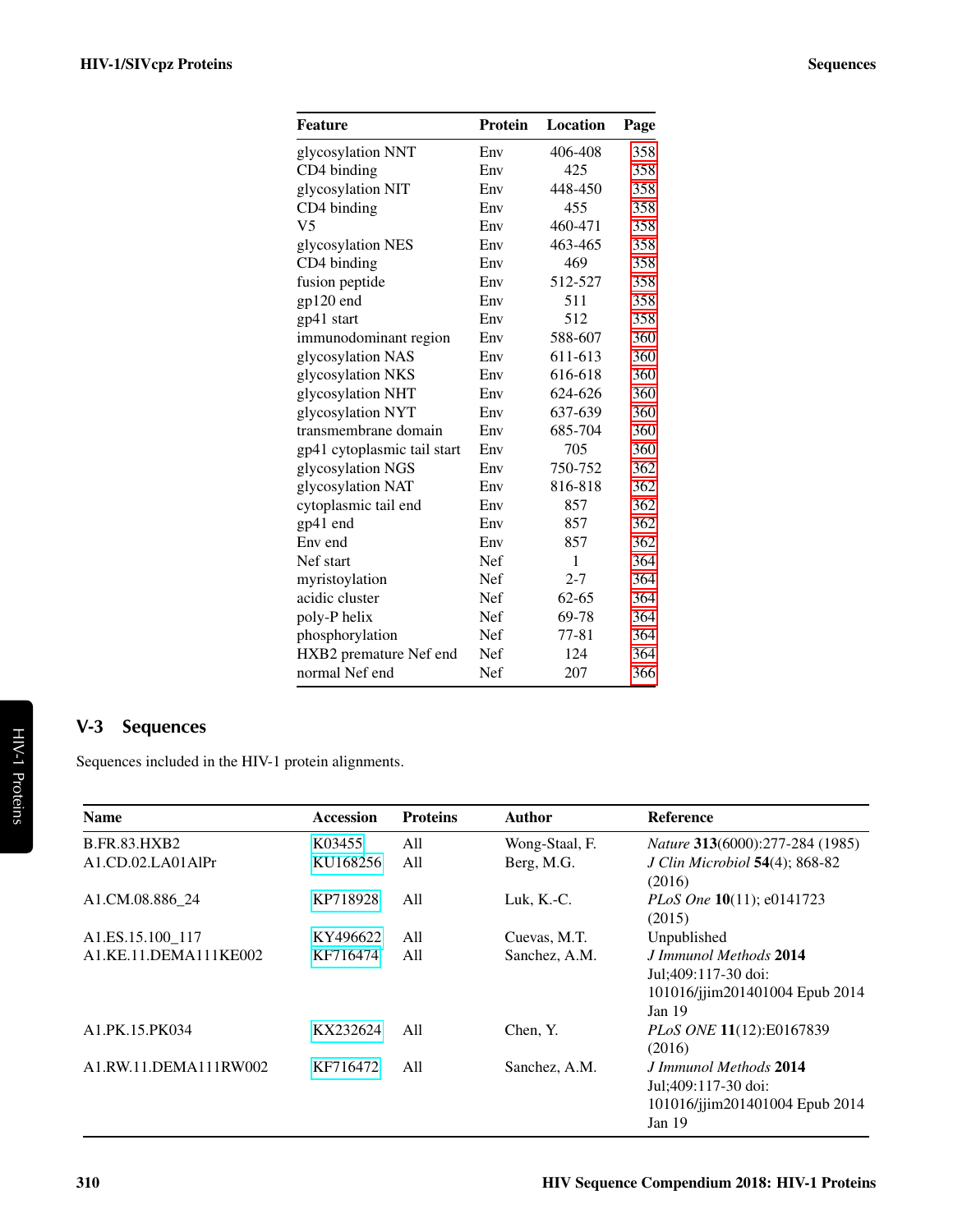| <b>Name</b>                          | <b>Accession</b> | <b>Proteins</b> | <b>Author</b>      | Reference                                                    |
|--------------------------------------|------------------|-----------------|--------------------|--------------------------------------------------------------|
| A1.SE.13.078SE                       | MF373181         | All             | Neogi, U.          | Sci Rep 7(1):6371 (2017)                                     |
| A1.UG.11.DEMA110UG009                | KF716486         | All             | Sanchez, A.M.      | J Immunol Methods 2014                                       |
|                                      |                  |                 |                    | Jul;409:117-30 doi:                                          |
|                                      |                  |                 |                    | 101016/jjim201401004 Epub 2014                               |
|                                      |                  |                 |                    | Jan 19                                                       |
| A2.CM.01.01CM_1445MV                 | GU201516         | All             | Carr, J.K.         | Retrovirology 2010 Apr 28;7:39<br>doi: 101186/1742-4690-7-39 |
| A3.SN.01.DDI579                      | AY521629         | All             | Meloni, S.T.       | J Virol 78(22):12438-12445 (2004)                            |
| A4.CD.97.97CD_KCC2                   | AM000053         | All             | Vidal, N.          | ARHR 22(2):182-187 (2006)                                    |
| A6.BY.13.PV85                        | KT983615         | All             | Sasinovich, S.     | Unpublished                                                  |
| A6.IT.02.60000                       | EU861977         | All             | Riva, C.           | ARHR 24(10); 1319-25 (2008)                                  |
| A6.RU.11.11RU6950                    | JX500694         | All             | Baryshev, P.B.     | ARHR 30(6); 592-7 (2014)                                     |
| A6.UA.12.DEMA112UA024                | KU749403         | All             | Hora, B.           | Unpublished                                                  |
| B.AR.14.DEMB14AR003                  | KY658685         | All             | Hora, B.           | Unpublished                                                  |
| B.BR.10.10BR_MG035                   | KJ849804         | All             | Pessoa, R.         | Transfusion 55(5); 980-90 (2015)                             |
| B.CU.14.14CU005                      | KR914676         | All             | Blanco, M.         | Unpublished                                                  |
| B.DE.13.366396                       | KT124767         | All             | Tully, D.C.        | PLoS Pathog 12(5); e1005619<br>(2016)                        |
| B.DE.13.947915                       | KT124808         | All             | Tully, D.C.        | PLoS Pathog 12(5); e1005619<br>(2016)                        |
| B.DO.11.DEMB11DR001                  | KY658702         | All             | Hora, B.           | Unpublished                                                  |
| B.ES.15.100600                       | KY989956         | All             | Cuevas, M.T.       | Unpublished                                                  |
| B.FR.11.DEMB11FR001                  | KF716496         | All             | Sanchez, A.M.      | J Immunol Methods 2014                                       |
|                                      |                  |                 |                    | Jul;409:117-30 doi:                                          |
|                                      |                  |                 |                    | 101016/jjim201401004 Epub 2014                               |
|                                      |                  |                 |                    | Jan 19                                                       |
| B.JP.12.DEMB12JP001                  | KF716498         | All             | Sanchez, A.M.      | J Immunol Methods 2014                                       |
|                                      |                  |                 |                    | Jul;409:117-30 doi:                                          |
|                                      |                  |                 |                    | 101016/jjim201401004 Epub 2014                               |
|                                      |                  |                 |                    | Jan 19                                                       |
| B.PH.15.DEMB15PH003                  | KY658690         | All             | Hora, B.           | Unpublished                                                  |
| B.RU.11.11RU21n                      | JX500708         | All             | Baryshev, P.B.     | Unpublished                                                  |
| B.SE.15.102SE                        | MF373204         | All             | Neogi, U.          | Sci Rep 7(1):6371 (2017)                                     |
| B.TH.10.DEMB10TH002                  | KP109514         | All             | Hora, B.           | Unpublished                                                  |
| B.US.16.2609                         | KX505536         | All             | Bruner, K.M.       | Nat Med 22(9); 1043-9 (2016)                                 |
| C.BR.11.DEMC11BR035                  | KU749393         | All             | Hora, B.           | Unpublished                                                  |
| C.CN.10.YNFL19                       | KC870038         | All             | Wei, H.            | Unpublished                                                  |
| C.DE.10.622166                       | KT124786         | All             | Tully, D.C.        | PLoS Pathog 12(5); e1005619                                  |
|                                      |                  |                 |                    | (2016)                                                       |
| C.ES.15.100_118                      | KY496624         | All             | Cuevas, M.T.       | Unpublished                                                  |
| C.ET.08.ET104                        | KU319528         | All             | Amogne, W.         | ARHR 32(5); 471-4 (2016)                                     |
| C.IN.15.NIRT008                      | KX069226         | All             | Aralaguppe, S.G.   | J Virol Methods 2016                                         |
|                                      |                  |                 |                    | Oct;236:98-104 doi:                                          |
|                                      |                  |                 |                    | 101016/jjviromet201607010 Epub                               |
|                                      |                  |                 |                    | 2016 Jul 19                                                  |
| C.MW.09.703010256_CH256.w96 KC156214 |                  | All             | Parrish, N.F.      | PNAS USA 110(17); 6626-33                                    |
|                                      |                  |                 |                    | (2013)                                                       |
| C.NG.10.10NG020523                   | KX389612         | All             | Heipertz, R.A. Jr. | Medicine(Baltimore) 95                                       |
|                                      |                  |                 |                    | (32):E4346(2016)                                             |
| C.NP.11.11NP016                      | KU341724         | All             | Bhusal, N.         | Curr HIV Res 14(6):517-524                                   |
|                                      |                  |                 |                    | (2016)                                                       |
| C.PK.14.DEMC14PK009                  | KU749412         | All             | Hora, B.           | Unpublished                                                  |
| C.SE.15.100ET                        | MF373202         | All             | Neogi, U.          | Sci Rep 7(1):6371 (2017)                                     |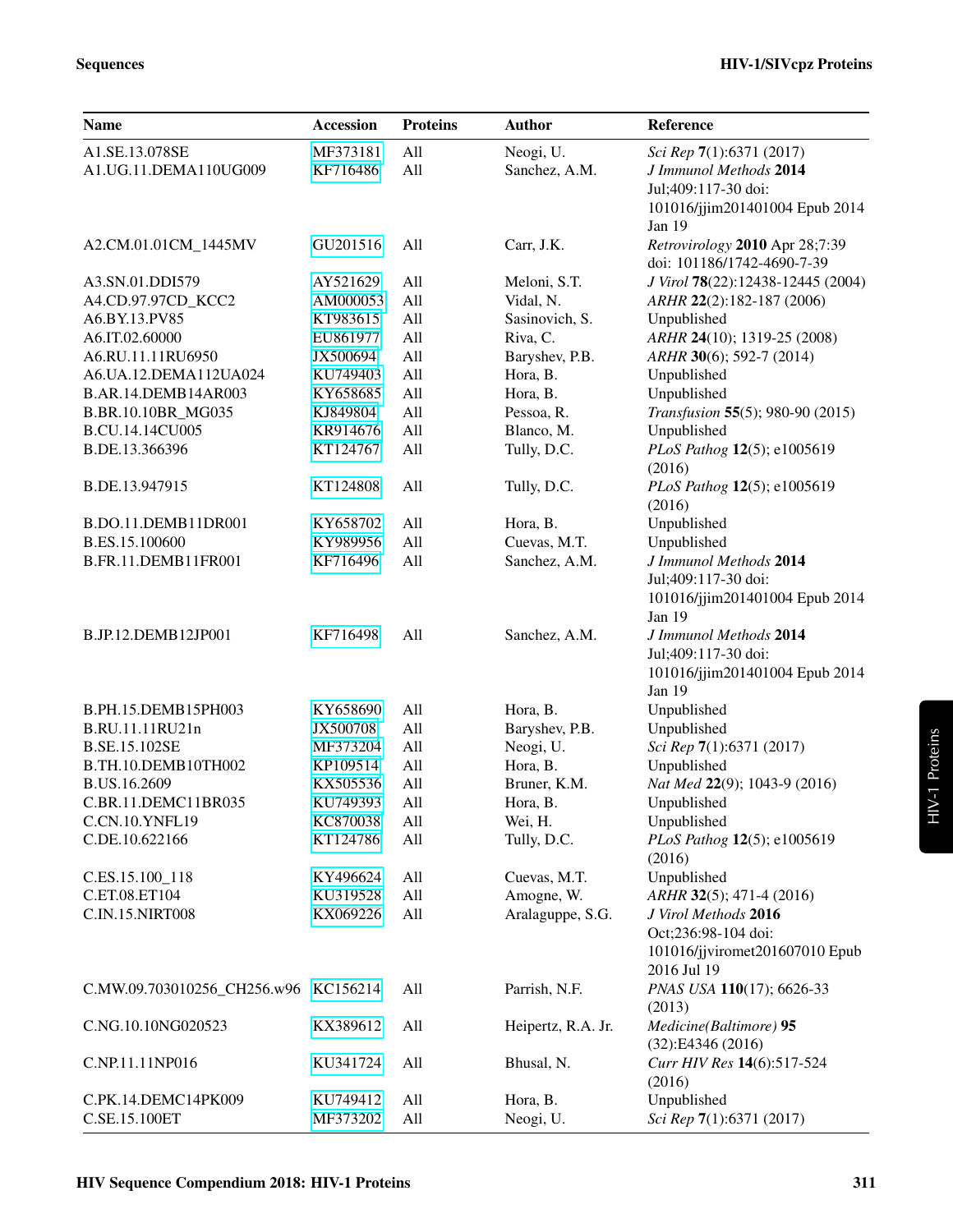| <b>Name</b>                | Accession | <b>Proteins</b> | <b>Author</b>           | Reference                                                                                 |
|----------------------------|-----------|-----------------|-------------------------|-------------------------------------------------------------------------------------------|
| C.TZ.08.707010457_CH457.w8 | KC156220  | All             | Parrish, N.F.           | PNAS USA 110(17); 6626-33<br>(2013)                                                       |
| C.US.14.M0118v1d14_5M04_C5 | KT982201  | All             | Rainwater-Lovett,<br>K. | PLoS ONE 12(2):E0170548 (2017)                                                            |
| C.ZA.13.DEMC13ZA152        | KU749417  | All             | Hora, B.                | Unpublished                                                                               |
| C.ZM.11.DEMC11ZM006        | KF716467  | All             | Sanchez, A.M.           | J Immunol Methods 2014<br>Jul;409:117-30 doi:<br>101016/jjim201401004 Epub 2014<br>Jan 19 |
| D.BR.10.10BR_RJ095         | KJ787684  | All             | Pessoa, R.              | Genome Announc 2(3):e00586-14<br>(2014)                                                   |
| D.CD.03.LA17MuBo           | KU168271  | All             | Berg, M.G.              | J Clin Microbiol 54(4); 868-82<br>(2016)                                                  |
| D.CM.10.DEMD10CM009        | JX140670  | All             | Sanchez, A.M.           | J Immunol Methods 2014<br>Jul;409:117-30 doi:<br>101016/jjim201401004 Epub 2014<br>Jan 19 |
| D.CY.06.CY163              | FJ388945  | All             | Kousiappa, I.           | ARHR 25(8); 727-40 (2009)                                                                 |
| D.KE.11.DEMD11KE003        | KF716476  | All             | Sanchez, A.M.           | J Immunol Methods 2014<br>Jul;409:117-30 doi:<br>101016/jjim201401004 Epub 2014<br>Jan 19 |
| D.SE.12.077UG              | MF373180  | All             | Neogi, U.               | Sci Rep 7(1):6371 (2017)                                                                  |
| D.TZ.04.CO6405V4           | KX907406  | All             | Billings, E.            | ARHR 33(4); 373-381 (2017)                                                                |
| D.UG.10.DEMD10UG004        | KF716479  | All             | Sanchez, A.M.           | J Immunol Methods 2014<br>Jul;409:117-30 doi:<br>101016/jjim201401004 Epub 2014<br>Jan 19 |
| D.UG.11.DEMD11UG003        | KF716480  | All             | Sanchez, A.M.           | J Immunol Methods 2014<br>Jul;409:117-30 doi:<br>101016/jjim201401004 Epub 2014<br>Jan 19 |
| D.YE.02.02YE516            | AY795907  | All             | Saad, M.D.              | ARHR 21(7):644-648 (2005)                                                                 |
| F1.AO.06.AO_06_ANG32       | FJ900266  | All             | Guimaraes, M.L.         | Retrovirology 6, 39 (2009)                                                                |
| F1.AR.02.ARE933            | DQ189088  | All             | Aulicino, P.C.          | ARHR 21(2):158-164 (2005)                                                                 |
| F1.BR.11.DEMF111BR037      | KU749396  | All             | Hora, B.                | Unpublished                                                                               |
| F1.CY.08.CY222             | JF683771  | All             | Kousiappa, I.           | ARHR 27(11); 1183-99 (2011)                                                               |
| F1.ES.11.VA0053_nfl        | KJ883138  | All             | Delgado, E.             | PLoS ONE 10(11):E0143325<br>(2015)                                                        |
| F1.FR.04.LA22LeRe          | KU168276  | All             | Berg, M.G.              | J Clin Microbiol 54(4); 868-82<br>(2016)                                                  |
| F1.RO.03.LA20DuCl          | KU168274  | All             | Berg, M.G.              | J Clin Microbiol 54(4); 868-82<br>(2016)                                                  |
| F1.RU.08.D88_845           | GQ290462  | All             | Fernandez-Garcia,<br>А. | ARHR 25(11):1187-1191 (2009)                                                              |
| F2.CM.10.DEMF210CM007      | JX140673  | All             | Sanchez, A.M.           | J Immunol Methods 2014<br>Jul;409:117-30 doi:<br>101016/jjim201401004 Epub 2014<br>Jan 19 |
| F2.CM.11.DEURF11CM026      | KU749422  | All             | Hora, B.                | Unpublished                                                                               |
| G.CD.03.LA23LiEd           | KU168277  | All             | Berg, M.G.              | J Clin Microbiol 54(4); 868-82<br>(2016)                                                  |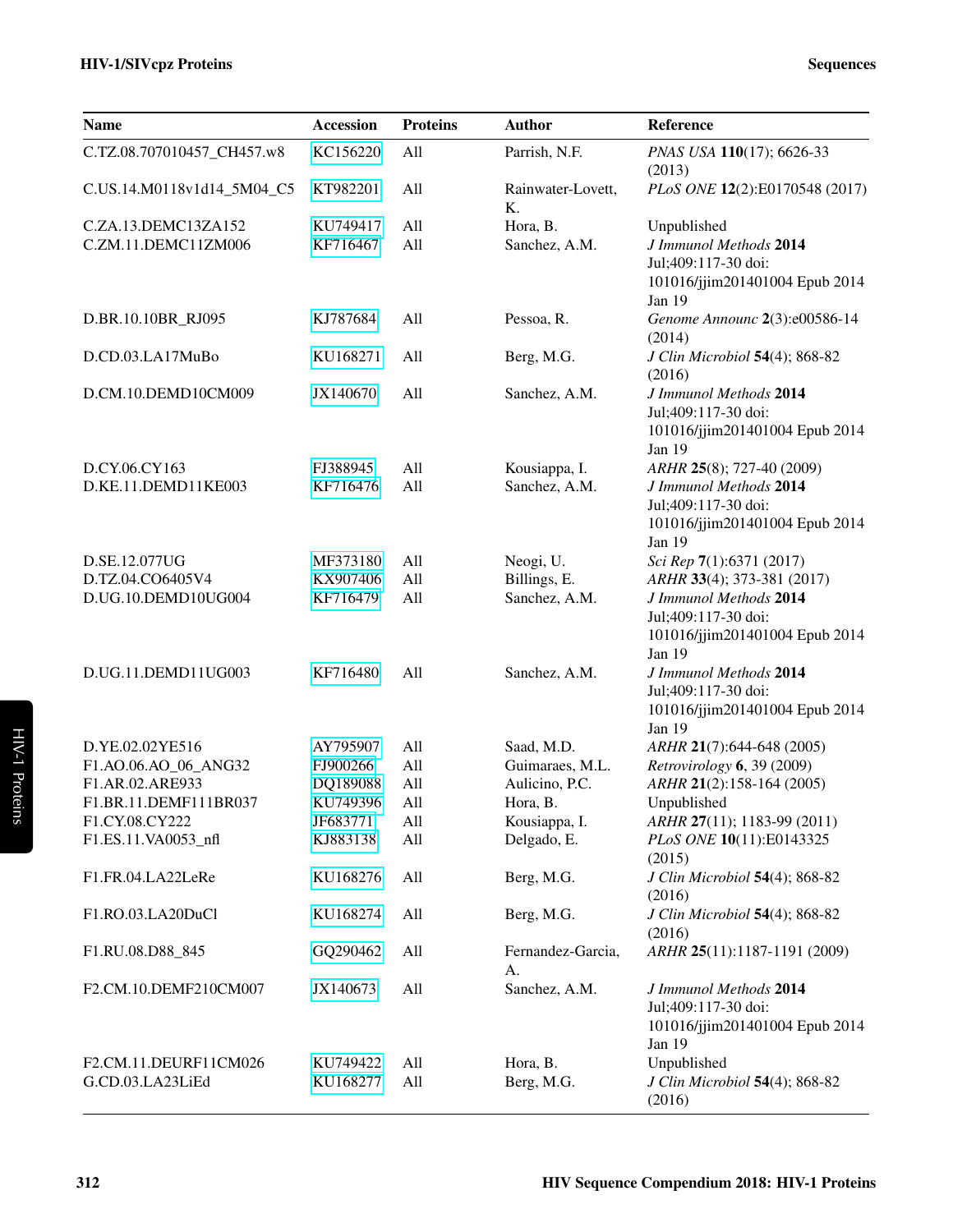| <b>Name</b>               | Accession            | <b>Proteins</b> | <b>Author</b>           | Reference                                    |
|---------------------------|----------------------|-----------------|-------------------------|----------------------------------------------|
| G.CM.08.789_10            | KP718925             | All             | Luk, K.-C.              | PLoS One 10(11); e0141723<br>(2015)          |
| G.CM.10.DEMG10CM008       | JX140676             | All             | Sanchez, A.M.           | J Immunol Methods 2014                       |
|                           |                      |                 |                         | Jul;409:117-30 doi:                          |
|                           |                      |                 |                         | 101016/jjim201401004 Epub 2014               |
|                           |                      |                 |                         | Jan 19                                       |
| G.CN.08.GX_2084_08        | JN106043             | All             | Liu, W.                 | Zhonghua Liu Xing Bing Xue Za                |
| G.CN.16.224GX             |                      | All             |                         | Zhi $34(1)$ ; 53-6 (2013)                    |
| G.ES.14.EUR_0033          | KY275364<br>KU685592 | All             | Zhang, M.<br>Cuevas, T. | Unpublished<br>Unpublished                   |
| G.GW.08.LA57LmNe          | KU168300             | All             | Berg, M.G.              | J Clin Microbiol 54(4); 868-82               |
|                           |                      |                 |                         | (2016)                                       |
| G.KE.09.DEMG09KE001       | KF716477             | All             | Sanchez, A.M.           | J Immunol Methods 2014                       |
|                           |                      |                 |                         | Jul;409:117-30 doi:                          |
|                           |                      |                 |                         | 101016/jjim201401004 Epub 2014               |
|                           |                      |                 |                         | Jan 19                                       |
| G.NG.12.12NG060409        | KX389648             | All             | Heipertz, R.A. Jr.      | Medicine(Baltimore) 95<br>(32):E4346(2016)   |
| H.CD.04.LA19KoSa          | KU168273             | All             | Berg, M.G.              | J Clin Microbiol 54(4); 868-82               |
|                           |                      |                 |                         | (2016)                                       |
| H.CF.02.LA25LeMi          | KU168279             | All             | Berg, M.G.              | J Clin Microbiol 54(4); 868-82               |
|                           |                      |                 |                         | (2016)                                       |
| J.CD.03.LA26DiAn          | KU168280             | All             | Berg, M.G.              | J Clin Microbiol 54(4); 868-82               |
|                           |                      |                 |                         | (2016)                                       |
| J.CM.04.04CMU11421        | GU237072             | All             | Yamaguchi, J.           | ARHR 26(6); 693-7 (2010)                     |
| K.CD.97.97ZR_EQTB11       | AJ249235             | All             | Triques, K.             | ARHR 16(2):139-151 (2000)                    |
| K.CM.96.96CM_MP535        | AJ249239             | All             | Triques, K.             | ARHR 16(2):139-151 (2000)                    |
| 01_AE.CM.11.1156_26       | KP718930             | All             | Luk, K.-C.              | PLoS One 10(11); e0141723<br>(2015)          |
| 01_AE.CN.12.DE00112CN011  | KP109508             | All             | Hora, B.                | Unpublished                                  |
| 01_AE.IR.10.10IR.THR48F   | AB703616             | All             | Jahanbakhsh, F.         | ARHR 29(1); 198-203 (2013)                   |
| 01_AE.JP.11.DE00111JP003  | KF859741             | All             | Sanchez, A.M.           | J Immunol Methods 2014                       |
|                           |                      |                 |                         | Jul;409:117-30 doi:                          |
|                           |                      |                 |                         | 101016/jjim201401004 Epub 2014               |
|                           |                      |                 |                         | Jan 19                                       |
| 01_AE.MM.14.fKSDU26       | KU820849             | All             | Chen, X.                | <i>Virulence</i> <b>2016</b> Aug 30:1-7 doi: |
|                           |                      |                 |                         | 101080/2150559420161226722                   |
| 01_AE.PH.15.DE00115PH012  | KY658688             | All             | Hora, B.                | Unpublished                                  |
| 01_AE.SE.12.070SE         | MF373173             | All             | Neogi, U.               | Sci Rep 7(1):6371 (2017)                     |
| 01_AE.TH.10.DE00110TH001  | KP109513             | All             | Hora, B.                | Unpublished                                  |
| 01_AE.TH.11.40436v09_04   | KY580697             | All             | Kijak, G.H.             | PLoS Pathog 13(7); e1006510<br>(2017)        |
| 01_AE.TH.90.CM240         | U54771               | All             | Carr, J.K.              | J Virol 70(9):5935-5943 (1996)               |
| 02_AG.CM.10.DE00210CM013  | KF859739             | All             | Sanchez, A.M.           | J Immunol Methods 2014                       |
|                           |                      |                 |                         | Jul;409:117-30 doi:                          |
|                           |                      |                 |                         | 101016/jjim201401004 Epub 2014               |
|                           |                      |                 |                         | Jan 19                                       |
| 02_AG.DE.09.701114        | KT124792             | All             | Tully, D.C.             | PLoS Pathog 12(5); e1005619                  |
|                           |                      |                 |                         | (2016)                                       |
| 02_AG.KR.12.12MHI11_10746 | KF561437             | All             | Cho, Y.-K.              | Unpublished                                  |
| 02_AG.KR.12.12MHR9        | KF561435             | All             | Cho, Y.-K.              | Unpublished                                  |
| 02_AG.LR.x.POC44951       | AB485636             | All             | Baesi, K.               | PLoS One 9(9); e105098 (2014)                |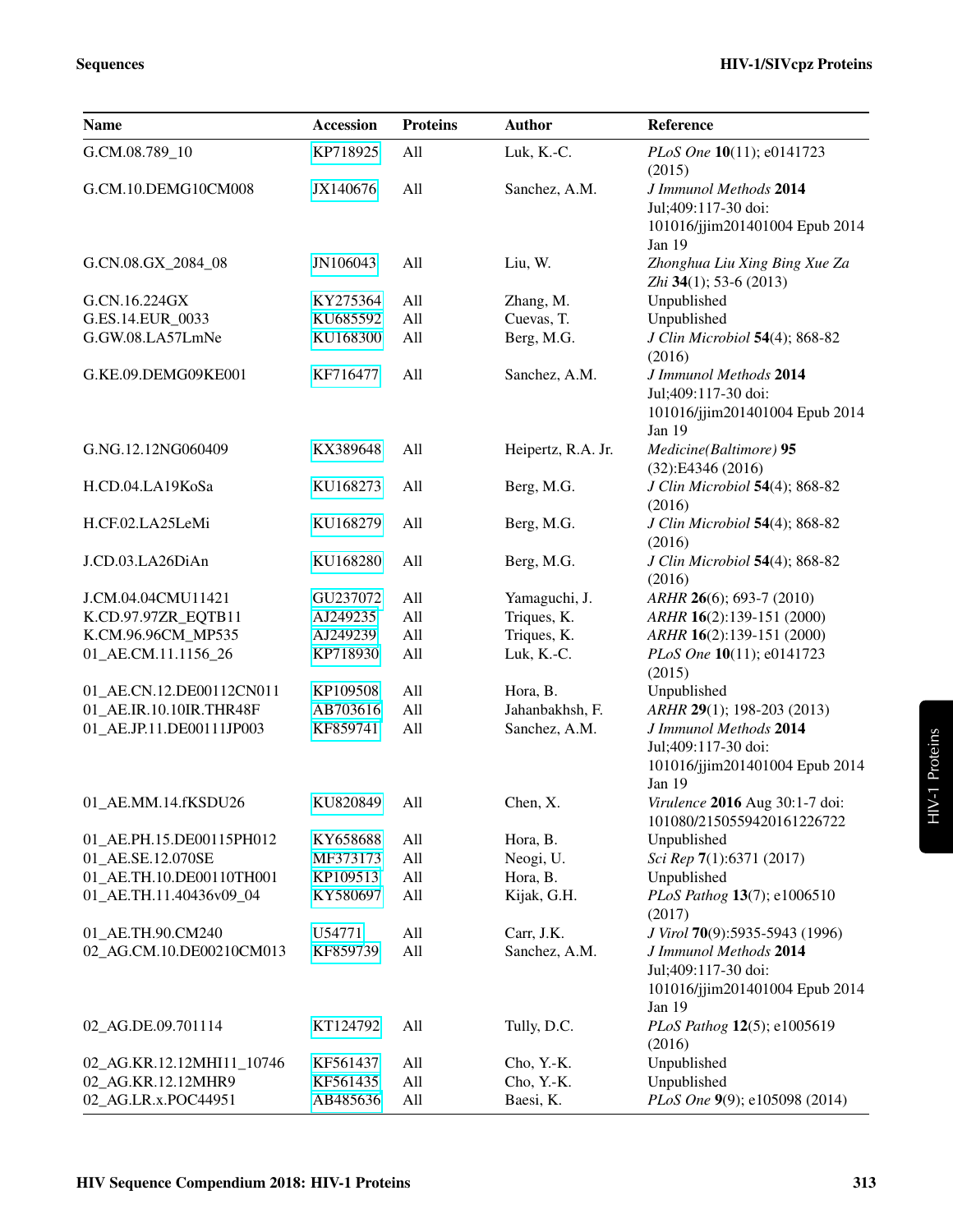| <b>Name</b>                | Accession | <b>Proteins</b> | <b>Author</b>      | Reference                                                   |
|----------------------------|-----------|-----------------|--------------------|-------------------------------------------------------------|
| 02_AG.NG.12.12NG060304     | KX389647  | All             | Heipertz, R.A. Jr. | Medicine(Baltimore) 95<br>(32):E4346(2016)                  |
| 02_AG.NG.x.IBNG            | L39106    | All             | Howard, T.M.       | ARHR 10(12):1755-1757 (1994)                                |
| 02 AG.PK.15.PK032          | KX232622  | All             | Chen, Y.           | PLoS ONE 11(12):E0167839                                    |
|                            |           |                 |                    | (2016)                                                      |
| 02_AG.SE.14.098GN          | MF373200  | All             | Neogi, U.          | Sci Rep 7(1):6371 (2017)                                    |
| 02_AG.SN.13.9580           | KT223760  | All             | Aman, S.           | Unpublished                                                 |
| 03_AB.RU.97.KAL153_2       | AF193276  | All             | Liitsola, K.       | ARHR 16(11):1047-1053 (2000)                                |
| 04_cpx.CY.94.94CY032_3     | AF049337  | All             | Gao, F.            | J Virol 72(12):10234-10241 (1998)                           |
| 05 DF.BE.x.VI1310          | AF193253  | All             | Laukkanen, T.      | Virology 269(1):95-104 (2000)                               |
| 06_cpx.AU.96.BFP90         | AF064699  | All             | Oelrichs, R.B.     | ARHR 14(16):1495-1500 (1998)                                |
| 07_BC.CN.98.98CN009        | AF286230  | All             | Rodenburg, C.M.    | ARHR 17(2):161-168 (2001)                                   |
| 08_BC.CN.97.97CNGX_6F      | AY008715  | All             | Piyasirisilp, S.   | J Virol 74(23):11286-11295 (2000)                           |
| 09_cpx.GH.96.96GH2911      | AY093605  | All             | McCutchan, F.E.    | ARHR 20(8):819-826 (2004)                                   |
| 10_CD.TZ.96.96TZ_BF061     | AF289548  | All             | Koulinska, I.N.    | ARHR 17(5):423-431 (2001)                                   |
| 11_cpx.CM.95.95CM_1816     | AF492624  | All             | Wilbe, K.          | ARHR 18(12):849-56 (2002)                                   |
| 12_BF.AR.99.ARMA159        | AF385936  | All             | Carr, J.K.         | AIDS 15(15):F41-F47 (2001)                                  |
| 13_cpx.CM.96.96CM_1849     | AF460972  | All             | Wilbe, K.          | ARHR 18(12):849-56 (2002)                                   |
| 14 BG.ES.05.X1870          | FJ670522  | All             | Cuevas, M.T.       | ARHR 26(9); 1019-25 (2010)                                  |
| 15_01B.TH.99.99TH_MU2079   | AF516184  | All             | Viputtijul, K.     | ARHR 18(16):1235-1237 (2002)                                |
| 16_A2D.KR.97.97KR004       | AF286239  | All             | Gao, F.            | ARHR 17(8):675-688 (2001)                                   |
| 17_BF.AR.99.ARMA038        | AY037281  | All             | Carr, J.K.         | AIDS 15(15):F41-F47 (2001)                                  |
| 18_cpx.CU.99.CU76          | AY586540  | All             | Thomson, M.M.      | AIDS 19(11):1155-63 (2005)                                  |
| 19_cpx.CU.99.CU7           | AY894994  | All             | Casado, G.         | JAIDS 40(5):532-537 (2005)                                  |
| 20_BG.CU.99.Cu103          | AY586545  | All             | Sierra, M.         | JAIDS 45(2):151-160 (2007)                                  |
| 21_A2D.KE.99.KER2003       | AF457051  | All             | Dowling, W.E.      | AIDS 16(13):1809-1820 (2002)                                |
| 22_01A1.CM.01.01CM_0001BBY | AY371159  | All             | Kijak, G.H.        | ARHR 20(5):521-530 (2004)                                   |
| 23_BG.CU.03.CB118          | AY900571  | All             | Sierra, M.         | JAIDS 45(2):151-160 (2007)                                  |
| 24_BG.ES.08.X2456_2        | FJ670526  | All             | Cuevas, M.T.       | ARHR 26(9); 1019-25 (2010)                                  |
| 25_cpx.CM.02.1918LE        | AY371169  | All             | Kijak, G.H.        | ARHR 20(5):521-530 (2004)                                   |
| 26_A5U.CD.02.02CD_MBTB047  | FM877782  | All             | Vidal, N.          | ARHR 25(8):823-832 (2009)                                   |
| 27_cpx.FR.04.04CD_FR_KZS   | AM851091  | All             | Vidal, N.          | ARHR 24(2):315-321 (2008)                                   |
| 28_BF.BR.99.BREPM12609     | DQ085873  | All             | Sa Filho, D.J.     | ARHR 22(1):1-13 (2006)                                      |
| 29_BF.BR.01.BREPM16704     | DQ085876  | All             | Sa Filho, D.J.     | ARHR 22(1):1-13 (2006)                                      |
| 31_BC.BR.04.04BR142        | AY727527  | All             | Sanabani, S.       | ARHR 22(2):171-176 (2006)                                   |
|                            | AY535660  |                 |                    | JAIDS 39(5):598-605 (2005)                                  |
| 32_06A6.EE.01.EE0369       |           | All             | Adojaan, M.        |                                                             |
| 33_01B.ID.07.JKT189_C      | AB547463  | All             | SahBandar, I.N.    | ARHR 27(1); 97-102 (2011)                                   |
| 34_01B.TH.99.OUR1969P      | EF165539  | All             | Tovanabutra, S.    | ARHR 23(6):829-833 (2007)                                   |
| 35_AD.AF.07.169H           | GQ477446  | All             | Sanders-Buell, E.  | ARHR 26(5):605-608 (2010)                                   |
| 36_cpx.CM.00.00CMNYU830    | EF087994  | All             | Powell, R.L.       | ARHR 23(8):1008-1019 (2007)                                 |
| 37_cpx.CM.00.00CMNYU926    | EF116594  | All             | Powell, R.L.       | ARHR 23(7):923-933 (2007)                                   |
| 38_BF1.UY.03.UY03_3389     | FJ213783  | All             | Ruchansky, D.      | ARHR 25(3); 351-6 (2009)                                    |
| 39_BF.BR.04.04BRRJ179      | EU735535  | All             | Guimaraes, M.L.    | AIDS 22(3):433-435 (2008)                                   |
| 40_BF.BR.05.05BRRJ055      | EU735537  | All             | Guimaraes, M.L.    | AIDS 22(3):433-435 (2008)                                   |
| 41_CD.TZ.05.CO6577V5       | KX907411  | All             | Billings, E.       | ARHR 33(4); 373-381 (2017)                                  |
| 42_BF.LU.03.luBF_01_03     | EU170151  | All             | Struck, D.         | ARHR 31(5); 554-8 (2015)                                    |
| 43_02G.SA.03.J11223        | EU697904  | All             | Badreddine, S.     | ARHR 23(5):667-674 (2007)                                   |
| 44_BF.CL.00.CH80           | FJ358521  | All             | Delgado, E.        | ARHR 26(7); 821-6 (2010)                                    |
| 45_cpx.FR.04.04FR_AUK      | EU448295  | All             | Frange, P.         | Retrovirology 2008 Aug 1;5:69 doi:<br>101186/1742-4690-5-69 |
| 46_BF.BR.07.07BR_FPS625    | HM026456  | All             | Sanabani, S.S.     | Virol J 2010 Apr 16;7:74 doi:<br>101186/1743-422X-7-74      |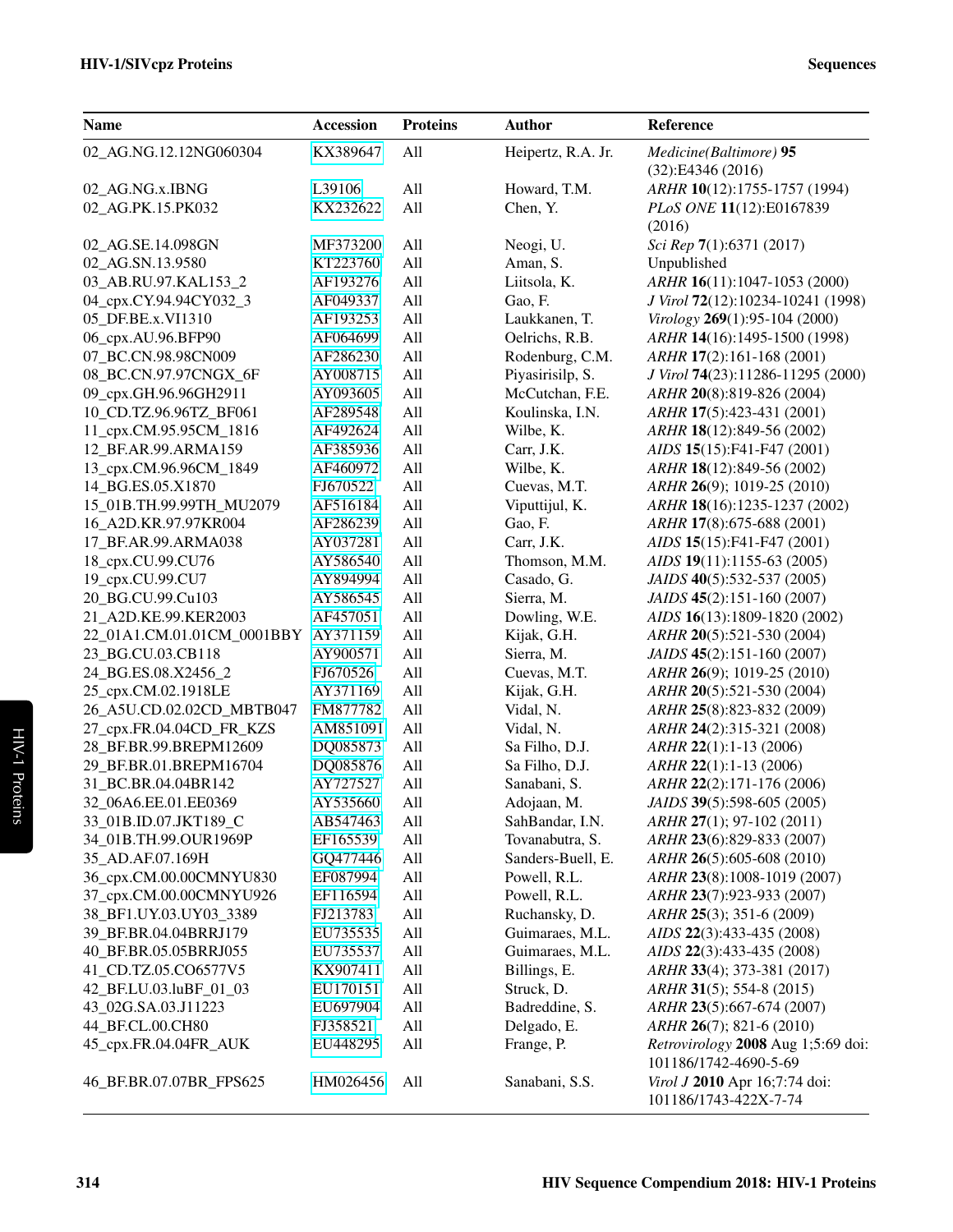| <b>Name</b>                  | <b>Accession</b>     | <b>Proteins</b> | <b>Author</b>     | Reference                                              |
|------------------------------|----------------------|-----------------|-------------------|--------------------------------------------------------|
| 47_BF.ES.08.P1942            | GQ372987             | All             | Fernandez-Garcia, | ARHR 26(7); 827-32 (2010)                              |
|                              |                      |                 | A.                |                                                        |
| 48_01B.MY.07.07MYKT021       | GQ175883             | All             | Li, Y.            | JAIDS 54(2):129-136 (2010)                             |
| 49_cpx.GM.03.N26677          | HQ385479             | All             | de Silva, T.I.    | <i>Retrovirology</i> $7(1):82(2010)$                   |
| 50 A1D.GB.10.12792           | JN417240             | All             | Foster, G.M.      | PLoS One 9(1); e83337 (2014)                           |
| 51_01B.SG.11.11SG_HM021      | JN029801             | All             | $Ng$ , O.T.       | ARHR 28(5); 527-30 (2012)                              |
| 52_01B.MY.03.03MYKL018_1     | DQ366664             | All             | Tee, K.K.         | JAIDS 43(5):523-529 (2006)                             |
| 53_01B.MY.11.11FIR164        | JX390610             | All             | Chow, W.Z.        | J Virol 86(20):11398-11399 (2012)                      |
| 54_01B.MY.09.09MYSB023       | JX390976             | All             | Ng, K.T.          | J Virol 86(20):11405-11406 (2012)                      |
| 55_01B.CN.10.HNCS102056      | JX574661             | All             | Han, X.           | Genome Announc 1(1):E00050-12<br>(2013)                |
| 56_cpx.FR.10.URF5_patient_A  | JN882655             | All             | Leoz, M.          | AIDS 25(11):1371-1377 (2011)                           |
| 57_BC.CN.09.09YNLX19sg       | KC899008             | All             | Han, X.           | PLoS ONE 8(5):E65337 (2013)                            |
| 58_01B.MY.09.09MYPR37        | KC522031             | All             | Chow, W.Z.        | PLoS ONE 9(1):E85250 (2014)                            |
| 59_01B.CN.09.09LNA423        | JX960635             | All             | An, M.            | J Virol 86(22); 12402-6 (2012)                         |
| 60_BC.IT.11.BAV499           | KC899079             | All             | Simonetti, F.R.   | <b>Infect Genet Evol 2014</b>                          |
|                              |                      |                 |                   | Apr;23:176-81 doi:                                     |
|                              |                      |                 |                   | 101016/jmeegid201402007 Epub                           |
|                              |                      |                 |                   | 2014 Mar 3                                             |
| 61_BC.CN.10.JL100010         | KC990124             | All             | Li, X.            | Genome Announc 2013 Jun 27;1(3)<br>pii: e00326-13 doi: |
|                              |                      |                 |                   | 101128/genomeA00326-13                                 |
| 62_BC.CN.10.YNFL13           | KC870034             | All             | Wei, H.           | ARHR 30(4):380-383 (2014)                              |
| 63_02A.RU.10.10RU6637        | JN230353             | All             | Baryshev, P.B.    | Arch Virol 157(12); 2335-41 (2012)                     |
| 64_BC.CN.09.YNFL31           | KC870042             | All             | Hsi, J.           | ARHR 30(4); 389-93 (2014)                              |
| 65_cpx.CN.10.YNFL01          | KC870027             | All             | Feng, Y.          | ARHR 30(6); 598-602 (2014)                             |
| 67_01B.CN.11.ANHUI_HF115     | KC183779             | All             | Wu, J.            | PLoS ONE 8(1):E54322 (2013)                            |
| 68_01B.CN.11.ANHUI_WH73      | KC183782             | All             | Wu, J.            | PLoS ONE 8(1):E54322 (2013)                            |
| 69_01B.JP.05.05JPMYC113SP420 | LC027100             | All             | Kusagawa, S.      | Genome Announc 2015 May                                |
|                              |                      |                 |                   | 28;3(3) pii: e00196-15 doi:                            |
|                              |                      |                 |                   | 101128/genomeA00196-15                                 |
| 70_BF1.BR.10.10BR_PE004      | KJ849758             | All             | Pessoa, R.        | PLoS One 9(11); e112674 (2014)                         |
| 71_BF1.BR.10.10BR_PE008      | KJ849759             | All             | Pessoa, R.        | PLoS One 9(11); e112674 (2014)                         |
| 72_BF1.BR.10.10BR_MG002      | KJ671534             | All             | Pessoa, R.        | Genome Announc 2(3):e00386-14<br>(2014)                |
| 73_BG.DE.01.9196_01          | AY882421             | All             | Harris, B.        | ARHR 21(7):654-660 (2005)                              |
| 74_01B.MY.10.10MYPR268       | KR019771             | All             | Cheong, H.T.      | PLoS ONE 10(7):E0133883 (2015)                         |
| 77_cpx.MY.14.14MYNBB090      | KX673820             | All             | Tee, K.K.         | Genome Announc 2017 Jun                                |
|                              |                      |                 |                   | 29;5(26) pii: e00459-17 doi:                           |
|                              |                      |                 |                   | 101128/genomeA00459-17                                 |
| 78_cpx.CN.13.YNTC19          | KU161143             | All             | Song, Y.          | <b>ARHR 2016 Apr 8</b>                                 |
| 79_0107.CN.15.SX15DT013      | KY216146             | All             | Li, Y.            | ARHR 2017 May 30 doi:                                  |
|                              |                      |                 |                   | 101089/aid20170066                                     |
| 82_cpx.MM.13.mSSDU12         | KU820825             | All             | Chen, X.          | Virulence 2016 Aug 30:1-7 doi:                         |
|                              |                      |                 |                   | 101080/2150559420161226722                             |
| 83_cpx.MM.13.mSSDU94         | KU820847             | All             | Chen, X.          | Virulence 2016 Aug 30:1-7 doi:                         |
|                              |                      |                 |                   | 101080/2150559420161226722<br>ARHR 2016 Jun 13         |
| 85_BC.CN.14.14CN_SCYB2       | KU992929<br>KX582249 | All             | Su, L.            |                                                        |
| 86_BC.CN.13.15YNHS18         | KF250408             | All             | Li, Y.            | <b>ARHR 2016 Oct 18</b>                                |
| 87_cpx.CN.12.DH32            |                      | All             | Wei, H.           | Sci Rep 2015 Jul 2;5:11323 doi:<br>101038/srep11323    |
| 88_BC.CN.05.05YNRL25sg       | KC898979             | All             | Han, X.           | PLoS ONE 8(5):E65337 (2013)                            |
| 90_BF1.BR.11.BRGO6043        | KY628221             | All             | Reis, M.N.d.G.    | PLoS ONE 12(6):E0178578 (2017)                         |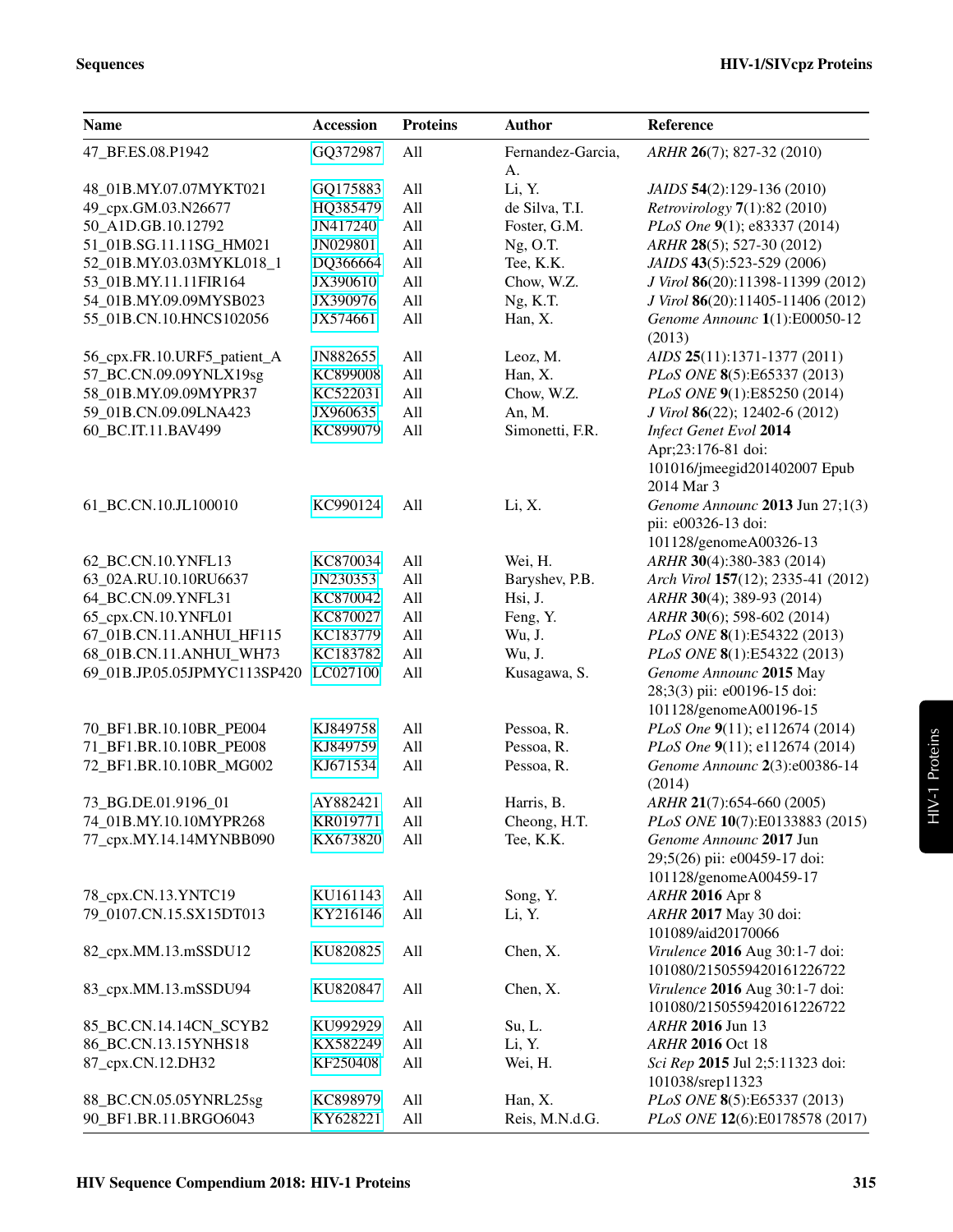| <b>Name</b>               | <b>Accession</b> | <b>Proteins</b> | <b>Author</b>    | <b>Reference</b>                                                                              |
|---------------------------|------------------|-----------------|------------------|-----------------------------------------------------------------------------------------------|
| O.CM.96.LA51YBF35         | KU168294         | All             | Berg, M.G.       | J Clin Microbiol 54(4); 868-82<br>(2016)                                                      |
| O.CM.96.LA52YBF39         | KU168295         | All             | Berg, M.G.       | J Clin Microbiol 54(4); 868-82<br>(2016)                                                      |
| O.CM.99.99CMU4122         | AY169815         | A11             | Yamaguchi, J.    | ARHR 19(11):979-988 (2003)                                                                    |
| O.CM.x.pCMO2_3            | AY618998         | All             | Tebit, D.M.      | Virology 326(2):329-339 (2004)                                                                |
| O.ES.01.Read25_HIV_GroupO | KX228804         | A11             | Ragupathy, V.    | Unpublished                                                                                   |
| O.FR.06.RBF206            | KY112585         | All             | Mack, K.         | J Virol 2017 Feb 28;91(6) pii:<br>e02177-16 doi:<br>101128/JVI02177-16 Print 2017<br>Mar $15$ |
| O.GA.10.10Gab1190         | JX245014         | A11             | Liegeois, F.     | ARHR 29(7); 1085-90 (2013)                                                                    |
| O.GA.11.11Gab6352         | JX245015         | All             | Liegeois, F.     | ARHR 29(7); 1085-90 (2013)                                                                    |
| O.SN.99.99SE_MP1300       | AJ302647         | All             | Toure-Kane, C.   | ARHR 17(12):1211-1216 (2001)                                                                  |
| O.US.10.LTNP              | JN571034         | All             | Buckheit, R.W.3. | ARHR 30(6); 511-513 (2014)                                                                    |
| N.CM.15.S4858             | KY498771         | All             | Rodgers, M.A.    | Virology 504, 141-151 (2017)                                                                  |
| N.FR.11.N1_FR_2011        | JN572926         | All             | Delaugerre, C.   | Lancet 378(9806); 1894 (2011)                                                                 |
| P.CM.06.U14788            | HQ179987         | All             | Vallari, A.      | J Virol 85(3); 1403-7 (2011)                                                                  |
| P.FR.09.RBF168            | GU111555         | All             | Plantier, J.-C.  | Nat Med 15(8); 871-2 (2009)                                                                   |
| CPZ.TZ.06.TAN5            | JN091691         | All             | Rudicell, R.S.   | J Virol 85(19); 9918-28 (2011)                                                                |
| CPZ.US.85.US_Marilyn      | AF103818         | All             | Gao, F.          | Nature 397(6718):436-441 (1999)                                                               |
| GOR.CM.12.SIVgor_BQID2    | KP004991         | All             | D'arc, M.        | PNAS USA 112(11); E1343-52<br>(2015)                                                          |
| GOR.CM.13.SIVgor_BPID15   | KP004990         | All             | D'arc, M.        | PNAS USA 112(11); E1343-52<br>(2015)                                                          |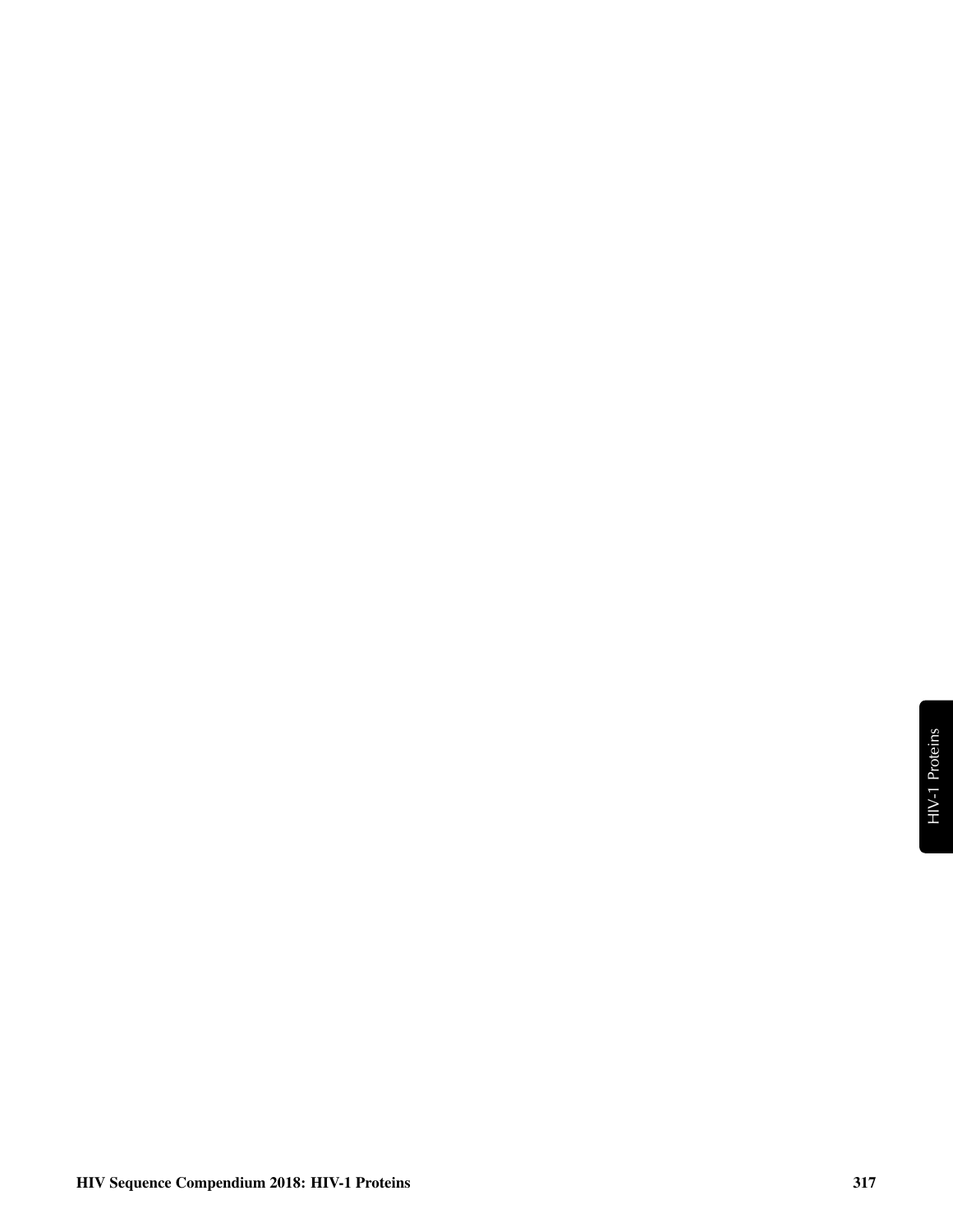<span id="page-11-2"></span><span id="page-11-1"></span><span id="page-11-0"></span>

| B.FR.83.HXB2<br>A1.CD.02.LA01AlPr<br>^1.CM.08.886_24<br>A1.ES.15.100_117<br>A1.KE.11.DEMA111KE002<br>41.PK.15.PK03<br>A1.RW.11.DEMA111RW002<br>\1.SE.13.078SE<br>A1.UG.11.DEMA110UG009<br>A2.CM.01.01CM 1445MV<br>A3.SN.01.DDI579<br>A4.CD.97.97CD KCC2<br>A6.BY.13.PV85<br>A6.IT.02.60000<br>A6.RU.11.11RU6950<br>A6.UA.12.DEMA112UA024<br>3.AR.14.DEMB14AR003<br>.10.10BR MG035 | membrane binding<br>Gag start, p17 start |                    |                                                                                                                                                                                   |                                                                                                                                                                                                                                |                                                                                                          | p17 end p24 start<br>.<br>MGARASVLSGGELDRWEKIRLRPGGKKKYKLKHIVWASRELERFAVNPGLLETSEGCRQILGQLQPSL.QTGSEELRSLYNTVATLYCVHQRIEIKDTKEALDKIEEEQNKSKKKAQQAAADTGHSNQVSQNYPIVQNIQG<br>-N. - - - - - - - RN - GKV . S - NSK - - - - - - - - - |
|-----------------------------------------------------------------------------------------------------------------------------------------------------------------------------------------------------------------------------------------------------------------------------------------------------------------------------------------------------------------------------------|------------------------------------------|--------------------|-----------------------------------------------------------------------------------------------------------------------------------------------------------------------------------|--------------------------------------------------------------------------------------------------------------------------------------------------------------------------------------------------------------------------------|----------------------------------------------------------------------------------------------------------|-----------------------------------------------------------------------------------------------------------------------------------------------------------------------------------------------------------------------------------|
|                                                                                                                                                                                                                                                                                                                                                                                   |                                          |                    |                                                                                                                                                                                   |                                                                                                                                                                                                                                |                                                                                                          |                                                                                                                                                                                                                                   |
|                                                                                                                                                                                                                                                                                                                                                                                   |                                          |                    |                                                                                                                                                                                   |                                                                                                                                                                                                                                |                                                                                                          |                                                                                                                                                                                                                                   |
|                                                                                                                                                                                                                                                                                                                                                                                   |                                          |                    |                                                                                                                                                                                   |                                                                                                                                                                                                                                |                                                                                                          |                                                                                                                                                                                                                                   |
|                                                                                                                                                                                                                                                                                                                                                                                   |                                          |                    |                                                                                                                                                                                   |                                                                                                                                                                                                                                |                                                                                                          |                                                                                                                                                                                                                                   |
|                                                                                                                                                                                                                                                                                                                                                                                   |                                          |                    |                                                                                                                                                                                   |                                                                                                                                                                                                                                |                                                                                                          |                                                                                                                                                                                                                                   |
|                                                                                                                                                                                                                                                                                                                                                                                   |                                          |                    |                                                                                                                                                                                   |                                                                                                                                                                                                                                |                                                                                                          |                                                                                                                                                                                                                                   |
|                                                                                                                                                                                                                                                                                                                                                                                   |                                          |                    |                                                                                                                                                                                   |                                                                                                                                                                                                                                |                                                                                                          |                                                                                                                                                                                                                                   |
|                                                                                                                                                                                                                                                                                                                                                                                   |                                          |                    |                                                                                                                                                                                   |                                                                                                                                                                                                                                |                                                                                                          |                                                                                                                                                                                                                                   |
|                                                                                                                                                                                                                                                                                                                                                                                   |                                          | -----------0-RI--L |                                                                                                                                                                                   |                                                                                                                                                                                                                                |                                                                                                          |                                                                                                                                                                                                                                   |
|                                                                                                                                                                                                                                                                                                                                                                                   |                                          |                    | . - K - - L - - - - - - - A - - - O - - MR - - - SA - . - -                                                                                                                       |                                                                                                                                                                                                                                |                                                                                                          |                                                                                                                                                                                                                                   |
|                                                                                                                                                                                                                                                                                                                                                                                   |                                          |                    |                                                                                                                                                                                   |                                                                                                                                                                                                                                |                                                                                                          | -----------RI--L----------L------N----Q---E----T-.K------VK---------------R----------I--, -TSKI--------                                                                                                                           |
|                                                                                                                                                                                                                                                                                                                                                                                   |                                          |                    |                                                                                                                                                                                   |                                                                                                                                                                                                                                |                                                                                                          |                                                                                                                                                                                                                                   |
|                                                                                                                                                                                                                                                                                                                                                                                   |                                          |                    |                                                                                                                                                                                   |                                                                                                                                                                                                                                |                                                                                                          |                                                                                                                                                                                                                                   |
|                                                                                                                                                                                                                                                                                                                                                                                   |                                          |                    |                                                                                                                                                                                   |                                                                                                                                                                                                                                |                                                                                                          |                                                                                                                                                                                                                                   |
|                                                                                                                                                                                                                                                                                                                                                                                   |                                          |                    |                                                                                                                                                                                   |                                                                                                                                                                                                                                |                                                                                                          |                                                                                                                                                                                                                                   |
|                                                                                                                                                                                                                                                                                                                                                                                   |                                          |                    |                                                                                                                                                                                   |                                                                                                                                                                                                                                |                                                                                                          |                                                                                                                                                                                                                                   |
| B.CU.14.14CU005<br>B.DE.13.366396<br>B.DE.13.947915                                                                                                                                                                                                                                                                                                                               |                                          |                    |                                                                                                                                                                                   |                                                                                                                                                                                                                                |                                                                                                          |                                                                                                                                                                                                                                   |
| B.DO.11.DEMB11DR001                                                                                                                                                                                                                                                                                                                                                               |                                          |                    |                                                                                                                                                                                   |                                                                                                                                                                                                                                |                                                                                                          |                                                                                                                                                                                                                                   |
| .ES.15.100600<br>FR.11.DEMB11FR001                                                                                                                                                                                                                                                                                                                                                |                                          |                    |                                                                                                                                                                                   |                                                                                                                                                                                                                                |                                                                                                          |                                                                                                                                                                                                                                   |
|                                                                                                                                                                                                                                                                                                                                                                                   |                                          |                    |                                                                                                                                                                                   |                                                                                                                                                                                                                                |                                                                                                          |                                                                                                                                                                                                                                   |
| .jp.12.DEMB12jP001<br>.ph.15.DEMB15PH003                                                                                                                                                                                                                                                                                                                                          |                                          |                    |                                                                                                                                                                                   |                                                                                                                                                                                                                                |                                                                                                          |                                                                                                                                                                                                                                   |
| .RU.11.11RU21n                                                                                                                                                                                                                                                                                                                                                                    |                                          |                    |                                                                                                                                                                                   |                                                                                                                                                                                                                                |                                                                                                          |                                                                                                                                                                                                                                   |
| SE.15.1029<br>3.TH.10.DEMB10TH002                                                                                                                                                                                                                                                                                                                                                 | - - - - - - A - RCRG -                   |                    |                                                                                                                                                                                   |                                                                                                                                                                                                                                |                                                                                                          |                                                                                                                                                                                                                                   |
| B.US.16.2609                                                                                                                                                                                                                                                                                                                                                                      |                                          |                    |                                                                                                                                                                                   |                                                                                                                                                                                                                                |                                                                                                          |                                                                                                                                                                                                                                   |
| C.BR.11.DEMC11BR035                                                                                                                                                                                                                                                                                                                                                               |                                          |                    |                                                                                                                                                                                   |                                                                                                                                                                                                                                |                                                                                                          |                                                                                                                                                                                                                                   |
| CN.10.YNFL19                                                                                                                                                                                                                                                                                                                                                                      |                                          |                    |                                                                                                                                                                                   |                                                                                                                                                                                                                                |                                                                                                          | . - E - KEAD EK. -                                                                                                                                                                                                                |
| C.DE.10.622166                                                                                                                                                                                                                                                                                                                                                                    | $-A$                                     |                    |                                                                                                                                                                                   |                                                                                                                                                                                                                                |                                                                                                          |                                                                                                                                                                                                                                   |
| Č.ES.15.100 118<br>C.ET.08.ET104                                                                                                                                                                                                                                                                                                                                                  | $---TTN-R-R$                             |                    |                                                                                                                                                                                   |                                                                                                                                                                                                                                |                                                                                                          | .GAADKG---                                                                                                                                                                                                                        |
| C.IN.15.NIRT008                                                                                                                                                                                                                                                                                                                                                                   |                                          |                    |                                                                                                                                                                                   |                                                                                                                                                                                                                                |                                                                                                          | .KEADRK                                                                                                                                                                                                                           |
| .MW.09.703010256 CH256.w96                                                                                                                                                                                                                                                                                                                                                        |                                          |                    |                                                                                                                                                                                   |                                                                                                                                                                                                                                |                                                                                                          | AAAD                                                                                                                                                                                                                              |
| :.NG.10.10NG020523<br>:.NP.11.11NP016<br>:.PK.14.DEMC14PK009                                                                                                                                                                                                                                                                                                                      | - - - - - - I - R - - K - - K -          |                    |                                                                                                                                                                                   |                                                                                                                                                                                                                                |                                                                                                          |                                                                                                                                                                                                                                   |
|                                                                                                                                                                                                                                                                                                                                                                                   |                                          |                    |                                                                                                                                                                                   |                                                                                                                                                                                                                                |                                                                                                          |                                                                                                                                                                                                                                   |
| .SE.15.100ET                                                                                                                                                                                                                                                                                                                                                                      |                                          |                    |                                                                                                                                                                                   |                                                                                                                                                                                                                                |                                                                                                          | .GAADKAK                                                                                                                                                                                                                          |
| .TZ.08.707010457 CH457.w8                                                                                                                                                                                                                                                                                                                                                         |                                          |                    |                                                                                                                                                                                   |                                                                                                                                                                                                                                |                                                                                                          | $E$ AAD $\ldots$                                                                                                                                                                                                                  |
| .US.14.M0118v1d14 5M04 C5                                                                                                                                                                                                                                                                                                                                                         |                                          | . MT .             |                                                                                                                                                                                   |                                                                                                                                                                                                                                |                                                                                                          |                                                                                                                                                                                                                                   |
| :.ZA.13.DEMC13ZA152<br>:.ZM.11.DEMC11ZM006                                                                                                                                                                                                                                                                                                                                        |                                          |                    |                                                                                                                                                                                   |                                                                                                                                                                                                                                |                                                                                                          | .EAADKGK                                                                                                                                                                                                                          |
| D.BR.10.10BR RJ095                                                                                                                                                                                                                                                                                                                                                                |                                          |                    |                                                                                                                                                                                   |                                                                                                                                                                                                                                |                                                                                                          |                                                                                                                                                                                                                                   |
| CD.03.LA17MUBO<br>CM.10.DEMD10CM009                                                                                                                                                                                                                                                                                                                                               |                                          |                    |                                                                                                                                                                                   |                                                                                                                                                                                                                                |                                                                                                          |                                                                                                                                                                                                                                   |
|                                                                                                                                                                                                                                                                                                                                                                                   |                                          |                    |                                                                                                                                                                                   |                                                                                                                                                                                                                                |                                                                                                          |                                                                                                                                                                                                                                   |
| .CY.06.CY163<br>.KE.11.DEMD11KE003                                                                                                                                                                                                                                                                                                                                                |                                          |                    |                                                                                                                                                                                   |                                                                                                                                                                                                                                |                                                                                                          |                                                                                                                                                                                                                                   |
| SE.12.077UG                                                                                                                                                                                                                                                                                                                                                                       |                                          |                    |                                                                                                                                                                                   |                                                                                                                                                                                                                                |                                                                                                          |                                                                                                                                                                                                                                   |
| TZ.04.C06405V4                                                                                                                                                                                                                                                                                                                                                                    |                                          |                    |                                                                                                                                                                                   |                                                                                                                                                                                                                                |                                                                                                          |                                                                                                                                                                                                                                   |
| D.UG.10.DEMD10UG004<br>D.UG.11.DEMD11UG003                                                                                                                                                                                                                                                                                                                                        |                                          |                    |                                                                                                                                                                                   | - C---------------------AI . ------- IK---------------- E-- KV---------------                                                                                                                                                  |                                                                                                          |                                                                                                                                                                                                                                   |
| D.YE.02.02YE516                                                                                                                                                                                                                                                                                                                                                                   |                                          |                    |                                                                                                                                                                                   |                                                                                                                                                                                                                                |                                                                                                          |                                                                                                                                                                                                                                   |
| F1.A0.06.A0 06 ANG32                                                                                                                                                                                                                                                                                                                                                              |                                          |                    |                                                                                                                                                                                   |                                                                                                                                                                                                                                |                                                                                                          |                                                                                                                                                                                                                                   |
| F1.AR.02.ARE933<br>F1.BR.11.DEMF111BR037<br>F1.CY.08.CY222                                                                                                                                                                                                                                                                                                                        |                                          |                    |                                                                                                                                                                                   |                                                                                                                                                                                                                                |                                                                                                          |                                                                                                                                                                                                                                   |
|                                                                                                                                                                                                                                                                                                                                                                                   |                                          |                    |                                                                                                                                                                                   |                                                                                                                                                                                                                                | ----------KK-I`------- --------------IVV--Y---K--V-------E-L-A--T--QQ-T                                  |                                                                                                                                                                                                                                   |
| FI.ES.11.VA0053 nfl                                                                                                                                                                                                                                                                                                                                                               |                                          |                    |                                                                                                                                                                                   | F - - - V - - F - - - - VDV - - - - - - - - - L - - - - -                                                                                                                                                                      |                                                                                                          |                                                                                                                                                                                                                                   |
| F1.FR.04.LA22LeRe                                                                                                                                                                                                                                                                                                                                                                 |                                          |                    | . T K - I                                                                                                                                                                         | P-------------VV--YI---VD--------E                                                                                                                                                                                             | $L - - - K$ Q                                                                                            |                                                                                                                                                                                                                                   |
| F1.R0.03.LA20DuCl                                                                                                                                                                                                                                                                                                                                                                 |                                          |                    |                                                                                                                                                                                   |                                                                                                                                                                                                                                |                                                                                                          |                                                                                                                                                                                                                                   |
| F1.RU.08.D88 845<br>F2.CM.10.DEMF210CM007                                                                                                                                                                                                                                                                                                                                         |                                          |                    |                                                                                                                                                                                   |                                                                                                                                                                                                                                |                                                                                                          | . - - - - - A-AAAAD.                                                                                                                                                                                                              |
| F2.CM.11.DEURFIICM026                                                                                                                                                                                                                                                                                                                                                             |                                          |                    |                                                                                                                                                                                   |                                                                                                                                                                                                                                |                                                                                                          |                                                                                                                                                                                                                                   |
| CD.03.LA23LiEd                                                                                                                                                                                                                                                                                                                                                                    |                                          |                    |                                                                                                                                                                                   |                                                                                                                                                                                                                                |                                                                                                          |                                                                                                                                                                                                                                   |
|                                                                                                                                                                                                                                                                                                                                                                                   |                                          |                    |                                                                                                                                                                                   |                                                                                                                                                                                                                                |                                                                                                          |                                                                                                                                                                                                                                   |
|                                                                                                                                                                                                                                                                                                                                                                                   |                                          |                    |                                                                                                                                                                                   | . - D----A---Q--ME----AI.K--I------F----------K---V-------EEV-KI-K---QQ.<br>.--------T---Q--MT------- .---I---K----------------R---V-----E---EEV-KI-Q--QQ.<br>.--D----AD--WK-MD----A-.---I--IK--E-A---------K--V---Q--IKEV-KIX |                                                                                                          | . - - - GGE - N -<br>X- - K- - AN-                                                                                                                                                                                                |
|                                                                                                                                                                                                                                                                                                                                                                                   |                                          |                    | $-D$ - - - - TD - - QR - MD -                                                                                                                                                     | F-^^---------N-KV-------EEV-KIKO-<br>F----------S---V-------EEV-KV-K-                                                                                                                                                          |                                                                                                          |                                                                                                                                                                                                                                   |
| G.CM.08.789<br>G.CM.08.789 10<br>G.CM.08.6X 2084 08<br>G.CN.08.6X 2084 08<br>G.CN.16.224GX<br>G.ES.14.EUR_0033<br>G.GW.08.LA57LMNe<br>G.GW.08.LA57LMNe                                                                                                                                                                                                                            |                                          |                    | $-MV$ - - - - A - . K - - T - - IK - -                                                                                                                                            |                                                                                                                                                                                                                                |                                                                                                          |                                                                                                                                                                                                                                   |
| KE.09.DEMG09KE001                                                                                                                                                                                                                                                                                                                                                                 |                                          |                    |                                                                                                                                                                                   | -Q--M------A-.---T--I---F----------------V-------EEV-KA-K-                                                                                                                                                                     |                                                                                                          |                                                                                                                                                                                                                                   |
| G.NG.12.12NG060409                                                                                                                                                                                                                                                                                                                                                                |                                          |                    | [--D----T---`--MM----A- ---T--IK----------------K--VX--Q---GEV-K.EK--00                                                                                                           |                                                                                                                                                                                                                                |                                                                                                          |                                                                                                                                                                                                                                   |
| .CD.04.LA19KoSa                                                                                                                                                                                                                                                                                                                                                                   |                                          |                    |                                                                                                                                                                                   |                                                                                                                                                                                                                                |                                                                                                          | -----------L--D----T------MM----A-.---T--IK-------------K--VX--Q---GEV-K.EK--QQENK--K--EGK-N-G---------<br>-----------L--D----A---L--I--IH-A-.K--T---Q----L--------R---V--------V--V---QQ-T                                       |
| .CF.02.LA25LeMi                                                                                                                                                                                                                                                                                                                                                                   |                                          |                    | .RT--[-------------]-------A---[K--E-I--A-.K-------O-I--[I-----------DVQ------G----I---NQQ<br>RM--L-------D---L------SAK--Q---V----A-.---T--IK---------------------V------M-----O |                                                                                                                                                                                                                                |                                                                                                          | AEKDSK.                                                                                                                                                                                                                           |
| J.CD.03.LA26DiAn                                                                                                                                                                                                                                                                                                                                                                  |                                          |                    |                                                                                                                                                                                   |                                                                                                                                                                                                                                |                                                                                                          |                                                                                                                                                                                                                                   |
| J.CM.04.04CMU11421                                                                                                                                                                                                                                                                                                                                                                |                                          |                    |                                                                                                                                                                                   |                                                                                                                                                                                                                                | -R-R---L--------D---L--X-----K--Q---V-----Y ---T--IK--------------EX--V-----X------L-KN-QQ-K-EX-KRXXS    |                                                                                                                                                                                                                                   |
| K.CD.97.97ZR EQTB11                                                                                                                                                                                                                                                                                                                                                               |                                          |                    |                                                                                                                                                                                   |                                                                                                                                                                                                                                | -0---------R---L----------L--N----V-----IR------, ----------F------W---S-QVR-------L-----RTQQ-T---GK--K- |                                                                                                                                                                                                                                   |
| K.CM.96.96CM <sup>-</sup> MP535                                                                                                                                                                                                                                                                                                                                                   |                                          |                    | . T IT - I - I<br>C S  A  0 - LME  A  K  K  F  I  W  . VR .                                                                                                                       |                                                                                                                                                                                                                                |                                                                                                          |                                                                                                                                                                                                                                   |
| 01_AE.CM.11.1156_26<br>01 <sup>_</sup> AE.CN.12.DE00112CN011                                                                                                                                                                                                                                                                                                                      |                                          |                    |                                                                                                                                                                                   |                                                                                                                                                                                                                                |                                                                                                          |                                                                                                                                                                                                                                   |
|                                                                                                                                                                                                                                                                                                                                                                                   |                                          |                    | ·Q-LIE---ST-.K------K--F----                                                                                                                                                      |                                                                                                                                                                                                                                |                                                                                                          |                                                                                                                                                                                                                                   |
| 01 AE.IR.10.10IR.THR48F<br>01 AE.JP.11.DE00111JP003                                                                                                                                                                                                                                                                                                                               |                                          |                    |                                                                                                                                                                                   | 0-LIE---ST-.K------K--F--IV--W-                                                                                                                                                                                                |                                                                                                          |                                                                                                                                                                                                                                   |
| 1 <sup>-</sup> AE.MM.14.fKSDU26                                                                                                                                                                                                                                                                                                                                                   |                                          |                    |                                                                                                                                                                                   |                                                                                                                                                                                                                                |                                                                                                          | $\ldots$ - - G - - SN .                                                                                                                                                                                                           |
| 1-AE PH 15 DE00115PH012<br>SE.12.070SE.                                                                                                                                                                                                                                                                                                                                           |                                          |                    | .0 - - T - - - - - T - . K - - - - - - K - - - - - - - - -                                                                                                                        |                                                                                                                                                                                                                                |                                                                                                          |                                                                                                                                                                                                                                   |
| AE.TH.10.DE00110TH001                                                                                                                                                                                                                                                                                                                                                             |                                          |                    | -A---Q-L-E---VT- E-----VK--F--I-                                                                                                                                                  |                                                                                                                                                                                                                                |                                                                                                          |                                                                                                                                                                                                                                   |
|                                                                                                                                                                                                                                                                                                                                                                                   |                                          | . <b>DM</b>        | A---Q-LIE---ST-.K------------                                                                                                                                                     | $IT - -W - - - - - DV - - - - - - - - - LO - A -$                                                                                                                                                                              |                                                                                                          |                                                                                                                                                                                                                                   |
| TH.11.40436v09_04                                                                                                                                                                                                                                                                                                                                                                 |                                          |                    | - A - - - Q - - IE - - - ST - . K-                                                                                                                                                |                                                                                                                                                                                                                                | ROKTOOO-T                                                                                                |                                                                                                                                                                                                                                   |
| TH.90.CM240                                                                                                                                                                                                                                                                                                                                                                       |                                          |                    |                                                                                                                                                                                   |                                                                                                                                                                                                                                |                                                                                                          |                                                                                                                                                                                                                                   |
|                                                                                                                                                                                                                                                                                                                                                                                   |                                          |                    |                                                                                                                                                                                   |                                                                                                                                                                                                                                |                                                                                                          |                                                                                                                                                                                                                                   |
|                                                                                                                                                                                                                                                                                                                                                                                   |                                          |                    |                                                                                                                                                                                   |                                                                                                                                                                                                                                | 0.                                                                                                       |                                                                                                                                                                                                                                   |
|                                                                                                                                                                                                                                                                                                                                                                                   |                                          |                    | -0 - ME - - SA - .G - - T - - .K - - F -<br>-0 - L - E - - - ST - .K - - - - - - .K - - - -<br>-0 - LME - - - S - - .R - - - - - IK - - F -<br>Q-LIE-I-SA-                        |                                                                                                                                                                                                                                |                                                                                                          |                                                                                                                                                                                                                                   |
|                                                                                                                                                                                                                                                                                                                                                                                   |                                          |                    |                                                                                                                                                                                   | ------A---Q--ME---ST-.S------K--F--I---W---R-LD-T------------------                                                                                                                                                            |                                                                                                          |                                                                                                                                                                                                                                   |
| -AG.CM.10.DE00210CM013<br>AG.DE.09.701114<br>AG.KR.12.12MHI11_10746<br>AG.KR.12.12MHR9<br>02-AG.LR.x.P0C44951<br>02-AG.LR.x.P0C44951<br>02-AG.NG.12.12NG060304<br>02-AG.NK.15.PK032<br>02-AG.PK.15.PK032<br>02-AG.SE.14.098GN                                                                                                                                                     |                                          |                    | - - - - A - - - O - - TF - - - ST - . K - - - - - - - - - - F - - - - - -<br>- A - - - O - LME - - - SA - . R - - - - - - K - -<br>. - SA - - - Q̀ - LME - - - SA - . К           |                                                                                                                                                                                                                                | . M I                                                                                                    | T. - - A - - S-                                                                                                                                                                                                                   |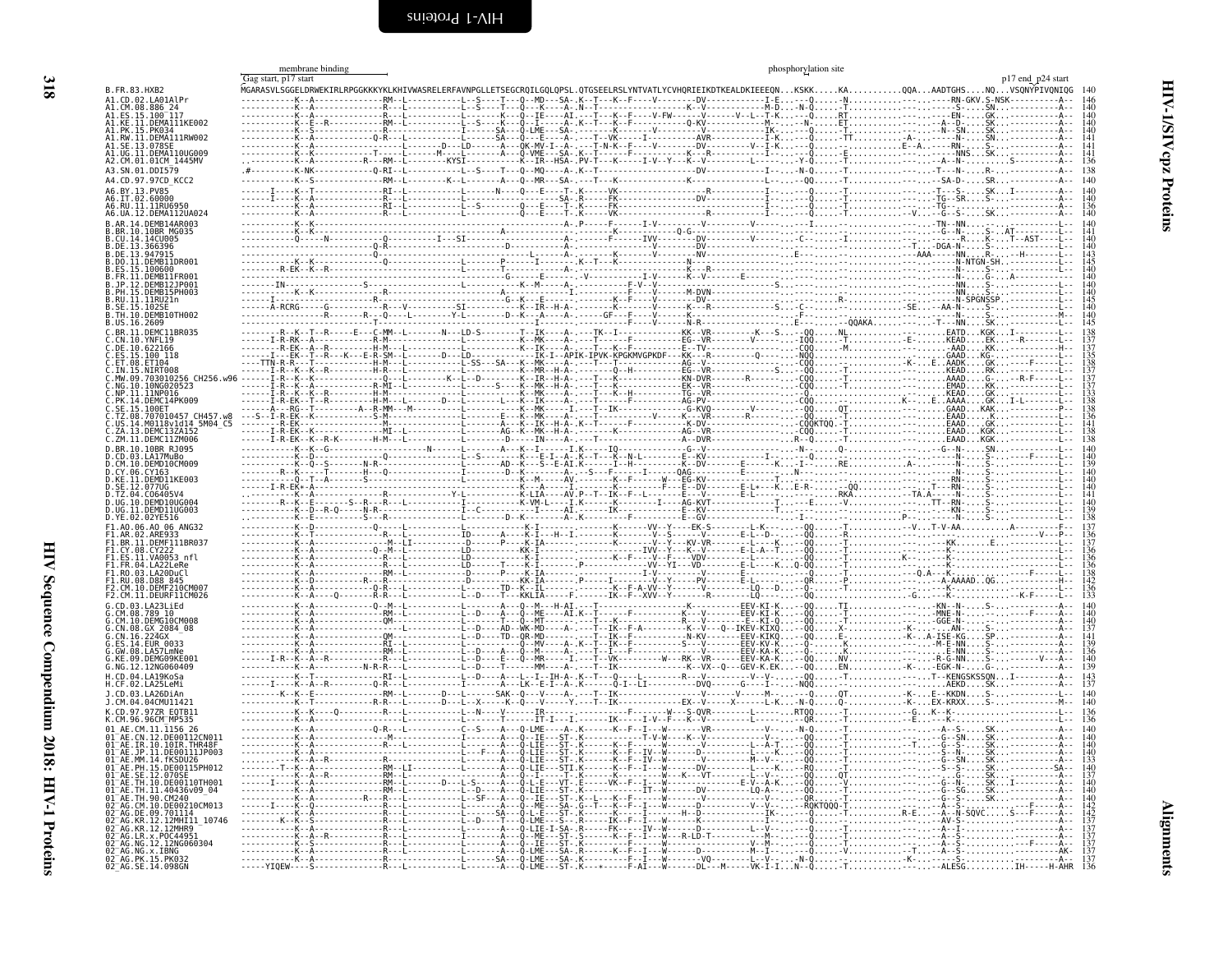|                                                   | membrane binding     |             |  | phosphorylation site |                                                                                                                                                                                                    |                   |
|---------------------------------------------------|----------------------|-------------|--|----------------------|----------------------------------------------------------------------------------------------------------------------------------------------------------------------------------------------------|-------------------|
| B.FR.83.HXB2                                      | Gag start, p17 start |             |  |                      |                                                                                                                                                                                                    | p17 end p24 start |
|                                                   |                      |             |  |                      |                                                                                                                                                                                                    |                   |
| .94CY032<br>⊺DF.BE<br>x VT1310                    |                      |             |  |                      |                                                                                                                                                                                                    |                   |
| 96.RFP9                                           |                      |             |  |                      |                                                                                                                                                                                                    |                   |
|                                                   |                      |             |  |                      |                                                                                                                                                                                                    |                   |
| TZ.96.96TZ BF061                                  |                      |             |  |                      |                                                                                                                                                                                                    |                   |
| <b>IR.99.ARMA159</b>                              |                      |             |  |                      |                                                                                                                                                                                                    |                   |
| .99TH MU2079                                      |                      |             |  |                      |                                                                                                                                                                                                    |                   |
| .97KR004<br>ARMA038                               |                      |             |  |                      |                                                                                                                                                                                                    |                   |
|                                                   |                      |             |  |                      |                                                                                                                                                                                                    |                   |
| 01.01CM 0001BBY                                   |                      |             |  |                      |                                                                                                                                                                                                    |                   |
|                                                   |                      |             |  |                      |                                                                                                                                                                                                    |                   |
| MBTB041                                           |                      |             |  |                      |                                                                                                                                                                                                    |                   |
| BREPM12609                                        |                      |             |  |                      |                                                                                                                                                                                                    |                   |
|                                                   |                      |             |  |                      |                                                                                                                                                                                                    |                   |
| 07 IKT189                                         |                      |             |  |                      |                                                                                                                                                                                                    |                   |
| 99.OUR1969F                                       |                      |             |  |                      |                                                                                                                                                                                                    |                   |
|                                                   |                      |             |  |                      |                                                                                                                                                                                                    |                   |
| 05BRRJ055                                         |                      |             |  |                      |                                                                                                                                                                                                    |                   |
| uBF 01 03                                         |                      |             |  |                      |                                                                                                                                                                                                    |                   |
|                                                   |                      |             |  |                      |                                                                                                                                                                                                    |                   |
| .07BR FPS625                                      |                      |             |  |                      |                                                                                                                                                                                                    |                   |
|                                                   |                      |             |  |                      |                                                                                                                                                                                                    |                   |
|                                                   |                      |             |  |                      |                                                                                                                                                                                                    |                   |
| 3MYKL018 1                                        |                      |             |  |                      |                                                                                                                                                                                                    |                   |
|                                                   |                      |             |  |                      |                                                                                                                                                                                                    |                   |
|                                                   |                      |             |  |                      |                                                                                                                                                                                                    |                   |
| 19LNA423                                          |                      |             |  |                      |                                                                                                                                                                                                    |                   |
|                                                   |                      |             |  |                      |                                                                                                                                                                                                    |                   |
| 10. YNFI 13<br>10RU663                            |                      |             |  |                      |                                                                                                                                                                                                    |                   |
|                                                   |                      |             |  |                      |                                                                                                                                                                                                    |                   |
|                                                   |                      |             |  |                      |                                                                                                                                                                                                    |                   |
| PF004<br>10BR PE008                               |                      |             |  |                      |                                                                                                                                                                                                    |                   |
|                                                   |                      |             |  |                      |                                                                                                                                                                                                    |                   |
|                                                   |                      |             |  |                      |                                                                                                                                                                                                    |                   |
|                                                   |                      |             |  |                      |                                                                                                                                                                                                    |                   |
|                                                   |                      |             |  |                      |                                                                                                                                                                                                    |                   |
| 13.15YNHS18                                       |                      |             |  |                      |                                                                                                                                                                                                    |                   |
| CN 12 DH32<br>BRG06043                            |                      |             |  |                      |                                                                                                                                                                                                    |                   |
|                                                   |                      |             |  |                      |                                                                                                                                                                                                    |                   |
| 99CMU4122                                         |                      |             |  |                      |                                                                                                                                                                                                    |                   |
| Read25 HIV Group0                                 |                      |             |  |                      |                                                                                                                                                                                                    |                   |
| 0.10Gab1190<br>.īi.īiGab6352<br>.99.99SE_MP1300   |                      |             |  |                      |                                                                                                                                                                                                    |                   |
|                                                   |                      | ∙A--NEKL-0- |  |                      |                                                                                                                                                                                                    |                   |
| .FR.11.N1 FR 2011                                 |                      |             |  |                      |                                                                                                                                                                                                    |                   |
| CM 06 U14788<br>RBF168                            |                      | .           |  |                      |                                                                                                                                                                                                    |                   |
| TZ.06.TAN5<br>2Z.US.85.US Marilyn                 |                      |             |  |                      | ---M-NV---WK-IL-----V.DI--P-IV--F--ICV-----AGERVO--E--VKIVKMKLCIO.-DSSTATS.SGOSONAGGKERETVTPSGK-ENAGRATEPPSG<br>---M--AD--IEKL-Q--E-A-.K----G----F--L-V-W---S-VTVE--OQ--V-LK-VVQLQKQQEE-EQEASG--IG |                   |
| GOR.CM.12.SIVgor_BOID2<br>GOR.CM.13.SIVgor_BPID15 |                      |             |  |                      |                                                                                                                                                                                                    |                   |
|                                                   |                      |             |  |                      |                                                                                                                                                                                                    |                   |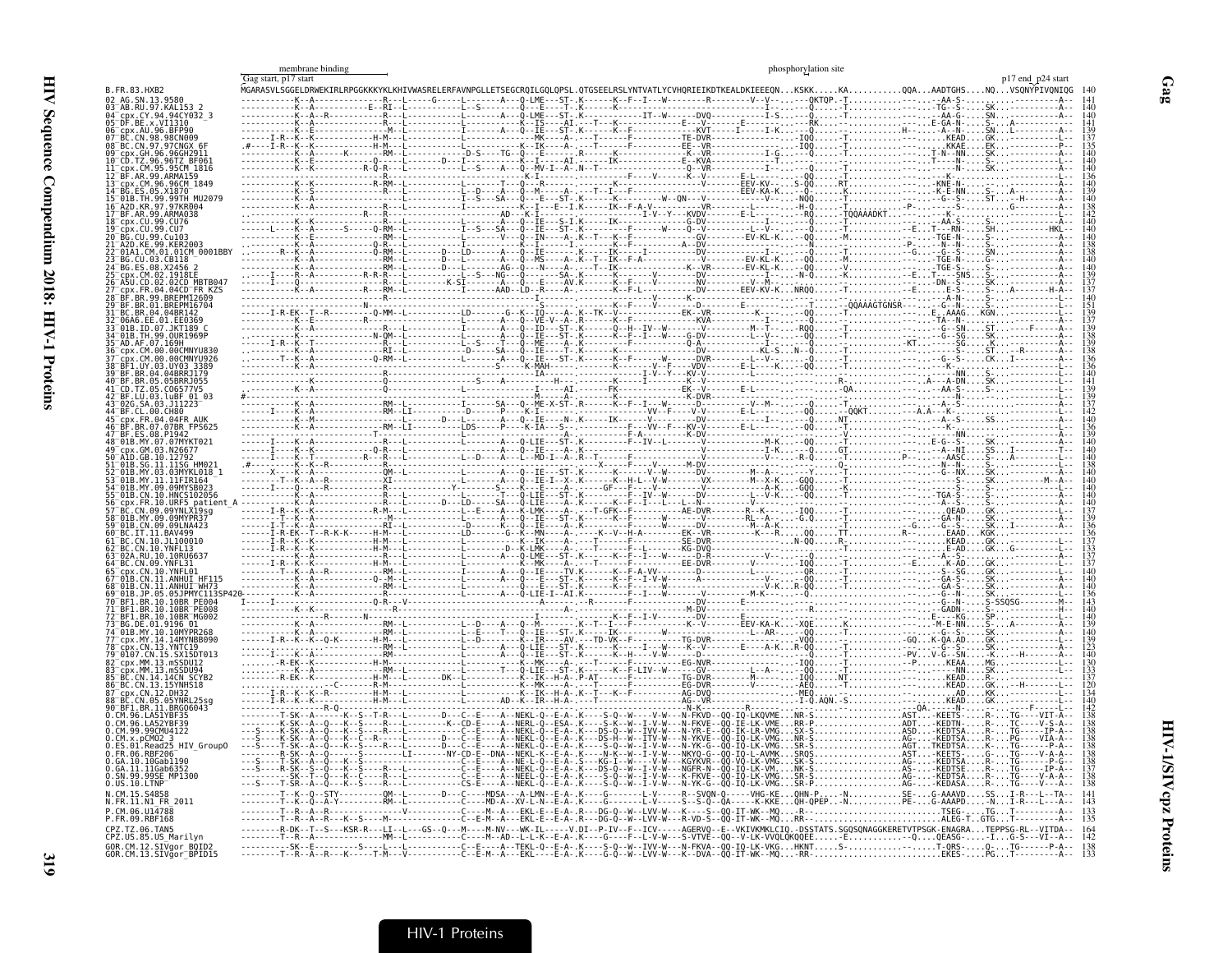<span id="page-13-0"></span>

|                                                                      |                                                                                                                                      |  |                                 |  | CyPA binding |                                                                                                                                                                                                                                                                                                                                                                                                                       |  |                                                                                                                                                                                                                                                                                                                                                                                                           | major homology region |  |
|----------------------------------------------------------------------|--------------------------------------------------------------------------------------------------------------------------------------|--|---------------------------------|--|--------------|-----------------------------------------------------------------------------------------------------------------------------------------------------------------------------------------------------------------------------------------------------------------------------------------------------------------------------------------------------------------------------------------------------------------------|--|-----------------------------------------------------------------------------------------------------------------------------------------------------------------------------------------------------------------------------------------------------------------------------------------------------------------------------------------------------------------------------------------------------------|-----------------------|--|
| B.FR.83.HXB2                                                         |                                                                                                                                      |  |                                 |  |              |                                                                                                                                                                                                                                                                                                                                                                                                                       |  | OMVHOAISPRTLNAWVKVVEEKAFSPEVIPMFSALSEGATPODLNTMLNTVGGHOAAMOMLKETINEEAAEWDRVHPVHAGPIAPGOMREPRGSDIAGTTSTLOEOIGW.MTN.NPPI.PVGEI.YKRWIILGLNKIVRMYSPTSILDIROGPKEPFRDYVDRFYKTL                                                                                                                                                                                                                                  |                       |  |
| A1.CD.02.LA01A1<br>A1.CM.08.886                                      |                                                                                                                                      |  |                                 |  |              |                                                                                                                                                                                                                                                                                                                                                                                                                       |  |                                                                                                                                                                                                                                                                                                                                                                                                           |                       |  |
|                                                                      | A1.ES.15.100-117<br>A1.KE.11.DEMA111KE002                                                                                            |  |                                 |  |              |                                                                                                                                                                                                                                                                                                                                                                                                                       |  |                                                                                                                                                                                                                                                                                                                                                                                                           |                       |  |
|                                                                      | A1.PK.15.PK034<br>A1.RW.11.DEMA111RW002                                                                                              |  |                                 |  |              |                                                                                                                                                                                                                                                                                                                                                                                                                       |  |                                                                                                                                                                                                                                                                                                                                                                                                           |                       |  |
| A1.SE.13.0789                                                        |                                                                                                                                      |  |                                 |  |              |                                                                                                                                                                                                                                                                                                                                                                                                                       |  | $\begin{minipage}{0.5\textwidth} \begin{tabular}{ c c c c c } \hline \textbf{11} & \textbf{12} & \textbf{13} & \textbf{14} & \textbf{15} & \textbf{16} & \textbf{17} & \textbf{18} & \textbf{19} & \textbf{19} & \textbf{19} & \textbf{19} & \textbf{19} & \textbf{19} & \textbf{19} & \textbf{19} & \textbf{19} & \textbf{19} & \textbf{19} & \textbf{19} & \textbf{19} & \textbf{19} & \textbf{19} & \$ |                       |  |
|                                                                      | A1.UG.11.DEMAI10UG009                                                                                                                |  |                                 |  |              |                                                                                                                                                                                                                                                                                                                                                                                                                       |  |                                                                                                                                                                                                                                                                                                                                                                                                           |                       |  |
| A3.SN.01.DDI579                                                      | A2.CM.01.01CM_1445MV                                                                                                                 |  |                                 |  |              |                                                                                                                                                                                                                                                                                                                                                                                                                       |  |                                                                                                                                                                                                                                                                                                                                                                                                           |                       |  |
|                                                                      | A4.CD.97.97CD KCC2                                                                                                                   |  |                                 |  |              |                                                                                                                                                                                                                                                                                                                                                                                                                       |  |                                                                                                                                                                                                                                                                                                                                                                                                           |                       |  |
| A6.BY.13.PV85                                                        |                                                                                                                                      |  |                                 |  |              |                                                                                                                                                                                                                                                                                                                                                                                                                       |  |                                                                                                                                                                                                                                                                                                                                                                                                           |                       |  |
| 46.IT.02.60000                                                       |                                                                                                                                      |  |                                 |  |              |                                                                                                                                                                                                                                                                                                                                                                                                                       |  |                                                                                                                                                                                                                                                                                                                                                                                                           |                       |  |
|                                                                      | A6.RU.11.11RU6950<br>A6.UA.12.DEMA112UA024                                                                                           |  |                                 |  |              |                                                                                                                                                                                                                                                                                                                                                                                                                       |  |                                                                                                                                                                                                                                                                                                                                                                                                           |                       |  |
|                                                                      | B.AR.14.DEMB14AR003                                                                                                                  |  |                                 |  |              |                                                                                                                                                                                                                                                                                                                                                                                                                       |  |                                                                                                                                                                                                                                                                                                                                                                                                           |                       |  |
| .CU.14.14CU005                                                       | BR.10.10BR MG035                                                                                                                     |  |                                 |  |              |                                                                                                                                                                                                                                                                                                                                                                                                                       |  |                                                                                                                                                                                                                                                                                                                                                                                                           |                       |  |
|                                                                      | B.DE.13.366396<br>B.DE.13.947915<br>B.DO.11.DEMB11DR001                                                                              |  |                                 |  |              |                                                                                                                                                                                                                                                                                                                                                                                                                       |  |                                                                                                                                                                                                                                                                                                                                                                                                           |                       |  |
|                                                                      |                                                                                                                                      |  |                                 |  |              |                                                                                                                                                                                                                                                                                                                                                                                                                       |  |                                                                                                                                                                                                                                                                                                                                                                                                           |                       |  |
| ES.15.100600                                                         | B.FR.11.DEMB11FR001                                                                                                                  |  |                                 |  |              |                                                                                                                                                                                                                                                                                                                                                                                                                       |  |                                                                                                                                                                                                                                                                                                                                                                                                           |                       |  |
|                                                                      | .JP.12.DEMB12JP001                                                                                                                   |  |                                 |  |              |                                                                                                                                                                                                                                                                                                                                                                                                                       |  |                                                                                                                                                                                                                                                                                                                                                                                                           |                       |  |
|                                                                      | .PH.15.DEMB15PH003<br>.RU.11.11RU21n                                                                                                 |  |                                 |  |              |                                                                                                                                                                                                                                                                                                                                                                                                                       |  |                                                                                                                                                                                                                                                                                                                                                                                                           |                       |  |
|                                                                      | B.SE.15.102SE<br>B.TH.10.DEMB10TH002                                                                                                 |  |                                 |  |              |                                                                                                                                                                                                                                                                                                                                                                                                                       |  |                                                                                                                                                                                                                                                                                                                                                                                                           |                       |  |
| B.US.16.2609                                                         |                                                                                                                                      |  |                                 |  |              |                                                                                                                                                                                                                                                                                                                                                                                                                       |  |                                                                                                                                                                                                                                                                                                                                                                                                           |                       |  |
|                                                                      | C.BR.11.DEMC11BR035                                                                                                                  |  |                                 |  |              |                                                                                                                                                                                                                                                                                                                                                                                                                       |  |                                                                                                                                                                                                                                                                                                                                                                                                           |                       |  |
|                                                                      |                                                                                                                                      |  |                                 |  |              |                                                                                                                                                                                                                                                                                                                                                                                                                       |  |                                                                                                                                                                                                                                                                                                                                                                                                           |                       |  |
| C.CN.10.YNFL19<br>C.DE.10.622166<br>C.ES.15.100 118<br>C.ET.08.ET104 |                                                                                                                                      |  |                                 |  |              |                                                                                                                                                                                                                                                                                                                                                                                                                       |  |                                                                                                                                                                                                                                                                                                                                                                                                           |                       |  |
| . IN. 15.NIRT008                                                     |                                                                                                                                      |  |                                 |  |              |                                                                                                                                                                                                                                                                                                                                                                                                                       |  |                                                                                                                                                                                                                                                                                                                                                                                                           |                       |  |
|                                                                      | C.MW.09.703010256_CH256.w96<br>.NG.10.10NG020523                                                                                     |  |                                 |  |              |                                                                                                                                                                                                                                                                                                                                                                                                                       |  |                                                                                                                                                                                                                                                                                                                                                                                                           |                       |  |
|                                                                      | C.NP.11.11NP016<br>C.PK.14.DEMC14PK009                                                                                               |  |                                 |  |              |                                                                                                                                                                                                                                                                                                                                                                                                                       |  |                                                                                                                                                                                                                                                                                                                                                                                                           |                       |  |
| SE.15.100ET                                                          |                                                                                                                                      |  |                                 |  |              |                                                                                                                                                                                                                                                                                                                                                                                                                       |  |                                                                                                                                                                                                                                                                                                                                                                                                           |                       |  |
|                                                                      | TZ.08.707010457_CH457.w8<br>.us.14.M0118v1d14_5M04_C5                                                                                |  |                                 |  |              |                                                                                                                                                                                                                                                                                                                                                                                                                       |  |                                                                                                                                                                                                                                                                                                                                                                                                           |                       |  |
|                                                                      | ZA.13.DEMC13ZA152                                                                                                                    |  |                                 |  |              |                                                                                                                                                                                                                                                                                                                                                                                                                       |  |                                                                                                                                                                                                                                                                                                                                                                                                           |                       |  |
|                                                                      | C.ZM.11.DEMC11ZM006<br>D.BR.10.10BR RJ095                                                                                            |  |                                 |  |              |                                                                                                                                                                                                                                                                                                                                                                                                                       |  |                                                                                                                                                                                                                                                                                                                                                                                                           |                       |  |
|                                                                      |                                                                                                                                      |  |                                 |  |              |                                                                                                                                                                                                                                                                                                                                                                                                                       |  |                                                                                                                                                                                                                                                                                                                                                                                                           |                       |  |
| .CY.06.CY163                                                         | D.CD.03.LA17MuBo<br>D.CM.10.DEMD10CM009                                                                                              |  |                                 |  |              |                                                                                                                                                                                                                                                                                                                                                                                                                       |  |                                                                                                                                                                                                                                                                                                                                                                                                           |                       |  |
|                                                                      |                                                                                                                                      |  |                                 |  |              |                                                                                                                                                                                                                                                                                                                                                                                                                       |  |                                                                                                                                                                                                                                                                                                                                                                                                           |                       |  |
|                                                                      | D.KE.11.DEMD11KE003<br>D.SE.12.077UG<br>D.TZ.04.CO6405V4                                                                             |  |                                 |  |              |                                                                                                                                                                                                                                                                                                                                                                                                                       |  |                                                                                                                                                                                                                                                                                                                                                                                                           |                       |  |
|                                                                      | D.UG.10.DEMD10UG004                                                                                                                  |  |                                 |  |              |                                                                                                                                                                                                                                                                                                                                                                                                                       |  |                                                                                                                                                                                                                                                                                                                                                                                                           |                       |  |
| D.YE.02.02YE516                                                      | D.ŪĜ.11.DEMD11UG003                                                                                                                  |  |                                 |  |              |                                                                                                                                                                                                                                                                                                                                                                                                                       |  |                                                                                                                                                                                                                                                                                                                                                                                                           |                       |  |
|                                                                      | F1.A0.06.A0 06 ANG32<br>F1.AR.02.ARE933                                                                                              |  |                                 |  |              |                                                                                                                                                                                                                                                                                                                                                                                                                       |  |                                                                                                                                                                                                                                                                                                                                                                                                           |                       |  |
|                                                                      | F1.BR.11.DEMF111BR037                                                                                                                |  |                                 |  |              |                                                                                                                                                                                                                                                                                                                                                                                                                       |  |                                                                                                                                                                                                                                                                                                                                                                                                           |                       |  |
| F1.CY.08.CY22                                                        |                                                                                                                                      |  |                                 |  |              |                                                                                                                                                                                                                                                                                                                                                                                                                       |  |                                                                                                                                                                                                                                                                                                                                                                                                           |                       |  |
|                                                                      | F1.E5.11.V40053 nfl<br>F1.FR.04.LA22LeRe<br>F1.R0.03.LA22LeRe<br>F1.R0.03.LA20DuCl<br>F2.CM.10.DEMF210CM007<br>F2.CM.10.DEMF210CM007 |  |                                 |  |              |                                                                                                                                                                                                                                                                                                                                                                                                                       |  |                                                                                                                                                                                                                                                                                                                                                                                                           |                       |  |
|                                                                      |                                                                                                                                      |  |                                 |  |              |                                                                                                                                                                                                                                                                                                                                                                                                                       |  |                                                                                                                                                                                                                                                                                                                                                                                                           |                       |  |
|                                                                      |                                                                                                                                      |  |                                 |  |              |                                                                                                                                                                                                                                                                                                                                                                                                                       |  |                                                                                                                                                                                                                                                                                                                                                                                                           |                       |  |
|                                                                      | F2.CM.11.DEURF11CM026                                                                                                                |  |                                 |  |              |                                                                                                                                                                                                                                                                                                                                                                                                                       |  |                                                                                                                                                                                                                                                                                                                                                                                                           |                       |  |
| G.CD.03.LA23LiEd<br>CM.08.789 10                                     |                                                                                                                                      |  |                                 |  |              |                                                                                                                                                                                                                                                                                                                                                                                                                       |  |                                                                                                                                                                                                                                                                                                                                                                                                           |                       |  |
|                                                                      | G.CM.10.DEMGĪOCM008<br>G.CN.08.GX 2084 08                                                                                            |  |                                 |  |              | - - - <del>I</del> - D - - - - - - - - - - - N - - - - - A -                                                                                                                                                                                                                                                                                                                                                          |  |                                                                                                                                                                                                                                                                                                                                                                                                           |                       |  |
| $5.$ CN $.16.224$ GX                                                 |                                                                                                                                      |  |                                 |  |              |                                                                                                                                                                                                                                                                                                                                                                                                                       |  |                                                                                                                                                                                                                                                                                                                                                                                                           |                       |  |
| G.ES.14.EUR 0033<br>5.6W.08.LA57LmNe                                 |                                                                                                                                      |  |                                 |  |              |                                                                                                                                                                                                                                                                                                                                                                                                                       |  |                                                                                                                                                                                                                                                                                                                                                                                                           |                       |  |
|                                                                      | DEMG09KE001<br>G.NG.12.12NG060409                                                                                                    |  |                                 |  |              |                                                                                                                                                                                                                                                                                                                                                                                                                       |  |                                                                                                                                                                                                                                                                                                                                                                                                           |                       |  |
| H.CD.04.LA19KoSa                                                     |                                                                                                                                      |  |                                 |  |              |                                                                                                                                                                                                                                                                                                                                                                                                                       |  |                                                                                                                                                                                                                                                                                                                                                                                                           |                       |  |
| H.CF.02.LA25LeMi                                                     |                                                                                                                                      |  |                                 |  |              |                                                                                                                                                                                                                                                                                                                                                                                                                       |  |                                                                                                                                                                                                                                                                                                                                                                                                           |                       |  |
|                                                                      | .CD.03.LA26DiAn<br>J.CM.04.04CMU11421                                                                                                |  |                                 |  |              |                                                                                                                                                                                                                                                                                                                                                                                                                       |  |                                                                                                                                                                                                                                                                                                                                                                                                           |                       |  |
|                                                                      | K.CD.97.97ZR EQTB11                                                                                                                  |  |                                 |  |              |                                                                                                                                                                                                                                                                                                                                                                                                                       |  |                                                                                                                                                                                                                                                                                                                                                                                                           |                       |  |
|                                                                      | K.CM.96.96CM MP535                                                                                                                   |  |                                 |  |              |                                                                                                                                                                                                                                                                                                                                                                                                                       |  |                                                                                                                                                                                                                                                                                                                                                                                                           |                       |  |
|                                                                      | 01 AE.CM.11.1156 26<br>01 <sup>-</sup> AE.CN.12.DE00112CN011                                                                         |  |                                 |  |              |                                                                                                                                                                                                                                                                                                                                                                                                                       |  |                                                                                                                                                                                                                                                                                                                                                                                                           |                       |  |
|                                                                      | AE.IR.10.10IR.THR48F                                                                                                                 |  |                                 |  |              |                                                                                                                                                                                                                                                                                                                                                                                                                       |  |                                                                                                                                                                                                                                                                                                                                                                                                           |                       |  |
| $01^-$ AE<br>01 – AF                                                 | .JP.11.DE00111JP003<br>MM.14. fKSDU26                                                                                                |  |                                 |  |              |                                                                                                                                                                                                                                                                                                                                                                                                                       |  |                                                                                                                                                                                                                                                                                                                                                                                                           |                       |  |
| $01^-$ AF                                                            | 01 <sup>-</sup> AE.PH.15.DE00115PH012<br>SE.12.070SE                                                                                 |  |                                 |  |              |                                                                                                                                                                                                                                                                                                                                                                                                                       |  |                                                                                                                                                                                                                                                                                                                                                                                                           |                       |  |
|                                                                      | AE.TH.10.DE00110TH001                                                                                                                |  |                                 |  |              |                                                                                                                                                                                                                                                                                                                                                                                                                       |  |                                                                                                                                                                                                                                                                                                                                                                                                           |                       |  |
|                                                                      | TH.11.40436v09 04<br>TH.90.CM240                                                                                                     |  |                                 |  |              |                                                                                                                                                                                                                                                                                                                                                                                                                       |  |                                                                                                                                                                                                                                                                                                                                                                                                           |                       |  |
|                                                                      | 02 AG.CM.10.DE00210CM013<br>02 AG.DE.09.701114                                                                                       |  |                                 |  |              |                                                                                                                                                                                                                                                                                                                                                                                                                       |  |                                                                                                                                                                                                                                                                                                                                                                                                           |                       |  |
|                                                                      | 02 <sup>-</sup> AG.KR.12.12MHI11 10746                                                                                               |  |                                 |  |              |                                                                                                                                                                                                                                                                                                                                                                                                                       |  |                                                                                                                                                                                                                                                                                                                                                                                                           |                       |  |
|                                                                      | AG.KR.12.12MHR9                                                                                                                      |  |                                 |  |              |                                                                                                                                                                                                                                                                                                                                                                                                                       |  |                                                                                                                                                                                                                                                                                                                                                                                                           |                       |  |
|                                                                      | LR.x.P0C44951<br>02 AG.NG.12.12NG060304                                                                                              |  |                                 |  |              | $\begin{tabular}{ c c } \hline \rule[-1.2ex]{0.2ex]{0.2ex}{0.2ex}{\textcolor{blue}{\textbf{0.2ex}}}\hspace{0.2ex} & \hspace{-1.3ex}\rule[-1.2ex]{0.2ex}{0.2ex}{\textcolor{blue}{\textbf{0.2ex}}}\hspace{0.2ex} & \hspace{-1.3ex}\rule[-1.2ex]{0.2ex}{0.2ex}{\textcolor{blue}{\textbf{0.2ex}}}\hspace{0.2ex} & \hspace{-1.3ex}\rule[-1.2ex]{0.2ex}{0.2ex}{\textcolor{blue}{\textbf{0.2ex}}}\hspace{0.2ex} & \hspace{-$ |  |                                                                                                                                                                                                                                                                                                                                                                                                           |                       |  |
|                                                                      | 02 AG.NG.x.IBNG<br>02 AG.PK.15.PK032<br>02 AG.SE.14.098GN                                                                            |  |                                 |  |              |                                                                                                                                                                                                                                                                                                                                                                                                                       |  |                                                                                                                                                                                                                                                                                                                                                                                                           |                       |  |
|                                                                      |                                                                                                                                      |  | -----VL--K-F-V-MQ-L.KN--------- |  |              |                                                                                                                                                                                                                                                                                                                                                                                                                       |  |                                                                                                                                                                                                                                                                                                                                                                                                           |                       |  |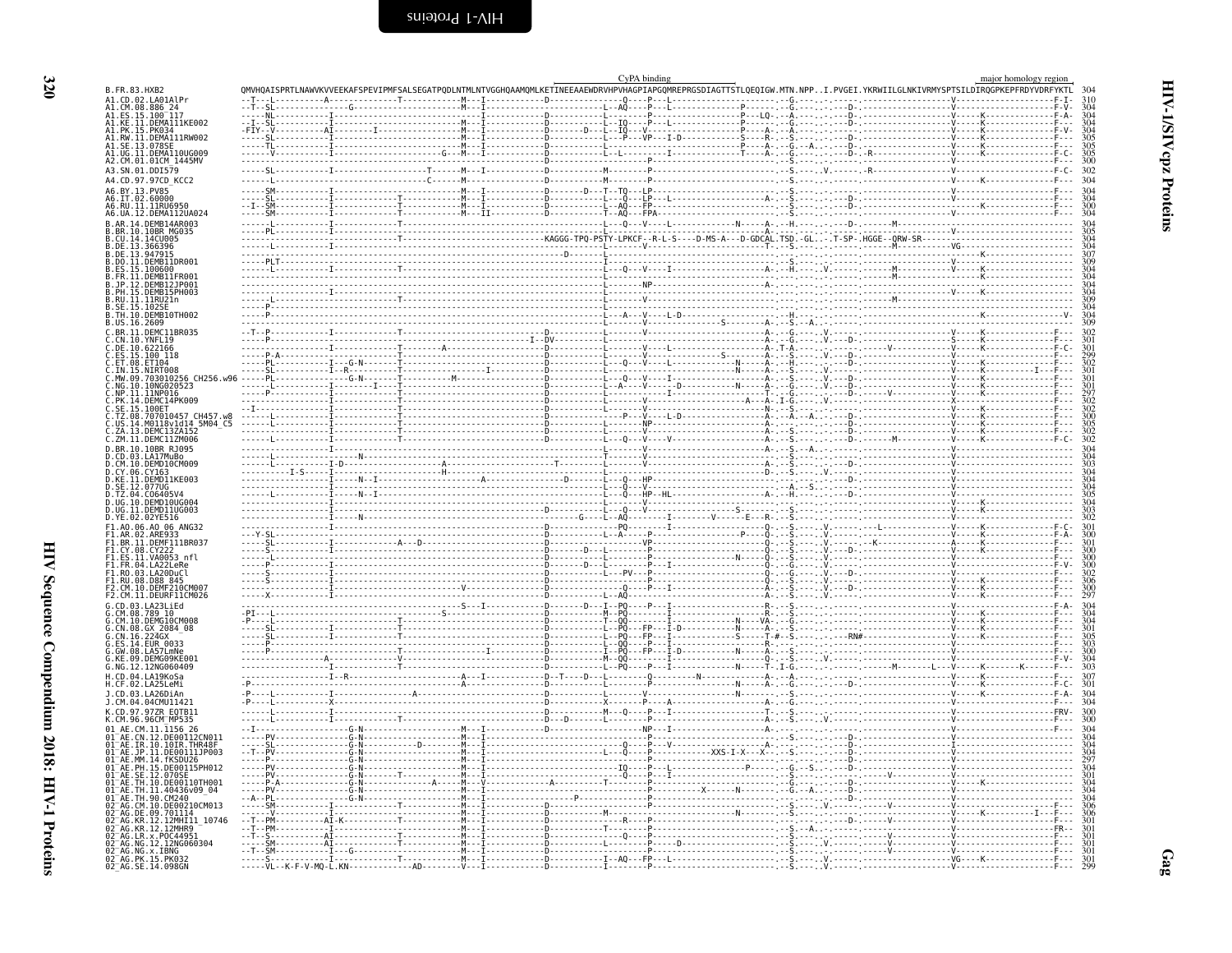| B.FR.83.HXB2                                                                |               | QMVHQAISPRTLNAWVKVVEEKAFSPEVIPMFSALSEGATPQDLNTMLNTVGGHQAAMQMLKETINEEAAEWDRVHPVHAGPIAPGQMREPRGSDIAGTTSTLQEQIGW.MTN.NPPI.PVGEI.YKRWIILGLNKIVRMYSPTSILDIRQGPKEPFRDYVDR                                                                                                                                                                                                                                                                                   |                                     | CyPA binding                            |                                                                                 |                                                                                                                                            | major homology region                                                                                                                                                                                                                                                                                                                                               |  |
|-----------------------------------------------------------------------------|---------------|-------------------------------------------------------------------------------------------------------------------------------------------------------------------------------------------------------------------------------------------------------------------------------------------------------------------------------------------------------------------------------------------------------------------------------------------------------|-------------------------------------|-----------------------------------------|---------------------------------------------------------------------------------|--------------------------------------------------------------------------------------------------------------------------------------------|---------------------------------------------------------------------------------------------------------------------------------------------------------------------------------------------------------------------------------------------------------------------------------------------------------------------------------------------------------------------|--|
| 02 AG.SN.13.9580                                                            |               |                                                                                                                                                                                                                                                                                                                                                                                                                                                       |                                     |                                         |                                                                                 |                                                                                                                                            |                                                                                                                                                                                                                                                                                                                                                                     |  |
| 03 <sup>-</sup> AB.RU.97.KAL153<br>cpx.CY.94.94CY032 3                      |               |                                                                                                                                                                                                                                                                                                                                                                                                                                                       |                                     |                                         |                                                                                 |                                                                                                                                            |                                                                                                                                                                                                                                                                                                                                                                     |  |
| 05 <sup>-</sup> DF.BE.x.VI1310<br>06_cpx.AU.96.BFP90<br>07_BC.CN.98.98CN009 |               |                                                                                                                                                                                                                                                                                                                                                                                                                                                       |                                     |                                         |                                                                                 |                                                                                                                                            | $\begin{picture}(10,10) \put(0,0){\vector(1,0){100}} \put(10,0){\vector(1,0){100}} \put(10,0){\vector(1,0){100}} \put(10,0){\vector(1,0){100}} \put(10,0){\vector(1,0){100}} \put(10,0){\vector(1,0){100}} \put(10,0){\vector(1,0){100}} \put(10,0){\vector(1,0){100}} \put(10,0){\vector(1,0){100}} \put(10,0){\vector(1,0){100}} \put(10,0){\vector(1,0){100}} \$ |  |
| 08 BC.CN.97.97CNGX 6F                                                       |               |                                                                                                                                                                                                                                                                                                                                                                                                                                                       |                                     |                                         |                                                                                 |                                                                                                                                            |                                                                                                                                                                                                                                                                                                                                                                     |  |
| GH.96.96GH2911<br>96.96TZ                                                   |               | $\begin{minipage}{0.03\textwidth} \begin{tabular}{ c c c } \hline \multicolumn{3}{ c }{0.03\textwidth} \begin{tabular}{ c c } \hline \multicolumn{3}{ c }{0.03\textwidth} \begin{tabular}{ c c } \hline \multicolumn{3}{ c }{0.03\textwidth} \begin{tabular}{ c c } \hline \multicolumn{3}{ c }{0.03\textwidth} \begin{tabular}{ c c } \hline \multicolumn{3}{ c }{0.03\textwidth} \begin{tabular}{ c c } \hline \multicolumn{3}{ c }{0.03\textwidth$ |                                     |                                         |                                                                                 |                                                                                                                                            |                                                                                                                                                                                                                                                                                                                                                                     |  |
| cpx.CM.95.95CM 1816                                                         |               |                                                                                                                                                                                                                                                                                                                                                                                                                                                       |                                     |                                         |                                                                                 |                                                                                                                                            |                                                                                                                                                                                                                                                                                                                                                                     |  |
| BF.AR.99.ARMA159<br>x.CM.96.96CM_1849<br>.ES.05.X1870                       |               |                                                                                                                                                                                                                                                                                                                                                                                                                                                       |                                     |                                         |                                                                                 |                                                                                                                                            |                                                                                                                                                                                                                                                                                                                                                                     |  |
| 01B.TH.99.99TH MU2079                                                       |               |                                                                                                                                                                                                                                                                                                                                                                                                                                                       |                                     |                                         |                                                                                 |                                                                                                                                            |                                                                                                                                                                                                                                                                                                                                                                     |  |
| A2D.KR.97.97KR004                                                           |               |                                                                                                                                                                                                                                                                                                                                                                                                                                                       |                                     |                                         |                                                                                 |                                                                                                                                            |                                                                                                                                                                                                                                                                                                                                                                     |  |
| 99.ARMA038<br>cpx.CU.99.CU76                                                |               |                                                                                                                                                                                                                                                                                                                                                                                                                                                       |                                     |                                         |                                                                                 |                                                                                                                                            |                                                                                                                                                                                                                                                                                                                                                                     |  |
| cbx.CU.99.CU7<br>BG CH 99 Cu103                                             |               |                                                                                                                                                                                                                                                                                                                                                                                                                                                       |                                     |                                         |                                                                                 |                                                                                                                                            |                                                                                                                                                                                                                                                                                                                                                                     |  |
| A2D.KE.99.KER2003<br>01A1.CM.01.01CM 0001BBY                                |               |                                                                                                                                                                                                                                                                                                                                                                                                                                                       |                                     |                                         |                                                                                 |                                                                                                                                            |                                                                                                                                                                                                                                                                                                                                                                     |  |
|                                                                             |               |                                                                                                                                                                                                                                                                                                                                                                                                                                                       |                                     |                                         |                                                                                 |                                                                                                                                            |                                                                                                                                                                                                                                                                                                                                                                     |  |
| CM.02.1918EE                                                                |               |                                                                                                                                                                                                                                                                                                                                                                                                                                                       |                                     |                                         |                                                                                 |                                                                                                                                            |                                                                                                                                                                                                                                                                                                                                                                     |  |
| A5U.CD.02.02CD MBTB047<br>cpx.FR.04.04CD FR KZS<br>BF.BR.99.BREPM12609      |               |                                                                                                                                                                                                                                                                                                                                                                                                                                                       |                                     |                                         |                                                                                 |                                                                                                                                            |                                                                                                                                                                                                                                                                                                                                                                     |  |
|                                                                             |               |                                                                                                                                                                                                                                                                                                                                                                                                                                                       |                                     |                                         |                                                                                 |                                                                                                                                            |                                                                                                                                                                                                                                                                                                                                                                     |  |
| .BR.01.BREPM16704<br>BC.BR.04.04BR1                                         |               |                                                                                                                                                                                                                                                                                                                                                                                                                                                       |                                     |                                         |                                                                                 |                                                                                                                                            |                                                                                                                                                                                                                                                                                                                                                                     |  |
| 06A6.EE.01.EE0369<br>01B.ID.07.JKT189 C                                     |               |                                                                                                                                                                                                                                                                                                                                                                                                                                                       |                                     |                                         |                                                                                 |                                                                                                                                            |                                                                                                                                                                                                                                                                                                                                                                     |  |
| 01B.TH.99.0UR1969P                                                          |               |                                                                                                                                                                                                                                                                                                                                                                                                                                                       |                                     |                                         |                                                                                 |                                                                                                                                            |                                                                                                                                                                                                                                                                                                                                                                     |  |
| AD.AF.07.169H<br>CDX.CM.00.00CMNYU836                                       |               |                                                                                                                                                                                                                                                                                                                                                                                                                                                       |                                     |                                         |                                                                                 |                                                                                                                                            |                                                                                                                                                                                                                                                                                                                                                                     |  |
| .CM.00.00CMNYU926<br>1.UY.03.UY03 3389                                      |               |                                                                                                                                                                                                                                                                                                                                                                                                                                                       |                                     |                                         |                                                                                 |                                                                                                                                            |                                                                                                                                                                                                                                                                                                                                                                     |  |
| BR.04.04BRRJ179                                                             |               |                                                                                                                                                                                                                                                                                                                                                                                                                                                       |                                     |                                         |                                                                                 |                                                                                                                                            |                                                                                                                                                                                                                                                                                                                                                                     |  |
| BF.BR.05.05BRRJ055                                                          |               |                                                                                                                                                                                                                                                                                                                                                                                                                                                       |                                     |                                         |                                                                                 |                                                                                                                                            |                                                                                                                                                                                                                                                                                                                                                                     |  |
| CD.TZ.05.C06577V5<br>BF.LU.03.luBF 01 03<br>02G.SA.03.J11223                |               |                                                                                                                                                                                                                                                                                                                                                                                                                                                       |                                     |                                         |                                                                                 |                                                                                                                                            |                                                                                                                                                                                                                                                                                                                                                                     |  |
| BF.CL.00.CH80<br>FR.04.04FR                                                 |               |                                                                                                                                                                                                                                                                                                                                                                                                                                                       |                                     |                                         |                                                                                 |                                                                                                                                            |                                                                                                                                                                                                                                                                                                                                                                     |  |
| .BR.07.07BR FPS625                                                          |               |                                                                                                                                                                                                                                                                                                                                                                                                                                                       |                                     |                                         |                                                                                 |                                                                                                                                            |                                                                                                                                                                                                                                                                                                                                                                     |  |
| BF.ES.08.P1942<br>01B.MY.07.07MYKT021                                       |               |                                                                                                                                                                                                                                                                                                                                                                                                                                                       |                                     |                                         |                                                                                 |                                                                                                                                            |                                                                                                                                                                                                                                                                                                                                                                     |  |
| .GM.03.N26677<br>.GB.10.12792                                               |               |                                                                                                                                                                                                                                                                                                                                                                                                                                                       |                                     |                                         |                                                                                 |                                                                                                                                            |                                                                                                                                                                                                                                                                                                                                                                     |  |
| SG.11.11SG HM021                                                            |               |                                                                                                                                                                                                                                                                                                                                                                                                                                                       |                                     |                                         |                                                                                 |                                                                                                                                            |                                                                                                                                                                                                                                                                                                                                                                     |  |
| MY.03.03MYKL018 1<br>MY.11.11FIR164                                         |               |                                                                                                                                                                                                                                                                                                                                                                                                                                                       |                                     |                                         |                                                                                 |                                                                                                                                            |                                                                                                                                                                                                                                                                                                                                                                     |  |
| 01B.MY.09.09MYSB023<br>01B.CN.10.HNCS102056                                 |               |                                                                                                                                                                                                                                                                                                                                                                                                                                                       |                                     |                                         |                                                                                 |                                                                                                                                            |                                                                                                                                                                                                                                                                                                                                                                     |  |
| .FR.10.URF5 patient<br>CN.09.09YNLX19sq                                     |               |                                                                                                                                                                                                                                                                                                                                                                                                                                                       |                                     |                                         |                                                                                 |                                                                                                                                            |                                                                                                                                                                                                                                                                                                                                                                     |  |
| 01B.MY.09.09MYPR3                                                           |               |                                                                                                                                                                                                                                                                                                                                                                                                                                                       |                                     |                                         |                                                                                 |                                                                                                                                            |                                                                                                                                                                                                                                                                                                                                                                     |  |
| 01B.CN.09.09LNA423<br>T.11.BAV499                                           |               |                                                                                                                                                                                                                                                                                                                                                                                                                                                       |                                     |                                         |                                                                                 |                                                                                                                                            |                                                                                                                                                                                                                                                                                                                                                                     |  |
| BC.CN.10.JL100010<br>.CN.10.YNFL13                                          |               |                                                                                                                                                                                                                                                                                                                                                                                                                                                       |                                     |                                         |                                                                                 |                                                                                                                                            |                                                                                                                                                                                                                                                                                                                                                                     |  |
| 02A.RU.10.10RU6637                                                          |               |                                                                                                                                                                                                                                                                                                                                                                                                                                                       |                                     |                                         |                                                                                 |                                                                                                                                            |                                                                                                                                                                                                                                                                                                                                                                     |  |
| BC.CN.09.YNFL31<br>CN.10.YNFL01                                             |               |                                                                                                                                                                                                                                                                                                                                                                                                                                                       |                                     |                                         |                                                                                 |                                                                                                                                            |                                                                                                                                                                                                                                                                                                                                                                     |  |
| CN.11.ANHUI HF115<br>CN.11.ANHUI <sup>-</sup> WH73                          |               |                                                                                                                                                                                                                                                                                                                                                                                                                                                       |                                     |                                         |                                                                                 |                                                                                                                                            |                                                                                                                                                                                                                                                                                                                                                                     |  |
| JP.05.05JPMYC113SP420<br>BR 10 10BR PE004                                   |               |                                                                                                                                                                                                                                                                                                                                                                                                                                                       |                                     |                                         |                                                                                 |                                                                                                                                            |                                                                                                                                                                                                                                                                                                                                                                     |  |
| .BR.10.10BR PE008<br>.BR.10.10BR MG002                                      |               |                                                                                                                                                                                                                                                                                                                                                                                                                                                       |                                     |                                         |                                                                                 |                                                                                                                                            |                                                                                                                                                                                                                                                                                                                                                                     |  |
| .DE.01.9196 01                                                              |               |                                                                                                                                                                                                                                                                                                                                                                                                                                                       |                                     |                                         |                                                                                 |                                                                                                                                            |                                                                                                                                                                                                                                                                                                                                                                     |  |
| 01B.MY.10.10MYPR268<br>px.MY.14.14MYNBB090:                                 |               | $\begin{minipage}{0.99\textwidth} \begin{tabular}{ c c c c } \hline \multicolumn{1}{ c }{0.99\textwidth} \begin{tabular}{ c c c } \hline \multicolumn{1}{ c }{0.99\textwidth} \begin{tabular}{ c c c } \hline \multicolumn{1}{ c }{0.99\textwidth} \begin{tabular}{ c c c } \hline \multicolumn{1}{ c }{0.99\textwidth} \begin{tabular}{ c c c } \hline \multicolumn{1}{ c }{0.99\textwidth} \begin{tabular}{ c c c } \hline \multicolumn{1$          |                                     |                                         |                                                                                 | .                                                                                                                                          |                                                                                                                                                                                                                                                                                                                                                                     |  |
| cpx.CN.13.YNTC19<br>0107.CN.15.SX15DT013                                    |               |                                                                                                                                                                                                                                                                                                                                                                                                                                                       |                                     |                                         |                                                                                 |                                                                                                                                            |                                                                                                                                                                                                                                                                                                                                                                     |  |
| CDX.MM.13.mSSDU12                                                           |               |                                                                                                                                                                                                                                                                                                                                                                                                                                                       |                                     |                                         |                                                                                 |                                                                                                                                            |                                                                                                                                                                                                                                                                                                                                                                     |  |
| MM.13.mSSDU94<br>CN.14.14CN SCYB2                                           |               |                                                                                                                                                                                                                                                                                                                                                                                                                                                       |                                     |                                         |                                                                                 |                                                                                                                                            |                                                                                                                                                                                                                                                                                                                                                                     |  |
| BC.CN.13.15YNHS18<br>CN.12.DH32                                             |               |                                                                                                                                                                                                                                                                                                                                                                                                                                                       |                                     |                                         |                                                                                 |                                                                                                                                            |                                                                                                                                                                                                                                                                                                                                                                     |  |
| CN.05.05YNRL25sg                                                            |               |                                                                                                                                                                                                                                                                                                                                                                                                                                                       |                                     |                                         |                                                                                 |                                                                                                                                            |                                                                                                                                                                                                                                                                                                                                                                     |  |
| TBF1.BR.11.BRG06043<br>CM.96.LA51YBF35                                      |               |                                                                                                                                                                                                                                                                                                                                                                                                                                                       |                                     |                                         | . Q H - . I - RGANS                                                             |                                                                                                                                            |                                                                                                                                                                                                                                                                                                                                                                     |  |
| CM.96.LA52YBF39<br>CM.99.99CMU4122                                          |               |                                                                                                                                                                                                                                                                                                                                                                                                                                                       |                                     |                                         | . Q - . - VH - . T - RA - N -                                                   |                                                                                                                                            |                                                                                                                                                                                                                                                                                                                                                                     |  |
| x.pCM02<br>Read25_HIV_Group0                                                |               |                                                                                                                                                                                                                                                                                                                                                                                                                                                       |                                     |                                         | -D-T-----------Q---VH-.I-RP-QS-.<br>- RA - Q                                    |                                                                                                                                            |                                                                                                                                                                                                                                                                                                                                                                     |  |
| FR.06.RBF206                                                                |               |                                                                                                                                                                                                                                                                                                                                                                                                                                                       |                                     | - N - - - T - - PAM - - I P - - - T - - | . - - - - - - - - 0 - - - MH - . I - RG - N                                     |                                                                                                                                            |                                                                                                                                                                                                                                                                                                                                                                     |  |
| GA.10.10Gab1190                                                             |               |                                                                                                                                                                                                                                                                                                                                                                                                                                                       |                                     | -SD----T--PA---YPA---I-D                | - RA - N<br>---H-.T-RA-N-                                                       |                                                                                                                                            |                                                                                                                                                                                                                                                                                                                                                                     |  |
| .GA.11.11Gab6352<br>.SN.99.9 <u>9SE</u> _MP1300<br>US.10.LTNP               |               |                                                                                                                                                                                                                                                                                                                                                                                                                                                       |                                     |                                         |                                                                                 |                                                                                                                                            |                                                                                                                                                                                                                                                                                                                                                                     |  |
| .CM.15.S4858                                                                |               |                                                                                                                                                                                                                                                                                                                                                                                                                                                       |                                     |                                         |                                                                                 |                                                                                                                                            |                                                                                                                                                                                                                                                                                                                                                                     |  |
| N.FR.11.N1 FR 2011<br>P.CM.06.U14788                                        |               |                                                                                                                                                                                                                                                                                                                                                                                                                                                       |                                     |                                         |                                                                                 |                                                                                                                                            |                                                                                                                                                                                                                                                                                                                                                                     |  |
| P.FR.09.RBF168                                                              |               |                                                                                                                                                                                                                                                                                                                                                                                                                                                       |                                     |                                         | -LP---L-D-T-G-------NK----T-.T-RN-N-<br>-QQA-ML---S-A--------V---VQ-.--TPQAQGGV |                                                                                                                                            |                                                                                                                                                                                                                                                                                                                                                                     |  |
| CPZ.TZ.06.TAN5<br>CPZ.US.85.US Marilyn                                      | <b>IAR-SF</b> |                                                                                                                                                                                                                                                                                                                                                                                                                                                       |                                     |                                         |                                                                                 |                                                                                                                                            |                                                                                                                                                                                                                                                                                                                                                                     |  |
|                                                                             | $-T-PI$       |                                                                                                                                                                                                                                                                                                                                                                                                                                                       | - - - AI - - - - G- - - V - - - A - |                                         |                                                                                 | -----N--I----M------I-Y-I-----AI----G-L-V---V-----D---T--PVV--LP---I---A----------Q---VH-.T-RA-N--.---D-.-RK--VM----M-K----V-----K-------- |                                                                                                                                                                                                                                                                                                                                                                     |  |
| GOR.CM.12.SIVgor_BOID2<br>GOR.CM.13.SIVgor_BPID15                           | --I--P        |                                                                                                                                                                                                                                                                                                                                                                                                                                                       | ----AT----G-L<br>- V - - DV         |                                         |                                                                                 |                                                                                                                                            |                                                                                                                                                                                                                                                                                                                                                                     |  |

 $Gag$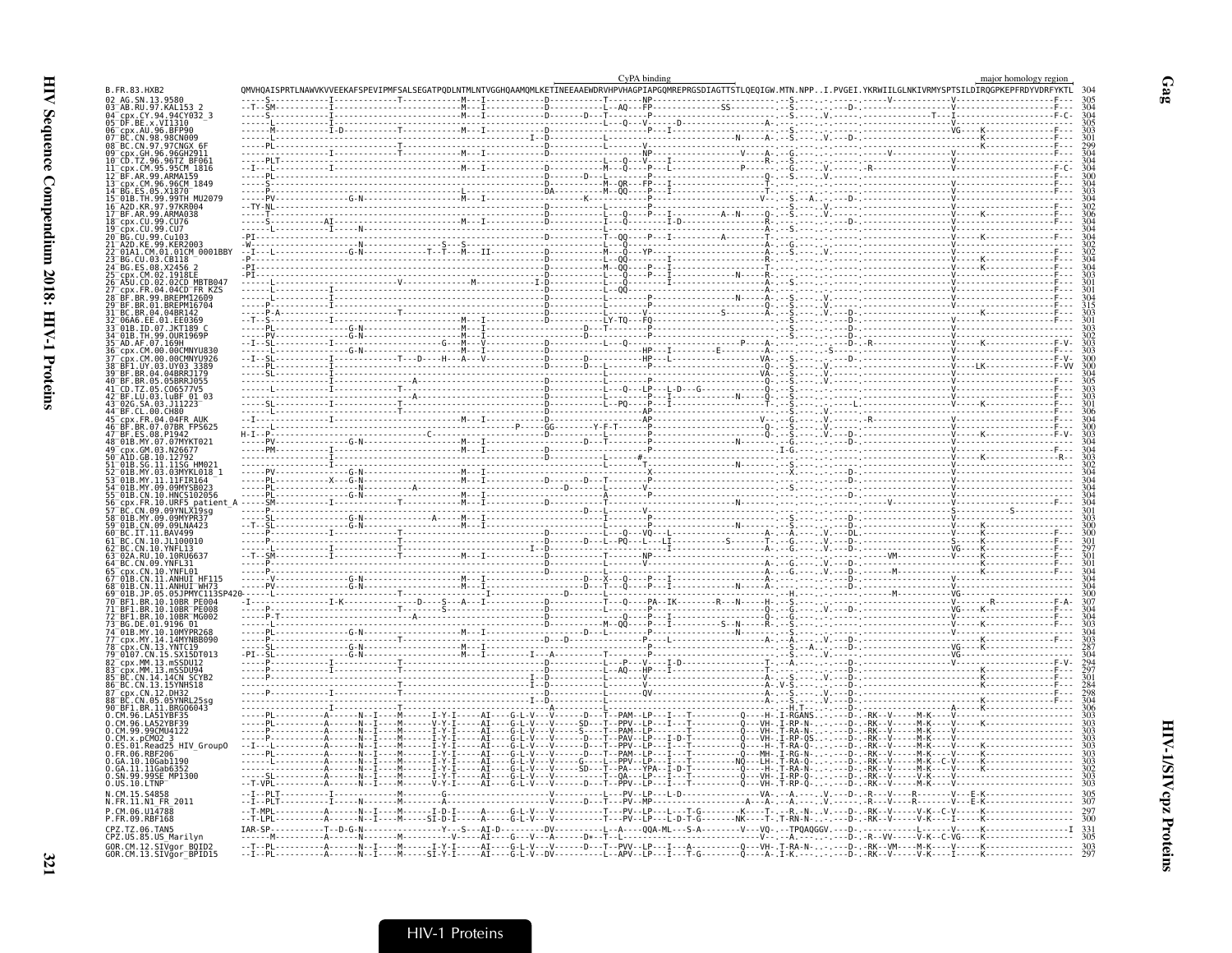<span id="page-15-0"></span>

|                                                    |                     |                                                                                                                                                                                                                                                                                                                                                                                                                                                                                                                        |  | p24 end_p2 start<br>REEMMTACQGVGGPGHKARVLAEAMSQV |       | p2 end p7 start                               |                       |                       | Zn motif                                                                                                                       | Zn motif                                                                    | p7 end p1 start | p1 end p6 start |                                                                                                   |
|----------------------------------------------------|---------------------|------------------------------------------------------------------------------------------------------------------------------------------------------------------------------------------------------------------------------------------------------------------------------------------------------------------------------------------------------------------------------------------------------------------------------------------------------------------------------------------------------------------------|--|--------------------------------------------------|-------|-----------------------------------------------|-----------------------|-----------------------|--------------------------------------------------------------------------------------------------------------------------------|-----------------------------------------------------------------------------|-----------------|-----------------|---------------------------------------------------------------------------------------------------|
| B.FR.83.HXB2<br>A1. CD. 02. I A01A1 Pr             |                     |                                                                                                                                                                                                                                                                                                                                                                                                                                                                                                                        |  | $- - - - - - - A$ 0GTN-                          |       |                                               |                       |                       |                                                                                                                                | .TN.SATI.MMQRGNFRNQRKIVKCFNCGKEGHTARNCRAPRKKGCWKCGKEGHQMKDCTERQANFLGKIWPSYK |                 | GRPGNFLQ 450    |                                                                                                   |
| .886 24                                            |                     |                                                                                                                                                                                                                                                                                                                                                                                                                                                                                                                        |  |                                                  | . 00. |                                               |                       |                       |                                                                                                                                |                                                                             |                 |                 | 454<br>448<br>448<br>449<br>449<br>450<br>446                                                     |
| .ES.15.100 <sup>-</sup> 117<br>.KE.11.DEMA111KE002 |                     |                                                                                                                                                                                                                                                                                                                                                                                                                                                                                                                        |  |                                                  |       |                                               |                       |                       |                                                                                                                                |                                                                             |                 |                 |                                                                                                   |
| 15.PK034<br>.RW.11.DEMA111RW002<br>.SE.13.078SE    |                     |                                                                                                                                                                                                                                                                                                                                                                                                                                                                                                                        |  |                                                  |       |                                               |                       |                       |                                                                                                                                |                                                                             |                 |                 |                                                                                                   |
| 11.DEMA110UG009                                    |                     |                                                                                                                                                                                                                                                                                                                                                                                                                                                                                                                        |  |                                                  |       |                                               |                       |                       |                                                                                                                                |                                                                             |                 |                 |                                                                                                   |
| A2.CM.01.01CM_1445MV<br>A3.SN.01.DDI579            |                     | $\begin{minipage}{0.5\textwidth} \begin{minipage}{0.5\textwidth} \begin{minipage}{0.5\textwidth} \begin{minipage}{0.5\textwidth} \begin{minipage}{0.5\textwidth} \begin{minipage}{0.5\textwidth} \begin{minipage}{0.5\textwidth} \begin{minipage}{0.5\textwidth} \begin{minipage}{0.5\textwidth} \begin{minipage}{0.5\textwidth} \begin{minipage}{0.5\textwidth} \begin{minipage}{0.5\textwidth} \begin{minipage}{0.5\textwidth} \begin{minipage}{0.5\textwidth} \begin{minipage}{0.5\textwidth} \begin{minipage}{0.5$ |  |                                                  |       |                                               |                       |                       |                                                                                                                                |                                                                             |                 |                 | 446                                                                                               |
| A4.CD.97.97CD KCC2                                 |                     |                                                                                                                                                                                                                                                                                                                                                                                                                                                                                                                        |  |                                                  |       |                                               |                       |                       |                                                                                                                                |                                                                             |                 |                 | 448                                                                                               |
| A6.BY.13.PV85<br>46.IT.02.60000                    |                     |                                                                                                                                                                                                                                                                                                                                                                                                                                                                                                                        |  |                                                  |       |                                               |                       |                       |                                                                                                                                |                                                                             |                 |                 | 449                                                                                               |
| 11.11RU695                                         |                     |                                                                                                                                                                                                                                                                                                                                                                                                                                                                                                                        |  |                                                  |       | $K$                                           |                       |                       |                                                                                                                                |                                                                             |                 |                 | 448<br>444<br>449                                                                                 |
| 46.UA.12.DEMA112UA024<br>DEMB14AR003               |                     |                                                                                                                                                                                                                                                                                                                                                                                                                                                                                                                        |  |                                                  |       |                                               |                       |                       |                                                                                                                                |                                                                             |                 |                 |                                                                                                   |
| 10BR MG035<br>.14CU005                             |                     |                                                                                                                                                                                                                                                                                                                                                                                                                                                                                                                        |  |                                                  |       |                                               |                       |                       |                                                                                                                                |                                                                             |                 |                 | $\begin{array}{c} 450 \\ 450 \\ 450 \\ 450 \\ 453 \\ \end{array}$                                 |
|                                                    |                     |                                                                                                                                                                                                                                                                                                                                                                                                                                                                                                                        |  |                                                  |       |                                               |                       |                       |                                                                                                                                |                                                                             |                 |                 |                                                                                                   |
| DO.11.DEMB11DR001                                  |                     |                                                                                                                                                                                                                                                                                                                                                                                                                                                                                                                        |  |                                                  |       |                                               |                       |                       | - - - - - - - - - - - - - - - - - -<br>- <u>-</u> - - - TI - - - - - - - - - L<br>- T<br>- K - - - - - - - - - - - - - - - I - |                                                                             |                 |                 |                                                                                                   |
| .DEMB11FR001                                       |                     |                                                                                                                                                                                                                                                                                                                                                                                                                                                                                                                        |  |                                                  |       |                                               |                       |                       | 7. <del>. .</del>                                                                                                              |                                                                             |                 |                 |                                                                                                   |
| DEMB12JP001<br>15.DEMB15PH003                      |                     | $\begin{minipage}{0.99\textwidth} \begin{tabular}{ c c c } \hline 1 & 0.00000 & 0.00000 & 0.00000 & 0.00000 & 0.00000 & 0.00000 & 0.00000 & 0.00000 & 0.00000 & 0.00000 & 0.00000 & 0.00000 & 0.00000 & 0.00000 & 0.00000 & 0.00000 & 0.00000 & 0.00000 & 0.00000 & 0.00000 & 0.00$                                                                                                                                                                                                                                    |  |                                                  |       |                                               |                       |                       |                                                                                                                                |                                                                             |                 |                 | 450<br>450<br>455<br>455<br>452<br>450<br>455                                                     |
| RU.II.IIRU21n<br><b>102SE</b>                      |                     |                                                                                                                                                                                                                                                                                                                                                                                                                                                                                                                        |  |                                                  |       |                                               |                       |                       |                                                                                                                                |                                                                             |                 |                 |                                                                                                   |
| TH.10.DEMB10TH002<br>US.16.2609                    |                     |                                                                                                                                                                                                                                                                                                                                                                                                                                                                                                                        |  |                                                  |       | ومرباء                                        |                       |                       |                                                                                                                                |                                                                             |                 |                 |                                                                                                   |
| .DEMC11BR035                                       |                     |                                                                                                                                                                                                                                                                                                                                                                                                                                                                                                                        |  |                                                  |       |                                               |                       |                       |                                                                                                                                |                                                                             |                 |                 | $\begin{array}{c} 447 \\ 445 \\ 444 \\ 447 \\ 445 \\ 445 \\ 446 \\ 441 \\ 446 \\ 447 \end{array}$ |
| .YNFL19<br>DE<br>.622166<br>.100 118               |                     |                                                                                                                                                                                                                                                                                                                                                                                                                                                                                                                        |  |                                                  |       |                                               |                       |                       |                                                                                                                                |                                                                             |                 |                 |                                                                                                   |
| ET104                                              |                     |                                                                                                                                                                                                                                                                                                                                                                                                                                                                                                                        |  |                                                  |       |                                               |                       |                       |                                                                                                                                |                                                                             |                 |                 |                                                                                                   |
|                                                    | 703010256 CH256.w96 |                                                                                                                                                                                                                                                                                                                                                                                                                                                                                                                        |  |                                                  |       |                                               |                       |                       |                                                                                                                                |                                                                             |                 |                 |                                                                                                   |
| 10.10NG020523<br>11NP016                           |                     |                                                                                                                                                                                                                                                                                                                                                                                                                                                                                                                        |  |                                                  |       |                                               |                       | .<br>.AKR--<br>.SKRTI |                                                                                                                                |                                                                             |                 |                 |                                                                                                   |
| PK.14.DEMC14PK009<br>15.100ET                      |                     |                                                                                                                                                                                                                                                                                                                                                                                                                                                                                                                        |  |                                                  |       |                                               |                       |                       |                                                                                                                                |                                                                             |                 |                 |                                                                                                   |
|                                                    | .707010457 CH457.w8 |                                                                                                                                                                                                                                                                                                                                                                                                                                                                                                                        |  |                                                  |       |                                               |                       |                       |                                                                                                                                |                                                                             |                 |                 |                                                                                                   |
|                                                    |                     |                                                                                                                                                                                                                                                                                                                                                                                                                                                                                                                        |  |                                                  |       |                                               |                       |                       |                                                                                                                                |                                                                             |                 |                 | $\frac{445}{450}$<br>$\frac{448}{447}$                                                            |
| ZM.11.DEMC11ZM006<br>BR.10.10BR RJ095              |                     |                                                                                                                                                                                                                                                                                                                                                                                                                                                                                                                        |  |                                                  |       | $-222 - 112 - 122$                            |                       |                       |                                                                                                                                |                                                                             |                 |                 |                                                                                                   |
| 03.LA17MuBo<br>10.DEMD10CM009                      |                     |                                                                                                                                                                                                                                                                                                                                                                                                                                                                                                                        |  |                                                  |       |                                               |                       |                       |                                                                                                                                |                                                                             |                 |                 |                                                                                                   |
| CY.06.CY163                                        |                     |                                                                                                                                                                                                                                                                                                                                                                                                                                                                                                                        |  |                                                  |       |                                               |                       |                       |                                                                                                                                |                                                                             |                 |                 |                                                                                                   |
| .DEMD11KE003<br><b>12.077UG</b>                    |                     |                                                                                                                                                                                                                                                                                                                                                                                                                                                                                                                        |  |                                                  |       |                                               |                       |                       |                                                                                                                                |                                                                             |                 |                 |                                                                                                   |
| C06405V4<br>.DEMD10UG004                           |                     |                                                                                                                                                                                                                                                                                                                                                                                                                                                                                                                        |  |                                                  |       |                                               |                       |                       |                                                                                                                                |                                                                             |                 |                 |                                                                                                   |
| DEMD11UG003<br>.YE.02.02YE516                      |                     |                                                                                                                                                                                                                                                                                                                                                                                                                                                                                                                        |  |                                                  |       |                                               |                       |                       |                                                                                                                                |                                                                             |                 |                 | 451<br>449<br>449                                                                                 |
| F1.A0.06.A0 06 ANG32                               |                     | $-6--D---2---2---5665I---2---2---2---2---2---2---2---2---2---6---5---K5---K6$                                                                                                                                                                                                                                                                                                                                                                                                                                          |  |                                                  |       |                                               |                       |                       |                                                                                                                                |                                                                             |                 |                 |                                                                                                   |
| 11.DEMF111BR037                                    |                     |                                                                                                                                                                                                                                                                                                                                                                                                                                                                                                                        |  |                                                  |       |                                               |                       |                       |                                                                                                                                |                                                                             |                 |                 | $\begin{array}{c} 446 \\ 445 \\ 446 \\ 444 \\ 445 \\ 444 \\ 447 \\ 451 \end{array}$               |
| .11.VA0053 nfl                                     |                     |                                                                                                                                                                                                                                                                                                                                                                                                                                                                                                                        |  |                                                  |       |                                               |                       |                       |                                                                                                                                |                                                                             |                 |                 |                                                                                                   |
| .FR.04.LA22LeRe<br>.RO.03.LA20DuCl                 |                     |                                                                                                                                                                                                                                                                                                                                                                                                                                                                                                                        |  |                                                  |       |                                               |                       |                       |                                                                                                                                |                                                                             |                 |                 |                                                                                                   |
| RU.08.D88 845                                      |                     |                                                                                                                                                                                                                                                                                                                                                                                                                                                                                                                        |  |                                                  |       |                                               |                       |                       |                                                                                                                                |                                                                             |                 |                 |                                                                                                   |
| F2.CM.11.DEURF11CM026                              |                     |                                                                                                                                                                                                                                                                                                                                                                                                                                                                                                                        |  |                                                  |       |                                               |                       |                       |                                                                                                                                |                                                                             |                 |                 | $\frac{444}{442}$                                                                                 |
|                                                    |                     |                                                                                                                                                                                                                                                                                                                                                                                                                                                                                                                        |  |                                                  |       |                                               |                       |                       |                                                                                                                                |                                                                             |                 |                 |                                                                                                   |
| . 10.DEMG10CM008<br>.08.GX_2084_08                 |                     |                                                                                                                                                                                                                                                                                                                                                                                                                                                                                                                        |  |                                                  |       |                                               |                       |                       |                                                                                                                                |                                                                             |                 |                 | 449<br>451<br>454<br>448<br>448<br>449<br>450                                                     |
| <b>EUR 0033</b>                                    |                     |                                                                                                                                                                                                                                                                                                                                                                                                                                                                                                                        |  |                                                  |       |                                               |                       |                       | . 1<br>-RMI - - - - - - - - - - L                                                                                              | ----------------                                                            |                 |                 |                                                                                                   |
| .DEMG09KE001                                       |                     |                                                                                                                                                                                                                                                                                                                                                                                                                                                                                                                        |  |                                                  |       |                                               |                       |                       |                                                                                                                                |                                                                             |                 |                 |                                                                                                   |
| NG.12.12NG060409                                   |                     |                                                                                                                                                                                                                                                                                                                                                                                                                                                                                                                        |  |                                                  |       |                                               |                       |                       |                                                                                                                                |                                                                             |                 |                 |                                                                                                   |
|                                                    |                     |                                                                                                                                                                                                                                                                                                                                                                                                                                                                                                                        |  |                                                  |       |                                               |                       |                       |                                                                                                                                |                                                                             |                 |                 | 454<br>448                                                                                        |
| 03.1426DiAn                                        |                     |                                                                                                                                                                                                                                                                                                                                                                                                                                                                                                                        |  |                                                  |       |                                               | $-1.1.1 - -1.0 - 0.0$ |                       |                                                                                                                                |                                                                             |                 |                 | 449<br>450                                                                                        |
| .CM.04.04CMU11421<br>CD.97.97ZR<br>E0TB11          |                     |                                                                                                                                                                                                                                                                                                                                                                                                                                                                                                                        |  |                                                  |       | .                                             |                       |                       |                                                                                                                                |                                                                             |                 |                 | 445                                                                                               |
| $11.\overline{1}156$ 26                            |                     | $\sim$ $\sim$ $\sim$ $\sim$ $\sim$                                                                                                                                                                                                                                                                                                                                                                                                                                                                                     |  |                                                  |       |                                               |                       |                       |                                                                                                                                |                                                                             |                 |                 |                                                                                                   |
|                                                    | .DE00112CN011       |                                                                                                                                                                                                                                                                                                                                                                                                                                                                                                                        |  |                                                  |       |                                               |                       |                       |                                                                                                                                |                                                                             |                 |                 |                                                                                                   |
| 10.10IR.THR48F                                     | 11.DE00111JP003     |                                                                                                                                                                                                                                                                                                                                                                                                                                                                                                                        |  |                                                  |       | -111---<br>--------<br>---------<br>--------- |                       |                       |                                                                                                                                |                                                                             |                 |                 |                                                                                                   |
|                                                    |                     |                                                                                                                                                                                                                                                                                                                                                                                                                                                                                                                        |  |                                                  |       |                                               |                       |                       |                                                                                                                                |                                                                             |                 |                 |                                                                                                   |
|                                                    | 10. DE00110TH001    |                                                                                                                                                                                                                                                                                                                                                                                                                                                                                                                        |  |                                                  |       |                                               |                       |                       |                                                                                                                                |                                                                             |                 |                 |                                                                                                   |
|                                                    | .40436v09_04        |                                                                                                                                                                                                                                                                                                                                                                                                                                                                                                                        |  |                                                  |       |                                               |                       |                       |                                                                                                                                |                                                                             |                 |                 |                                                                                                   |
|                                                    |                     |                                                                                                                                                                                                                                                                                                                                                                                                                                                                                                                        |  |                                                  |       |                                               |                       |                       |                                                                                                                                |                                                                             |                 |                 |                                                                                                   |
| .i2MHIi1<br>.12MHR9                                | 10746               |                                                                                                                                                                                                                                                                                                                                                                                                                                                                                                                        |  |                                                  |       |                                               |                       |                       |                                                                                                                                |                                                                             |                 |                 |                                                                                                   |
| .P0C44951                                          |                     |                                                                                                                                                                                                                                                                                                                                                                                                                                                                                                                        |  |                                                  |       |                                               |                       |                       |                                                                                                                                |                                                                             |                 |                 |                                                                                                   |
|                                                    | 12NG060304          |                                                                                                                                                                                                                                                                                                                                                                                                                                                                                                                        |  |                                                  |       |                                               |                       |                       |                                                                                                                                |                                                                             |                 |                 |                                                                                                   |
| x.IBNG<br>15.PK032<br>14.098GN                     |                     |                                                                                                                                                                                                                                                                                                                                                                                                                                                                                                                        |  |                                                  |       |                                               |                       |                       |                                                                                                                                |                                                                             |                 |                 |                                                                                                   |
|                                                    |                     |                                                                                                                                                                                                                                                                                                                                                                                                                                                                                                                        |  |                                                  |       |                                               |                       |                       |                                                                                                                                |                                                                             |                 |                 |                                                                                                   |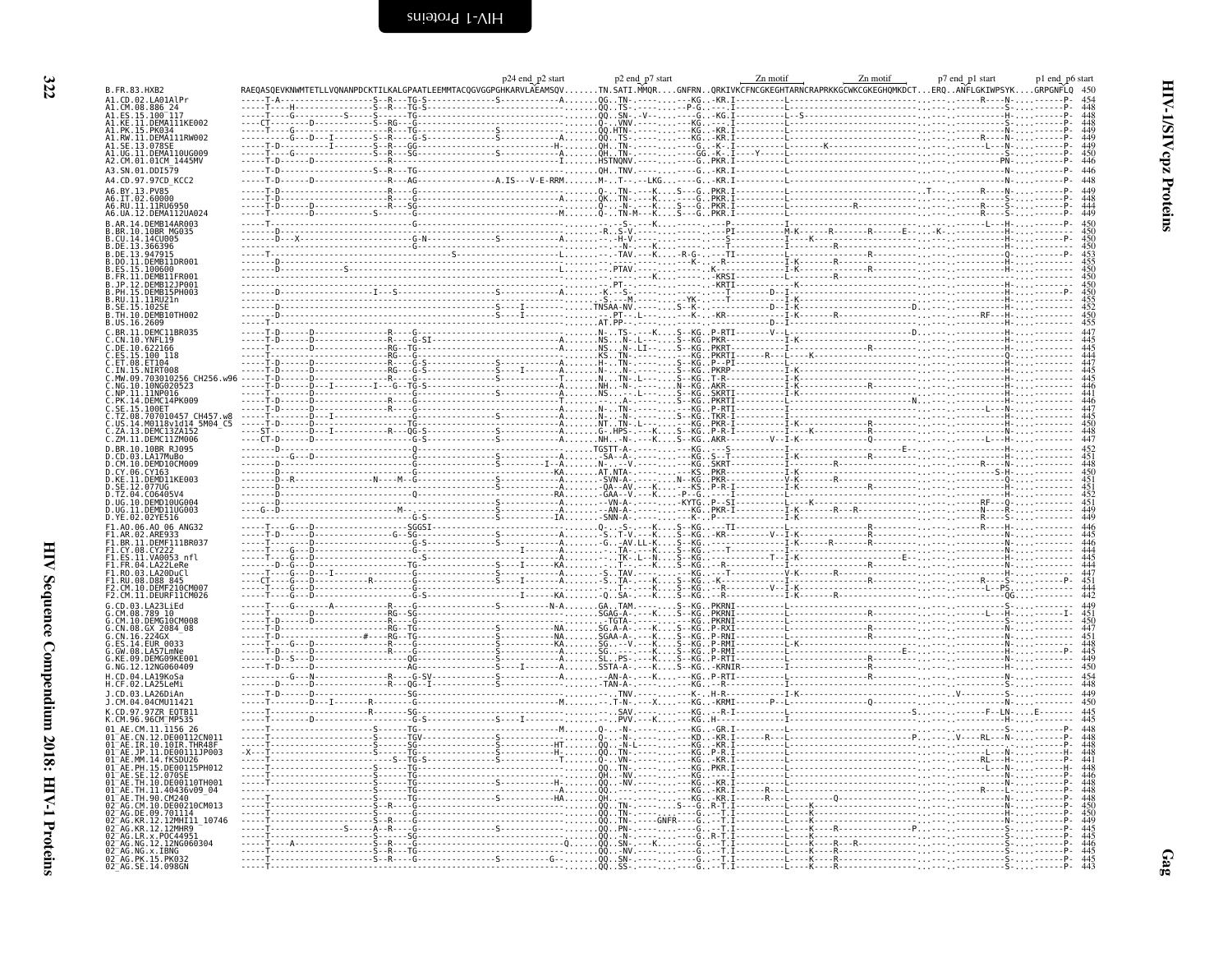|                                                        |  | p24 end p2 start |                        | p2 end_p7 start |                         | Zn motif | Zn motif                                                                                                                                                                                                                                                                                                                                                                                                                                               | p7 end_p1 start | pl end p6 start |
|--------------------------------------------------------|--|------------------|------------------------|-----------------|-------------------------|----------|--------------------------------------------------------------------------------------------------------------------------------------------------------------------------------------------------------------------------------------------------------------------------------------------------------------------------------------------------------------------------------------------------------------------------------------------------------|-----------------|-----------------|
| B.FR.83.HXB2<br>02 AG.SN.13.958                        |  |                  |                        | TN.SATI.MMQR    |                         |          | GNFRNQRKIVKCFNCGKEGHTARNCRAPRKKGCWKCGKEGHQMKDCTERQANFLGKIWPSYK                                                                                                                                                                                                                                                                                                                                                                                         |                 | GRPGNFLO        |
| 03 <sup>-</sup> AB.RU.97.KAL153<br>. CY . 94           |  |                  |                        |                 |                         |          |                                                                                                                                                                                                                                                                                                                                                                                                                                                        |                 |                 |
| .BE.x.VI1310                                           |  |                  |                        |                 | ---КŠК-КĞ.<br>------КG. |          |                                                                                                                                                                                                                                                                                                                                                                                                                                                        |                 |                 |
| .CN.98.98CN009                                         |  |                  |                        |                 |                         |          |                                                                                                                                                                                                                                                                                                                                                                                                                                                        |                 |                 |
|                                                        |  |                  |                        |                 |                         |          |                                                                                                                                                                                                                                                                                                                                                                                                                                                        |                 |                 |
|                                                        |  |                  |                        |                 |                         |          |                                                                                                                                                                                                                                                                                                                                                                                                                                                        |                 |                 |
|                                                        |  |                  |                        |                 |                         |          |                                                                                                                                                                                                                                                                                                                                                                                                                                                        |                 |                 |
| MU2079                                                 |  |                  |                        |                 |                         |          |                                                                                                                                                                                                                                                                                                                                                                                                                                                        |                 |                 |
|                                                        |  |                  |                        |                 |                         |          |                                                                                                                                                                                                                                                                                                                                                                                                                                                        |                 |                 |
|                                                        |  |                  |                        |                 |                         |          |                                                                                                                                                                                                                                                                                                                                                                                                                                                        |                 |                 |
|                                                        |  |                  |                        |                 |                         |          |                                                                                                                                                                                                                                                                                                                                                                                                                                                        |                 |                 |
| 01CM 0001BBY                                           |  |                  |                        |                 |                         |          |                                                                                                                                                                                                                                                                                                                                                                                                                                                        |                 |                 |
|                                                        |  |                  |                        |                 |                         |          |                                                                                                                                                                                                                                                                                                                                                                                                                                                        |                 |                 |
|                                                        |  |                  |                        |                 |                         |          |                                                                                                                                                                                                                                                                                                                                                                                                                                                        |                 |                 |
|                                                        |  |                  |                        |                 |                         |          |                                                                                                                                                                                                                                                                                                                                                                                                                                                        |                 |                 |
|                                                        |  |                  |                        |                 |                         |          |                                                                                                                                                                                                                                                                                                                                                                                                                                                        |                 |                 |
|                                                        |  |                  |                        |                 |                         |          |                                                                                                                                                                                                                                                                                                                                                                                                                                                        |                 |                 |
|                                                        |  |                  |                        |                 |                         |          |                                                                                                                                                                                                                                                                                                                                                                                                                                                        |                 |                 |
|                                                        |  |                  |                        |                 |                         |          |                                                                                                                                                                                                                                                                                                                                                                                                                                                        |                 |                 |
|                                                        |  |                  |                        |                 |                         |          |                                                                                                                                                                                                                                                                                                                                                                                                                                                        |                 |                 |
| .05BRR.1055                                            |  |                  |                        |                 |                         |          |                                                                                                                                                                                                                                                                                                                                                                                                                                                        |                 |                 |
|                                                        |  |                  |                        |                 |                         |          |                                                                                                                                                                                                                                                                                                                                                                                                                                                        |                 |                 |
| FR.04.04FR AU                                          |  |                  |                        |                 |                         |          |                                                                                                                                                                                                                                                                                                                                                                                                                                                        |                 |                 |
| .07BR FPS625                                           |  |                  |                        |                 |                         |          |                                                                                                                                                                                                                                                                                                                                                                                                                                                        |                 |                 |
|                                                        |  |                  |                        |                 |                         |          |                                                                                                                                                                                                                                                                                                                                                                                                                                                        |                 |                 |
|                                                        |  |                  |                        |                 |                         |          |                                                                                                                                                                                                                                                                                                                                                                                                                                                        |                 |                 |
|                                                        |  |                  |                        |                 |                         |          |                                                                                                                                                                                                                                                                                                                                                                                                                                                        |                 |                 |
|                                                        |  |                  |                        |                 |                         |          |                                                                                                                                                                                                                                                                                                                                                                                                                                                        |                 |                 |
| patien                                                 |  |                  |                        |                 |                         |          |                                                                                                                                                                                                                                                                                                                                                                                                                                                        |                 |                 |
|                                                        |  |                  |                        |                 |                         |          |                                                                                                                                                                                                                                                                                                                                                                                                                                                        |                 |                 |
| 11B.CN.09.09LNA423                                     |  |                  |                        |                 |                         |          |                                                                                                                                                                                                                                                                                                                                                                                                                                                        |                 |                 |
| . 11 100010                                            |  |                  |                        |                 |                         |          |                                                                                                                                                                                                                                                                                                                                                                                                                                                        |                 |                 |
|                                                        |  |                  |                        |                 |                         |          |                                                                                                                                                                                                                                                                                                                                                                                                                                                        |                 |                 |
|                                                        |  |                  |                        |                 |                         |          |                                                                                                                                                                                                                                                                                                                                                                                                                                                        |                 |                 |
|                                                        |  |                  |                        |                 |                         |          | $\begin{tabular}{ c c c c } \hline .\quad \, & .\quad \, & .\quad \, & .\quad \, & .\quad \, & .\quad \, & .\quad \, & .\quad \, & .\quad \, & .\quad \, & .\quad \, & .\quad \, & .\quad \, & .\quad \, & .\quad \, & .\quad \, & .\quad \, & .\quad \, & .\quad \, & .\quad \, & .\quad \, & .\quad \, & .\quad \, & .\quad \, & .\quad \, & .\quad \, & .\quad \, & .\quad \, & .\quad \, & .\quad \, & .\quad \, & .\quad \, & .\quad \, & .\quad$ |                 |                 |
| <b>PE008</b>                                           |  |                  |                        |                 |                         |          |                                                                                                                                                                                                                                                                                                                                                                                                                                                        |                 |                 |
|                                                        |  |                  |                        |                 |                         |          |                                                                                                                                                                                                                                                                                                                                                                                                                                                        |                 |                 |
| 01B.MY.10.10MYPR268<br>MY.14.14MYNBB090                |  |                  |                        |                 |                         |          |                                                                                                                                                                                                                                                                                                                                                                                                                                                        |                 |                 |
| CN 13 YNTC19<br>SX15DT013                              |  |                  |                        |                 |                         |          |                                                                                                                                                                                                                                                                                                                                                                                                                                                        |                 |                 |
| MM 13 mSSDH94                                          |  |                  |                        |                 |                         |          |                                                                                                                                                                                                                                                                                                                                                                                                                                                        |                 |                 |
|                                                        |  |                  |                        |                 |                         |          |                                                                                                                                                                                                                                                                                                                                                                                                                                                        |                 |                 |
|                                                        |  |                  |                        |                 |                         |          |                                                                                                                                                                                                                                                                                                                                                                                                                                                        |                 |                 |
| CN.05.05YNRL25sc<br>BR.11.BRG06043                     |  |                  |                        |                 |                         |          |                                                                                                                                                                                                                                                                                                                                                                                                                                                        |                 |                 |
|                                                        |  |                  |                        |                 |                         |          |                                                                                                                                                                                                                                                                                                                                                                                                                                                        |                 |                 |
| M.99.99CMU4122                                         |  |                  |                        |                 |                         |          |                                                                                                                                                                                                                                                                                                                                                                                                                                                        |                 |                 |
| HIV Group0<br>FR.06.RBF206                             |  |                  | ODI KGGYSSV            |                 |                         |          |                                                                                                                                                                                                                                                                                                                                                                                                                                                        |                 |                 |
| GA.10.10Gab1190                                        |  |                  | $-ATAO$ $ODLKGGYTSV.F$ |                 |                         |          |                                                                                                                                                                                                                                                                                                                                                                                                                                                        |                 |                 |
| .GA.11.11Gab6352<br>.SN.99.99SE MP1300<br>D.US.10.LTNP |  |                  |                        |                 |                         |          |                                                                                                                                                                                                                                                                                                                                                                                                                                                        |                 |                 |
|                                                        |  |                  |                        |                 |                         |          |                                                                                                                                                                                                                                                                                                                                                                                                                                                        |                 |                 |
| N.FR.11.N1 FR 2011<br>CM 06 U14788                     |  |                  |                        |                 |                         |          |                                                                                                                                                                                                                                                                                                                                                                                                                                                        |                 |                 |
| P.FR.09.RBF168<br>PZ.TZ.06.TAN5                        |  |                  |                        |                 |                         |          |                                                                                                                                                                                                                                                                                                                                                                                                                                                        |                 |                 |
| CPZ.US.85.US Marilyn                                   |  |                  |                        |                 |                         |          |                                                                                                                                                                                                                                                                                                                                                                                                                                                        |                 |                 |
| GOR.CM.12.SIVgor_BOID2<br>GOR.CM.13.SIVgor_BPID15      |  |                  |                        |                 |                         |          |                                                                                                                                                                                                                                                                                                                                                                                                                                                        |                 |                 |

 $Gag$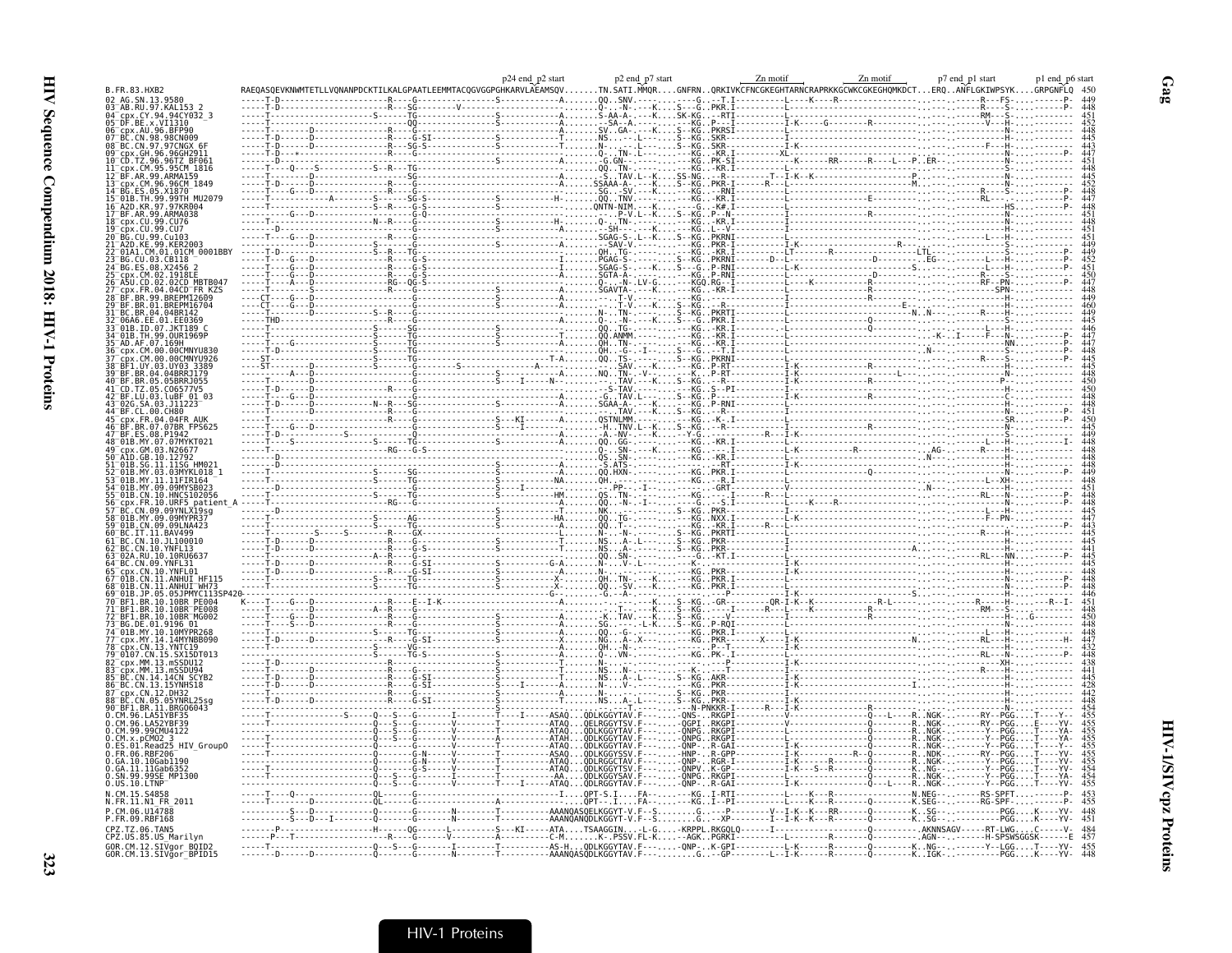<span id="page-17-0"></span>

|                                                                                                              | Vpr binding | Vpr binding<br>p6 end, Gag end                                                                                                                                                                                               |                                                                    |
|--------------------------------------------------------------------------------------------------------------|-------------|------------------------------------------------------------------------------------------------------------------------------------------------------------------------------------------------------------------------------|--------------------------------------------------------------------|
| B.FR.83.HXB2<br>A1.CD.02.LA01AlPr                                                                            |             | SRPEPTAPPEESFRSGVETTT.PPQKQEPIDKELYPLTSLRSLFGNDPSSQ*                                                                                                                                                                         | 500                                                                |
| A1.CM.08.886_24<br>A1.ES.15.100-117<br>A1.KE.11.DEMA111KE002                                                 |             |                                                                                                                                                                                                                              | 502<br>499<br>499<br>497<br>500<br>500<br>501<br>501<br>497        |
| A1.PK.15.PK034                                                                                               |             |                                                                                                                                                                                                                              |                                                                    |
| A1.RW.11.DEMA111RW002<br>SE.13.078SE                                                                         |             |                                                                                                                                                                                                                              |                                                                    |
| A1.UG.II.DEMAI10UG009<br>A2.CM.01.01CM_1445MV<br>A3.SN.01.DDI579                                             |             | --†-:::::::::::::-----A:::-ÑVĞM-:::::Ē-Ī:A:SSS::::--::::-LRN:::R-Q:::::HT-Tİ-------------L---                                                                                                                                | 496                                                                |
| A4.CD.97.97CD KCC2                                                                                           |             | KGL-----A--LGM-G-I.-.SSL---IK-RDQQS--I--K-------*---                                                                                                                                                                         | 498                                                                |
| A6.BY.13.PV85<br>A6.IT.02.60000<br>A6.RU.11.11RU6950                                                         |             |                                                                                                                                                                                                                              | 501<br>499<br>$\frac{495}{500}$                                    |
| A6.UA.12.DEMA112UA024<br>B.AR.14.DEMB14AR003                                                                 |             |                                                                                                                                                                                                                              |                                                                    |
| B.BR.10.10BR MG035<br>B.CU.14.14CU005<br>B.DE.13.366396                                                      |             |                                                                                                                                                                                                                              | 501<br>507<br>502<br>503<br>509<br>499<br>503<br>502<br>505<br>506 |
| B.DE.13.947915<br>B.DO.11.DEMB11DR001<br>B.ES.15.100600                                                      |             |                                                                                                                                                                                                                              |                                                                    |
| B. FR. 11. DEMB11FR001                                                                                       |             |                                                                                                                                                                                                                              |                                                                    |
| B.JP.12.DEMB12JP001<br>B.PH.15.DEMB15PH003<br>B.RU.11.11RU21n                                                |             |                                                                                                                                                                                                                              |                                                                    |
| B.SE.15.102SE<br>B. TH. 10. DEMB10TH002                                                                      |             |                                                                                                                                                                                                                              |                                                                    |
| B.US.16.2609<br>C.BR.11.DEMC11BR035                                                                          |             |                                                                                                                                                                                                                              | 494                                                                |
| C.CN.10.YNFL19                                                                                               |             |                                                                                                                                                                                                                              | 496<br>499<br>501<br>498                                           |
| C.DE.10.622166<br>C.ES.15.100 118<br>C.ET.08.ET104<br>C.IN.15.NIRT008                                        |             |                                                                                                                                                                                                                              |                                                                    |
| C.MW.09.703010256 CH256.w96 N--<br>C.NG.10.10NG020523                                                        |             |                                                                                                                                                                                                                              | 492<br>492<br>493<br>488<br>493<br>499                             |
| C.NP.11.11NP016<br>C.PK.14.DEMC14PK009<br>C.SE.15.100ET                                                      |             |                                                                                                                                                                                                                              |                                                                    |
| C.TZ.08.707010457 CH457.w8<br>C.US.14.M0118v1d14 5M04 C5                                                     |             |                                                                                                                                                                                                                              | 492<br>508<br>502<br>499                                           |
| C.ZA.13.DEMC13ZA152<br>C.ZM.11.DEMC11ZM006                                                                   |             |                                                                                                                                                                                                                              |                                                                    |
| D.BR.10.10BR RJ095<br>D.CD.03.LA17MuBo<br>D.CM.10.DEMD10CM009                                                |             |                                                                                                                                                                                                                              | 501<br>503<br>504<br>500<br>501<br>501<br>502<br>501<br>501        |
| D.CY.06.CY163<br>D.KE.11.DEMD11KE003                                                                         |             |                                                                                                                                                                                                                              |                                                                    |
| D.SE.12.077UG<br>D.TZ.04.C06405V4                                                                            |             |                                                                                                                                                                                                                              |                                                                    |
| D.UG.10.DEMD10UG004<br>D.UG.11.DEMD11UG003<br>D.YE.02.02YE516                                                |             |                                                                                                                                                                                                                              |                                                                    |
| F1.A0.06.A0 06 ANG32                                                                                         |             |                                                                                                                                                                                                                              | 500<br>495<br>496                                                  |
| FI.AR.02.ARE933<br>F1.BR.11.DEME111BR037<br>F1.CY.08.CY222                                                   |             |                                                                                                                                                                                                                              |                                                                    |
| F1.ES.11.VA0053_nfl<br>F1.FR.04.LA22LeRe                                                                     |             |                                                                                                                                                                                                                              | 493<br>493<br>495<br>499<br>501                                    |
| F1.R0.03.LA26DuCl<br>F1.R0.03.LA26DuCl<br>F1.RU.08.D88 845<br>F2.CM.10.DEMF210CM007<br>F2.CM.11.DEURF11CM026 |             |                                                                                                                                                                                                                              |                                                                    |
| G.CD.03.LA23LiEd                                                                                             |             |                                                                                                                                                                                                                              | $\frac{494}{487}$                                                  |
| G.CM.08.789 10<br>G.CM.10.DEMG10CM008                                                                        |             |                                                                                                                                                                                                                              | 498<br>498<br>499                                                  |
| G.CN.08.GX 2084_08                                                                                           |             |                                                                                                                                                                                                                              | $\frac{501}{499}$                                                  |
| G.ES.14.EUR 0033<br>G.GW.08.LA57LmNe<br>G.KE.09.DEMG09KE001                                                  |             |                                                                                                                                                                                                                              | 498<br>493<br>497                                                  |
| G.NG.12.12NG060409<br>H.CD.04.LA19KoSa                                                                       |             | Records and the set of the set of the set of the set of the set of the set of the set of the set of the set of the set of the set of the set of the set of the set of the set of the set of the set of the set of the set of | 496<br>503<br>497                                                  |
| H.CF.02.LA25LeMi<br>J.CD.03.LA26DiAn                                                                         |             |                                                                                                                                                                                                                              | 497                                                                |
| J.CM.04.04CMU11421<br>K.CD.97.97ZR EQTB11<br>K.CM.96.96CM MP535                                              |             |                                                                                                                                                                                                                              | 497<br>496<br>496                                                  |
| 01 AE.CM.11.1156 26                                                                                          |             |                                                                                                                                                                                                                              | 498                                                                |
| 01 AE.CN.12.DE00112CN011<br>01 AE. IR. 10. 10 IR. THR48F                                                     |             |                                                                                                                                                                                                                              | 497<br>492<br>498<br>492                                           |
| 01 AE.JP.11.DE0011117003<br>01 AE.JP.11.DE0011117003<br>01 AE.PH.15.DE00115PH012                             |             |                                                                                                                                                                                                                              | 498                                                                |
| 01-AE.SE.12.070SE                                                                                            |             |                                                                                                                                                                                                                              |                                                                    |
| 01 AE.TH.11.40436v09_04<br>01 AE.TH.90.CM240<br>02 AG.CM.10.DE00210CM013                                     |             |                                                                                                                                                                                                                              | 499 495 504 499 495 495 495 493                                    |
| 02 AG.DE.09.701114<br>02 AG.KR.12.12MHI11_10746                                                              |             |                                                                                                                                                                                                                              |                                                                    |
| 02 AG.KR.12.12MHR9<br>02 AG.LR.x.P0C44951                                                                    |             |                                                                                                                                                                                                                              |                                                                    |
| 02 AG. NG. 12. 12NG060304<br>02 AG.NG.x.IBNG                                                                 |             |                                                                                                                                                                                                                              |                                                                    |
| 02 AG.PK.15.PK032<br>02 AG.SE.14.098GN                                                                       |             |                                                                                                                                                                                                                              |                                                                    |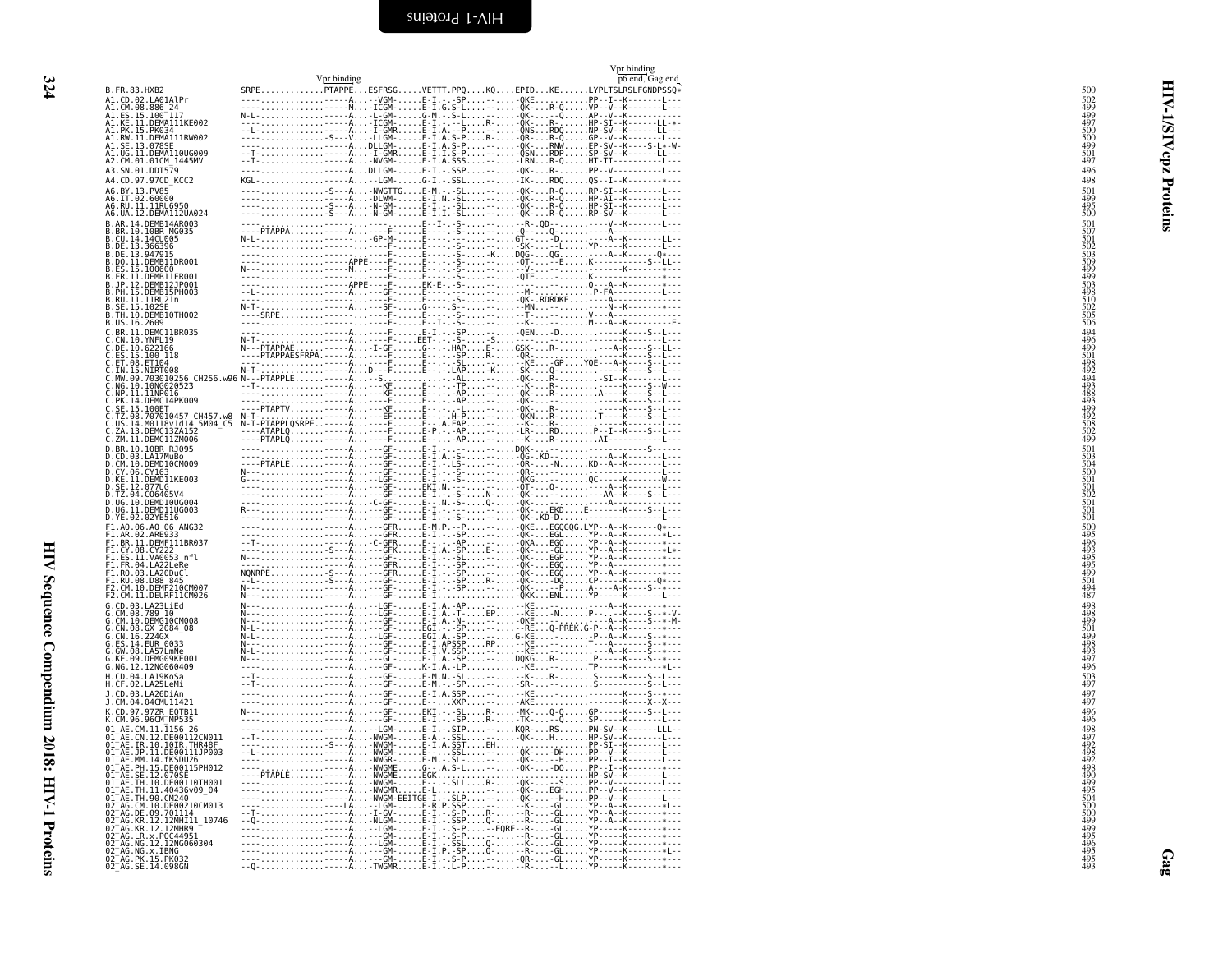|                                                   | Vpr binding |  | Vpr binding<br>p6 end, Gag end                                                           |
|---------------------------------------------------|-------------|--|------------------------------------------------------------------------------------------|
| B.FR.83.HXB2                                      |             |  | SRPEPTAPPEESFRSGVETTT.PPQKQEPIDKELYPLTSLRSLFGNDPSSQ*                                     |
|                                                   |             |  |                                                                                          |
|                                                   |             |  |                                                                                          |
|                                                   |             |  |                                                                                          |
|                                                   |             |  |                                                                                          |
|                                                   |             |  |                                                                                          |
|                                                   |             |  |                                                                                          |
|                                                   |             |  |                                                                                          |
|                                                   |             |  |                                                                                          |
|                                                   |             |  |                                                                                          |
|                                                   |             |  |                                                                                          |
|                                                   |             |  |                                                                                          |
|                                                   |             |  |                                                                                          |
|                                                   |             |  |                                                                                          |
|                                                   |             |  |                                                                                          |
|                                                   |             |  |                                                                                          |
|                                                   |             |  |                                                                                          |
|                                                   |             |  |                                                                                          |
|                                                   |             |  |                                                                                          |
|                                                   |             |  |                                                                                          |
|                                                   |             |  |                                                                                          |
|                                                   |             |  |                                                                                          |
|                                                   |             |  |                                                                                          |
|                                                   |             |  |                                                                                          |
|                                                   |             |  |                                                                                          |
|                                                   |             |  |                                                                                          |
|                                                   |             |  |                                                                                          |
|                                                   |             |  |                                                                                          |
|                                                   |             |  |                                                                                          |
|                                                   |             |  |                                                                                          |
|                                                   |             |  |                                                                                          |
|                                                   |             |  |                                                                                          |
|                                                   |             |  |                                                                                          |
|                                                   |             |  |                                                                                          |
|                                                   |             |  |                                                                                          |
|                                                   |             |  |                                                                                          |
|                                                   |             |  |                                                                                          |
|                                                   |             |  |                                                                                          |
|                                                   |             |  |                                                                                          |
|                                                   |             |  |                                                                                          |
|                                                   |             |  |                                                                                          |
|                                                   |             |  |                                                                                          |
| N.CM.15.S4858<br>N.FR.11.N1 FR 2011               |             |  |                                                                                          |
| P.CM.06.U14788<br>P.FR.09.RBF168                  |             |  |                                                                                          |
| CPZ.TZ.06.TAN5<br>CPZ.US.85.US_Marilyn            |             |  |                                                                                          |
| GOR.CM.12.SIVgor_BOID2<br>GOR.CM.13.SIVgor_BPID15 |             |  | KQAQ - S---M EVMK- K-N D- GGDQ G- - - - FA--K----T-Q<br>KQVQ - - - - - M E E-V . - .QSRQ |
|                                                   |             |  |                                                                                          |

Gag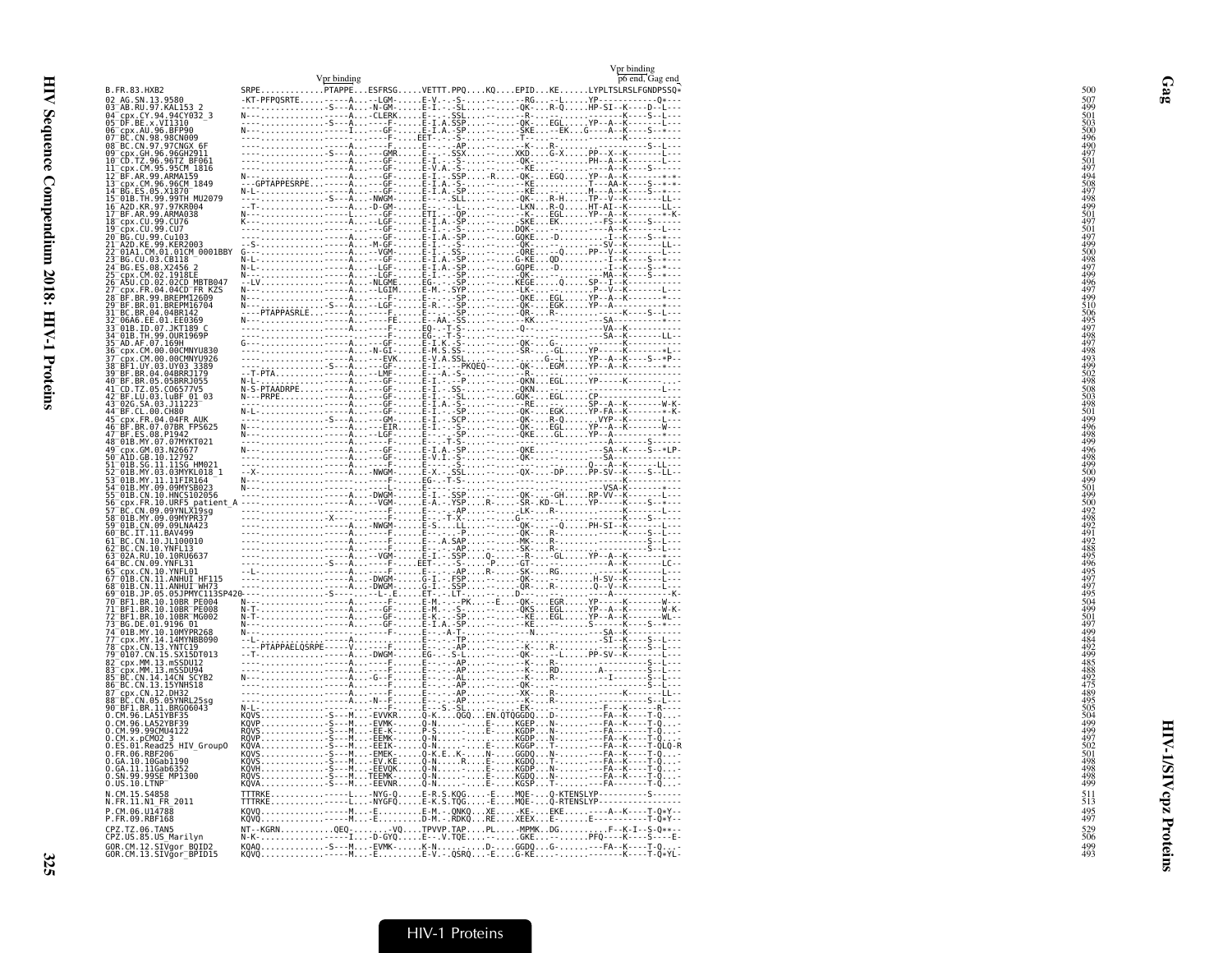<span id="page-19-1"></span><span id="page-19-0"></span>

|                                                               | Pol start<br>Gag-Pol TF start |                                                                                                                                       |                                                 |                     |                | Gag-Pol TF end_protease start |  |                                                                                                                                                                                                                                                                                                                                                                                                                                                                                                      |
|---------------------------------------------------------------|-------------------------------|---------------------------------------------------------------------------------------------------------------------------------------|-------------------------------------------------|---------------------|----------------|-------------------------------|--|------------------------------------------------------------------------------------------------------------------------------------------------------------------------------------------------------------------------------------------------------------------------------------------------------------------------------------------------------------------------------------------------------------------------------------------------------------------------------------------------------|
| B.FR.83.HXB2                                                  |                               | .<br>FFREDLAFLQGKAREFSSEQTRANSPTRRELQVWGRDNN.SPSEAGADRQGTVSFNFPQVTLWQRPLVTIKIGGQLKEALLDTGADDTVLEEMSLPGRWKPKMIGGIGGFIKVRQYDQILIEICGHKA |                                                 |                     |                |                               |  |                                                                                                                                                                                                                                                                                                                                                                                                                                                                                                      |
| A1.CD.02.LA01AlPr<br>A1.CM.08.886_24_                         |                               | GK---------                                                                                                                           | -S. - - CWDG. - - -                             |                     |                |                               |  |                                                                                                                                                                                                                                                                                                                                                                                                                                                                                                      |
| A1.CH.00.000-217<br>A1.ES.15.100-117<br>A1.KE.11.DEMA111KE002 |                               |                                                                                                                                       |                                                 |                     |                |                               |  |                                                                                                                                                                                                                                                                                                                                                                                                                                                                                                      |
| 41.RW.11.DEMA111RW002<br>SE.13.078S                           |                               |                                                                                                                                       |                                                 |                     |                |                               |  | $\begin{array}{c} 126 \\ 127 \\ 127 \\ 127 \\ 127 \\ 127 \\ 127 \end{array}$                                                                                                                                                                                                                                                                                                                                                                                                                         |
| .DEMA110UG009<br>A2.CM.01.01CM 1445MV                         |                               |                                                                                                                                       |                                                 |                     |                |                               |  |                                                                                                                                                                                                                                                                                                                                                                                                                                                                                                      |
| A3.SN.01.DDI579                                               |                               |                                                                                                                                       |                                                 |                     |                |                               |  | 126<br>127                                                                                                                                                                                                                                                                                                                                                                                                                                                                                           |
| A4.CD.97.97CD KCC2<br>A6.BY.13.PV85                           |                               |                                                                                                                                       |                                                 |                     |                |                               |  |                                                                                                                                                                                                                                                                                                                                                                                                                                                                                                      |
| A6.IT.02.60000                                                |                               |                                                                                                                                       |                                                 |                     |                |                               |  | $\begin{array}{c} 128 \\ 127 \\ 127 \\ 127 \end{array}$                                                                                                                                                                                                                                                                                                                                                                                                                                              |
| A6.UA.12.DEMA112UA024<br>3. AR. 14. DEMR14AR003               |                               |                                                                                                                                       |                                                 |                     |                |                               |  | $\begin{minipage}{0.99\textwidth} \begin{minipage}{0.99\textwidth} \begin{minipage}{0.99\textwidth} \begin{minipage}{0.99\textwidth} \begin{minipage}{0.99\textwidth} \begin{minipage}{0.99\textwidth} \begin{minipage}{0.99\textwidth} \begin{minipage}{0.99\textwidth} \begin{minipage}{0.99\textwidth} \begin{minipage}{0.99\textwidth} \begin{minipage}{0.99\textwidth} \begin{minipage}{0.99\textwidth} \begin{minipage}{0.99\textwidth} \begin{minipage}{0.99\textwidth} \begin{minipage}{0.9$ |
| CU.14.14CU005                                                 |                               |                                                                                                                                       |                                                 |                     |                |                               |  |                                                                                                                                                                                                                                                                                                                                                                                                                                                                                                      |
| .DE.13.366396<br>DE 13 947915<br>.DO.11.DEMR11DR001           |                               |                                                                                                                                       |                                                 |                     |                |                               |  | i28<br>127                                                                                                                                                                                                                                                                                                                                                                                                                                                                                           |
| FS 15 100600<br>FR.II.DEMBIIFR001                             |                               |                                                                                                                                       |                                                 |                     |                |                               |  | 130<br>126                                                                                                                                                                                                                                                                                                                                                                                                                                                                                           |
| PH.15.DEMB15PH003                                             |                               |                                                                                                                                       |                                                 |                     |                |                               |  |                                                                                                                                                                                                                                                                                                                                                                                                                                                                                                      |
| .RU.11.11RU21n<br>.SE. 15. 102SE                              |                               |                                                                                                                                       |                                                 |                     |                |                               |  |                                                                                                                                                                                                                                                                                                                                                                                                                                                                                                      |
| B.TH.10.DEMB10TH002<br>B.US.16.2609                           |                               |                                                                                                                                       |                                                 |                     |                |                               |  |                                                                                                                                                                                                                                                                                                                                                                                                                                                                                                      |
| .RR. 11. DEMC11BR035<br>CN.10.YNFL19                          |                               |                                                                                                                                       |                                                 |                     |                |                               |  |                                                                                                                                                                                                                                                                                                                                                                                                                                                                                                      |
| C.DE.10.622166<br>ES.15.100 118                               |                               |                                                                                                                                       |                                                 |                     |                |                               |  |                                                                                                                                                                                                                                                                                                                                                                                                                                                                                                      |
| .IN.15.NIRT008<br>MW 09 703010256 CH256 w96                   |                               |                                                                                                                                       |                                                 |                     |                |                               |  | 133<br>127<br>123<br>125<br>123<br>123<br>123<br>128<br>134<br>134                                                                                                                                                                                                                                                                                                                                                                                                                                   |
| NG.10.10NG020523                                              |                               |                                                                                                                                       |                                                 |                     |                |                               |  |                                                                                                                                                                                                                                                                                                                                                                                                                                                                                                      |
| PK.14.DEMC14PK009<br>SE.15.100ET                              |                               |                                                                                                                                       |                                                 |                     |                |                               |  |                                                                                                                                                                                                                                                                                                                                                                                                                                                                                                      |
| .707010457 CH457.w8<br>M0118v1d14 5M04 C5                     |                               |                                                                                                                                       |                                                 |                     |                |                               |  |                                                                                                                                                                                                                                                                                                                                                                                                                                                                                                      |
| .ZM.11.DEMC11ZM006                                            |                               |                                                                                                                                       |                                                 |                     |                |                               |  |                                                                                                                                                                                                                                                                                                                                                                                                                                                                                                      |
| .BR.10.10BR RJ095<br>CD 03 LA17MuRo                           |                               |                                                                                                                                       |                                                 |                     |                |                               |  |                                                                                                                                                                                                                                                                                                                                                                                                                                                                                                      |
| CM.10.DEMD10CM009<br>CY.06.CY163                              |                               |                                                                                                                                       |                                                 |                     |                |                               |  |                                                                                                                                                                                                                                                                                                                                                                                                                                                                                                      |
| KE.11.DEMD11KE003<br>12.077UG                                 |                               |                                                                                                                                       |                                                 |                     |                |                               |  |                                                                                                                                                                                                                                                                                                                                                                                                                                                                                                      |
| TZ.04.C06405V4<br>.UG.10.DEMD10UG004                          |                               |                                                                                                                                       |                                                 |                     |                |                               |  |                                                                                                                                                                                                                                                                                                                                                                                                                                                                                                      |
| UG.11.DEMD11UG003<br>D.YE.02.02YE516                          |                               |                                                                                                                                       |                                                 |                     |                |                               |  |                                                                                                                                                                                                                                                                                                                                                                                                                                                                                                      |
| F1.A0.06.A0 06 ANG32<br>1.BR.11.DEMF111BR037                  |                               |                                                                                                                                       |                                                 |                     |                |                               |  |                                                                                                                                                                                                                                                                                                                                                                                                                                                                                                      |
| 1.CY.08.CY222<br>ES.11.VA0053 nfl                             |                               |                                                                                                                                       |                                                 |                     |                |                               |  |                                                                                                                                                                                                                                                                                                                                                                                                                                                                                                      |
| F1.FR.04.LA22LeRe<br>F1.RO.03.LA20DuCl                        |                               |                                                                                                                                       |                                                 |                     |                |                               |  |                                                                                                                                                                                                                                                                                                                                                                                                                                                                                                      |
| FI.RU.08.D88 845<br>F2.CM.10.DEMF210CM00.                     |                               |                                                                                                                                       |                                                 |                     |                |                               |  |                                                                                                                                                                                                                                                                                                                                                                                                                                                                                                      |
| F2.CM.11.DEURF11CM026<br>CD.03.LA23LiEd                       |                               |                                                                                                                                       |                                                 | RG-R-EKREPVS-LD---I |                |                               |  |                                                                                                                                                                                                                                                                                                                                                                                                                                                                                                      |
| .789 10<br>CM.10.DEMGIOCM008                                  |                               |                                                                                                                                       |                                                 |                     |                |                               |  |                                                                                                                                                                                                                                                                                                                                                                                                                                                                                                      |
| CN.08.GX 2084 08                                              |                               |                                                                                                                                       |                                                 |                     |                |                               |  |                                                                                                                                                                                                                                                                                                                                                                                                                                                                                                      |
| 0033<br>GW.08.LA57LmNe<br>DEMG09KE001                         |                               |                                                                                                                                       |                                                 |                     |                |                               |  | 124<br>126<br>131<br>125<br>125<br>125<br>125<br>125                                                                                                                                                                                                                                                                                                                                                                                                                                                 |
| G.NG.12.12NG060409                                            |                               |                                                                                                                                       |                                                 |                     |                |                               |  |                                                                                                                                                                                                                                                                                                                                                                                                                                                                                                      |
|                                                               |                               |                                                                                                                                       |                                                 |                     |                |                               |  | $\frac{125}{125}$                                                                                                                                                                                                                                                                                                                                                                                                                                                                                    |
| J.CD.03.LA26DiAn<br>J.CM.04.04CMU11421                        |                               |                                                                                                                                       |                                                 |                     |                |                               |  |                                                                                                                                                                                                                                                                                                                                                                                                                                                                                                      |
| CD.97.97ZR EOTB11                                             |                               |                                                                                                                                       |                                                 |                     |                |                               |  |                                                                                                                                                                                                                                                                                                                                                                                                                                                                                                      |
| AF. CM. 11. 1156. 26<br>LN.12.DE00112CN011                    |                               |                                                                                                                                       |                                                 |                     |                |                               |  |                                                                                                                                                                                                                                                                                                                                                                                                                                                                                                      |
| TR 10 10TR THR48F<br>.11.DE00111JP003                         |                               |                                                                                                                                       |                                                 |                     |                |                               |  |                                                                                                                                                                                                                                                                                                                                                                                                                                                                                                      |
| AE.MM.14.fKSDU26<br>.PH.15.DE00115PH012                       |                               |                                                                                                                                       |                                                 |                     |                |                               |  |                                                                                                                                                                                                                                                                                                                                                                                                                                                                                                      |
| SE 12 070SI<br>TH.10.DE00110TH001                             |                               |                                                                                                                                       | -K-GDG<br>---GDG                                |                     |                |                               |  |                                                                                                                                                                                                                                                                                                                                                                                                                                                                                                      |
| TH.90.CM240<br>10.DE00210CM013                                |                               |                                                                                                                                       | -K-GDE--V.<br>-K-GDGGRDNG-- <u>-</u> . <u>-</u> |                     |                |                               |  |                                                                                                                                                                                                                                                                                                                                                                                                                                                                                                      |
| DE 09.701114<br>12.12MHI11 10746                              |                               |                                                                                                                                       |                                                 |                     | -EG. - - T.    |                               |  |                                                                                                                                                                                                                                                                                                                                                                                                                                                                                                      |
| 12MHR9<br>x.P0C44951                                          |                               | G. T- - - - S -                                                                                                                       | . <b>- - RDG. - -</b> .<br>--WDG---.-           |                     | $\ldots$ - TEG |                               |  |                                                                                                                                                                                                                                                                                                                                                                                                                                                                                                      |
| NG.12.12NG060304<br>92 AG.NG.X.IBNG                           |                               |                                                                                                                                       | -FRDG---. <u>-</u> .                            |                     |                |                               |  |                                                                                                                                                                                                                                                                                                                                                                                                                                                                                                      |
| 02 AG. PK. 15. PK032<br>02 AG. SE. 14.098GN                   |                               | . T- - - - Š<br>- E - - K - -                                                                                                         | $-D-GDE$ GN $\overline{P}$ .                    |                     | . - TEG.       |                               |  |                                                                                                                                                                                                                                                                                                                                                                                                                                                                                                      |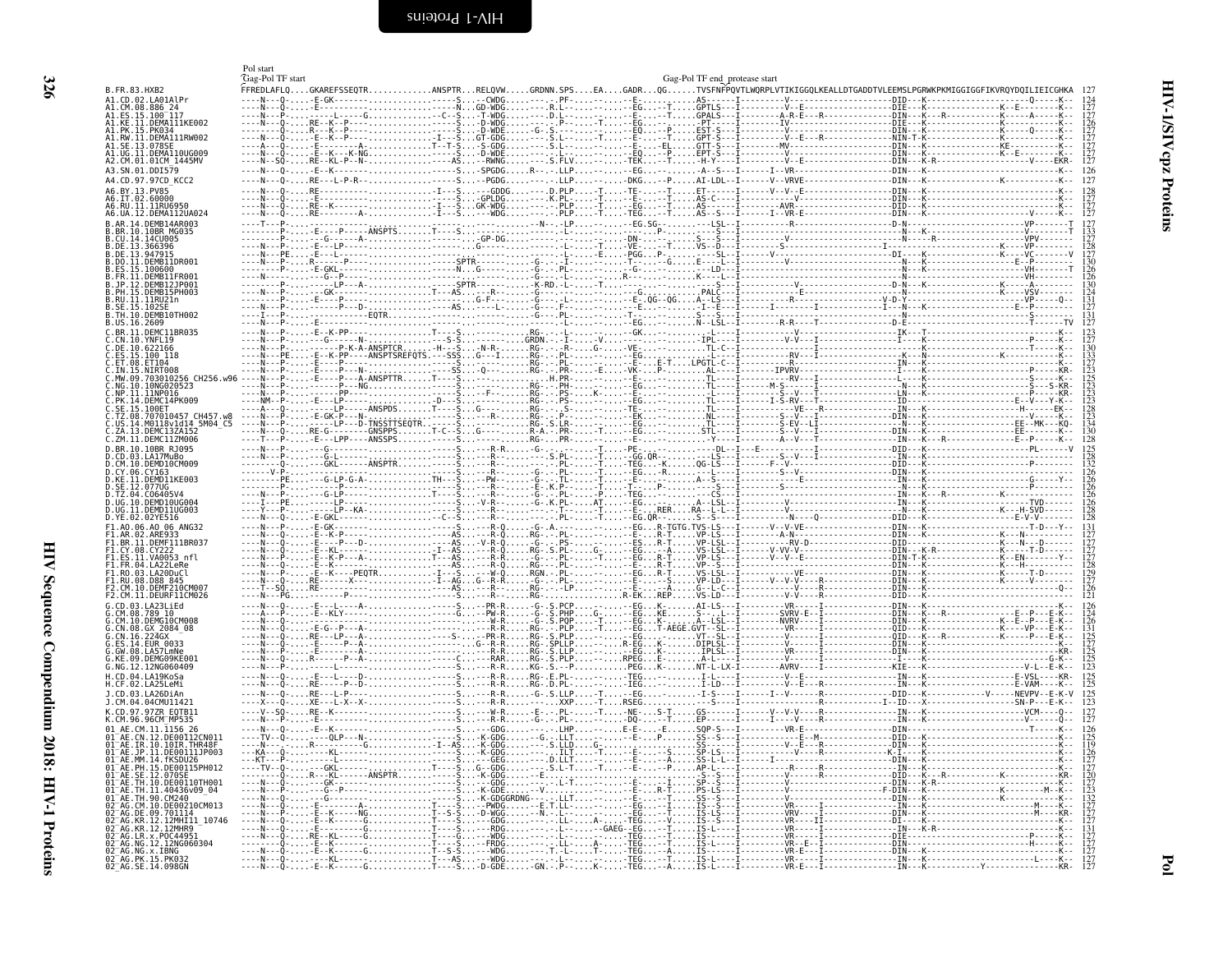|                                                           | Pol start<br>Gag-Pol TF start |          |                          |                        |                                     | Gag-Pol TF end protease start |                                                                                                                                                              |                                                                                                                                                                                                         |
|-----------------------------------------------------------|-------------------------------|----------|--------------------------|------------------------|-------------------------------------|-------------------------------|--------------------------------------------------------------------------------------------------------------------------------------------------------------|---------------------------------------------------------------------------------------------------------------------------------------------------------------------------------------------------------|
| 3. FR. 83. HXB2                                           |                               |          |                          |                        |                                     |                               |                                                                                                                                                              |                                                                                                                                                                                                         |
| AG.SN.13.9580<br>-AB.RU.97.KAL153 2<br>.CY.94.94CY032 3   |                               |          |                          |                        |                                     |                               |                                                                                                                                                              |                                                                                                                                                                                                         |
| x VT1310<br>cpx.AU.96.BFP90                               |                               |          |                          |                        |                                     |                               |                                                                                                                                                              |                                                                                                                                                                                                         |
| 3C.CN.98.98CN009<br>BC.CN.97.97CNGX                       |                               |          |                          |                        |                                     |                               |                                                                                                                                                              |                                                                                                                                                                                                         |
| GH.96.96GH2911.<br>.96.96TZ BF061                         |                               |          |                          |                        |                                     |                               |                                                                                                                                                              |                                                                                                                                                                                                         |
| .CM.95.95CM 1816<br>F.AR.99.ARMA159                       |                               |          |                          |                        |                                     |                               |                                                                                                                                                              |                                                                                                                                                                                                         |
| cpx.CM.96.96CM 1849                                       |                               |          |                          |                        |                                     |                               |                                                                                                                                                              |                                                                                                                                                                                                         |
| 99TH MU2079<br>97.97KR004                                 |                               |          |                          |                        |                                     |                               |                                                                                                                                                              |                                                                                                                                                                                                         |
| 99.ARMA038<br>rnx .CII .99 .CII76 .                       |                               |          |                          |                        |                                     |                               |                                                                                                                                                              |                                                                                                                                                                                                         |
| 99 017<br>CU.99. Cu103                                    |                               |          |                          |                        |                                     |                               |                                                                                                                                                              |                                                                                                                                                                                                         |
| 99 KFR2003<br>.01.01CM 0001BBY                            |                               |          |                          |                        |                                     |                               |                                                                                                                                                              |                                                                                                                                                                                                         |
| .03.CB118                                                 |                               |          |                          |                        |                                     |                               |                                                                                                                                                              |                                                                                                                                                                                                         |
| 1918FF<br>02CD MBTB047                                    |                               |          |                          |                        |                                     |                               |                                                                                                                                                              |                                                                                                                                                                                                         |
| $04CD$ FR<br>99.BREPM12609                                |                               |          |                          |                        |                                     |                               |                                                                                                                                                              |                                                                                                                                                                                                         |
| 01.BREPM16704<br>RC RR.04.04BR142                         |                               |          |                          |                        |                                     |                               |                                                                                                                                                              |                                                                                                                                                                                                         |
| IRAR FF A1 FFA369<br>01B.ID.07.JKT189                     |                               |          |                          |                        |                                     |                               |                                                                                                                                                              |                                                                                                                                                                                                         |
| 91B.TH.99.OUR1969P                                        |                               |          |                          |                        |                                     |                               |                                                                                                                                                              |                                                                                                                                                                                                         |
| cpx.CM.00.00CMNYU830<br>CM.00.00CMNYU926                  |                               |          |                          |                        |                                     |                               |                                                                                                                                                              |                                                                                                                                                                                                         |
| BFI.UY.03.UY03.3389<br>BF.BR.04.04BRRJ179                 |                               |          |                          |                        |                                     |                               |                                                                                                                                                              |                                                                                                                                                                                                         |
| BF.BR.05.05BRR1055<br>CD.TZ.05.C06577V5                   |                               |          |                          |                        |                                     |                               |                                                                                                                                                              |                                                                                                                                                                                                         |
| .03. LuBF<br>03.J11223                                    |                               |          |                          |                        |                                     |                               |                                                                                                                                                              |                                                                                                                                                                                                         |
| 00.CH80<br>x FR 04 04FR AUK                               |                               |          |                          |                        |                                     |                               |                                                                                                                                                              |                                                                                                                                                                                                         |
| .BR.07.07BR_FPS625<br>3F.ES.08.P1942                      |                               |          |                          |                        |                                     |                               |                                                                                                                                                              |                                                                                                                                                                                                         |
| .GM.03.N26677                                             |                               |          |                          |                        |                                     |                               |                                                                                                                                                              |                                                                                                                                                                                                         |
| \1D.GB.10.12792<br>SG.11.11SG HM021                       |                               |          |                          |                        |                                     |                               |                                                                                                                                                              |                                                                                                                                                                                                         |
| MY.03.03MYKL018 1<br>MY 11 11FIR164<br>LB.MY.09.09MYSB023 |                               |          |                          |                        |                                     |                               |                                                                                                                                                              |                                                                                                                                                                                                         |
| 10.HNCS102056                                             |                               |          |                          |                        |                                     |                               |                                                                                                                                                              |                                                                                                                                                                                                         |
| 10.URF5 patient<br>CN.09.09YNLX19sg<br>IY 09 09MYPR37     |                               |          |                          |                        |                                     |                               |                                                                                                                                                              |                                                                                                                                                                                                         |
| CN 09 091 NA423<br>11. RAV499                             |                               |          |                          |                        |                                     |                               |                                                                                                                                                              |                                                                                                                                                                                                         |
|                                                           |                               |          |                          |                        |                                     |                               |                                                                                                                                                              |                                                                                                                                                                                                         |
| .10RU6631<br>BC.CN.09.YNFL31                              |                               |          |                          |                        |                                     |                               |                                                                                                                                                              |                                                                                                                                                                                                         |
| N. 10. YNEI 01<br>N.11.ANHUI HF115.                       |                               |          |                          |                        |                                     |                               |                                                                                                                                                              |                                                                                                                                                                                                         |
| I1 ANHIIT <sup>-</sup> WH73                               |                               |          |                          |                        |                                     |                               |                                                                                                                                                              |                                                                                                                                                                                                         |
| .BR. 10.10BR PE004<br>BR.10.10BR <sup>-</sup> PE008       |                               |          |                          |                        |                                     |                               |                                                                                                                                                              |                                                                                                                                                                                                         |
| BF1.BR.10.10BR <sup>-</sup> MG002<br>.DE.01.9196.01       |                               |          |                          |                        |                                     |                               |                                                                                                                                                              |                                                                                                                                                                                                         |
| 01B.MY.10.10MYPR268                                       |                               |          |                          |                        |                                     |                               |                                                                                                                                                              |                                                                                                                                                                                                         |
| 0107.CN.15.SX15DT013                                      |                               |          |                          |                        |                                     |                               |                                                                                                                                                              |                                                                                                                                                                                                         |
| MM.13.mSSDU12<br>.MM.13.mSSDU94                           |                               |          |                          |                        |                                     |                               |                                                                                                                                                              |                                                                                                                                                                                                         |
| CN 14 14CN SCYR2<br>BC.CN.13.15YNHS18                     |                               |          |                          |                        |                                     |                               |                                                                                                                                                              |                                                                                                                                                                                                         |
| CDX.CN.12.DH32<br>.CN.05.05YNRL25sq                       |                               |          |                          |                        |                                     |                               |                                                                                                                                                              |                                                                                                                                                                                                         |
| BRG06043<br>M.96.LA51YBF35                                |                               |          | -TSVPI---N<br>-TSTPI---N | وبالمحمود والملا       | 3E---                               |                               |                                                                                                                                                              |                                                                                                                                                                                                         |
| CM.96.LA52YBF39<br>CM.99.99CMU4122                        |                               |          |                          |                        |                                     |                               |                                                                                                                                                              |                                                                                                                                                                                                         |
| .x.pCM02 3<br>.01.Read25 HIV Group0                       |                               |          |                          |                        |                                     |                               |                                                                                                                                                              |                                                                                                                                                                                                         |
| .06.RBF206<br>.10.10Gab1190                               |                               |          |                          |                        |                                     |                               | AI PTCL - - TP - - D - - V - - ARV - - H - C                                                                                                                 | ENVTV--F                                                                                                                                                                                                |
| .11.11Gab6352<br>MP1300<br>aa<br>99SF                     |                               |          | $DGGNEG$                 |                        |                                     |                               |                                                                                                                                                              | NNVTV - - F<br>. R . \<br><f-n-vpv-< td=""></f-n-vpv-<>                                                                                                                                                 |
| US.10.LTNP<br>CM. 15. S4858                               |                               |          |                          | '1-5-DGGGGKQTGE-GTEREP | $-W-S$ GE.E.QAGGD-GGS-EDRELSVPTL--- |                               |                                                                                                                                                              |                                                                                                                                                                                                         |
| FR.11.N1 FR 2011<br>CM G6 1114788                         |                               |          |                          |                        |                                     |                               | -KLPPDNNKEGTH--AT---W-S-GE.E.HTG-GD-GGP-EDRELSVPTL---I------VI-V--EEEI------------I-DLQ-E-`-R------------<br>-QLCT-TSTTD---YGG-G-.D.-EQA-G-KGGRERV-P-SL--I-- |                                                                                                                                                                                                         |
| FR.09.RBF168<br>PZ.TZ.06.TAN5                             |                               |          |                          |                        |                                     |                               |                                                                                                                                                              |                                                                                                                                                                                                         |
| PZ.US.85.US_Marilyn                                       |                               | LPGK-EG. |                          |                        |                                     |                               |                                                                                                                                                              | GFR-SR--.S.DTG-TGKGK-AL-A----I-------LR--VA--IV <sup>3</sup> -------------DNIQIE-T-R---M----------K---HVN---E-R--<br>GSDERKGE. <u></u> GSRGGSGRAL-ICL--IP--D--V <u>--A----H-C-V-----------HDIQ-</u> E-K |
| OR.CM.12.SIVaor BOID2<br>CM.13.SIVgor BPID15              | . - - - N - - SGG .           |          |                          | $\ldots$ -GS.D.PEQT-G  |                                     |                               | -----L--I---D--VIPV----HIC--------------VDKIF                                                                                                                |                                                                                                                                                                                                         |

 $Pol$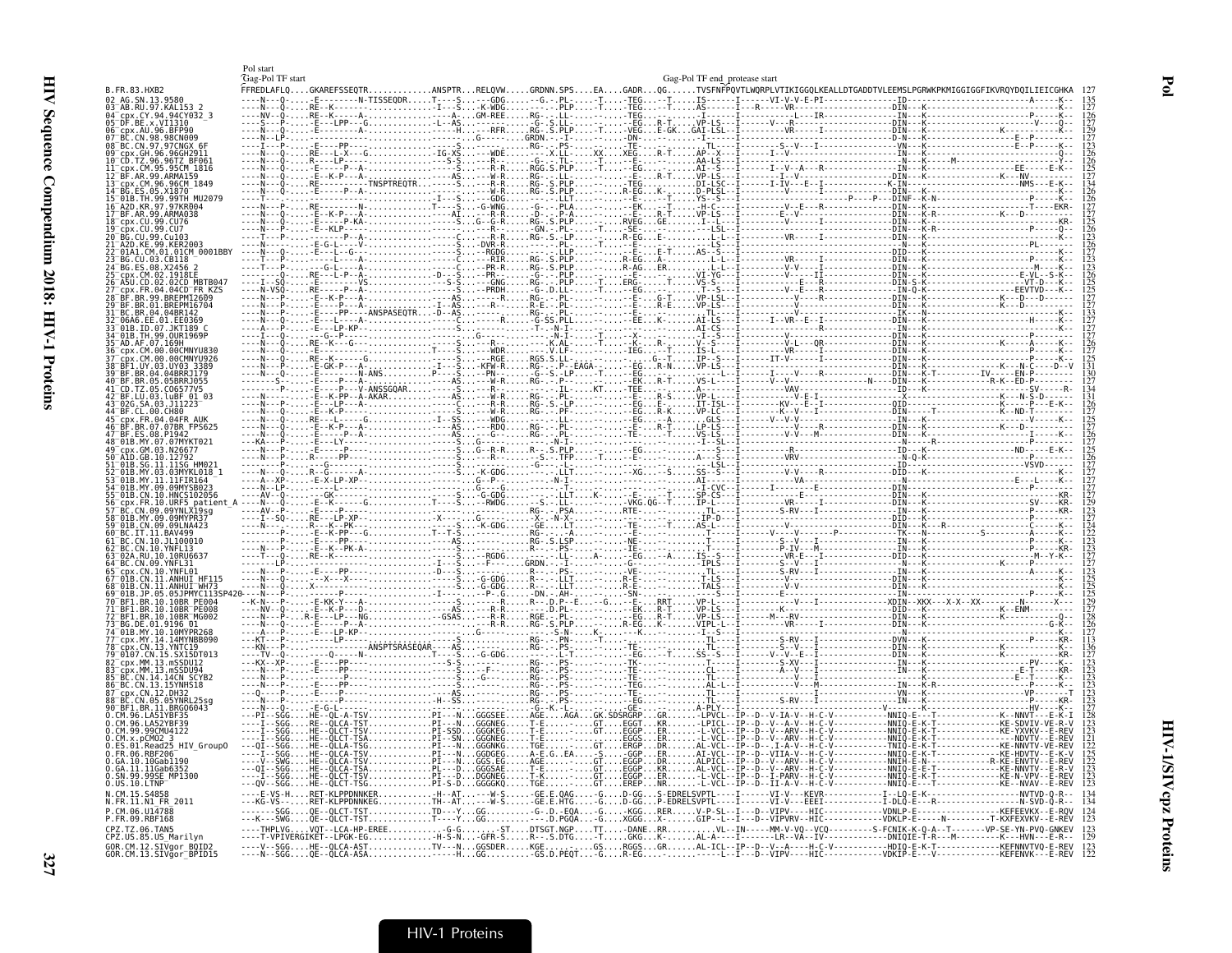<span id="page-21-0"></span>**K70R** 

D110 catalytic site

| B.FR.83.HXB2                                                                                                                                                                                                                                          | protease end p66, p51 RT start<br>IGTVLVGPTPVNIIGRNLLTQIGCTLNFPISPIETVPVKLKPGMDGPKVKQWPLTEEKIKALVEICTEMEKEGKISKIGPENPYNTPVFAIKKKDSTKWRKLVDFRELNKRTQDFWEVQLGIPHPAGL.KKKKSVTVLDVGDAYFSVPLDEDFRKYTAFTIPSINNETPG 296                                                                                                                                                  | M41L | D67N | D110 catalytic site |  |
|-------------------------------------------------------------------------------------------------------------------------------------------------------------------------------------------------------------------------------------------------------|-------------------------------------------------------------------------------------------------------------------------------------------------------------------------------------------------------------------------------------------------------------------------------------------------------------------------------------------------------------------|------|------|---------------------|--|
|                                                                                                                                                                                                                                                       | TETU.<br>TETU.<br>ARTEN PRODUKTINI PERSONALI TETU.<br>TETU.<br>ARTEN PRODUKTINI PERSONALI TETU.<br>TETU.<br>ARTEN PRODUKTINI PERSONALI TETU.<br>TETU.<br>ARTEN PRODUKTINI PERSONALI TETU.<br>ARTEN PRODUKTINI PERSONALI TETU.<br>ARTEN PRODUKTINI                                                                                                                 |      |      |                     |  |
| A1.CD.02.LA01AlPr<br>A1.CM.08.886_24<br>A1.ES.15.100_117                                                                                                                                                                                              |                                                                                                                                                                                                                                                                                                                                                                   |      |      |                     |  |
|                                                                                                                                                                                                                                                       |                                                                                                                                                                                                                                                                                                                                                                   |      |      |                     |  |
| A1.KE.11.DEMA111KE002                                                                                                                                                                                                                                 |                                                                                                                                                                                                                                                                                                                                                                   |      |      |                     |  |
| A1.PK.15.PK034<br>A1.RW.11.DEMA111RW002                                                                                                                                                                                                               |                                                                                                                                                                                                                                                                                                                                                                   |      |      |                     |  |
|                                                                                                                                                                                                                                                       |                                                                                                                                                                                                                                                                                                                                                                   |      |      |                     |  |
| A1.SE.13.078SE<br>A1.UG.11.DEMA110UG009<br>A2.CM.01.01CM_1445MV                                                                                                                                                                                       |                                                                                                                                                                                                                                                                                                                                                                   |      |      |                     |  |
|                                                                                                                                                                                                                                                       |                                                                                                                                                                                                                                                                                                                                                                   |      |      |                     |  |
| A3.SN.01.DDI579                                                                                                                                                                                                                                       |                                                                                                                                                                                                                                                                                                                                                                   |      |      |                     |  |
| A4.CD.97.97CD KCC2                                                                                                                                                                                                                                    |                                                                                                                                                                                                                                                                                                                                                                   |      |      |                     |  |
| A6.BY.13.PV85                                                                                                                                                                                                                                         |                                                                                                                                                                                                                                                                                                                                                                   |      |      |                     |  |
|                                                                                                                                                                                                                                                       |                                                                                                                                                                                                                                                                                                                                                                   |      |      |                     |  |
| A6.IT.02.60000<br>A6.IT.02.60000<br>A6.RU.11.11RU6950<br>A6.UA.12.DEMA112UA024                                                                                                                                                                        |                                                                                                                                                                                                                                                                                                                                                                   |      |      |                     |  |
|                                                                                                                                                                                                                                                       |                                                                                                                                                                                                                                                                                                                                                                   |      |      |                     |  |
| B.AR.14.DEMB14AR003                                                                                                                                                                                                                                   |                                                                                                                                                                                                                                                                                                                                                                   |      |      |                     |  |
| .10.10BR MG035                                                                                                                                                                                                                                        |                                                                                                                                                                                                                                                                                                                                                                   |      |      |                     |  |
| CU.14.14CU005                                                                                                                                                                                                                                         |                                                                                                                                                                                                                                                                                                                                                                   |      |      |                     |  |
|                                                                                                                                                                                                                                                       |                                                                                                                                                                                                                                                                                                                                                                   |      |      |                     |  |
| B.DE.13.366396<br>B.DE.13.947915<br>B.DO.11.DEMB11DR001<br>B.ES.15.100600                                                                                                                                                                             |                                                                                                                                                                                                                                                                                                                                                                   |      |      |                     |  |
|                                                                                                                                                                                                                                                       |                                                                                                                                                                                                                                                                                                                                                                   |      |      |                     |  |
|                                                                                                                                                                                                                                                       |                                                                                                                                                                                                                                                                                                                                                                   |      |      |                     |  |
| FR.11.DEMB11FR001<br>.JP.12.DEMB12JP001                                                                                                                                                                                                               |                                                                                                                                                                                                                                                                                                                                                                   |      |      |                     |  |
|                                                                                                                                                                                                                                                       |                                                                                                                                                                                                                                                                                                                                                                   |      |      |                     |  |
|                                                                                                                                                                                                                                                       |                                                                                                                                                                                                                                                                                                                                                                   |      |      |                     |  |
|                                                                                                                                                                                                                                                       |                                                                                                                                                                                                                                                                                                                                                                   |      |      |                     |  |
| <b>B.PH.15.DEMB15PH003</b><br>B.PH.15.DEMB15PH003<br>B.RU.11.11RU21n<br>B.SE.15.102SE<br>B.TH.10.DEMB10TH002<br>B.US.16.2609                                                                                                                          |                                                                                                                                                                                                                                                                                                                                                                   |      |      |                     |  |
|                                                                                                                                                                                                                                                       |                                                                                                                                                                                                                                                                                                                                                                   |      |      |                     |  |
| C.BR.11.DEMC11BR035                                                                                                                                                                                                                                   |                                                                                                                                                                                                                                                                                                                                                                   |      |      |                     |  |
| CN.10.YNFL19                                                                                                                                                                                                                                          |                                                                                                                                                                                                                                                                                                                                                                   |      |      |                     |  |
| C.DE.10.622166                                                                                                                                                                                                                                        |                                                                                                                                                                                                                                                                                                                                                                   |      |      |                     |  |
|                                                                                                                                                                                                                                                       |                                                                                                                                                                                                                                                                                                                                                                   |      |      |                     |  |
| Č.ES.15.100 118<br>C.ET.08.ET104<br>C.IN.15.NIRT008                                                                                                                                                                                                   |                                                                                                                                                                                                                                                                                                                                                                   |      |      |                     |  |
| C.MW.09.703010256 CH256.w96                                                                                                                                                                                                                           |                                                                                                                                                                                                                                                                                                                                                                   |      |      |                     |  |
| C.NG.10.10NG020523                                                                                                                                                                                                                                    |                                                                                                                                                                                                                                                                                                                                                                   |      |      |                     |  |
| C.NP.11.11NP016<br>C.PK.14.DEMC14PK009<br>C.SE.15.100ET                                                                                                                                                                                               |                                                                                                                                                                                                                                                                                                                                                                   |      |      |                     |  |
|                                                                                                                                                                                                                                                       |                                                                                                                                                                                                                                                                                                                                                                   |      |      |                     |  |
|                                                                                                                                                                                                                                                       |                                                                                                                                                                                                                                                                                                                                                                   |      |      |                     |  |
| C.J.Z.08.707010457 CH457.w8<br>C.US.14.M0118v1d14 5M04_C5<br>C.ZA.13.DEMC13ZA152<br>C.ZM.11.DEMC11ZM006                                                                                                                                               |                                                                                                                                                                                                                                                                                                                                                                   |      |      |                     |  |
|                                                                                                                                                                                                                                                       |                                                                                                                                                                                                                                                                                                                                                                   |      |      |                     |  |
|                                                                                                                                                                                                                                                       |                                                                                                                                                                                                                                                                                                                                                                   |      |      |                     |  |
| D.BR.10.10BR RJ095                                                                                                                                                                                                                                    |                                                                                                                                                                                                                                                                                                                                                                   |      |      |                     |  |
|                                                                                                                                                                                                                                                       |                                                                                                                                                                                                                                                                                                                                                                   |      |      |                     |  |
|                                                                                                                                                                                                                                                       |                                                                                                                                                                                                                                                                                                                                                                   |      |      |                     |  |
|                                                                                                                                                                                                                                                       |                                                                                                                                                                                                                                                                                                                                                                   |      |      |                     |  |
| D.BR.10.103164<br>D.CN.10.DEMD10CM009<br>D.CN.10.DEMD10CM009<br>D.CN.10.DEMD10CM009<br>D.KE.11.DEMD11KE003<br>D.KE.11.DEMD11KE003<br>D.TZ.04.C06405V4<br>D.UG.10.DEMD10UG004<br>D.UG.10.DEMD10UG004<br>D.UG.11.DEMD10UG004<br>D.UG.11.DEMD10UG004<br> |                                                                                                                                                                                                                                                                                                                                                                   |      |      |                     |  |
|                                                                                                                                                                                                                                                       |                                                                                                                                                                                                                                                                                                                                                                   |      |      |                     |  |
|                                                                                                                                                                                                                                                       |                                                                                                                                                                                                                                                                                                                                                                   |      |      |                     |  |
|                                                                                                                                                                                                                                                       |                                                                                                                                                                                                                                                                                                                                                                   |      |      |                     |  |
| D.YE.02.02YE516                                                                                                                                                                                                                                       |                                                                                                                                                                                                                                                                                                                                                                   |      |      |                     |  |
|                                                                                                                                                                                                                                                       |                                                                                                                                                                                                                                                                                                                                                                   |      |      |                     |  |
| F1.A0.06.A0 06 ANG32<br>F1.AR.02.ARE933<br>F1.BR.11.DEMF111BR037                                                                                                                                                                                      |                                                                                                                                                                                                                                                                                                                                                                   |      |      |                     |  |
|                                                                                                                                                                                                                                                       |                                                                                                                                                                                                                                                                                                                                                                   |      |      |                     |  |
| F1.CY.08.CY222                                                                                                                                                                                                                                        |                                                                                                                                                                                                                                                                                                                                                                   |      |      |                     |  |
| F1.ES.11.VA0053_nfl<br>F1.FR.04.LA22LeRe                                                                                                                                                                                                              |                                                                                                                                                                                                                                                                                                                                                                   |      |      |                     |  |
|                                                                                                                                                                                                                                                       |                                                                                                                                                                                                                                                                                                                                                                   |      |      |                     |  |
|                                                                                                                                                                                                                                                       |                                                                                                                                                                                                                                                                                                                                                                   |      |      |                     |  |
| F1.R0.03.LA20DuCl<br>F1.R0.03.LA20DuCl<br>F1.RU.08.D88 845<br>F2.CM.10.DEMF210CM007<br>F2.CM.11.DEURF11CM026                                                                                                                                          |                                                                                                                                                                                                                                                                                                                                                                   |      |      |                     |  |
|                                                                                                                                                                                                                                                       |                                                                                                                                                                                                                                                                                                                                                                   |      |      |                     |  |
| G.CD.03.LA23LiEd                                                                                                                                                                                                                                      |                                                                                                                                                                                                                                                                                                                                                                   |      |      |                     |  |
| CM.08.78910                                                                                                                                                                                                                                           |                                                                                                                                                                                                                                                                                                                                                                   |      |      |                     |  |
|                                                                                                                                                                                                                                                       |                                                                                                                                                                                                                                                                                                                                                                   |      |      |                     |  |
|                                                                                                                                                                                                                                                       |                                                                                                                                                                                                                                                                                                                                                                   |      |      |                     |  |
|                                                                                                                                                                                                                                                       |                                                                                                                                                                                                                                                                                                                                                                   |      |      |                     |  |
| G.CM. 10. DEMG10CM008<br>G.CN. 08. GX 2084_08<br>G.CN. 16. 224GX<br>G.CN. 16. 224GX<br>G. GW. 08. LA57LmNe<br>G. KE. 09. DEMG09KE001<br>C. KE. 09. DEMG09KE001                                                                                        |                                                                                                                                                                                                                                                                                                                                                                   |      |      |                     |  |
|                                                                                                                                                                                                                                                       |                                                                                                                                                                                                                                                                                                                                                                   |      |      |                     |  |
| G.NG.12.12NG060409                                                                                                                                                                                                                                    |                                                                                                                                                                                                                                                                                                                                                                   |      |      |                     |  |
| H.CD.04.LA19KoSa                                                                                                                                                                                                                                      |                                                                                                                                                                                                                                                                                                                                                                   |      |      |                     |  |
| .CF.02.LA25LeMi                                                                                                                                                                                                                                       |                                                                                                                                                                                                                                                                                                                                                                   |      |      |                     |  |
|                                                                                                                                                                                                                                                       |                                                                                                                                                                                                                                                                                                                                                                   |      |      |                     |  |
| J.CD.03.LA26DiAn<br>J.CM.04.04CMU11421                                                                                                                                                                                                                |                                                                                                                                                                                                                                                                                                                                                                   |      |      |                     |  |
| K.CD.97.97ZR EQTB11                                                                                                                                                                                                                                   |                                                                                                                                                                                                                                                                                                                                                                   |      |      |                     |  |
| CM.96.96CM MP535                                                                                                                                                                                                                                      |                                                                                                                                                                                                                                                                                                                                                                   |      |      |                     |  |
| $CM.11.\overline{1}156$ 26                                                                                                                                                                                                                            |                                                                                                                                                                                                                                                                                                                                                                   |      |      |                     |  |
|                                                                                                                                                                                                                                                       |                                                                                                                                                                                                                                                                                                                                                                   |      |      |                     |  |
| 01 AE.CN.12.1150 20<br>01 AE.CN.12.10600112CN011<br>01 AE.IR.10.10IR.THR48F<br>01 AE.JP.11.0E00111JP003<br>01 AE.MN.14.fKSDU26<br>01 AE.PH.15.0E00115PH012<br>01 AE.PH.15.0E00115PH012<br>01 AE.SH.12.0Z0SE1ATIA01                                    | $\begin{picture}(100,100)(0,0) \put(0,0){\vector(1,0){100}} \put(10,0){\vector(1,0){100}} \put(10,0){\vector(1,0){100}} \put(10,0){\vector(1,0){100}} \put(10,0){\vector(1,0){100}} \put(10,0){\vector(1,0){100}} \put(10,0){\vector(1,0){100}} \put(10,0){\vector(1,0){100}} \put(10,0){\vector(1,0){100}} \put(10,0){\vector(1,0){100}} \put(10,0){\vector(1,0$ |      |      |                     |  |
|                                                                                                                                                                                                                                                       |                                                                                                                                                                                                                                                                                                                                                                   |      |      |                     |  |
|                                                                                                                                                                                                                                                       |                                                                                                                                                                                                                                                                                                                                                                   |      |      |                     |  |
|                                                                                                                                                                                                                                                       |                                                                                                                                                                                                                                                                                                                                                                   |      |      |                     |  |
|                                                                                                                                                                                                                                                       |                                                                                                                                                                                                                                                                                                                                                                   |      |      |                     |  |
| .TH.10.DE00110TH001                                                                                                                                                                                                                                   |                                                                                                                                                                                                                                                                                                                                                                   |      |      |                     |  |
|                                                                                                                                                                                                                                                       |                                                                                                                                                                                                                                                                                                                                                                   |      |      |                     |  |
|                                                                                                                                                                                                                                                       |                                                                                                                                                                                                                                                                                                                                                                   |      |      |                     |  |
| 01-AE. HT. 11. 40436v09-04<br>01-AE. TH. 11. 40436v09-04<br>02-AG. CM. 10. DE00210CM013<br>02-AG. DE. 09. 701114<br>02-AG. KR. 12. 12MHI11_10746                                                                                                      |                                                                                                                                                                                                                                                                                                                                                                   |      |      |                     |  |
|                                                                                                                                                                                                                                                       |                                                                                                                                                                                                                                                                                                                                                                   |      |      |                     |  |
| 02=AG.KR.12.12MHR9<br>02=AG.KR.12.12MHR9<br>02=AG.LR.x.P0C44951<br>02=AG.NG.12.12NG060304                                                                                                                                                             |                                                                                                                                                                                                                                                                                                                                                                   |      |      |                     |  |
|                                                                                                                                                                                                                                                       |                                                                                                                                                                                                                                                                                                                                                                   |      |      |                     |  |
|                                                                                                                                                                                                                                                       |                                                                                                                                                                                                                                                                                                                                                                   |      |      |                     |  |
| 02 AG.NG.X.IBNG<br>02 AG.PK.15.PK032<br>02 AG.SE.14.098GN                                                                                                                                                                                             |                                                                                                                                                                                                                                                                                                                                                                   |      |      |                     |  |
|                                                                                                                                                                                                                                                       |                                                                                                                                                                                                                                                                                                                                                                   |      |      |                     |  |
|                                                                                                                                                                                                                                                       |                                                                                                                                                                                                                                                                                                                                                                   |      |      |                     |  |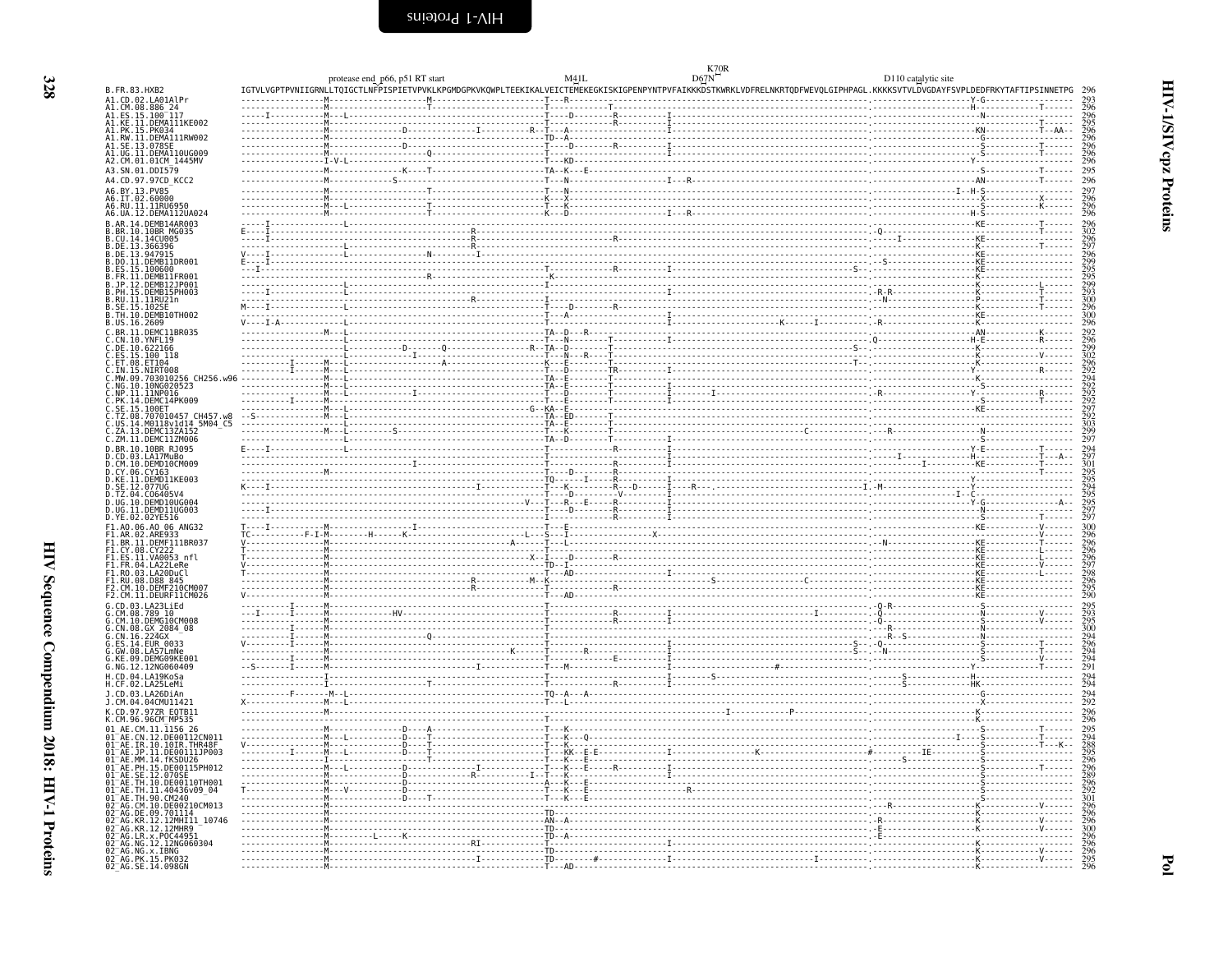|                                                                                                              | protease end_p66, p51 RT start                                                                                                                                             | M41L | D67N | D110 catalytic site |            |
|--------------------------------------------------------------------------------------------------------------|----------------------------------------------------------------------------------------------------------------------------------------------------------------------------|------|------|---------------------|------------|
| B.FR.83.HXB2                                                                                                 | IGTVLVGPTPVNIIGRNLLTQIGCTLNFPISPIETVPVKLKPGMDGPKVKQWPLTEEKIKALVEICTEMEKEGKISKIGPENPYNTPVFAIKKKDSTKWRKLVDFRELNKRTQDFWEVQLGIPHPAGL.KKKKSVTVLDVGDAYFSVPLDEDFRKYTAFTIPSINNETPG |      |      |                     |            |
| 02 AG.SN.13.9580<br>03 AB.RU.97.KAL153                                                                       |                                                                                                                                                                            |      |      |                     |            |
| 04-CDX.CY.94.94CY03<br>05-DF.BE.x.VI1310<br>06-cpx.AU.96.BFP90<br>07-BC.CN.98.98CN009<br>cpx.CY.94.94CY032 3 |                                                                                                                                                                            |      |      |                     |            |
|                                                                                                              |                                                                                                                                                                            |      |      |                     |            |
| 08 BC.CN.97.97CNGX<br>09 cpx.GH.96.96GH29<br>cpx.GH.96.96GH                                                  |                                                                                                                                                                            |      |      |                     |            |
| CD.TZ.96.96TZ BF06<br>.CM.95.95CM 1816                                                                       |                                                                                                                                                                            |      |      |                     |            |
| RF AR 99 ARMA159<br>CDX.CM.96.96CM 1849                                                                      |                                                                                                                                                                            |      |      |                     |            |
| BG.ES.05.X1870<br>99TH MU207.                                                                                |                                                                                                                                                                            |      |      |                     |            |
| A2D.KR.97.97KR004                                                                                            |                                                                                                                                                                            |      |      |                     |            |
| 17 BF.AR.99.ARMA038<br>18 cpx.CU.99.CU76<br>cpx.CU.99.CU7                                                    |                                                                                                                                                                            |      |      |                     |            |
| BG. CU. 99. Cu103<br>A2D.KE.99.KER2003                                                                       |                                                                                                                                                                            |      |      |                     |            |
| 01A1.CM.01.01CM_0001BB"                                                                                      |                                                                                                                                                                            |      |      |                     |            |
| 23 BG.CU.03.CB118<br>24 BG.ES.08.X2456                                                                       |                                                                                                                                                                            |      |      |                     |            |
| CD.02.02CD MBTB04                                                                                            |                                                                                                                                                                            |      |      |                     |            |
| FR.04.04CD FR KZS<br>.99.BREPM12609<br>01.BREPM16704                                                         |                                                                                                                                                                            |      |      |                     |            |
| BC.BR.04.04BR142                                                                                             |                                                                                                                                                                            |      |      |                     |            |
| 96A6.EE.01.EE0369<br>.ID.07.JKT189 O                                                                         |                                                                                                                                                                            |      |      |                     |            |
| 34 <sup>-</sup> 01B.TH.99.0UR1969P<br>35 <sup>-</sup> AD.AF.07.169H                                          |                                                                                                                                                                            |      |      |                     |            |
| CM.00.00CMNYU830<br>CM.00.00CMNYU926                                                                         |                                                                                                                                                                            |      |      |                     |            |
| 1.UY.03.UY03 3389"<br>BR.04.04BRRJ179                                                                        |                                                                                                                                                                            |      |      |                     |            |
| BR.05.05BRRJ055                                                                                              |                                                                                                                                                                            |      |      |                     |            |
| 41-CD.TZ.05.CO6577V5<br>42-BF.LU.03.luBF 01 03<br>.SA.03.J11223                                              |                                                                                                                                                                            |      |      |                     |            |
| 14 BF.CL.00.CH80<br>CDX.FR.04.04FR AUK                                                                       |                                                                                                                                                                            |      |      |                     |            |
| 46 <sup>-</sup> BF.BR.07.07BR FPS625<br>47 BF ES 08 P1942                                                    |                                                                                                                                                                            |      |      |                     |            |
| 48 <sup>-</sup> 01B.MY.07.07MYKT021                                                                          |                                                                                                                                                                            |      |      |                     |            |
| GM.03.N26677<br>.GB.10.12792                                                                                 |                                                                                                                                                                            |      |      |                     |            |
| 01B.SG.11.11SG HM021                                                                                         |                                                                                                                                                                            |      |      |                     |            |
| .MY.11.11FIR164<br>.MY.09.09MYSB023                                                                          |                                                                                                                                                                            |      |      |                     |            |
| 01B.CN.10.HNCS102056<br>FR.10.URF5                                                                           |                                                                                                                                                                            |      |      |                     |            |
| CN.09.09YNLX19sg<br>01B.MY.09.09MYPR37                                                                       |                                                                                                                                                                            |      |      |                     |            |
| 01B.CN.09.09LNA423<br>BC.IT.11.BAV499                                                                        |                                                                                                                                                                            |      |      |                     |            |
| BC.CN.10.JL100010<br>BC.CN.10.YNFL13                                                                         |                                                                                                                                                                            |      |      |                     |            |
| <sup>-</sup> 02A.RU.10.10RU663<br>64 RC CN 09 YNEI 31                                                        |                                                                                                                                                                            |      |      |                     |            |
| .CN.10.YNFL01                                                                                                |                                                                                                                                                                            |      |      |                     |            |
| L1.ANHUI<br>.JP.05.05JPMYC113SP                                                                              |                                                                                                                                                                            |      |      |                     |            |
| .BR.10.10BR PE004<br>$BR.10.10BR$ $P$ $E$ $0.08$                                                             |                                                                                                                                                                            |      |      |                     |            |
| BF1.BR.10.10BR MG002<br>3G.DE.01.9196                                                                        |                                                                                                                                                                            |      |      |                     |            |
| 01B.MY.10.10MYPR268                                                                                          |                                                                                                                                                                            |      |      |                     |            |
| MY.14.14MYNBB090.<br>cpx.CN.13.YNTC19<br>0107.CN.15.SX15DT013                                                |                                                                                                                                                                            |      |      |                     |            |
| cpx.MM.13.mSSDU12`                                                                                           |                                                                                                                                                                            |      |      |                     |            |
| cpx.MM.13.mSSDU94                                                                                            |                                                                                                                                                                            |      |      |                     |            |
| BC.CN.13.15YNHS18<br>cnx.CN.12.DH32                                                                          |                                                                                                                                                                            |      |      |                     |            |
| BC.CN.05.05YNRL25sc<br>90 BF1.BR.11.BRG06043                                                                 |                                                                                                                                                                            |      |      |                     |            |
| CM.96.LA51YBF35<br>96.LA52YBF39                                                                              |                                                                                                                                                                            |      |      |                     |            |
| CM.99.99CMU4122                                                                                              |                                                                                                                                                                            |      |      |                     |            |
| O.CM.x.pCMO2_3<br>O.ES.01.Read25_HIV_GroupO<br>0.FR.06.RBF206                                                |                                                                                                                                                                            |      |      |                     |            |
| 0.GA.10.10Gab1190<br>0.GA.11.11Gab6352                                                                       |                                                                                                                                                                            |      |      |                     |            |
| 0.SN.99.99SE_MP1300<br>0.US.10.LTNP                                                                          |                                                                                                                                                                            |      |      |                     |            |
| N.CM.15.S4858                                                                                                |                                                                                                                                                                            |      |      |                     |            |
| N.FR.11.N1 FR 2011<br>P.CM.06.U14788                                                                         |                                                                                                                                                                            |      |      |                     |            |
| P.FR.09.RBF168<br>CPZ.TZ.06.TAN5                                                                             |                                                                                                                                                                            |      |      |                     |            |
| CPZ.US.85.US_Marilyn                                                                                         |                                                                                                                                                                            |      |      |                     | 292<br>298 |
| GOR.CM.12.SIVgor_BOID2<br>GOR.CM.13.SIVgor_BPID15                                                            |                                                                                                                                                                            |      |      |                     |            |
|                                                                                                              |                                                                                                                                                                            |      |      |                     |            |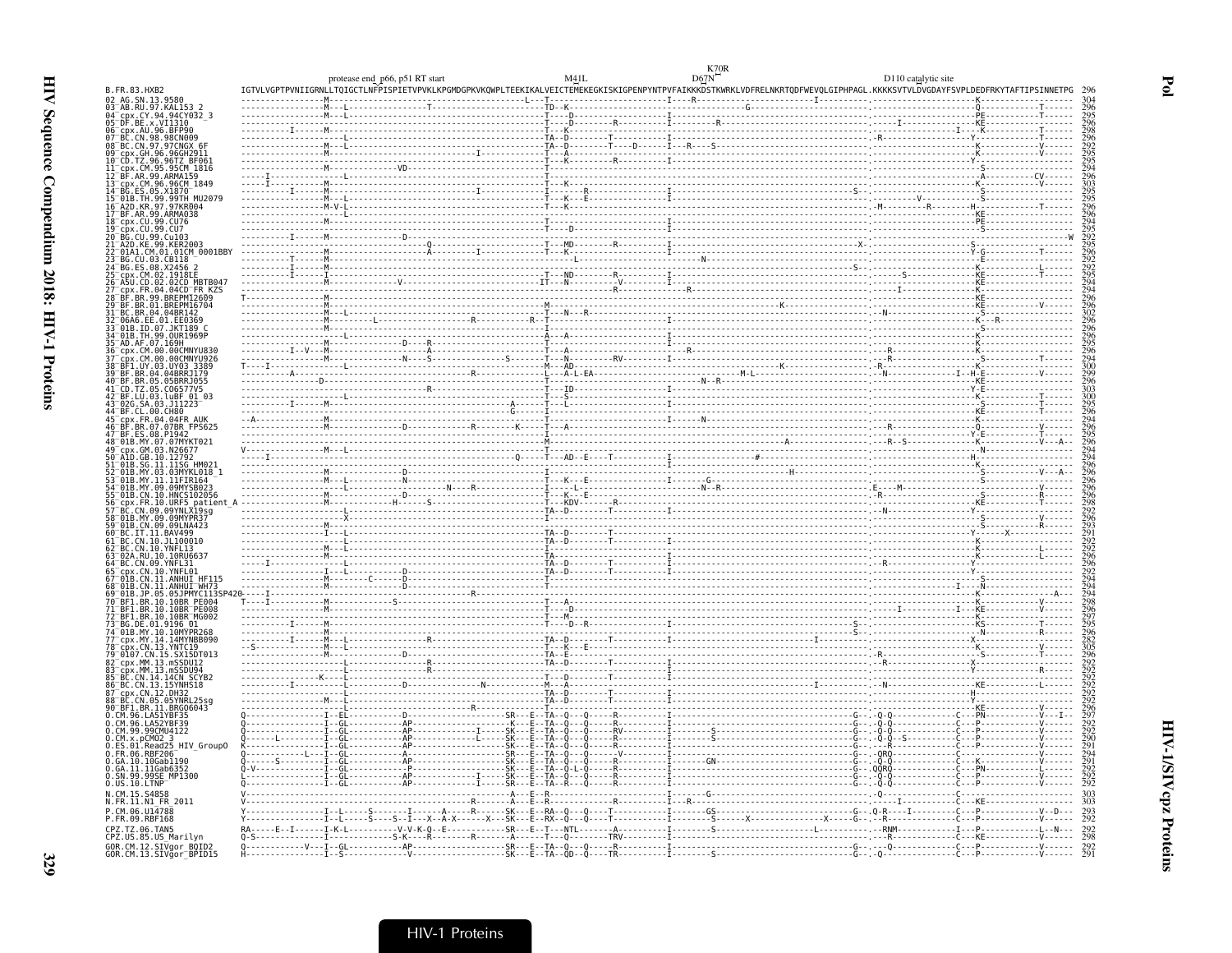<span id="page-23-0"></span>

| M184V<br>T215Y<br>IRYQYNVLPQGWKGSPAIFQSSMTKILEPFRKQNPDIVIYQYMDDLYVGSDLEIGQHRTKIEELRQHLLRWGLTTPDKKHQKEPPFLWMGYELHPDKWTVQPIVLPEKDSWTVNDIQKLVGKLNWASQIYPGIKVRQLCKLLRGTKALTEVIPLTEEAELELAENREILK<br>B.FR.83.HXB2<br>$V = \frac{1}{2}$ $V = \frac{1}{2}$ $V = \frac{1}{2}$ $V = \frac{1}{2}$ $V = \frac{1}{2}$ $V = \frac{1}{2}$ $V = \frac{1}{2}$ $V = \frac{1}{2}$ $V = \frac{1}{2}$ $V = \frac{1}{2}$ $V = \frac{1}{2}$ $V = \frac{1}{2}$ $V = \frac{1}{2}$ $V = \frac{1}{2}$ $V = \frac{1}{2}$ $V = \frac{1}{2}$ $V = \frac{1}{2}$ $V = \frac{1}{2}$ $V = \frac$<br>A1.CD.02.LA01AlPr<br>A1.CM.08.886 24<br>A1.ES.15.100 117<br>A1.KE.11.DEMA111KE002 |                   |
|------------------------------------------------------------------------------------------------------------------------------------------------------------------------------------------------------------------------------------------------------------------------------------------------------------------------------------------------------------------------------------------------------------------------------------------------------------------------------------------------------------------------------------------------------------------------------------------------------------------------------------------------------|-------------------|
|                                                                                                                                                                                                                                                                                                                                                                                                                                                                                                                                                                                                                                                      |                   |
|                                                                                                                                                                                                                                                                                                                                                                                                                                                                                                                                                                                                                                                      |                   |
| A1.PK.15.PK03                                                                                                                                                                                                                                                                                                                                                                                                                                                                                                                                                                                                                                        |                   |
| A1.RW.11.DEMA111RW002<br>A1.SE.13.078SI<br>A1.UG.11.DEMA110UG009                                                                                                                                                                                                                                                                                                                                                                                                                                                                                                                                                                                     | 466<br>466        |
| A2.CM.01.01CM 1445MV                                                                                                                                                                                                                                                                                                                                                                                                                                                                                                                                                                                                                                 | 466               |
| A3.SN.01.DDI579<br>A4.CD.97.97CD KCC2                                                                                                                                                                                                                                                                                                                                                                                                                                                                                                                                                                                                                | 465<br>466        |
| A6.BY.13.PV85<br>A6.IT.02.60000                                                                                                                                                                                                                                                                                                                                                                                                                                                                                                                                                                                                                      | 466               |
| A6.RU.11.11RU6950<br>A6.UA.12.DEMA112UA024                                                                                                                                                                                                                                                                                                                                                                                                                                                                                                                                                                                                           | 466               |
| B.AR.14.DEMB14AR003<br>B.BR.10.10BR MG035                                                                                                                                                                                                                                                                                                                                                                                                                                                                                                                                                                                                            | 466               |
| B.CU.14.14CU005<br>B.DE.13.366396                                                                                                                                                                                                                                                                                                                                                                                                                                                                                                                                                                                                                    |                   |
| B.DE.13.947915<br>B.DO.11.DEMB11DR001                                                                                                                                                                                                                                                                                                                                                                                                                                                                                                                                                                                                                | 466               |
| B.ES.15.100600<br>B.FR.11.DEMB11FR001<br>B.JP.12.DEMB12JP001                                                                                                                                                                                                                                                                                                                                                                                                                                                                                                                                                                                         |                   |
| .PH.15.DEMB15PH003                                                                                                                                                                                                                                                                                                                                                                                                                                                                                                                                                                                                                                   |                   |
| B.RU.11.11RU21n<br>B.SE.15.102SE<br>B. TH. 10. DEMB10TH002                                                                                                                                                                                                                                                                                                                                                                                                                                                                                                                                                                                           |                   |
| B.US.16.2609<br>C.BR.11.DEMC11BR035                                                                                                                                                                                                                                                                                                                                                                                                                                                                                                                                                                                                                  | 466               |
| C.CN.10.YNFL19                                                                                                                                                                                                                                                                                                                                                                                                                                                                                                                                                                                                                                       |                   |
| C.DE.10.622166<br>C.ES.15.100 118<br>C.ET.08.ET104                                                                                                                                                                                                                                                                                                                                                                                                                                                                                                                                                                                                   |                   |
| C.IN.15.NIRT008<br>C.MW.09.703010256 CH256.w96<br>C.NG.10.10NG020523                                                                                                                                                                                                                                                                                                                                                                                                                                                                                                                                                                                 |                   |
| NPL11.11NP016<br>PK.14.DEMC14PK009                                                                                                                                                                                                                                                                                                                                                                                                                                                                                                                                                                                                                   |                   |
| C.SE.15.100ET<br>TZ.08.707010457 CH457.w8                                                                                                                                                                                                                                                                                                                                                                                                                                                                                                                                                                                                            | 467               |
| us.i4.Mõil8vidi4 5M04_C5<br>zA.i3.DEMC13ZA152                                                                                                                                                                                                                                                                                                                                                                                                                                                                                                                                                                                                        | $\frac{462}{473}$ |
| C.ZM.11.DEMC11ZM006<br>D.BR.10.10BR RJ095                                                                                                                                                                                                                                                                                                                                                                                                                                                                                                                                                                                                            | 464               |
| D.CD.03.LA17MuBo<br>D.CM.10.DEMD10CM009                                                                                                                                                                                                                                                                                                                                                                                                                                                                                                                                                                                                              |                   |
| D.CY.06.CY163<br>D.KE.11.DEMD11KE003                                                                                                                                                                                                                                                                                                                                                                                                                                                                                                                                                                                                                 |                   |
| 0. SE. 12.07706<br>D.TZ.04.C06405V4<br>D.UG.10.DEMD10UG004<br>D.UG.11.DEMD11UG003                                                                                                                                                                                                                                                                                                                                                                                                                                                                                                                                                                    |                   |
| D.YE.02.02YE516                                                                                                                                                                                                                                                                                                                                                                                                                                                                                                                                                                                                                                      |                   |
| F1.A0.06.A0 06 ANG32                                                                                                                                                                                                                                                                                                                                                                                                                                                                                                                                                                                                                                 |                   |
| F1.AR.02.ARE933<br>F1.BR.11.DEMF111BR037<br>F1.CY.08.CY222                                                                                                                                                                                                                                                                                                                                                                                                                                                                                                                                                                                           |                   |
| FI.ES.11.VA0053 nfl<br>F1.FR.04.LA22LeRe                                                                                                                                                                                                                                                                                                                                                                                                                                                                                                                                                                                                             | 467               |
| F1.R0.03.LA20DuCl<br>F1.RU.08.D88 845                                                                                                                                                                                                                                                                                                                                                                                                                                                                                                                                                                                                                | 468<br>466        |
| F2.CM.10.DEMF210CM00.<br>F2.CM.11.DEURF11CM026                                                                                                                                                                                                                                                                                                                                                                                                                                                                                                                                                                                                       | 460               |
| G.CD.03.LA23LiEd                                                                                                                                                                                                                                                                                                                                                                                                                                                                                                                                                                                                                                     | 465<br>463        |
| G.CM.08.789 10<br>G.CM.10.DEMG10CM008<br>G.CN.08.GX 2084_08<br>G.CN.16.224GX                                                                                                                                                                                                                                                                                                                                                                                                                                                                                                                                                                         | 465<br>470        |
| G.ES.14.EUR 0033                                                                                                                                                                                                                                                                                                                                                                                                                                                                                                                                                                                                                                     |                   |
| .GW.08.LA57LmNe<br>G.KE.09.DEMG09KE001<br>G.NG.12.12NG060409                                                                                                                                                                                                                                                                                                                                                                                                                                                                                                                                                                                         | 464<br>461        |
| H.CD.04.LA19KoSa                                                                                                                                                                                                                                                                                                                                                                                                                                                                                                                                                                                                                                     | 464<br>464        |
| H.CF.02.LA25LeMi<br>J.CD.03.LA26DiAn                                                                                                                                                                                                                                                                                                                                                                                                                                                                                                                                                                                                                 | 464               |
| J.CM.04.04CMU11421<br>K.CD.97.97ZR EQTB11                                                                                                                                                                                                                                                                                                                                                                                                                                                                                                                                                                                                            |                   |
| K.CM.96.96CM MP535<br>01 AE.CM.11.1156 26                                                                                                                                                                                                                                                                                                                                                                                                                                                                                                                                                                                                            | 466<br>465        |
| $X[x - E11 - 1000]$ $X[x - E21 - 1000]$ $X[x - E11 - 1000]$ $X[x - E11 - 1000]$ $X[x - E11 - 1000]$ $X[x - E11 - 1000]$ $X[x - E11 - 1000]$ $X[x - E11 - 1000]$ $X[x - E11 - 1000]$ $X[x - E11 - 1000]$ $X[x - E11 - 1000]$ $X[x - E11 - 1000]$ $X[x - E11 - 1000]$ $X[x - E11 - 1000$<br>01 AE.CN.12.DE00112CN011<br>01 AE. IR. 10. 10 IR. THR48F                                                                                                                                                                                                                                                                                                   |                   |
| AE.JP.11.DE00111JP003<br>01 <sup>-</sup> AE.MM.14.fKSDU26                                                                                                                                                                                                                                                                                                                                                                                                                                                                                                                                                                                            |                   |
| 01 AE.PH.15.DE00115PH012<br>01 AF SE 12 070SE<br>01 AE.TH.10.DE00110TH001                                                                                                                                                                                                                                                                                                                                                                                                                                                                                                                                                                            |                   |
| $\begin{minipage}{0.03\textwidth} \begin{minipage}{0.03\textwidth} \begin{minipage}{0.03\textwidth} \begin{minipage}{0.03\textwidth} \begin{minipage}{0.03\textwidth} \begin{minipage}{0.03\textwidth} \begin{minipage}{0.03\textwidth} \begin{minipage}{0.03\textwidth} \begin{minipage}{0.03\textwidth} \begin{minipage}{0.03\textwidth} \begin{minipage}{0.03\textwidth} \begin{minipage}{0.03\textwidth} \begin{minipage}{0.03\textwidth} \begin{minipage}{0.03\textwidth} \begin{minipage}{0.0$<br>01 <sup>-</sup> AE.TH.11.40436v09 04<br>01 AE. TH. 90. CM240                                                                                 |                   |
| 02 AG.CM.10.DE00210CM013<br>02 <sup>-</sup> AG.DE.09.701114                                                                                                                                                                                                                                                                                                                                                                                                                                                                                                                                                                                          | 466               |
| 02 AG.KR.12.12MHI11 10746<br>02 AG.KR.12.12MHR9                                                                                                                                                                                                                                                                                                                                                                                                                                                                                                                                                                                                      |                   |
| AG.LR.x.P0C44951<br>02 AG. NG. 12. 12NG060304                                                                                                                                                                                                                                                                                                                                                                                                                                                                                                                                                                                                        | 466               |
| 02 AG.NG.X.IBNG<br>02 AG.PK.15.PK032<br>02 AG.SE.14.098GN                                                                                                                                                                                                                                                                                                                                                                                                                                                                                                                                                                                            |                   |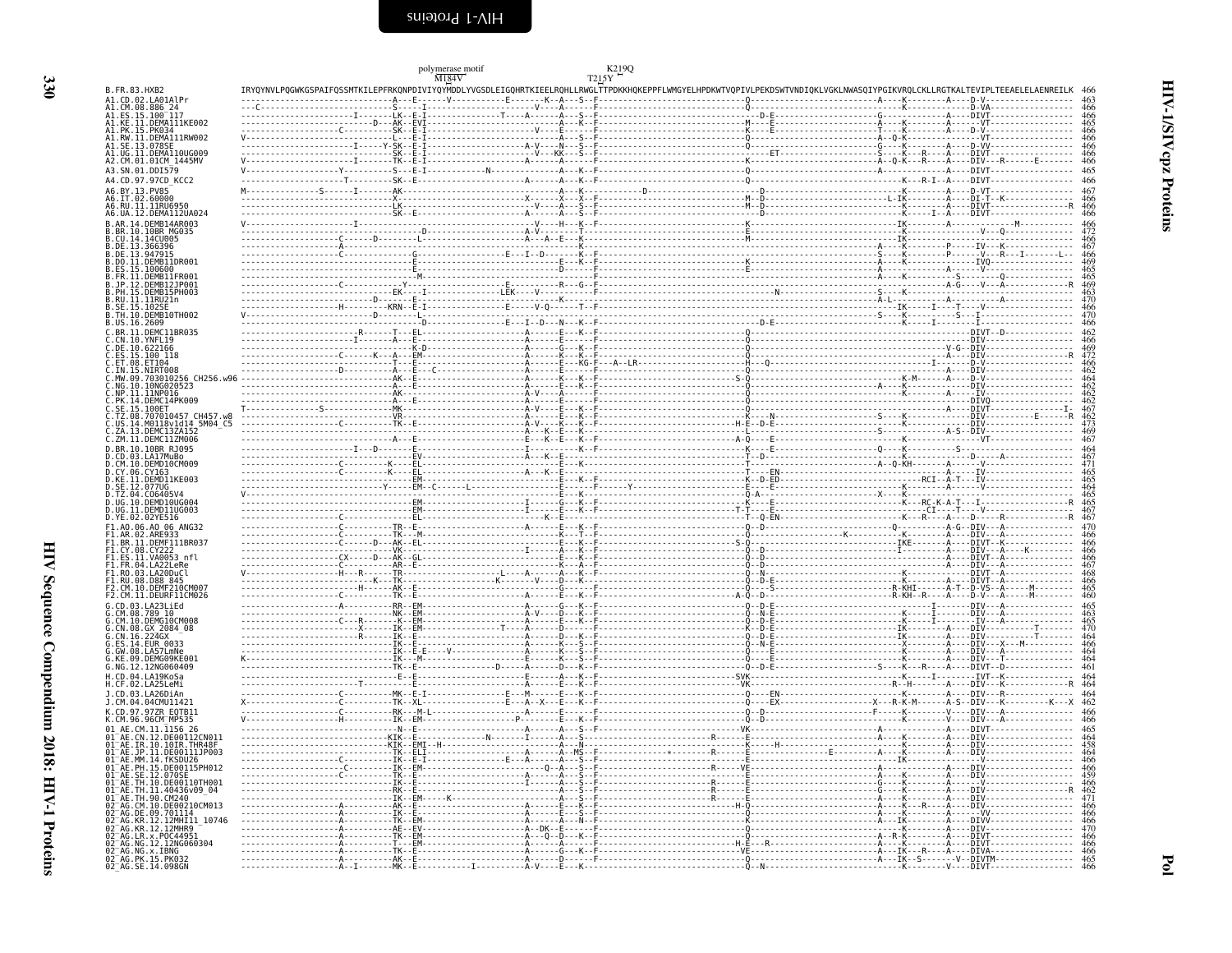|                                                                                      |                                 | polymerase motif $\frac{\text{M184V}}{\text{M184V}}$                                                                                                                                                                                          | K219Q<br>T215Y |                                                                                                                                                                                                                                                                                                                                                                                                                                                       |  |
|--------------------------------------------------------------------------------------|---------------------------------|-----------------------------------------------------------------------------------------------------------------------------------------------------------------------------------------------------------------------------------------------|----------------|-------------------------------------------------------------------------------------------------------------------------------------------------------------------------------------------------------------------------------------------------------------------------------------------------------------------------------------------------------------------------------------------------------------------------------------------------------|--|
| B. FR. 83. HXB2<br>02 AG.SN.13.9580                                                  |                                 | IRYQYNVLPQGWKGSPAIFQSSMTKILEPFRKQNPDIVIYQYMDDLYVGSDLEIGQHRTKIEELRQHLLRWGLTTPDKKHQKEPPFLWMGYELHPDKWTVQPIVLPEKDSWTVNDIQKLVGKLNWASQIYPGIKVRQLCKLLRGTKALTEVIPLTEEAELELAENREILK<br>-------------A----------TK----I-C--I-----------E---A------E---- |                |                                                                                                                                                                                                                                                                                                                                                                                                                                                       |  |
| 03 AB.RU.97.KAL153 2<br>04 cpx.CY.94.94CY032 3                                       |                                 |                                                                                                                                                                                                                                               |                |                                                                                                                                                                                                                                                                                                                                                                                                                                                       |  |
| 05 DF.BE.x.VI1310                                                                    |                                 |                                                                                                                                                                                                                                               |                |                                                                                                                                                                                                                                                                                                                                                                                                                                                       |  |
| 06 cpx.AU.96.BFP90<br>CN.98.98CN009                                                  |                                 |                                                                                                                                                                                                                                               |                |                                                                                                                                                                                                                                                                                                                                                                                                                                                       |  |
| BC.CN.97.97CNGX 6F                                                                   |                                 |                                                                                                                                                                                                                                               |                |                                                                                                                                                                                                                                                                                                                                                                                                                                                       |  |
| cpx.GH.96.96GH2911<br>CD.TZ.96.96TZ_BF061                                            |                                 |                                                                                                                                                                                                                                               |                |                                                                                                                                                                                                                                                                                                                                                                                                                                                       |  |
| $\overline{c}$ px. $\overline{c}$ m. 95. 95 $\overline{c}$ m 1816<br>AR. 99. ARMA159 |                                 |                                                                                                                                                                                                                                               |                |                                                                                                                                                                                                                                                                                                                                                                                                                                                       |  |
| cpx.CM.96.96CM 1849                                                                  |                                 |                                                                                                                                                                                                                                               |                |                                                                                                                                                                                                                                                                                                                                                                                                                                                       |  |
| ES.05.X1870<br>)1B.TH.99.99TH MU2079<br>\2D.KR.97.97KR004                            |                                 |                                                                                                                                                                                                                                               |                |                                                                                                                                                                                                                                                                                                                                                                                                                                                       |  |
| BF.AR.99.ARMA038                                                                     |                                 |                                                                                                                                                                                                                                               |                |                                                                                                                                                                                                                                                                                                                                                                                                                                                       |  |
| cpx.CU.99.CU76                                                                       |                                 |                                                                                                                                                                                                                                               |                |                                                                                                                                                                                                                                                                                                                                                                                                                                                       |  |
| px.CU.99.CU7<br>CU.99.Cu103                                                          |                                 |                                                                                                                                                                                                                                               |                |                                                                                                                                                                                                                                                                                                                                                                                                                                                       |  |
| A2D.KE.99.KER2003<br>01A1.CM.01.01CM_0001BBY                                         |                                 |                                                                                                                                                                                                                                               |                |                                                                                                                                                                                                                                                                                                                                                                                                                                                       |  |
| BG.CU.03.CB118                                                                       |                                 |                                                                                                                                                                                                                                               |                |                                                                                                                                                                                                                                                                                                                                                                                                                                                       |  |
| BG. ES. 08. X2456<br>.CM.02.1918EE                                                   |                                 |                                                                                                                                                                                                                                               |                |                                                                                                                                                                                                                                                                                                                                                                                                                                                       |  |
| .CD.02.02CD MBTB047                                                                  |                                 |                                                                                                                                                                                                                                               |                |                                                                                                                                                                                                                                                                                                                                                                                                                                                       |  |
| cpx.FR.04.04CD FR KZS<br>RR 99 RREPM12609                                            |                                 |                                                                                                                                                                                                                                               |                |                                                                                                                                                                                                                                                                                                                                                                                                                                                       |  |
| BR.01.BREPM16704<br>BR.04.04BR142                                                    |                                 |                                                                                                                                                                                                                                               |                |                                                                                                                                                                                                                                                                                                                                                                                                                                                       |  |
| 06A6.EE.01.EE0369                                                                    |                                 |                                                                                                                                                                                                                                               |                |                                                                                                                                                                                                                                                                                                                                                                                                                                                       |  |
| 01B.ID.07.JKT189 C<br>01B.TH.99.0UR1969P                                             |                                 |                                                                                                                                                                                                                                               |                |                                                                                                                                                                                                                                                                                                                                                                                                                                                       |  |
| AD. AF. 07. 169H<br>CDX CM 00 00CMNYU830                                             |                                 |                                                                                                                                                                                                                                               |                |                                                                                                                                                                                                                                                                                                                                                                                                                                                       |  |
| CM.00.00CMNYU926                                                                     |                                 |                                                                                                                                                                                                                                               |                |                                                                                                                                                                                                                                                                                                                                                                                                                                                       |  |
| uv.03.UY03.3389<br>BR.04.04BRRJ179                                                   |                                 |                                                                                                                                                                                                                                               |                |                                                                                                                                                                                                                                                                                                                                                                                                                                                       |  |
| BR.05.05BRRJ055                                                                      |                                 |                                                                                                                                                                                                                                               |                |                                                                                                                                                                                                                                                                                                                                                                                                                                                       |  |
| 41-CD.TZ.05.C06577V5<br>42-BF.LU.03.luBF 01 03                                       |                                 |                                                                                                                                                                                                                                               |                |                                                                                                                                                                                                                                                                                                                                                                                                                                                       |  |
| 02G.SA.03.J11223<br>CL.00.CH80                                                       |                                 |                                                                                                                                                                                                                                               |                |                                                                                                                                                                                                                                                                                                                                                                                                                                                       |  |
| .FR.04.04FR AUK                                                                      |                                 |                                                                                                                                                                                                                                               |                |                                                                                                                                                                                                                                                                                                                                                                                                                                                       |  |
| .BR.07.07BR FPS625<br>FS 08 P1947                                                    |                                 |                                                                                                                                                                                                                                               |                |                                                                                                                                                                                                                                                                                                                                                                                                                                                       |  |
| 01B.MY.07.07MYKT021                                                                  |                                 |                                                                                                                                                                                                                                               |                |                                                                                                                                                                                                                                                                                                                                                                                                                                                       |  |
| CDX.GM.03.N26677<br>1D.GB.10.12792                                                   |                                 |                                                                                                                                                                                                                                               |                |                                                                                                                                                                                                                                                                                                                                                                                                                                                       |  |
| SG.11                                                                                |                                 |                                                                                                                                                                                                                                               |                |                                                                                                                                                                                                                                                                                                                                                                                                                                                       |  |
| MY 11 11 FIR164                                                                      |                                 |                                                                                                                                                                                                                                               |                |                                                                                                                                                                                                                                                                                                                                                                                                                                                       |  |
| MY.09.09MYSB023<br>01B.CN.10.HNCS102056                                              |                                 |                                                                                                                                                                                                                                               |                |                                                                                                                                                                                                                                                                                                                                                                                                                                                       |  |
| CN.09.09YNLX19sg                                                                     |                                 |                                                                                                                                                                                                                                               |                |                                                                                                                                                                                                                                                                                                                                                                                                                                                       |  |
| 01B.MY.09.09MYPR37                                                                   |                                 |                                                                                                                                                                                                                                               |                |                                                                                                                                                                                                                                                                                                                                                                                                                                                       |  |
| 01B.CN.09.09LNA423<br>BC.IT.11.BAV499                                                |                                 |                                                                                                                                                                                                                                               |                |                                                                                                                                                                                                                                                                                                                                                                                                                                                       |  |
| .CN.10.JL100010<br>CN.10.YNFL13                                                      |                                 |                                                                                                                                                                                                                                               |                |                                                                                                                                                                                                                                                                                                                                                                                                                                                       |  |
| 02A.RU.10.10RU6637                                                                   |                                 |                                                                                                                                                                                                                                               |                |                                                                                                                                                                                                                                                                                                                                                                                                                                                       |  |
| CN.09.YNFL31<br>:nx.CN.10.YNFL01                                                     |                                 |                                                                                                                                                                                                                                               |                |                                                                                                                                                                                                                                                                                                                                                                                                                                                       |  |
| .CN.11.ANHUI HF115<br>)1B.CN.11.ANHUI <sup>-</sup> WH73                              |                                 |                                                                                                                                                                                                                                               |                |                                                                                                                                                                                                                                                                                                                                                                                                                                                       |  |
|                                                                                      |                                 |                                                                                                                                                                                                                                               |                |                                                                                                                                                                                                                                                                                                                                                                                                                                                       |  |
| BR.10.10BR PE004<br>BF1.BR.10.10BR <sup>-</sup> PE008                                |                                 |                                                                                                                                                                                                                                               |                |                                                                                                                                                                                                                                                                                                                                                                                                                                                       |  |
| .BR.10.10BR <sup>-</sup> MG002<br>BG.DE.01.9196 01                                   |                                 |                                                                                                                                                                                                                                               |                |                                                                                                                                                                                                                                                                                                                                                                                                                                                       |  |
| 01B.MY.10.10MYPR268                                                                  |                                 |                                                                                                                                                                                                                                               |                |                                                                                                                                                                                                                                                                                                                                                                                                                                                       |  |
| срх.MY.14.14MYNBB090<br>.CN.13.YNTC19                                                |                                 |                                                                                                                                                                                                                                               |                |                                                                                                                                                                                                                                                                                                                                                                                                                                                       |  |
| 9107.CN.15.SX15DT013                                                                 |                                 |                                                                                                                                                                                                                                               |                |                                                                                                                                                                                                                                                                                                                                                                                                                                                       |  |
| cpx.MM.13.mSSDU12<br>cpx.MM.13.mSSDU94                                               |                                 |                                                                                                                                                                                                                                               |                |                                                                                                                                                                                                                                                                                                                                                                                                                                                       |  |
| BC.CN.14.14CN SCYB2<br>86 BC.CN.13.15YNHS18                                          |                                 |                                                                                                                                                                                                                                               |                |                                                                                                                                                                                                                                                                                                                                                                                                                                                       |  |
| CDX.CN.12.DH32                                                                       |                                 |                                                                                                                                                                                                                                               |                |                                                                                                                                                                                                                                                                                                                                                                                                                                                       |  |
| CN.05.05YNRL25sg<br>BF1.BR.11.BRG06043                                               |                                 |                                                                                                                                                                                                                                               |                |                                                                                                                                                                                                                                                                                                                                                                                                                                                       |  |
| CM.96.LA51YBF35                                                                      |                                 |                                                                                                                                                                                                                                               |                |                                                                                                                                                                                                                                                                                                                                                                                                                                                       |  |
| CM.96.LA52YBF39<br>CM.99.99CMU4122                                                   |                                 |                                                                                                                                                                                                                                               |                |                                                                                                                                                                                                                                                                                                                                                                                                                                                       |  |
| x.pCM02<br>HIV Group0<br>Read25                                                      |                                 |                                                                                                                                                                                                                                               |                |                                                                                                                                                                                                                                                                                                                                                                                                                                                       |  |
| 06.RBF206                                                                            |                                 |                                                                                                                                                                                                                                               |                | $\begin{minipage}{0.99\textwidth} \begin{tabular}{ c c c } \hline \multicolumn{3}{ c }{0.99\textwidth} \begin{tabular}{ c c } \hline \multicolumn{3}{ c }{0.99\textwidth} \begin{tabular}{ c c } \hline \multicolumn{3}{ c }{0.99\textwidth} \begin{tabular}{ c c } \hline \multicolumn{3}{ c }{0.99\textwidth} \begin{tabular}{ c c } \hline \multicolumn{3}{ c }{0.99\textwidth} \begin{tabular}{ c c } \hline \multicolumn{3}{ c }{0.99\textwidth$ |  |
| .GA.10.10Gab1190<br>.GA.11.11Gab6352                                                 |                                 |                                                                                                                                                                                                                                               |                |                                                                                                                                                                                                                                                                                                                                                                                                                                                       |  |
| SN.99.99SE MP1300<br>US.10.LTNP                                                      | ------------------D---D--ELE-C- |                                                                                                                                                                                                                                               |                |                                                                                                                                                                                                                                                                                                                                                                                                                                                       |  |
| N.CM.15.S4858<br>N.FR.11.N1 FR 2011                                                  |                                 |                                                                                                                                                                                                                                               |                |                                                                                                                                                                                                                                                                                                                                                                                                                                                       |  |
|                                                                                      |                                 |                                                                                                                                                                                                                                               |                |                                                                                                                                                                                                                                                                                                                                                                                                                                                       |  |
| P.CM.06.U14788<br>P.FR.09.RBF168                                                     |                                 |                                                                                                                                                                                                                                               |                |                                                                                                                                                                                                                                                                                                                                                                                                                                                       |  |
| CPZ.TZ.06.TAN5                                                                       |                                 |                                                                                                                                                                                                                                               |                |                                                                                                                                                                                                                                                                                                                                                                                                                                                       |  |
| CPZ.US.85.US Marilyn                                                                 |                                 |                                                                                                                                                                                                                                               |                |                                                                                                                                                                                                                                                                                                                                                                                                                                                       |  |
| GOR.CM.12.SIVgor_BOID2<br>GOR.CM.13.SIVgor_BPID15                                    |                                 |                                                                                                                                                                                                                                               |                |                                                                                                                                                                                                                                                                                                                                                                                                                                                       |  |

**HIV-1/SIVcpz Proteins**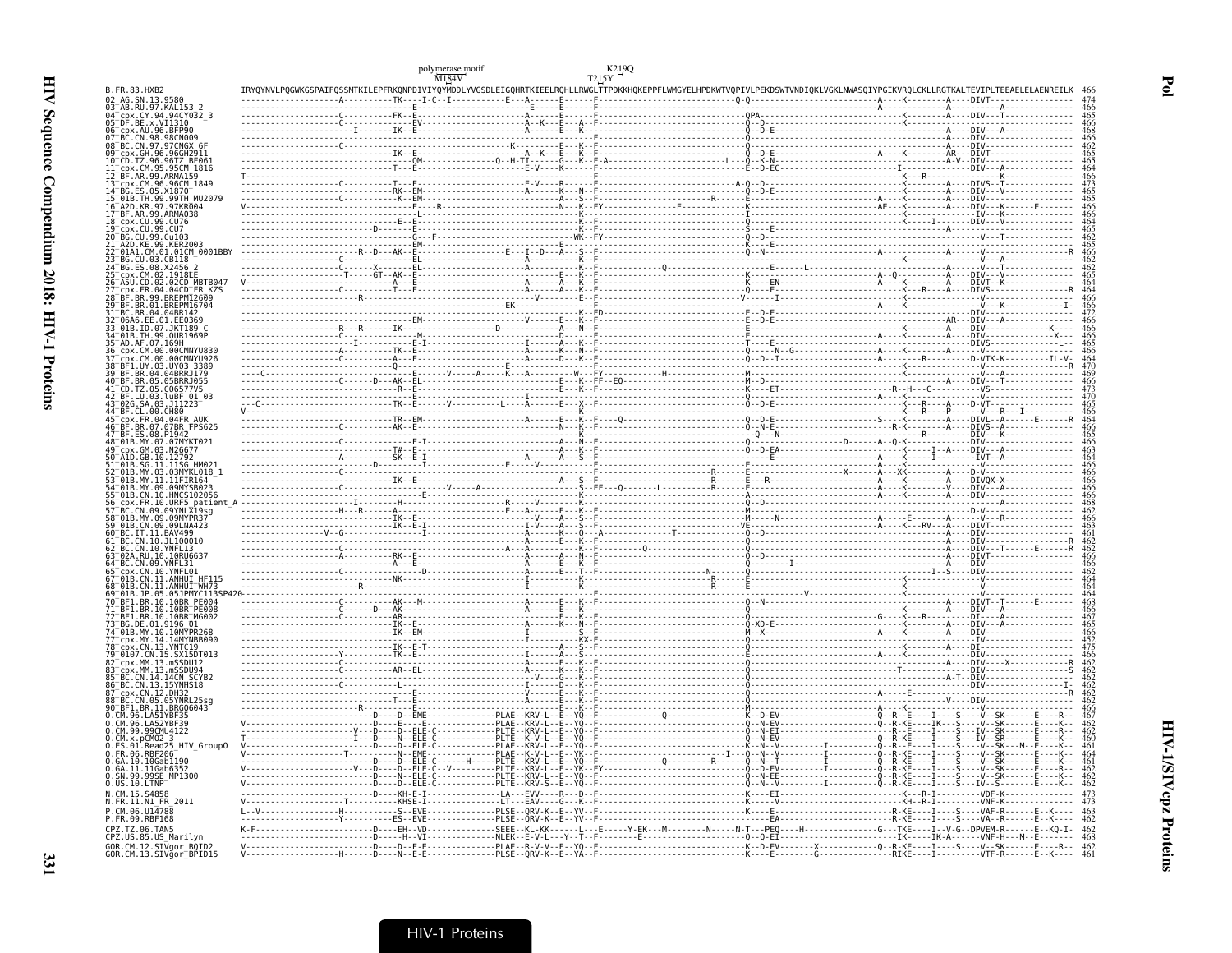| B.FR.83.HXB2                                                                            |          |                                                                                                                                                                                                                                                                                                                                                                                                                                           |      | NDVKQLTEAVQKITTESIVIWGKTPKFKLPIQKETWETWWTEYWQATWIPEWEFVNTPPLVKLWYQLEKEPIVGAETFYVDGAANRETKLGKAGYVTNRGRQKVVTLTDT |
|-----------------------------------------------------------------------------------------|----------|-------------------------------------------------------------------------------------------------------------------------------------------------------------------------------------------------------------------------------------------------------------------------------------------------------------------------------------------------------------------------------------------------------------------------------------------|------|----------------------------------------------------------------------------------------------------------------|
| A1.CD.02.LA01AlPr                                                                       |          |                                                                                                                                                                                                                                                                                                                                                                                                                                           |      |                                                                                                                |
| A1.CM.08.886_24<br>A1.ES.15.100 117                                                     |          |                                                                                                                                                                                                                                                                                                                                                                                                                                           |      |                                                                                                                |
| A1.KE.11.DEMA111KE002<br>1.PK.15.PK034                                                  |          |                                                                                                                                                                                                                                                                                                                                                                                                                                           |      |                                                                                                                |
| A1.RW.11.DEMA111RW002                                                                   |          |                                                                                                                                                                                                                                                                                                                                                                                                                                           |      |                                                                                                                |
| A1.SE.13.078SE                                                                          |          |                                                                                                                                                                                                                                                                                                                                                                                                                                           |      |                                                                                                                |
| A1.UG.11.DEMA110UG009<br>A2.CM.01.01CM_1445MV                                           |          |                                                                                                                                                                                                                                                                                                                                                                                                                                           |      |                                                                                                                |
| A3.SN.01.DDI579                                                                         |          |                                                                                                                                                                                                                                                                                                                                                                                                                                           |      |                                                                                                                |
| A4.CD.97.97CD KCC2<br>A6.BY.13.PV85                                                     |          |                                                                                                                                                                                                                                                                                                                                                                                                                                           |      |                                                                                                                |
| A6.IT.02.60000                                                                          |          |                                                                                                                                                                                                                                                                                                                                                                                                                                           |      |                                                                                                                |
| A6.RU.11.11RU6950                                                                       |          |                                                                                                                                                                                                                                                                                                                                                                                                                                           |      |                                                                                                                |
| A6.UA.12.DEMA112UA024<br>B.AR.14.DEMB14AR003                                            |          |                                                                                                                                                                                                                                                                                                                                                                                                                                           |      |                                                                                                                |
| B.BR.10.10BR MG035                                                                      |          |                                                                                                                                                                                                                                                                                                                                                                                                                                           |      |                                                                                                                |
| B.CU.14.14CU005<br>B.DE.13.366396                                                       |          | . V <del>.</del>                                                                                                                                                                                                                                                                                                                                                                                                                          |      |                                                                                                                |
| B.DE.13.947915                                                                          |          | $\begin{minipage}{0.99\textwidth} \begin{tabular}{ c c c c } \hline \multicolumn{3}{ c }{\textbf{0.69\textwidth} \begin{tabular}{ c c c c } \hline \multicolumn{3}{ c }{\textbf{0.69\textwidth} \begin{tabular}{ c c c } \hline \multicolumn{3}{ c }{\textbf{0.69\textwidth} \begin{tabular}{ c c c } \hline \multicolumn{3}{ c }{\textbf{0.69\textwidth} \begin{tabular}{ c c c } \hline \multicolumn{3}{ c }{\textbf{0.69\textwidth} \$ |      |                                                                                                                |
| B.DO.11.DEMB11DR001                                                                     |          |                                                                                                                                                                                                                                                                                                                                                                                                                                           |      |                                                                                                                |
| B.ES.15.100600<br>B.FR.11.DEMB11FR001                                                   |          |                                                                                                                                                                                                                                                                                                                                                                                                                                           |      |                                                                                                                |
| B.JP.12.DEMB12JP001<br>8.PH.15.DEMB15PH003                                              |          |                                                                                                                                                                                                                                                                                                                                                                                                                                           |      |                                                                                                                |
| B.RU.11.11RU21n                                                                         |          |                                                                                                                                                                                                                                                                                                                                                                                                                                           |      |                                                                                                                |
| B.SE.15.102SE<br>B. TH. 10. DEMB10TH002                                                 |          |                                                                                                                                                                                                                                                                                                                                                                                                                                           |      |                                                                                                                |
| B.US.16.2609                                                                            |          |                                                                                                                                                                                                                                                                                                                                                                                                                                           |      |                                                                                                                |
| C.BR.11.DEMC11BR035                                                                     |          |                                                                                                                                                                                                                                                                                                                                                                                                                                           |      |                                                                                                                |
| C.CN.10.YNFL19<br>DE.10.622166                                                          |          |                                                                                                                                                                                                                                                                                                                                                                                                                                           |      |                                                                                                                |
| .ES.15.100 118                                                                          |          |                                                                                                                                                                                                                                                                                                                                                                                                                                           |      |                                                                                                                |
| C.ET.08.ET104                                                                           |          |                                                                                                                                                                                                                                                                                                                                                                                                                                           |      |                                                                                                                |
| C.EN.35.NiŘT008<br>C.IN.15.NiŘT008<br>C.NO.10.108010256 CH256.w96<br>C.NG.10.10NG020523 |          |                                                                                                                                                                                                                                                                                                                                                                                                                                           |      |                                                                                                                |
| C.NP.11.11NP016<br>C.NP.11.11NP016<br>C.PK.14.DEMC14PK009                               |          | M------------                                                                                                                                                                                                                                                                                                                                                                                                                             |      |                                                                                                                |
|                                                                                         |          |                                                                                                                                                                                                                                                                                                                                                                                                                                           |      |                                                                                                                |
| .SE.15.100ET<br>TZ.08.707010457 CH457.w8                                                |          |                                                                                                                                                                                                                                                                                                                                                                                                                                           |      |                                                                                                                |
| us.i4.Mõil8vidi4 5M04_C5<br>ZA.13.DEMC13ZA152                                           |          |                                                                                                                                                                                                                                                                                                                                                                                                                                           |      |                                                                                                                |
| C.ZM.11.DEMC11ZM006                                                                     |          |                                                                                                                                                                                                                                                                                                                                                                                                                                           |      |                                                                                                                |
| D.BR.10.10BR RJ095                                                                      |          |                                                                                                                                                                                                                                                                                                                                                                                                                                           |      |                                                                                                                |
| D.CD.03.LA17MuBo<br>.CM.10.DEMD10CM009                                                  |          |                                                                                                                                                                                                                                                                                                                                                                                                                                           |      |                                                                                                                |
| D.CY.06.CY163                                                                           |          |                                                                                                                                                                                                                                                                                                                                                                                                                                           | . 9. |                                                                                                                |
| D.KE.11.DEMD11KE003<br>D.SE.12.077UG<br>D.TZ.04.C06405V4                                |          |                                                                                                                                                                                                                                                                                                                                                                                                                                           |      |                                                                                                                |
|                                                                                         |          |                                                                                                                                                                                                                                                                                                                                                                                                                                           |      |                                                                                                                |
| D.UG.10.DEMD10UG004                                                                     |          |                                                                                                                                                                                                                                                                                                                                                                                                                                           |      |                                                                                                                |
| D.UG.11.DEMD11UG003<br>D.YE.02.02YE516                                                  |          |                                                                                                                                                                                                                                                                                                                                                                                                                                           |      |                                                                                                                |
| F1.A0.06.A0 06 ANG32<br>AR.02.ARE933                                                    |          | - - - - - - - - - - - - - - - AN -                                                                                                                                                                                                                                                                                                                                                                                                        |      |                                                                                                                |
| F1.BR.11.DEMF111BR037<br>F1.CY.08.CY222                                                 |          |                                                                                                                                                                                                                                                                                                                                                                                                                                           |      |                                                                                                                |
| FI.ES.11.VA0053 nfl                                                                     |          |                                                                                                                                                                                                                                                                                                                                                                                                                                           |      |                                                                                                                |
| F1.FR.04.LA22LeRe                                                                       |          |                                                                                                                                                                                                                                                                                                                                                                                                                                           |      |                                                                                                                |
| F1.RO.03.LA20DuCl<br>F1.RU.08.D88 845                                                   |          |                                                                                                                                                                                                                                                                                                                                                                                                                                           |      |                                                                                                                |
| F2.CM.10.DEMF210CM007                                                                   |          | . - . KR - S - - . DV - - A - - G                                                                                                                                                                                                                                                                                                                                                                                                         |      |                                                                                                                |
| F2.CM.11.DEURF11CM026<br>G.CD.03.LA23LiEd                                               |          | -----------HD------V----H ------------RKŠ-------------------A--Ğ-------V---R-<br>-----------F----V----LD----------Y. ---------KRGS-----------V----A--G-I----I----                                                                                                                                                                                                                                                                         |      |                                                                                                                |
| $G. \tilde{C}M. \tilde{08}.78910$                                                       |          |                                                                                                                                                                                                                                                                                                                                                                                                                                           |      |                                                                                                                |
| G.CM.10.DEMG10CM008<br>G.CN.08.GX 2084_08<br>G.CN.16.224GX                              |          |                                                                                                                                                                                                                                                                                                                                                                                                                                           |      |                                                                                                                |
|                                                                                         | . F V CD |                                                                                                                                                                                                                                                                                                                                                                                                                                           |      |                                                                                                                |
| 0.ES.14.EUR<br>6.GW.08.LA57LmNe<br>6.KE.09.DEMG09KE001<br>6.NG.12.12NG060409            | . V PN   | . - KKGS<br>. KRGS                                                                                                                                                                                                                                                                                                                                                                                                                        |      |                                                                                                                |
|                                                                                         |          |                                                                                                                                                                                                                                                                                                                                                                                                                                           |      |                                                                                                                |
|                                                                                         |          | $1.1.1.1$ KV-S                                                                                                                                                                                                                                                                                                                                                                                                                            |      |                                                                                                                |
| H.CD.04.LA19KoSa<br>H.CF.02.LA25LeMi                                                    |          |                                                                                                                                                                                                                                                                                                                                                                                                                                           |      |                                                                                                                |
| J.CD.03.LA26DiAn                                                                        |          |                                                                                                                                                                                                                                                                                                                                                                                                                                           |      |                                                                                                                |
| J.CM.04.04CMU11421                                                                      |          |                                                                                                                                                                                                                                                                                                                                                                                                                                           |      |                                                                                                                |
| K.CD.97.97ZR E0TB11<br>K.CM.96.96CM_MP535                                               |          |                                                                                                                                                                                                                                                                                                                                                                                                                                           |      |                                                                                                                |
| 01 AE.CM.11.1156 26                                                                     |          |                                                                                                                                                                                                                                                                                                                                                                                                                                           |      |                                                                                                                |
| AE.CN.12.DE00112CN011                                                                   |          |                                                                                                                                                                                                                                                                                                                                                                                                                                           |      |                                                                                                                |
| 01 AE.IR.10.10IR.THR48F<br>01 AE.JP.11.DE00111JP003                                     |          |                                                                                                                                                                                                                                                                                                                                                                                                                                           |      |                                                                                                                |
| 01-AE.MM.14.fKSDU26<br>01-AE.PH.15.DE00115PH012                                         |          |                                                                                                                                                                                                                                                                                                                                                                                                                                           |      |                                                                                                                |
| .SE.12.070SE<br>-AF                                                                     |          |                                                                                                                                                                                                                                                                                                                                                                                                                                           |      |                                                                                                                |
| )I AE.TH.10.DE00110TH001<br>AE.TH.11.40436v09 04                                        |          |                                                                                                                                                                                                                                                                                                                                                                                                                                           |      |                                                                                                                |
| AE.TH.90.CM240                                                                          |          |                                                                                                                                                                                                                                                                                                                                                                                                                                           |      |                                                                                                                |
| CM.10.DE00210CM013                                                                      |          |                                                                                                                                                                                                                                                                                                                                                                                                                                           |      |                                                                                                                |
| 02 AG.DE.09.701114<br>02 AG.KR.12.12MHI11 10746<br>02 AG.KR.12.12MHR9                   |          |                                                                                                                                                                                                                                                                                                                                                                                                                                           |      |                                                                                                                |
| 2 AG.LR.x.POC44951                                                                      |          |                                                                                                                                                                                                                                                                                                                                                                                                                                           |      |                                                                                                                |
| 2 AG.NG.12.12NG060304                                                                   |          |                                                                                                                                                                                                                                                                                                                                                                                                                                           |      |                                                                                                                |
| 02 AG.NG.x.IBNG<br>02 AG.NG.x.IBNG<br>02 AG.PK.15.PK032<br>02 AG.SE.14.098GN            |          |                                                                                                                                                                                                                                                                                                                                                                                                                                           |      |                                                                                                                |
|                                                                                         |          |                                                                                                                                                                                                                                                                                                                                                                                                                                           |      |                                                                                                                |

<span id="page-25-0"></span>p51 RT end\_p15 RNase H start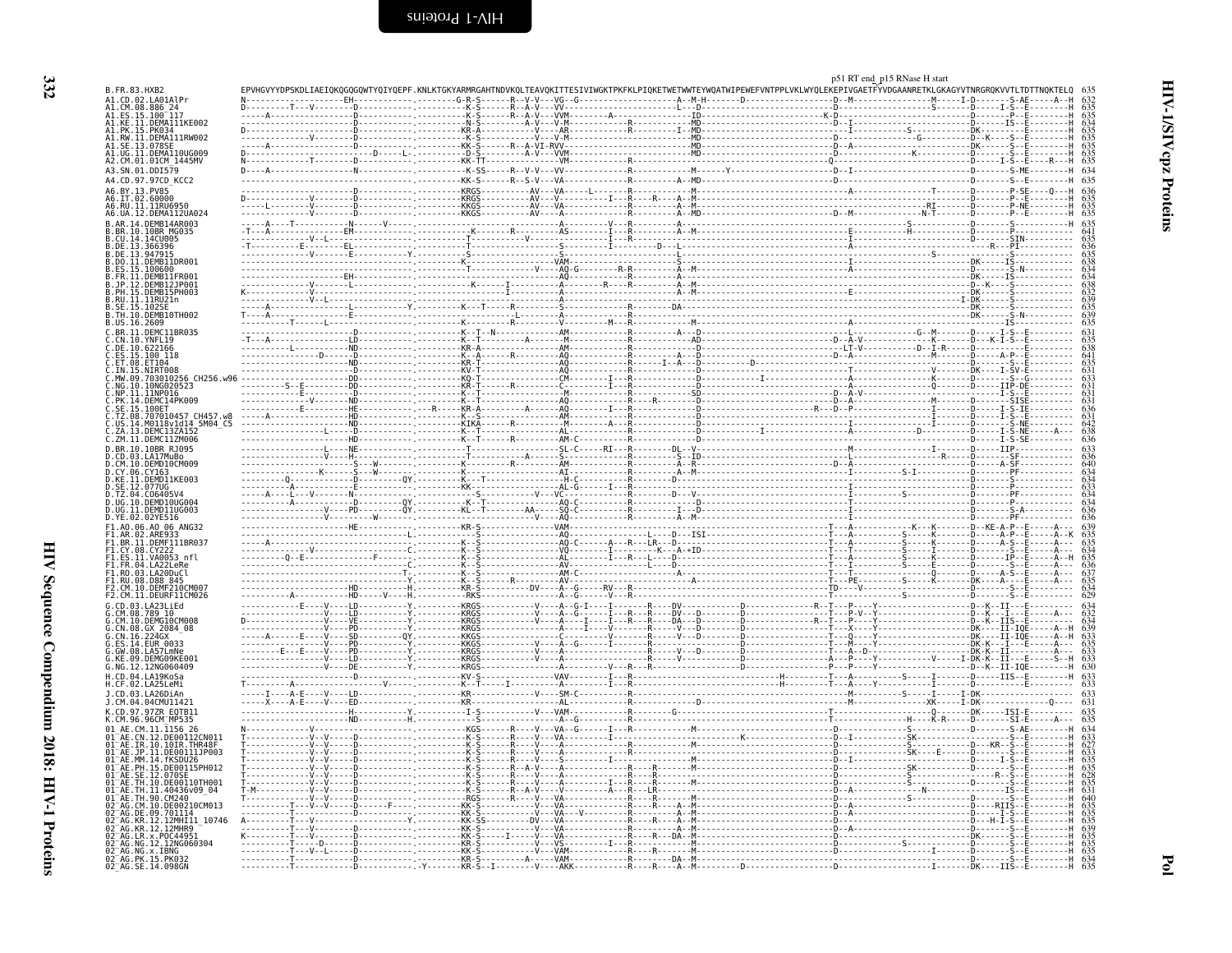|                                                   |  | p51 RT end_p15 RNase H start                                                  |  |
|---------------------------------------------------|--|-------------------------------------------------------------------------------|--|
| B.FR.83.HXB2<br>02 AG.SN.13.95                    |  | ETWETWWTEYWQATWIPEWEFVNTPPLVKLWYQLEKEPIVGAETFYVDGAANRETKLGKAGYVTNRGRQKVVTLTDT |  |
| 03 <sup>–</sup> AB.RU.97.KAL153                   |  |                                                                               |  |
| 96.BFP90<br>96 <sup>-</sup> cpx.AU.               |  |                                                                               |  |
| 98CN009<br>08 <sup>-</sup> BC.CN.97.97CNGX        |  |                                                                               |  |
|                                                   |  |                                                                               |  |
|                                                   |  |                                                                               |  |
|                                                   |  |                                                                               |  |
| 99.99TH MU207                                     |  |                                                                               |  |
| .ARMA038                                          |  |                                                                               |  |
|                                                   |  |                                                                               |  |
|                                                   |  |                                                                               |  |
|                                                   |  |                                                                               |  |
|                                                   |  |                                                                               |  |
|                                                   |  |                                                                               |  |
|                                                   |  |                                                                               |  |
|                                                   |  |                                                                               |  |
| .07. IKT189. (                                    |  |                                                                               |  |
|                                                   |  |                                                                               |  |
|                                                   |  |                                                                               |  |
|                                                   |  |                                                                               |  |
|                                                   |  |                                                                               |  |
|                                                   |  |                                                                               |  |
|                                                   |  |                                                                               |  |
| 07.07BR FPS625                                    |  |                                                                               |  |
|                                                   |  |                                                                               |  |
|                                                   |  |                                                                               |  |
|                                                   |  |                                                                               |  |
|                                                   |  |                                                                               |  |
|                                                   |  |                                                                               |  |
|                                                   |  |                                                                               |  |
|                                                   |  |                                                                               |  |
| CN.10.JL100010<br>.CN.10.YNFL13                   |  |                                                                               |  |
|                                                   |  |                                                                               |  |
|                                                   |  |                                                                               |  |
|                                                   |  |                                                                               |  |
|                                                   |  |                                                                               |  |
|                                                   |  |                                                                               |  |
| MY.14.14MYNBB096                                  |  |                                                                               |  |
|                                                   |  |                                                                               |  |
| MM.13.mSSDU94                                     |  |                                                                               |  |
|                                                   |  |                                                                               |  |
| :px.CN.12.DH.                                     |  |                                                                               |  |
| BF1.BR.11.BRG06043                                |  |                                                                               |  |
|                                                   |  |                                                                               |  |
| CM.x.pCMO2 3                                      |  |                                                                               |  |
| .Read25 HIV Group                                 |  |                                                                               |  |
| GA.10.10Gab1190<br>.GA.11.11Gab635                |  |                                                                               |  |
| D.SN.99.99SE MP1300<br>$0.05.10.$ LTNP            |  |                                                                               |  |
|                                                   |  |                                                                               |  |
| .FR.11.N1 FR 2011<br>P.CM.06.U14788               |  |                                                                               |  |
| P.FR.09.RBF168<br>PZ.TZ.06.TAN5                   |  |                                                                               |  |
| CPZ.US.85.US_Marilyn                              |  |                                                                               |  |
| GOR.CM.12.SIVgor_BOID2<br>GOR.CM.13.SIVgor_BPID15 |  |                                                                               |  |
|                                                   |  |                                                                               |  |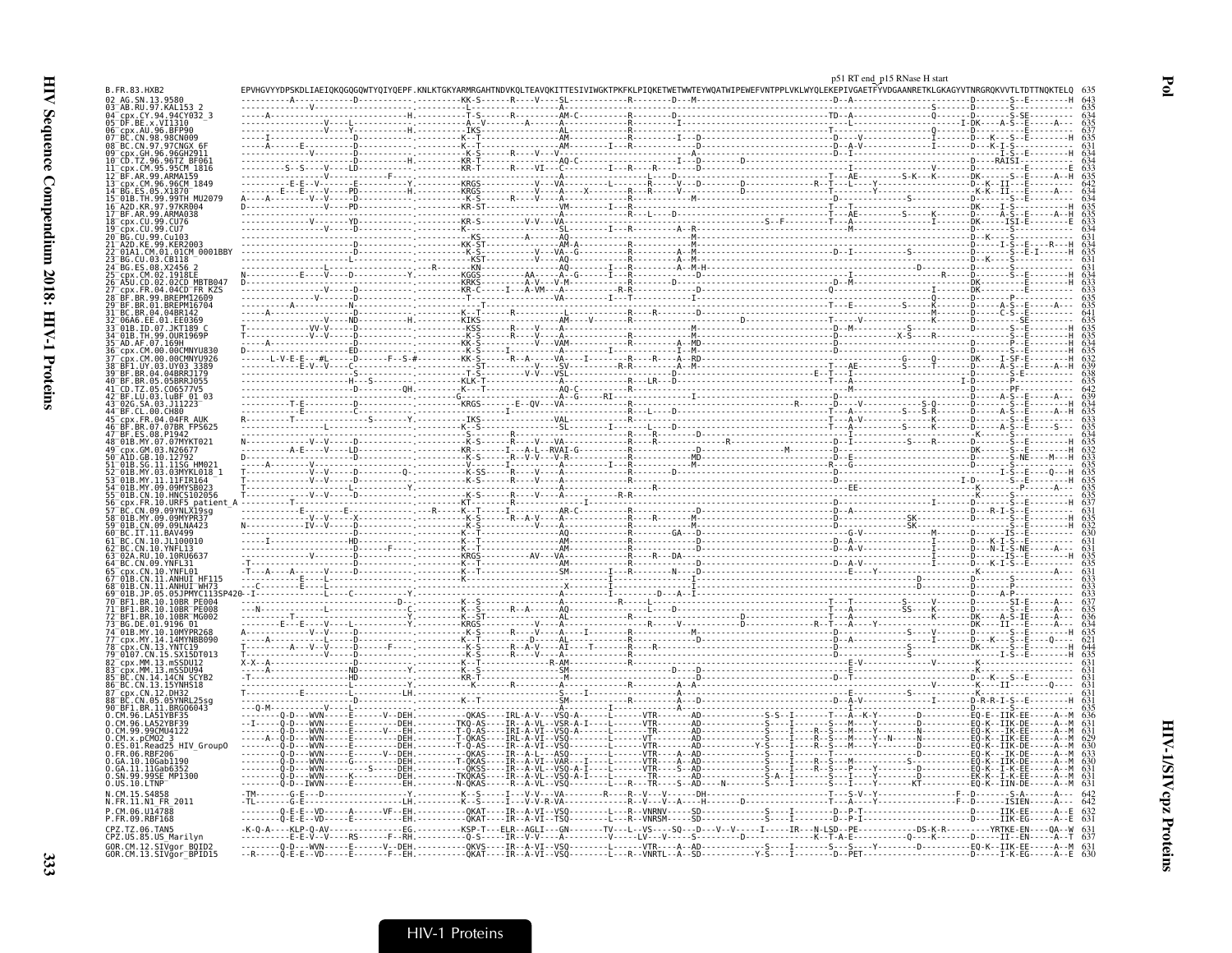<span id="page-27-0"></span>

|                                                                           |   |  |                    | p66 RT, p15 Rnase H end p31 Integrase start |  |                                                                                                                                                                                                                                                                                                                                                                                                                                                                                       |                                                                                  |
|---------------------------------------------------------------------------|---|--|--------------------|---------------------------------------------|--|---------------------------------------------------------------------------------------------------------------------------------------------------------------------------------------------------------------------------------------------------------------------------------------------------------------------------------------------------------------------------------------------------------------------------------------------------------------------------------------|----------------------------------------------------------------------------------|
| B.FR.83.HXB2<br>A1.CD.02.LA01AlPr                                         |   |  |                    |                                             |  | AIYLALQDSGLEVNIVTDSQYALGIIQAQPDQSESELVNQIIEQLIKKEKVYLAWVPAHKGIGGNEQVDKLVSAGIRKVLFLDGIDKAQD.EHEKYHSNWRAMASDFNLPPVVAKEIVASCDKCQLKGEAMHGQVDCSP(                                                                                                                                                                                                                                                                                                                                          |                                                                                  |
| AI.CM.08.886_24<br>A1.ES.15.100 <sup>-</sup> 117<br>A1.KE.11.DEMA111KE002 |   |  |                    |                                             |  |                                                                                                                                                                                                                                                                                                                                                                                                                                                                                       |                                                                                  |
|                                                                           |   |  |                    |                                             |  |                                                                                                                                                                                                                                                                                                                                                                                                                                                                                       | $804$<br>$803$<br>$804$<br>$804$<br>$804$<br>$804$<br>$804$                      |
| A1.PK.15.PK034<br>A1.RW.11.DEMA111RW002<br>.SE.13<br>.0789                |   |  |                    |                                             |  |                                                                                                                                                                                                                                                                                                                                                                                                                                                                                       |                                                                                  |
| AI.UG.II.DEMAI10UG009<br>A2.CM.01.01CM 1445MV                             |   |  |                    |                                             |  |                                                                                                                                                                                                                                                                                                                                                                                                                                                                                       |                                                                                  |
| A3.SN.01.DDI579                                                           |   |  |                    |                                             |  | $\begin{minipage}[t]{.000\textwidth} {\begin{minipage}[t]{0.000\textwidth} {\begin{minipage}[t]{0.000\textwidth} {\begin{minipage}[t]{0.000\textwidth} {\begin{minipage}[t]{0.000\textwidth} {\begin{minipage}[t]{0.000\textwidth} {\begin{minipage}[t]{0.000\textwidth} {\begin{minipage}[t]{0.000\textwidth} {\begin{minipage}[t]{0.000\textwidth} {\begin{minipage}[t]{0.000\textwidth} {\begin{minipage}[t]{0.000\textwidth} {\begin{minipage}[t]{0.000\textwidth} {\begin{minip$ | 803                                                                              |
| A4.CD.97.97CD_KCC2<br>A6.BY.13.PV85                                       |   |  |                    |                                             |  |                                                                                                                                                                                                                                                                                                                                                                                                                                                                                       | 804                                                                              |
| A6.IT.02.60000<br>A6.RU.11.11RU6950                                       |   |  |                    |                                             |  |                                                                                                                                                                                                                                                                                                                                                                                                                                                                                       | 805804804804                                                                     |
| A6.UA.12.DEMA112UA024                                                     |   |  |                    |                                             |  |                                                                                                                                                                                                                                                                                                                                                                                                                                                                                       |                                                                                  |
| B.AR.14.DEMB14AR003<br>.BR.10.10BR MG035<br>.CU.14.14CU005                |   |  |                    |                                             |  |                                                                                                                                                                                                                                                                                                                                                                                                                                                                                       | $\begin{smallmatrix}804\810\804\end{smallmatrix}$                                |
| .DE.13.366396                                                             |   |  |                    |                                             |  |                                                                                                                                                                                                                                                                                                                                                                                                                                                                                       |                                                                                  |
| DE.13.947915<br>DO.11.DEMB11DR001                                         |   |  |                    |                                             |  |                                                                                                                                                                                                                                                                                                                                                                                                                                                                                       |                                                                                  |
| ES.15.100600<br>.FR.11.DEMB11FR001                                        |   |  |                    |                                             |  |                                                                                                                                                                                                                                                                                                                                                                                                                                                                                       |                                                                                  |
| .jp.12.DEMB12JP001<br>.ph.15.DEMB15PH003                                  |   |  |                    |                                             |  |                                                                                                                                                                                                                                                                                                                                                                                                                                                                                       |                                                                                  |
| .RU.11.11RU21n<br>.SE.15.102SE                                            |   |  |                    |                                             |  |                                                                                                                                                                                                                                                                                                                                                                                                                                                                                       |                                                                                  |
| B.TH.10.DEMB10TH002<br>B.US.16.2609                                       |   |  |                    |                                             |  |                                                                                                                                                                                                                                                                                                                                                                                                                                                                                       | $\frac{808}{804}$<br>$\frac{804}{808}$                                           |
| C.BR.11.DEMC11BR035<br>C.CN.10.YNFL19                                     |   |  |                    |                                             |  |                                                                                                                                                                                                                                                                                                                                                                                                                                                                                       | 800                                                                              |
| .05.10.622166                                                             |   |  |                    |                                             |  |                                                                                                                                                                                                                                                                                                                                                                                                                                                                                       | $804807$<br>$809804$<br>$800800$<br>$800800$<br>$800$<br>$800$<br>$805$<br>$800$ |
| ES.15.100 118.                                                            |   |  |                    |                                             |  |                                                                                                                                                                                                                                                                                                                                                                                                                                                                                       |                                                                                  |
| ∷ET.08.ET104<br>∷IN.15.NIRT008<br>∷MW.09.703010256 CH256.w96              |   |  |                    |                                             |  |                                                                                                                                                                                                                                                                                                                                                                                                                                                                                       |                                                                                  |
| .NG.10.10NG020523<br>NP.11.11NP016                                        |   |  |                    |                                             |  |                                                                                                                                                                                                                                                                                                                                                                                                                                                                                       |                                                                                  |
| PK.14.DEMC14PK009<br>.SE.15.100ET                                         |   |  |                    |                                             |  |                                                                                                                                                                                                                                                                                                                                                                                                                                                                                       |                                                                                  |
| TZ.08.707010457 CH457.w8.<br>.US.14.M0118v1d14_5M04_C5                    |   |  |                    |                                             |  |                                                                                                                                                                                                                                                                                                                                                                                                                                                                                       |                                                                                  |
| .ZA.13.DEMC13ZA152<br>C.ZM.11.DEMC11ZM006                                 |   |  |                    |                                             |  |                                                                                                                                                                                                                                                                                                                                                                                                                                                                                       | $\frac{811}{807}$<br>807                                                         |
| D.BR.10.10BR RJ095                                                        |   |  |                    |                                             |  |                                                                                                                                                                                                                                                                                                                                                                                                                                                                                       |                                                                                  |
| D.CD.03.LA17MuBo<br>D.CM.10.DEMD10CM009                                   |   |  |                    |                                             |  |                                                                                                                                                                                                                                                                                                                                                                                                                                                                                       | 802<br>805<br>809<br>803<br>803                                                  |
| D.ČY.06.CY163<br>D.KE.11.DEMD11KE003                                      |   |  |                    |                                             |  |                                                                                                                                                                                                                                                                                                                                                                                                                                                                                       |                                                                                  |
| .SE.12.077UG<br>.TZ.04.C06405V                                            |   |  |                    |                                             |  |                                                                                                                                                                                                                                                                                                                                                                                                                                                                                       | 802<br>802<br>803<br>803<br>805<br>805                                           |
| .UG.10.DEMD10UG004<br>D.UG.11.DEMD11UG003                                 |   |  |                    |                                             |  |                                                                                                                                                                                                                                                                                                                                                                                                                                                                                       |                                                                                  |
| D.YE.02.02YE516<br>F1.A0.06.A0 06 ANG32                                   |   |  |                    |                                             |  |                                                                                                                                                                                                                                                                                                                                                                                                                                                                                       |                                                                                  |
| F1.BR.11.DEMFII1BR037                                                     |   |  |                    |                                             |  |                                                                                                                                                                                                                                                                                                                                                                                                                                                                                       | 808<br>804<br>804<br>803<br>804<br>805<br>806<br>804<br>803<br>798               |
| F1.CY.08.CY222                                                            |   |  |                    |                                             |  |                                                                                                                                                                                                                                                                                                                                                                                                                                                                                       |                                                                                  |
| F1.ES.11.VA0053 nfl<br>F1.FR.04.LA22LeRe<br>F1.RO.03.LA20DuCl             |   |  |                    |                                             |  |                                                                                                                                                                                                                                                                                                                                                                                                                                                                                       |                                                                                  |
| F1.RU.08.D88 845<br>M.10.DEMF210CM007                                     |   |  |                    |                                             |  |                                                                                                                                                                                                                                                                                                                                                                                                                                                                                       |                                                                                  |
| F2.CM.11.DEURF11CM026                                                     |   |  |                    |                                             |  |                                                                                                                                                                                                                                                                                                                                                                                                                                                                                       |                                                                                  |
| G.CD.03.LA23LiEd                                                          |   |  |                    |                                             |  |                                                                                                                                                                                                                                                                                                                                                                                                                                                                                       |                                                                                  |
| G.CM.08.789 10-<br>G.CM.10.DEMG10CM008<br>G.CN.08.GX_2084_08              |   |  |                    |                                             |  |                                                                                                                                                                                                                                                                                                                                                                                                                                                                                       | 803<br>801<br>803<br>808<br>802<br>802<br>802<br>802<br>802<br>902               |
| 224GX<br>.CN.16<br>ES.14.EUR 0033                                         |   |  |                    |                                             |  |                                                                                                                                                                                                                                                                                                                                                                                                                                                                                       |                                                                                  |
| GW.08.LA57LmNe<br>.DEMG09KE001<br>KE.09                                   |   |  |                    |                                             |  |                                                                                                                                                                                                                                                                                                                                                                                                                                                                                       |                                                                                  |
| G.NG.12.12NG060409<br>L.CD.04.LA19KoSa                                    |   |  |                    |                                             |  |                                                                                                                                                                                                                                                                                                                                                                                                                                                                                       |                                                                                  |
| H.CF.02.LA25LeMi                                                          |   |  |                    |                                             |  |                                                                                                                                                                                                                                                                                                                                                                                                                                                                                       | $\frac{802}{802}$                                                                |
| J.CD.03.LA26DiAn<br>J.CM.04.04CMU11421                                    |   |  |                    |                                             |  |                                                                                                                                                                                                                                                                                                                                                                                                                                                                                       | $\frac{802}{800}$                                                                |
| K.CD.97.97ZR EQTB11<br>K.CM.96.96CM MP535                                 |   |  |                    |                                             |  |                                                                                                                                                                                                                                                                                                                                                                                                                                                                                       | $\frac{804}{804}$                                                                |
| DE00112CN011                                                              |   |  |                    |                                             |  |                                                                                                                                                                                                                                                                                                                                                                                                                                                                                       |                                                                                  |
| $01-AE$<br>$01-AE$<br>IR.10.10IR.THR48F                                   |   |  |                    |                                             |  |                                                                                                                                                                                                                                                                                                                                                                                                                                                                                       |                                                                                  |
| .JP.11.DE00111JP003<br>91 <sup>-</sup> AE.MM.14.fKSDU26                   |   |  |                    |                                             |  |                                                                                                                                                                                                                                                                                                                                                                                                                                                                                       |                                                                                  |
| 01 AE.PH.15.DE00115PH012                                                  |   |  |                    |                                             |  |                                                                                                                                                                                                                                                                                                                                                                                                                                                                                       | 796<br>802<br>804<br>804<br>797<br>804<br>800                                    |
| TH.10.DE00110TH001<br>TH.11.40436v09_04<br>ΆE                             |   |  |                    |                                             |  |                                                                                                                                                                                                                                                                                                                                                                                                                                                                                       |                                                                                  |
| TH.90.CM240<br>ΆF<br>CM.10.DE00210CM013                                   |   |  |                    |                                             |  |                                                                                                                                                                                                                                                                                                                                                                                                                                                                                       |                                                                                  |
| 02 <sup>-</sup> AG.DE.09.701114<br>12.12MHI11 10746                       | . |  |                    |                                             |  |                                                                                                                                                                                                                                                                                                                                                                                                                                                                                       | $804$<br>$804$<br>$808$<br>$804$<br>$804$<br>$804$<br>$804$<br>$803$             |
| AG.KR.12.12MHR9<br>AG.LR.x.P0C44951                                       |   |  | . N <mark>.</mark> |                                             |  |                                                                                                                                                                                                                                                                                                                                                                                                                                                                                       |                                                                                  |
|                                                                           |   |  |                    |                                             |  |                                                                                                                                                                                                                                                                                                                                                                                                                                                                                       |                                                                                  |
|                                                                           |   |  |                    |                                             |  |                                                                                                                                                                                                                                                                                                                                                                                                                                                                                       |                                                                                  |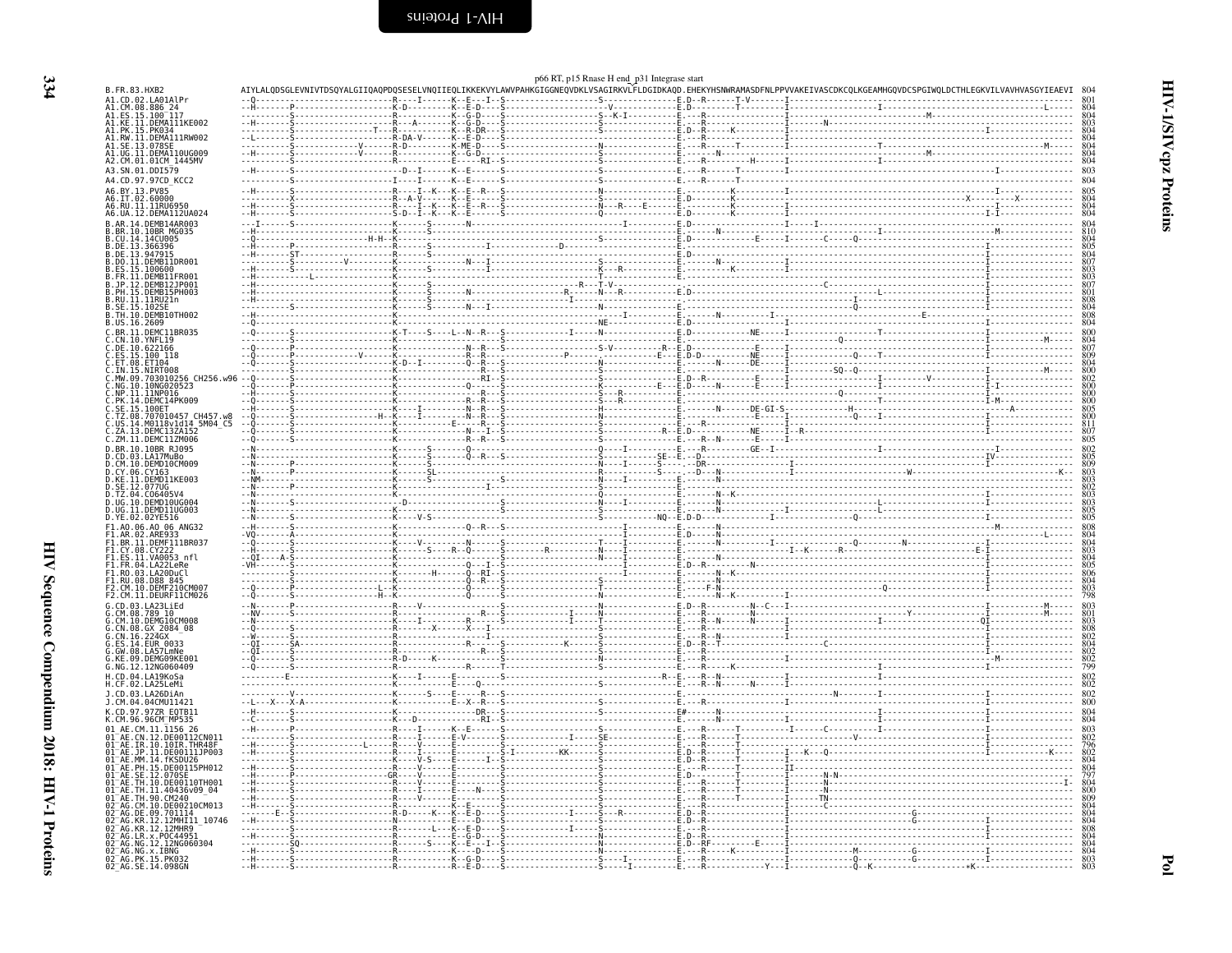| AG. SN. 13.9580<br>_AG.3N.197.886<br>-AB.RU.97.KAL153_2<br>-cpx.CY.94.94CY032_3<br>-DF.BE.x.VI1310<br>cpx.AU.96.BFP90<br>BC.CN.98.98CN009<br>BC.CN.97.97CNGX<br>GH. 96.96GH2911<br>96.96TZ BF06<br>-cpx.CM.95.95CM_1816<br>BF.AR.99.ARMA159<br>cpx.CM.96.96CM 1849<br>ES.05.X1870<br>TH.99.99TH MU2079<br>A2D.KR.97.97KR004<br>BF.AR.99.ARMA038<br>cpx.CU.99.CU76<br>cpx.CU.99.CU7<br>01CM 0001BBY<br>03.CB118<br>. X2456<br>.02.1918EE<br>.CD.02.02CD MBTB047<br>.FR.04.04CD FR KŽS<br>BR.99.BREPM12609<br>04.04BR14<br>EE.01.EE0369<br>01B.ID.07.JKT189 C<br>01B.TH.99.0UR1969P<br>AD.AF.07.169H<br>.CM.00.00CMNYU830<br>CM.00.00CMNYU926<br>JY.03.UY03 3389<br>BR.04.04BRRJ179<br>BR.05.05BRRJ055<br>C06577V5<br>BF.LU.03.luBF_01_03<br>.03.J11223<br>.00 CHRO<br>CDX.FR.04.04FR AUK<br>BR.07.07BR FPS625<br>GM.03.N26677<br>10.12792<br>SG.11.11SG HM021<br>03.03MYKL018_1 |                                     |                                            |                                              |  |
|--------------------------------------------------------------------------------------------------------------------------------------------------------------------------------------------------------------------------------------------------------------------------------------------------------------------------------------------------------------------------------------------------------------------------------------------------------------------------------------------------------------------------------------------------------------------------------------------------------------------------------------------------------------------------------------------------------------------------------------------------------------------------------------------------------------------------------------------------------------------------------|-------------------------------------|--------------------------------------------|----------------------------------------------|--|
|                                                                                                                                                                                                                                                                                                                                                                                                                                                                                                                                                                                                                                                                                                                                                                                                                                                                                |                                     |                                            |                                              |  |
|                                                                                                                                                                                                                                                                                                                                                                                                                                                                                                                                                                                                                                                                                                                                                                                                                                                                                |                                     |                                            |                                              |  |
|                                                                                                                                                                                                                                                                                                                                                                                                                                                                                                                                                                                                                                                                                                                                                                                                                                                                                |                                     |                                            |                                              |  |
|                                                                                                                                                                                                                                                                                                                                                                                                                                                                                                                                                                                                                                                                                                                                                                                                                                                                                |                                     |                                            |                                              |  |
|                                                                                                                                                                                                                                                                                                                                                                                                                                                                                                                                                                                                                                                                                                                                                                                                                                                                                |                                     |                                            |                                              |  |
|                                                                                                                                                                                                                                                                                                                                                                                                                                                                                                                                                                                                                                                                                                                                                                                                                                                                                |                                     |                                            |                                              |  |
|                                                                                                                                                                                                                                                                                                                                                                                                                                                                                                                                                                                                                                                                                                                                                                                                                                                                                |                                     |                                            |                                              |  |
|                                                                                                                                                                                                                                                                                                                                                                                                                                                                                                                                                                                                                                                                                                                                                                                                                                                                                |                                     |                                            |                                              |  |
|                                                                                                                                                                                                                                                                                                                                                                                                                                                                                                                                                                                                                                                                                                                                                                                                                                                                                |                                     |                                            |                                              |  |
|                                                                                                                                                                                                                                                                                                                                                                                                                                                                                                                                                                                                                                                                                                                                                                                                                                                                                |                                     |                                            |                                              |  |
|                                                                                                                                                                                                                                                                                                                                                                                                                                                                                                                                                                                                                                                                                                                                                                                                                                                                                |                                     |                                            |                                              |  |
|                                                                                                                                                                                                                                                                                                                                                                                                                                                                                                                                                                                                                                                                                                                                                                                                                                                                                |                                     |                                            |                                              |  |
|                                                                                                                                                                                                                                                                                                                                                                                                                                                                                                                                                                                                                                                                                                                                                                                                                                                                                |                                     |                                            |                                              |  |
|                                                                                                                                                                                                                                                                                                                                                                                                                                                                                                                                                                                                                                                                                                                                                                                                                                                                                |                                     |                                            |                                              |  |
|                                                                                                                                                                                                                                                                                                                                                                                                                                                                                                                                                                                                                                                                                                                                                                                                                                                                                |                                     |                                            |                                              |  |
|                                                                                                                                                                                                                                                                                                                                                                                                                                                                                                                                                                                                                                                                                                                                                                                                                                                                                |                                     |                                            |                                              |  |
|                                                                                                                                                                                                                                                                                                                                                                                                                                                                                                                                                                                                                                                                                                                                                                                                                                                                                |                                     |                                            |                                              |  |
|                                                                                                                                                                                                                                                                                                                                                                                                                                                                                                                                                                                                                                                                                                                                                                                                                                                                                |                                     |                                            |                                              |  |
|                                                                                                                                                                                                                                                                                                                                                                                                                                                                                                                                                                                                                                                                                                                                                                                                                                                                                |                                     |                                            |                                              |  |
|                                                                                                                                                                                                                                                                                                                                                                                                                                                                                                                                                                                                                                                                                                                                                                                                                                                                                |                                     |                                            |                                              |  |
|                                                                                                                                                                                                                                                                                                                                                                                                                                                                                                                                                                                                                                                                                                                                                                                                                                                                                |                                     |                                            |                                              |  |
|                                                                                                                                                                                                                                                                                                                                                                                                                                                                                                                                                                                                                                                                                                                                                                                                                                                                                |                                     | $R - D - - I - - - - - - KI - E - - R - -$ |                                              |  |
|                                                                                                                                                                                                                                                                                                                                                                                                                                                                                                                                                                                                                                                                                                                                                                                                                                                                                |                                     |                                            |                                              |  |
|                                                                                                                                                                                                                                                                                                                                                                                                                                                                                                                                                                                                                                                                                                                                                                                                                                                                                |                                     |                                            |                                              |  |
|                                                                                                                                                                                                                                                                                                                                                                                                                                                                                                                                                                                                                                                                                                                                                                                                                                                                                |                                     |                                            |                                              |  |
|                                                                                                                                                                                                                                                                                                                                                                                                                                                                                                                                                                                                                                                                                                                                                                                                                                                                                |                                     |                                            |                                              |  |
|                                                                                                                                                                                                                                                                                                                                                                                                                                                                                                                                                                                                                                                                                                                                                                                                                                                                                |                                     |                                            |                                              |  |
|                                                                                                                                                                                                                                                                                                                                                                                                                                                                                                                                                                                                                                                                                                                                                                                                                                                                                |                                     |                                            |                                              |  |
|                                                                                                                                                                                                                                                                                                                                                                                                                                                                                                                                                                                                                                                                                                                                                                                                                                                                                |                                     |                                            |                                              |  |
|                                                                                                                                                                                                                                                                                                                                                                                                                                                                                                                                                                                                                                                                                                                                                                                                                                                                                |                                     |                                            |                                              |  |
|                                                                                                                                                                                                                                                                                                                                                                                                                                                                                                                                                                                                                                                                                                                                                                                                                                                                                |                                     |                                            |                                              |  |
| 01B.MY.11.11FIR164<br>MY.09.09MYSB023                                                                                                                                                                                                                                                                                                                                                                                                                                                                                                                                                                                                                                                                                                                                                                                                                                          |                                     |                                            |                                              |  |
| 01B.CN.10.HNCS102056                                                                                                                                                                                                                                                                                                                                                                                                                                                                                                                                                                                                                                                                                                                                                                                                                                                           |                                     |                                            |                                              |  |
| patien<br>09.09YNLX19sg                                                                                                                                                                                                                                                                                                                                                                                                                                                                                                                                                                                                                                                                                                                                                                                                                                                        |                                     |                                            |                                              |  |
| 01B.MY.09.09MYPR37                                                                                                                                                                                                                                                                                                                                                                                                                                                                                                                                                                                                                                                                                                                                                                                                                                                             |                                     |                                            |                                              |  |
| CN.09.09LNA423<br>$-11$ RAV499                                                                                                                                                                                                                                                                                                                                                                                                                                                                                                                                                                                                                                                                                                                                                                                                                                                 |                                     |                                            |                                              |  |
| 10.JL100010                                                                                                                                                                                                                                                                                                                                                                                                                                                                                                                                                                                                                                                                                                                                                                                                                                                                    |                                     |                                            |                                              |  |
| CN.10.YNFL13<br>10.10RU6637                                                                                                                                                                                                                                                                                                                                                                                                                                                                                                                                                                                                                                                                                                                                                                                                                                                    |                                     |                                            |                                              |  |
| CN.10.YNFL01                                                                                                                                                                                                                                                                                                                                                                                                                                                                                                                                                                                                                                                                                                                                                                                                                                                                   |                                     |                                            |                                              |  |
| ANHUI HF115.                                                                                                                                                                                                                                                                                                                                                                                                                                                                                                                                                                                                                                                                                                                                                                                                                                                                   |                                     |                                            |                                              |  |
| .ANHUI <sup>-</sup> WH73<br>05 05 1PMYC113S                                                                                                                                                                                                                                                                                                                                                                                                                                                                                                                                                                                                                                                                                                                                                                                                                                    |                                     |                                            |                                              |  |
| BR.10.10BR PE004<br>BR.10.10BR PE008                                                                                                                                                                                                                                                                                                                                                                                                                                                                                                                                                                                                                                                                                                                                                                                                                                           |                                     |                                            |                                              |  |
| .BR.10.10BR MG002                                                                                                                                                                                                                                                                                                                                                                                                                                                                                                                                                                                                                                                                                                                                                                                                                                                              |                                     |                                            |                                              |  |
| DE.01.9196 01<br>MY.10.10MYPR268                                                                                                                                                                                                                                                                                                                                                                                                                                                                                                                                                                                                                                                                                                                                                                                                                                               |                                     |                                            |                                              |  |
| MY.14.14MYNBB090                                                                                                                                                                                                                                                                                                                                                                                                                                                                                                                                                                                                                                                                                                                                                                                                                                                               |                                     |                                            |                                              |  |
| CN.13.YNTC19<br>.CN.15.SX15DT013                                                                                                                                                                                                                                                                                                                                                                                                                                                                                                                                                                                                                                                                                                                                                                                                                                               |                                     |                                            |                                              |  |
| cpx.MM.13.mSSDU12                                                                                                                                                                                                                                                                                                                                                                                                                                                                                                                                                                                                                                                                                                                                                                                                                                                              |                                     |                                            |                                              |  |
| .<br>CDX.MM.13.mSSDU94<br>BC.CN.14.14CN_SCYB2                                                                                                                                                                                                                                                                                                                                                                                                                                                                                                                                                                                                                                                                                                                                                                                                                                  |                                     |                                            |                                              |  |
| BC.CN.13.15YNHS18<br>cpx.CN.12.DH32                                                                                                                                                                                                                                                                                                                                                                                                                                                                                                                                                                                                                                                                                                                                                                                                                                            |                                     |                                            |                                              |  |
| CN.05.05YNRL25sg                                                                                                                                                                                                                                                                                                                                                                                                                                                                                                                                                                                                                                                                                                                                                                                                                                                               |                                     |                                            |                                              |  |
| BF1.BR.11.BRG06043<br>M.96.LA51YBF35                                                                                                                                                                                                                                                                                                                                                                                                                                                                                                                                                                                                                                                                                                                                                                                                                                           |                                     |                                            |                                              |  |
| CM.96.LA52YBF39<br>CM.99.99CMU4122                                                                                                                                                                                                                                                                                                                                                                                                                                                                                                                                                                                                                                                                                                                                                                                                                                             |                                     |                                            |                                              |  |
| $CM.x.$ pCM02 3                                                                                                                                                                                                                                                                                                                                                                                                                                                                                                                                                                                                                                                                                                                                                                                                                                                                |                                     |                                            | - - - - - KD - - R -<br>- - - - - KD - - R - |  |
| Read25_HIV_Group0<br>FR.06.RBF206                                                                                                                                                                                                                                                                                                                                                                                                                                                                                                                                                                                                                                                                                                                                                                                                                                              |                                     |                                            |                                              |  |
| GA.10.10Gab1190                                                                                                                                                                                                                                                                                                                                                                                                                                                                                                                                                                                                                                                                                                                                                                                                                                                                |                                     |                                            | $-QD - -R$                                   |  |
| GA.11.11Gab635<br>SN.99.99SE_MP1300                                                                                                                                                                                                                                                                                                                                                                                                                                                                                                                                                                                                                                                                                                                                                                                                                                            |                                     |                                            | KTKN                                         |  |
| US.10.LTNP                                                                                                                                                                                                                                                                                                                                                                                                                                                                                                                                                                                                                                                                                                                                                                                                                                                                     |                                     |                                            |                                              |  |
| CM.15.S4858<br>N.FR.11.N1 FR 2011                                                                                                                                                                                                                                                                                                                                                                                                                                                                                                                                                                                                                                                                                                                                                                                                                                              |                                     |                                            |                                              |  |
| CM.06.U14788                                                                                                                                                                                                                                                                                                                                                                                                                                                                                                                                                                                                                                                                                                                                                                                                                                                                   |                                     |                                            |                                              |  |
| FR.09.RBF168                                                                                                                                                                                                                                                                                                                                                                                                                                                                                                                                                                                                                                                                                                                                                                                                                                                                   |                                     |                                            |                                              |  |
| CPZ.TZ.06.TAN5<br>CPZ.US.85.US_Marilyn                                                                                                                                                                                                                                                                                                                                                                                                                                                                                                                                                                                                                                                                                                                                                                                                                                         |                                     |                                            |                                              |  |
| GOR.CM.12.SIVgor_BOID2<br>GOR.CM.13.SIVgor_BPID15                                                                                                                                                                                                                                                                                                                                                                                                                                                                                                                                                                                                                                                                                                                                                                                                                              | K--ENT--V--G---V----HS------------- |                                            |                                              |  |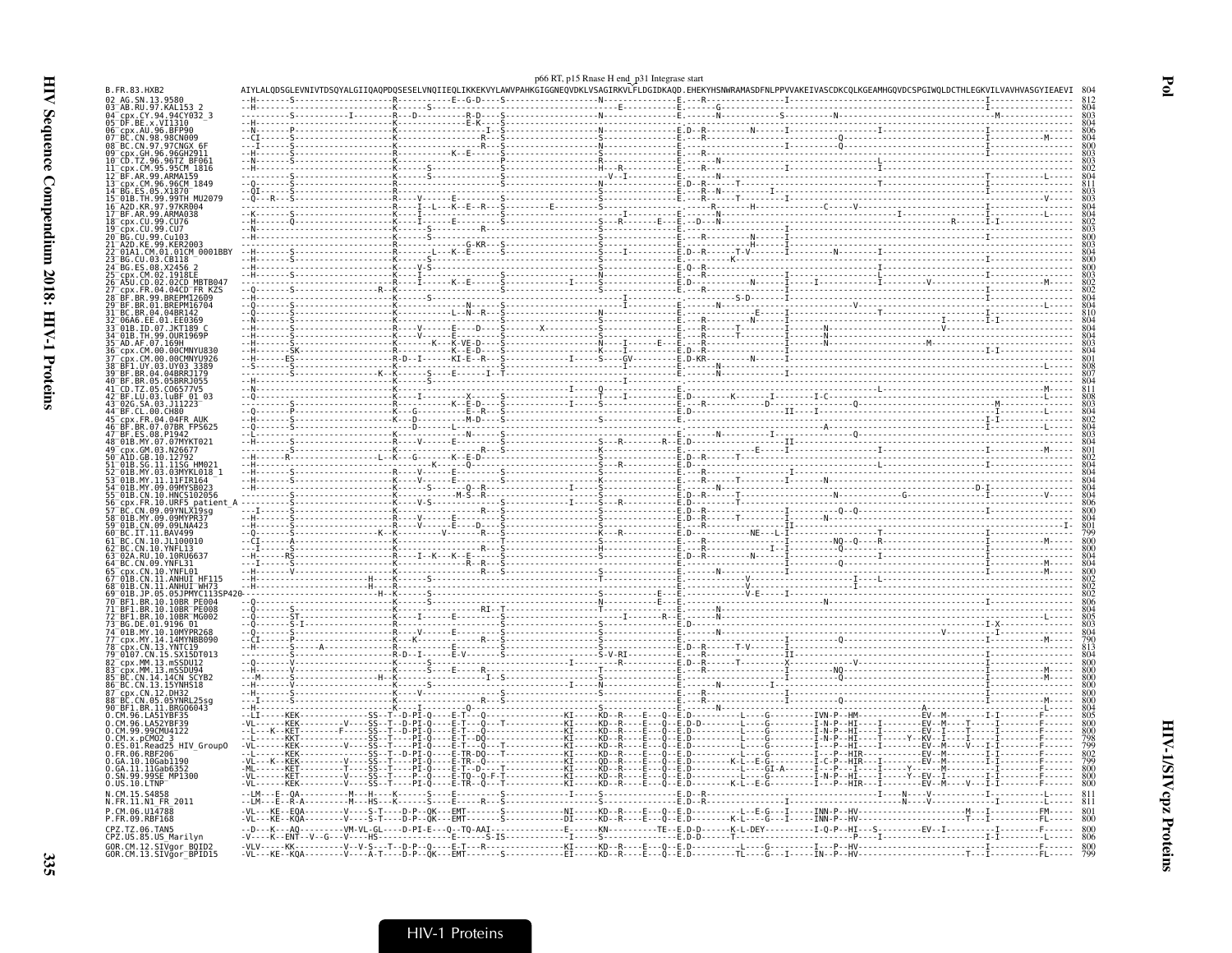| B.FR.83.HXB2                                                              |                         |                           |  |                                                                                                                                                                                                                                                                                                                                                                                                                                               |                                               |
|---------------------------------------------------------------------------|-------------------------|---------------------------|--|-----------------------------------------------------------------------------------------------------------------------------------------------------------------------------------------------------------------------------------------------------------------------------------------------------------------------------------------------------------------------------------------------------------------------------------------------|-----------------------------------------------|
| .CD.02.LA01AlPr                                                           |                         |                           |  |                                                                                                                                                                                                                                                                                                                                                                                                                                               |                                               |
| .CM.08.886_24<br>.ES.15.100_117<br>.KE.11.DEMA111KE002                    |                         |                           |  |                                                                                                                                                                                                                                                                                                                                                                                                                                               |                                               |
| .PK.15.PK03<br>.RW.11.DEMA111RW002                                        |                         |                           |  |                                                                                                                                                                                                                                                                                                                                                                                                                                               | 974<br>974                                    |
| .SE.13.078SE<br>.UG.11.DEMA110UG009                                       |                         |                           |  |                                                                                                                                                                                                                                                                                                                                                                                                                                               | $\frac{974}{974}$                             |
| 42.CM.01.01CM 1445MV<br>A3.SN.01.DDI579                                   |                         |                           |  |                                                                                                                                                                                                                                                                                                                                                                                                                                               |                                               |
| A4.CD.97.97CD KCC2                                                        |                         |                           |  |                                                                                                                                                                                                                                                                                                                                                                                                                                               |                                               |
| 6.BY.13.PV85<br>46.IT.02.60000<br>46.RU.11.11RU6950                       |                         |                           |  |                                                                                                                                                                                                                                                                                                                                                                                                                                               |                                               |
| 46.UA.12.DEMA112UA024                                                     |                         |                           |  |                                                                                                                                                                                                                                                                                                                                                                                                                                               | $\frac{974}{974}$                             |
| AR.14.DEMB14AR003                                                         |                         |                           |  |                                                                                                                                                                                                                                                                                                                                                                                                                                               | 974<br>980<br>974<br>975<br>977               |
| .BR.10.10BR MG035<br>.CU.14.14CU005<br>.DE.13.366396                      |                         |                           |  |                                                                                                                                                                                                                                                                                                                                                                                                                                               |                                               |
| DE.13.947915<br>DO.11.DEMB11DR001                                         |                         |                           |  |                                                                                                                                                                                                                                                                                                                                                                                                                                               |                                               |
| FR.11<br>DEMB11FR001                                                      |                         |                           |  |                                                                                                                                                                                                                                                                                                                                                                                                                                               |                                               |
| JP.12.DEMB12JP001<br>PH.15.DEMB15PH003                                    |                         |                           |  |                                                                                                                                                                                                                                                                                                                                                                                                                                               |                                               |
| .RU.II.IIRU21n<br>.SE.15.102SE                                            |                         |                           |  |                                                                                                                                                                                                                                                                                                                                                                                                                                               |                                               |
| TH.10.DEMB10TH002<br>B.US.16.2609                                         |                         |                           |  |                                                                                                                                                                                                                                                                                                                                                                                                                                               | 978<br>974<br>978<br>974                      |
|                                                                           |                         |                           |  |                                                                                                                                                                                                                                                                                                                                                                                                                                               | 970                                           |
| .BR.11.DEMC11BR035<br>.CN.10.YNFL19<br>.DE.10.622166<br>.ES.15.100_118    |                         |                           |  |                                                                                                                                                                                                                                                                                                                                                                                                                                               |                                               |
| ET.08.ET104                                                               |                         |                           |  |                                                                                                                                                                                                                                                                                                                                                                                                                                               |                                               |
| IN.15.NIRT008<br>703010256 CH256.w96                                      |                         | ----------V------P---S-A- |  |                                                                                                                                                                                                                                                                                                                                                                                                                                               |                                               |
| NG.10.10NG020523<br>NP.11<br>11NP016                                      |                         |                           |  |                                                                                                                                                                                                                                                                                                                                                                                                                                               |                                               |
| .PK.14.DEMC14PK009<br>.SE.15.100ET                                        |                         |                           |  |                                                                                                                                                                                                                                                                                                                                                                                                                                               |                                               |
| TZ.08.707010457 CH457.w8<br>US.14.M0118v1d14 5M04_C5<br>ZA.13.DEMC13ZA152 |                         |                           |  |                                                                                                                                                                                                                                                                                                                                                                                                                                               | 970<br>981                                    |
| ZM.11.DEMC11ZM006                                                         |                         |                           |  |                                                                                                                                                                                                                                                                                                                                                                                                                                               | $\frac{977}{975}$                             |
| BR.10.10BR RJ095<br>CD.03.<br>.LA17MuBo                                   | . VV - - R - - ISSA - K |                           |  |                                                                                                                                                                                                                                                                                                                                                                                                                                               |                                               |
| CM.10.DEMD10CM009<br>CY.06.CY163                                          |                         |                           |  |                                                                                                                                                                                                                                                                                                                                                                                                                                               |                                               |
| KE.11.DEMD11KE003<br>SE.12.077UG                                          |                         |                           |  |                                                                                                                                                                                                                                                                                                                                                                                                                                               |                                               |
| TZ.04.C06405V4<br>UG.10.DEMD10UG004                                       |                         |                           |  |                                                                                                                                                                                                                                                                                                                                                                                                                                               | 973<br>972<br>973<br>973<br>975               |
| UG.11.DEMD11UG003<br>YE.02.02YE516.                                       |                         |                           |  |                                                                                                                                                                                                                                                                                                                                                                                                                                               |                                               |
| .AO.06.AO 06 ANG32                                                        |                         |                           |  |                                                                                                                                                                                                                                                                                                                                                                                                                                               |                                               |
| .BR.11.DEMF111BR037<br>.CY.08.CY222                                       |                         |                           |  |                                                                                                                                                                                                                                                                                                                                                                                                                                               |                                               |
| ES.11.VA0053 nfl<br>.FR.04.LA22LeRe                                       |                         |                           |  |                                                                                                                                                                                                                                                                                                                                                                                                                                               |                                               |
| RO.03.LA20DuCl<br>RU.08.D88 845<br>CM.10.DEMF210CM007                     |                         |                           |  |                                                                                                                                                                                                                                                                                                                                                                                                                                               |                                               |
| 2.CM.11.DEURF11CM026                                                      |                         |                           |  |                                                                                                                                                                                                                                                                                                                                                                                                                                               | 974<br>973<br>974<br>975<br>974<br>973<br>968 |
| CD.03.LA23LiEd                                                            |                         |                           |  |                                                                                                                                                                                                                                                                                                                                                                                                                                               |                                               |
| CM.08.789 10<br>CM.10.DEMG10CM008                                         |                         |                           |  |                                                                                                                                                                                                                                                                                                                                                                                                                                               |                                               |
| CN.08.GX 2084 08                                                          |                         |                           |  |                                                                                                                                                                                                                                                                                                                                                                                                                                               | 973<br>978<br>972<br>972<br>972<br>972        |
| ES.14.EUR 0033<br>GW.08.LA57LmNe                                          |                         |                           |  |                                                                                                                                                                                                                                                                                                                                                                                                                                               |                                               |
| KE.09.DEMG09KE001<br>NG.12.12NG060409                                     |                         |                           |  | $\begin{minipage}{0.99\textwidth} \begin{tabular}{ c c c c } \hline \multicolumn{1}{ c }{0.99\textwidth} \begin{tabular}{ c c c } \hline \multicolumn{1}{ c }{0.99\textwidth} \begin{tabular}{ c c c } \hline \multicolumn{1}{ c }{0.99\textwidth} \begin{tabular}{ c c c } \hline \multicolumn{1}{ c }{0.99\textwidth} \begin{tabular}{ c c } \hline \multicolumn{1}{ c }{0.99\textwidth} \begin{tabular}{ c c } \hline \multicolumn{1}{ c $ |                                               |
| CD.04.LA19KoSa<br>CF.02.LA25LeMi                                          |                         |                           |  |                                                                                                                                                                                                                                                                                                                                                                                                                                               | 972                                           |
| CD.03.LA26DiAn<br>.CM.04.04CMU11421                                       |                         |                           |  |                                                                                                                                                                                                                                                                                                                                                                                                                                               | 972                                           |
| CD.97.97ZR E0TB11                                                         |                         |                           |  |                                                                                                                                                                                                                                                                                                                                                                                                                                               | 972                                           |
| CM.96.96CM MP535<br>AE.CM.11.1156 26                                      |                         |                           |  |                                                                                                                                                                                                                                                                                                                                                                                                                                               |                                               |
| AE.IR.10.10IR.THR48F                                                      |                         |                           |  |                                                                                                                                                                                                                                                                                                                                                                                                                                               |                                               |
| AE<br>.JP.11.DE00111JP003<br>MM.14.fKSDU26                                |                         |                           |  |                                                                                                                                                                                                                                                                                                                                                                                                                                               |                                               |
| .15.DE00115PH012<br>.SE.12.070SE                                          |                         |                           |  |                                                                                                                                                                                                                                                                                                                                                                                                                                               |                                               |
| AE.TH.10.DE00110TH001<br>11.40436v09 04                                   |                         |                           |  |                                                                                                                                                                                                                                                                                                                                                                                                                                               |                                               |
| CM240<br>CM.10.DE00210CM013                                               |                         |                           |  |                                                                                                                                                                                                                                                                                                                                                                                                                                               |                                               |
| AG.DE.09.701114                                                           |                         |                           |  |                                                                                                                                                                                                                                                                                                                                                                                                                                               |                                               |
| AG.KR.I2.12MHI11_10746<br>AG.KR.12.12MHR9<br>AG. LR. x. POC44951          |                         |                           |  |                                                                                                                                                                                                                                                                                                                                                                                                                                               | 978<br>974                                    |
| AG.NG.12.12NG060304                                                       |                         |                           |  |                                                                                                                                                                                                                                                                                                                                                                                                                                               |                                               |
| AG.NG.X.IBNG<br>AG.PK.15.PK032<br>02 <sup>-</sup> AG.SE.14.098GN          |                         |                           |  |                                                                                                                                                                                                                                                                                                                                                                                                                                               |                                               |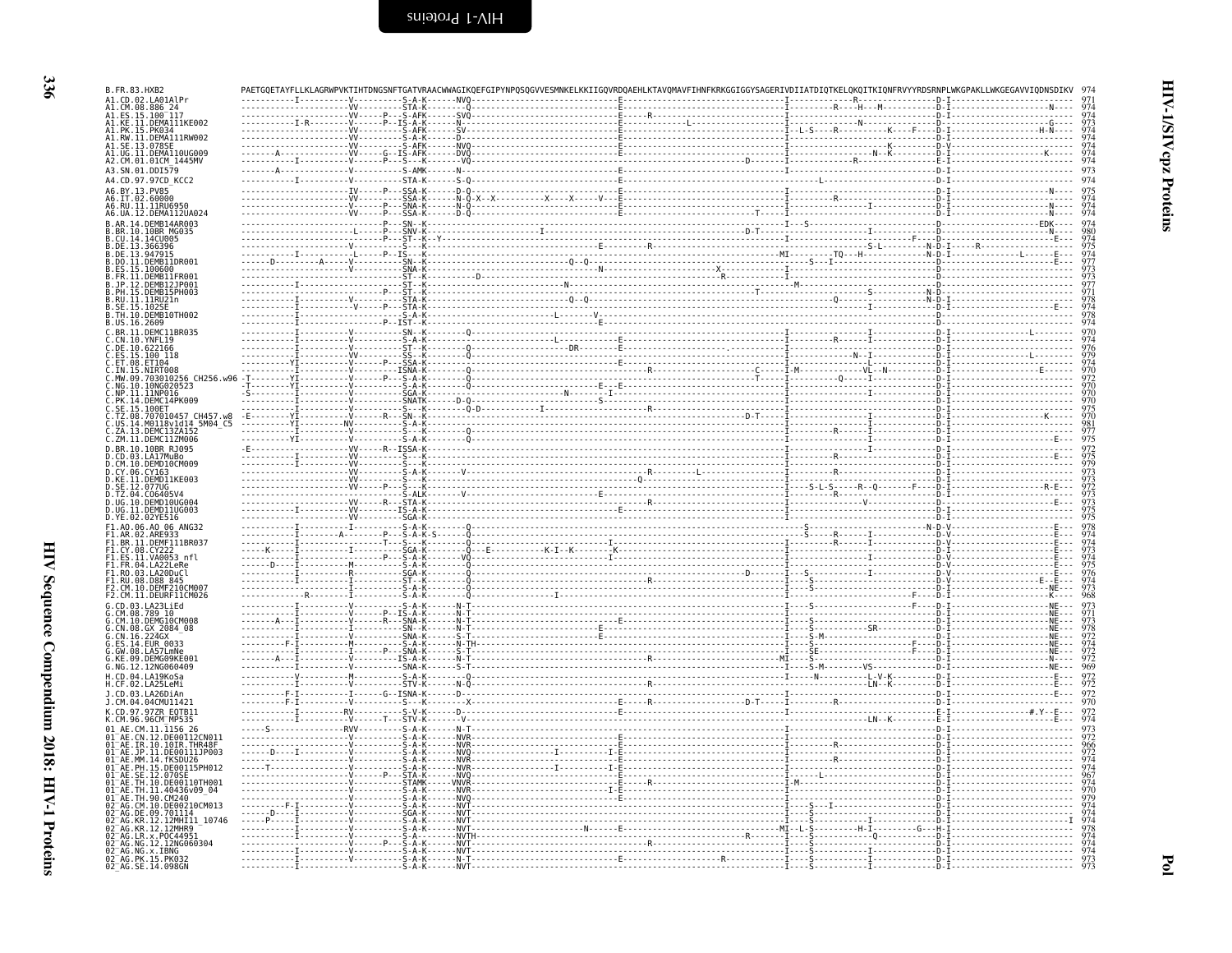| B.FR.83.HXB2                                                 |                             |  |                                       |                                   |                                    |
|--------------------------------------------------------------|-----------------------------|--|---------------------------------------|-----------------------------------|------------------------------------|
| 02 AG.SN.13.9580<br>03 AB.RU.97.KAL                          |                             |  |                                       |                                   |                                    |
| cpx.CY.94.94CY032 3<br>05 DF.BE.x.VI1310                     |                             |  |                                       |                                   |                                    |
| 06 cpx.AU.96.BFP90<br>07 BC.CN.98.98CN00<br>.CN.98.98CN009   |                             |  |                                       |                                   |                                    |
| 08 <sup>-</sup> BC.CN.97.97CNGX 6<br>GH 96 96GH2911          |                             |  |                                       |                                   |                                    |
| 96.96TZ BF06<br>.CM.95.95CM 1816                             |                             |  |                                       |                                   |                                    |
| BF.AR.99.ARMA159<br>cpx.CM.96.96CM 1849                      |                             |  |                                       |                                   |                                    |
| 91B.TH.99.99TH MU2079                                        |                             |  |                                       |                                   |                                    |
| 97.97KR004                                                   |                             |  |                                       |                                   |                                    |
| BF.AR.99.ARMA038<br>cpx.CU.99.CU76                           |                             |  |                                       |                                   |                                    |
| cpx.CU.99.CU7<br>CU.99.Cu103                                 |                             |  |                                       |                                   |                                    |
| A2D.KE.99.KER2003-<br>01A1.CM.01.01CM_0001BBY                |                             |  |                                       |                                   |                                    |
| CU.03.CB118<br>08.X2456                                      |                             |  |                                       |                                   |                                    |
|                                                              |                             |  |                                       |                                   |                                    |
| FR KZS<br>BR.99.BREPM12609                                   |                             |  |                                       |                                   |                                    |
| 01.BREPM16704                                                |                             |  |                                       |                                   |                                    |
| .BR.04.04BR14<br>EE.01.EE0369.                               |                             |  |                                       |                                   |                                    |
| 01B TD 07 1KT189<br>01B.TH.99.0UR1969P                       |                             |  |                                       |                                   |                                    |
| 35 <sup>-</sup> AD.AF.07.169H<br>cpx.CM.00.00CMNYU830        |                             |  |                                       |                                   |                                    |
| .CM.00.00CMNYU926<br>BF1.UY.03.UY03 3389                     |                             |  |                                       |                                   |                                    |
| .BR.04.04BRRJ179<br>BR.05.05BRRJ055                          |                             |  |                                       |                                   |                                    |
| .TZ.05<br>BF.LU.03.luBF 01 03                                |                             |  |                                       |                                   |                                    |
| SA.03.J11223<br>BF.CL.00.CH80                                |                             |  |                                       |                                   |                                    |
| .FR.04.04FR AUK                                              |                             |  |                                       |                                   |                                    |
| .BR.07.07BR FPS625<br>08 P1942                               |                             |  |                                       |                                   |                                    |
| 01B.MY.07.07MYKT021<br>.03.N26677                            |                             |  |                                       |                                   |                                    |
| GB 10.12792                                                  |                             |  |                                       |                                   |                                    |
|                                                              |                             |  |                                       |                                   |                                    |
| CN.10.HNCS10205                                              |                             |  |                                       |                                   |                                    |
| 10. URE5<br>patien<br>CN.09.09YNLX19sg                       |                             |  |                                       |                                   |                                    |
| MY 09 09MYPR3<br>01B.CN.09.09LNA423                          |                             |  |                                       |                                   |                                    |
| BC. IT. 11. BAV499<br>BC.CN.10.JL100010                      |                             |  |                                       |                                   |                                    |
| 10 YNFI 13                                                   |                             |  |                                       |                                   |                                    |
|                                                              |                             |  |                                       |                                   |                                    |
| .11.ANHUI HF11<br>CN.11.ANHUI <sup>-</sup> WH73              |                             |  |                                       |                                   |                                    |
| JP.05.05JPMYC113SI                                           | - ST - - I                  |  |                                       |                                   |                                    |
| .10.10RR<br>BR. 10. 10BR <sup>-</sup> PE008                  |                             |  |                                       |                                   |                                    |
| BR.10.10BR MG002<br>BG DE 01.9196 01                         |                             |  |                                       |                                   |                                    |
| 74 <sup>-</sup> 01B.MY.10.10MYPR268<br>CDX.MY.14.14MYNBB090  | - - - - - - S - A -         |  |                                       |                                   |                                    |
| CN. 13. YNTC19<br>0107.CN.15.SX15DT013                       |                             |  |                                       |                                   |                                    |
| cpx.MM.13.mSSDU12<br>.MM.13.mSSDU94                          |                             |  |                                       |                                   |                                    |
| CN.14.14CN SCYB2<br>BC.CN.13.15YNHS18                        |                             |  |                                       |                                   |                                    |
| CDX.CN.12.DH32<br>CN.05.05YNRL25sg                           |                             |  |                                       |                                   |                                    |
| BF1.BR.11.BRG06043<br>.96.LA51YBF35                          |                             |  |                                       |                                   |                                    |
| CM 96 LA52YRE39                                              | - Š - AMK -                 |  |                                       | --T------F---K-0-------D          |                                    |
| 99.99CMU4122.<br>O.CM.x.pCMO2_3<br>O.ES.01.Read25_HIV_GroupO |                             |  |                                       | - F - - - K - Q - - - - - - - D - |                                    |
| 0.FR.06.RBF206                                               |                             |  |                                       | ∙C⊤----LI-ML-SQ                   |                                    |
| .GA.10.10Gab1190<br>0.GA.11.11Gab635                         |                             |  |                                       |                                   |                                    |
| SN.99.99SE MP1300<br>.US.10.LTNP                             |                             |  |                                       |                                   |                                    |
| N.CM.15.S4858<br>N.FR.11.N1 FR 2011                          |                             |  |                                       |                                   |                                    |
| P.CM.06.U14788                                               |                             |  |                                       | -----L-----0-------D-             |                                    |
| P.FR.09.RBF168<br>CPZ.TZ.06.TAN5                             | . V P S - A - K - LN - TH - |  |                                       |                                   | . T - - - - - - - - - - - - - KG - |
| CPZ.US.85.US_Marilyn                                         |                             |  |                                       |                                   |                                    |
| GOR.CM.12.SIVgor_BOID2<br>GOR.CM.13.SIVgor_BPID15            |                             |  | . - - - - - - - T - - D - - I - - M - |                                   |                                    |

 $\mathbf{P}\mathbf{d}$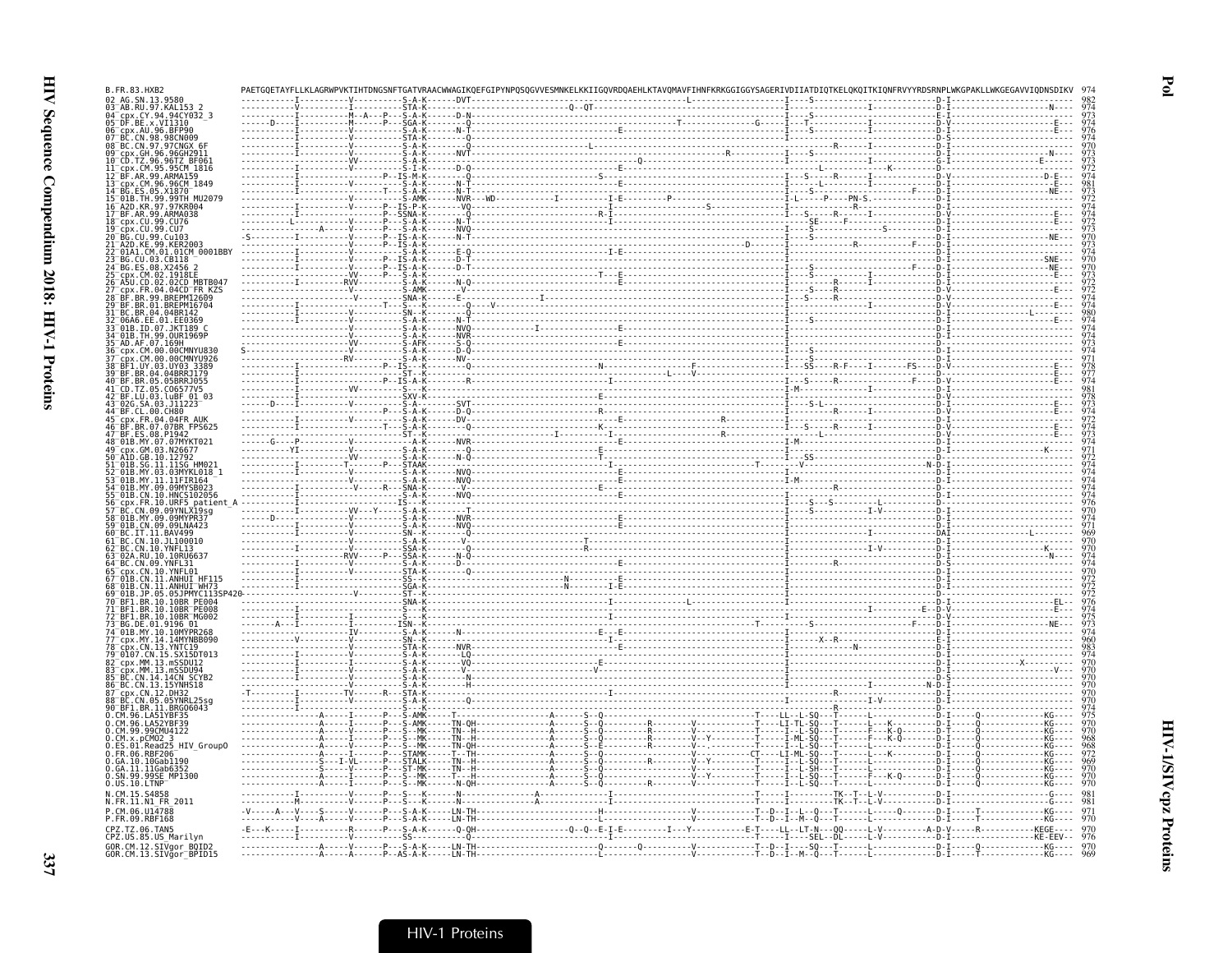| 338                                                                 |  |
|---------------------------------------------------------------------|--|
|                                                                     |  |
|                                                                     |  |
|                                                                     |  |
|                                                                     |  |
|                                                                     |  |
|                                                                     |  |
|                                                                     |  |
|                                                                     |  |
|                                                                     |  |
|                                                                     |  |
|                                                                     |  |
|                                                                     |  |
|                                                                     |  |
| $\frac{1}{2}$                                                       |  |
|                                                                     |  |
| $\sim$                                                              |  |
| ≀                                                                   |  |
|                                                                     |  |
| í                                                                   |  |
| $\ddot{\phantom{0}}$                                                |  |
|                                                                     |  |
| <b>VOID CARRENT RECEIVED A THE HEAT COORDING</b>                    |  |
| j<br>ŗ                                                              |  |
| ֧֧֧֦֧֧֧֧֧֧֧֧֧֧֧֧֦֧֧֚֬֓֓֓֓֓֓֓֓֡֓֓֓֡֬֓֓֓֡֘֬֝֓֓֡֬֓֓֓֓֬֝֓֓֓֓֓֓֬֓֬֓֬֬֬֬֬ |  |

|                   |                                                                                                                          | p31 Integrase end<br>Pol end                                                                                                                                                                                                                                                                                                                                      |
|-------------------|--------------------------------------------------------------------------------------------------------------------------|-------------------------------------------------------------------------------------------------------------------------------------------------------------------------------------------------------------------------------------------------------------------------------------------------------------------------------------------------------------------|
| B. FR. 83. HXB2   |                                                                                                                          | VPRRKAKIIRDYGKQMAGDDCVASRQDED*                                                                                                                                                                                                                                                                                                                                    |
|                   | A1.CD.02.LA01AlPr                                                                                                        |                                                                                                                                                                                                                                                                                                                                                                   |
|                   | A1.CM.08.886_24<br>A1.ES.15.100_117<br>A1.ES.11.DEMA111KE002                                                             |                                                                                                                                                                                                                                                                                                                                                                   |
|                   | A1.PK.15.PK034<br>A1.RW.11.DEMA111RW002                                                                                  |                                                                                                                                                                                                                                                                                                                                                                   |
|                   | .SE.13.078SE                                                                                                             |                                                                                                                                                                                                                                                                                                                                                                   |
|                   | A1.UG.11.DEMA110UG009<br>A2.CM.01.01CM_1445MV                                                                            |                                                                                                                                                                                                                                                                                                                                                                   |
|                   |                                                                                                                          |                                                                                                                                                                                                                                                                                                                                                                   |
|                   | A3.SN.01.DDI579<br>A4.CD.97.97CD KCC2                                                                                    |                                                                                                                                                                                                                                                                                                                                                                   |
|                   |                                                                                                                          |                                                                                                                                                                                                                                                                                                                                                                   |
|                   | A6.BY.13.PV85<br>A6.IT.02.60000<br>A6.RU.11.11RU6950                                                                     |                                                                                                                                                                                                                                                                                                                                                                   |
|                   | A6.UA.12.DEMA112UA024                                                                                                    |                                                                                                                                                                                                                                                                                                                                                                   |
|                   | B.AR.14.DEMB14AR003                                                                                                      |                                                                                                                                                                                                                                                                                                                                                                   |
|                   | B.BR.10.10BR MG035<br>B.CU.14.14CU005<br>B.DE.13.366396                                                                  |                                                                                                                                                                                                                                                                                                                                                                   |
|                   |                                                                                                                          |                                                                                                                                                                                                                                                                                                                                                                   |
| B.DE.13.947915    | B.DO.11.DEMB11DR001                                                                                                      |                                                                                                                                                                                                                                                                                                                                                                   |
|                   |                                                                                                                          |                                                                                                                                                                                                                                                                                                                                                                   |
|                   | B.ES.15.100600<br>B.FR.11.DEMB11FR001<br>B.JP.12.DEMB12JP001                                                             |                                                                                                                                                                                                                                                                                                                                                                   |
|                   | B. PH. 15. DEMB15PH003                                                                                                   |                                                                                                                                                                                                                                                                                                                                                                   |
| SE.15.1029        | B.RU.11.11RU21n                                                                                                          |                                                                                                                                                                                                                                                                                                                                                                   |
|                   |                                                                                                                          |                                                                                                                                                                                                                                                                                                                                                                   |
|                   |                                                                                                                          |                                                                                                                                                                                                                                                                                                                                                                   |
|                   |                                                                                                                          | <b>B.TH: 10. DEWOLUGERS 2014</b><br><b>B. THE LOCAL CONTROLL BROSS</b><br>C.ON. 10. ONE CLIBROSS<br>C.ON. 10. ONE LIB<br>C.DE. 10. ONE LIB<br>C. DE. 10. ONE LIB<br>C. DE. 10. ONE LIB<br>C. THIS 2014<br>C. THIS 2014<br>C. THIS 2014<br>C. THIS 2014<br>C. T                                                                                                    |
|                   |                                                                                                                          |                                                                                                                                                                                                                                                                                                                                                                   |
|                   |                                                                                                                          |                                                                                                                                                                                                                                                                                                                                                                   |
|                   |                                                                                                                          |                                                                                                                                                                                                                                                                                                                                                                   |
|                   |                                                                                                                          |                                                                                                                                                                                                                                                                                                                                                                   |
|                   |                                                                                                                          |                                                                                                                                                                                                                                                                                                                                                                   |
|                   |                                                                                                                          |                                                                                                                                                                                                                                                                                                                                                                   |
|                   |                                                                                                                          |                                                                                                                                                                                                                                                                                                                                                                   |
|                   |                                                                                                                          |                                                                                                                                                                                                                                                                                                                                                                   |
|                   |                                                                                                                          |                                                                                                                                                                                                                                                                                                                                                                   |
|                   |                                                                                                                          |                                                                                                                                                                                                                                                                                                                                                                   |
|                   |                                                                                                                          | $\begin{picture}(100,100)(0,0) \put(0,0){\vector(1,0){100}} \put(10,0){\vector(1,0){100}} \put(10,0){\vector(1,0){100}} \put(10,0){\vector(1,0){100}} \put(10,0){\vector(1,0){100}} \put(10,0){\vector(1,0){100}} \put(10,0){\vector(1,0){100}} \put(10,0){\vector(1,0){100}} \put(10,0){\vector(1,0){100}} \put(10,0){\vector(1,0){100}} \put(10,0){\vector(1,0$ |
|                   | D.KE.11.DEMD11KE003                                                                                                      |                                                                                                                                                                                                                                                                                                                                                                   |
|                   |                                                                                                                          |                                                                                                                                                                                                                                                                                                                                                                   |
|                   | D.SE.12.07706<br>D.TZ.04.C06405V4<br>D.UG.10.DEMD10UG004                                                                 |                                                                                                                                                                                                                                                                                                                                                                   |
|                   | D.UG.II.DEMDIIUG003                                                                                                      |                                                                                                                                                                                                                                                                                                                                                                   |
|                   | D.YE.02.02YE516                                                                                                          |                                                                                                                                                                                                                                                                                                                                                                   |
|                   | F1.A0.06.A0 06 ANG32<br>F1.AR.02.ARE933<br>F1.BR.11.DEMF111BR037                                                         |                                                                                                                                                                                                                                                                                                                                                                   |
|                   |                                                                                                                          |                                                                                                                                                                                                                                                                                                                                                                   |
| F1.CY.08.CY222    | .ES.11.VA0053 nfl                                                                                                        |                                                                                                                                                                                                                                                                                                                                                                   |
|                   | F1.FR.04.LA22LeRe                                                                                                        |                                                                                                                                                                                                                                                                                                                                                                   |
|                   | F1.R0.03.LA20DuCl<br>F1.RU.08.D88 845                                                                                    |                                                                                                                                                                                                                                                                                                                                                                   |
|                   | F2.CM.10.DEMF210CM007                                                                                                    |                                                                                                                                                                                                                                                                                                                                                                   |
|                   | F2.CM.11.DEURF11CM026                                                                                                    |                                                                                                                                                                                                                                                                                                                                                                   |
|                   | G.CD.03.LA23LiEd                                                                                                         |                                                                                                                                                                                                                                                                                                                                                                   |
| G.CM.08.789 10    |                                                                                                                          |                                                                                                                                                                                                                                                                                                                                                                   |
|                   | G.CM.10.0EMG10CM008<br>G.CN.08.GX_2084_08                                                                                |                                                                                                                                                                                                                                                                                                                                                                   |
|                   | G.CN.16.2246X<br>G.ES.14.EUR 0033<br>G.GW.08.LA57LmNe                                                                    |                                                                                                                                                                                                                                                                                                                                                                   |
|                   |                                                                                                                          |                                                                                                                                                                                                                                                                                                                                                                   |
|                   | G.KE.09.DEMG09KE001<br>G.NG.12.12NG060409                                                                                |                                                                                                                                                                                                                                                                                                                                                                   |
|                   | H.CD.04.LA19KoSa                                                                                                         |                                                                                                                                                                                                                                                                                                                                                                   |
|                   | H.CF.02.LA25LeMi                                                                                                         |                                                                                                                                                                                                                                                                                                                                                                   |
|                   | J.CD.03.LA26DiAn<br>J.CM.04.04CMU11421                                                                                   |                                                                                                                                                                                                                                                                                                                                                                   |
|                   | K.CD.97.97ZR EQTB11                                                                                                      |                                                                                                                                                                                                                                                                                                                                                                   |
|                   | K.CM.96.96CM MP535                                                                                                       |                                                                                                                                                                                                                                                                                                                                                                   |
|                   | 01 AE.CM.11.1156 26                                                                                                      |                                                                                                                                                                                                                                                                                                                                                                   |
|                   | 01 AE.CN.12.DE00112CN011<br>01 AE.IR.10.10IR.THR48F<br>01 AE.JP.11.DE00111JP003                                          |                                                                                                                                                                                                                                                                                                                                                                   |
|                   |                                                                                                                          |                                                                                                                                                                                                                                                                                                                                                                   |
|                   | 01 AE.MM.14. FKSDU26<br>01 AE.MM.14. FKSDU26<br>01 AE.PH.15. DE00115PH012                                                |                                                                                                                                                                                                                                                                                                                                                                   |
| $01^-$ AE.<br>.SE | .12.070SE                                                                                                                |                                                                                                                                                                                                                                                                                                                                                                   |
|                   | 01 AE TH 10 06001107H001<br>01 AE TH 11 40436v09 04<br>01 AE TH 90 CM2401000004                                          |                                                                                                                                                                                                                                                                                                                                                                   |
|                   |                                                                                                                          |                                                                                                                                                                                                                                                                                                                                                                   |
|                   | 02 AG.CM.10.DE00210CM013<br>02 AG.DE.09.701114                                                                           |                                                                                                                                                                                                                                                                                                                                                                   |
|                   |                                                                                                                          |                                                                                                                                                                                                                                                                                                                                                                   |
|                   | 02 AG.KR.12.12MHI11 10746<br>02 AG.KR.12.12MHR9 -<br>02 AG.KR.12.12MHR9<br>02 AG.LR.x.POC44951<br>02 AG.NG.12.12NG060304 |                                                                                                                                                                                                                                                                                                                                                                   |
|                   |                                                                                                                          |                                                                                                                                                                                                                                                                                                                                                                   |
|                   | 02 AG. NG. x. IBNG<br>02 AG. PK. 15. PK032                                                                               | ------------------------G----- <sub>-----</sub> -------                                                                                                                                                                                                                                                                                                           |
|                   | 02 AG. SE. 14.098GN                                                                                                      |                                                                                                                                                                                                                                                                                                                                                                   |

<u>1003</u> — Синтепсисов и области по последници по последници по последници по последници по последници по последниц

<span id="page-31-0"></span>HIV-1/SIVcpz Proteins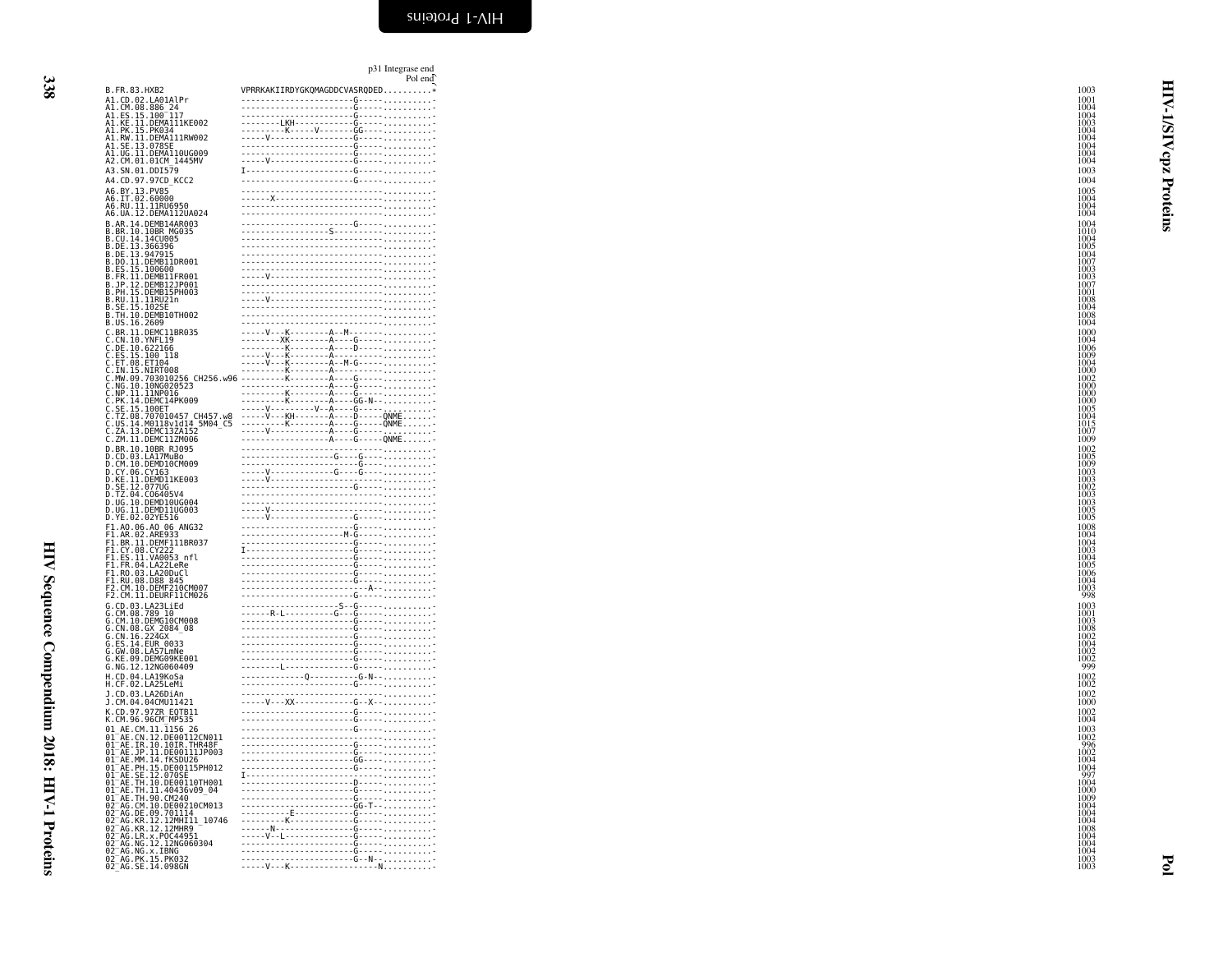|                                                                                         | p31 Integrase end<br>Pol end<br>8, $B_1, B_2, B_3, B_4, B_5$<br>$B_2, B_4, B_5, B_6, B_7, B_8, B_8, B_9, B_1, B_1, B_2, B_3, B_4, B_5, B_6, B_7, B_8, B_8, B_1, B_2, B_3, B_4, B_5, B_6, B_7, B_8, B_8, B_9, B_1, B_2, B_3, B_4, B_5, B_6, B_7, B_8, B_8, B_9, B_1, B_2, B_3, B_4, B_5, B_6, B_7, B_8, B_8, B_9, B_$ |
|-----------------------------------------------------------------------------------------|----------------------------------------------------------------------------------------------------------------------------------------------------------------------------------------------------------------------------------------------------------------------------------------------------------------------|
| B.FR.83.HXB2                                                                            | VPRRKAKIIRDYGKQMAGDDCVASRQDED*                                                                                                                                                                                                                                                                                       |
| 02 AG.SN.13.9580<br>03 AB.RU.97.KAL153 2<br>04 cpx.CY.94.94CY032_3<br>05 DF.BE.x.VI1310 |                                                                                                                                                                                                                                                                                                                      |
|                                                                                         |                                                                                                                                                                                                                                                                                                                      |
|                                                                                         |                                                                                                                                                                                                                                                                                                                      |
|                                                                                         |                                                                                                                                                                                                                                                                                                                      |
|                                                                                         |                                                                                                                                                                                                                                                                                                                      |
|                                                                                         |                                                                                                                                                                                                                                                                                                                      |
|                                                                                         |                                                                                                                                                                                                                                                                                                                      |
|                                                                                         |                                                                                                                                                                                                                                                                                                                      |
|                                                                                         |                                                                                                                                                                                                                                                                                                                      |
|                                                                                         |                                                                                                                                                                                                                                                                                                                      |
|                                                                                         |                                                                                                                                                                                                                                                                                                                      |
|                                                                                         |                                                                                                                                                                                                                                                                                                                      |
|                                                                                         |                                                                                                                                                                                                                                                                                                                      |
|                                                                                         |                                                                                                                                                                                                                                                                                                                      |
|                                                                                         |                                                                                                                                                                                                                                                                                                                      |
|                                                                                         |                                                                                                                                                                                                                                                                                                                      |
|                                                                                         |                                                                                                                                                                                                                                                                                                                      |
|                                                                                         |                                                                                                                                                                                                                                                                                                                      |
|                                                                                         |                                                                                                                                                                                                                                                                                                                      |
|                                                                                         |                                                                                                                                                                                                                                                                                                                      |
|                                                                                         |                                                                                                                                                                                                                                                                                                                      |
|                                                                                         |                                                                                                                                                                                                                                                                                                                      |
|                                                                                         |                                                                                                                                                                                                                                                                                                                      |
|                                                                                         |                                                                                                                                                                                                                                                                                                                      |
|                                                                                         |                                                                                                                                                                                                                                                                                                                      |
|                                                                                         |                                                                                                                                                                                                                                                                                                                      |
|                                                                                         |                                                                                                                                                                                                                                                                                                                      |
|                                                                                         |                                                                                                                                                                                                                                                                                                                      |
|                                                                                         |                                                                                                                                                                                                                                                                                                                      |
|                                                                                         |                                                                                                                                                                                                                                                                                                                      |
|                                                                                         |                                                                                                                                                                                                                                                                                                                      |
|                                                                                         |                                                                                                                                                                                                                                                                                                                      |
|                                                                                         |                                                                                                                                                                                                                                                                                                                      |
|                                                                                         |                                                                                                                                                                                                                                                                                                                      |
|                                                                                         |                                                                                                                                                                                                                                                                                                                      |
|                                                                                         |                                                                                                                                                                                                                                                                                                                      |
|                                                                                         |                                                                                                                                                                                                                                                                                                                      |
|                                                                                         |                                                                                                                                                                                                                                                                                                                      |
|                                                                                         |                                                                                                                                                                                                                                                                                                                      |
|                                                                                         |                                                                                                                                                                                                                                                                                                                      |
|                                                                                         |                                                                                                                                                                                                                                                                                                                      |
|                                                                                         |                                                                                                                                                                                                                                                                                                                      |
|                                                                                         |                                                                                                                                                                                                                                                                                                                      |
|                                                                                         |                                                                                                                                                                                                                                                                                                                      |
|                                                                                         |                                                                                                                                                                                                                                                                                                                      |
|                                                                                         |                                                                                                                                                                                                                                                                                                                      |
|                                                                                         |                                                                                                                                                                                                                                                                                                                      |
|                                                                                         |                                                                                                                                                                                                                                                                                                                      |
|                                                                                         |                                                                                                                                                                                                                                                                                                                      |
|                                                                                         |                                                                                                                                                                                                                                                                                                                      |
|                                                                                         |                                                                                                                                                                                                                                                                                                                      |
|                                                                                         |                                                                                                                                                                                                                                                                                                                      |
| N.CM.15.S4858                                                                           | -------------------G---GG---NQEME                                                                                                                                                                                                                                                                                    |
| N.FR.11.N1 FR 2011                                                                      |                                                                                                                                                                                                                                                                                                                      |
| P.CM.06.U14788<br>P.FR.09.RBF168                                                        | ---------KE-------AGSMDD--N-T                                                                                                                                                                                                                                                                                        |
|                                                                                         |                                                                                                                                                                                                                                                                                                                      |
| CPZ.TZ.06.TAN5                                                                          |                                                                                                                                                                                                                                                                                                                      |
| CPZ.US.85.US_Marilyn<br>GOR.CM.12.SIVgor_BOID2<br>GOR.CM.13.SIVgor_BPID15               | ---------K--------A-SM-G----S                                                                                                                                                                                                                                                                                        |

HIV-1/SIVcpz Proteins

**HIV-1/SIVcpz Proteins** 

Pol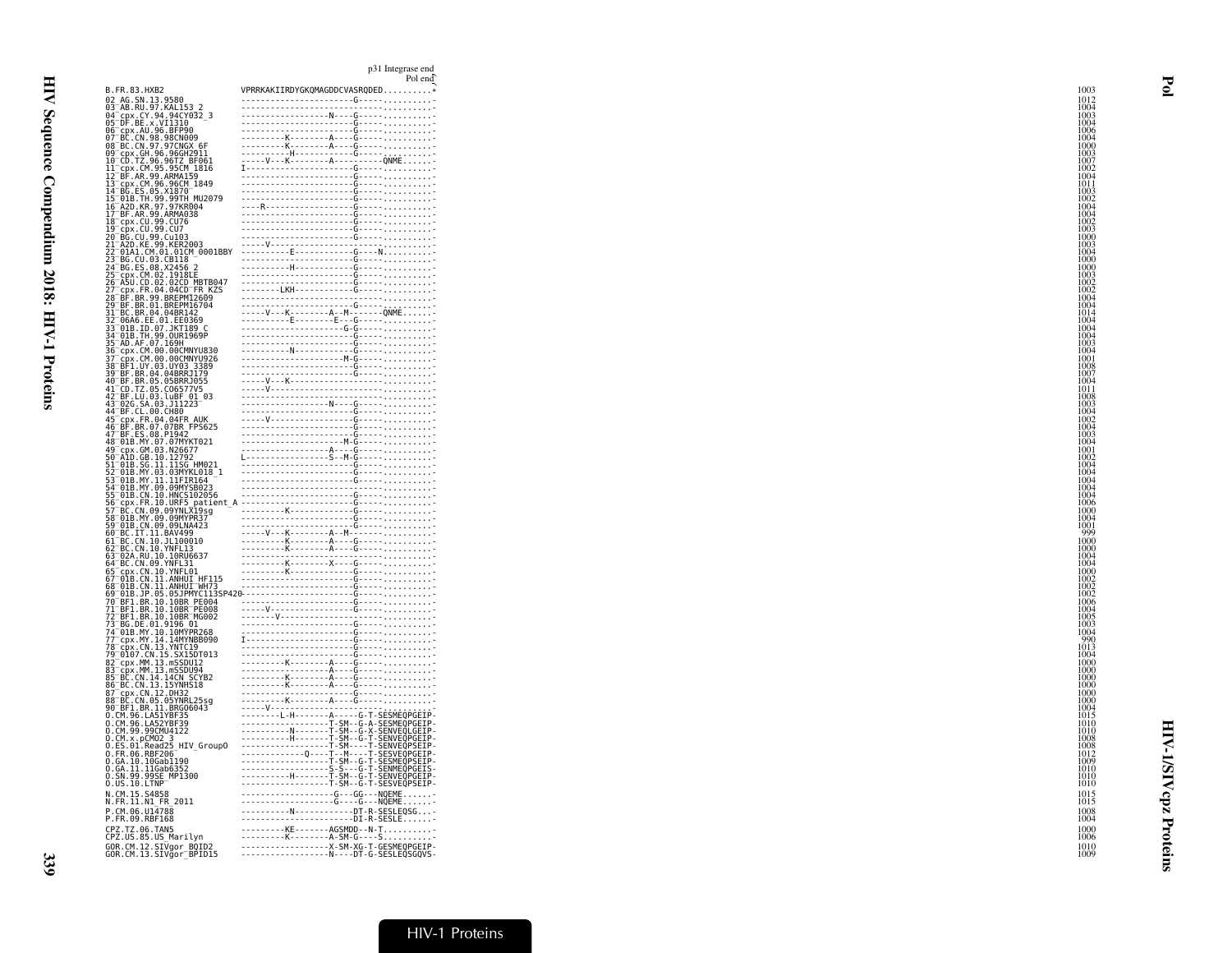<span id="page-33-1"></span><span id="page-33-0"></span>

| B.FR.83.HXB2<br>A1.CD.02.LA01AlPr<br>A1.CM.08.886 24                                                      |  |                                    |       |  | MENRWOVMIVWOVDRMRIRTWKSLVKHHMYVSGKARGWFYRHHYESPHPRISSEVHIPLG.D.AR.LVITTYWGLHTGERDWHLGQGVSIEWRKKRYSTQVDPELADQLIHLYYFDCFSDSAIRKALLGHIVSPRCEYQAG.HNKVGSLQYLALAALIT.PKKIK 160 |  |
|-----------------------------------------------------------------------------------------------------------|--|------------------------------------|-------|--|---------------------------------------------------------------------------------------------------------------------------------------------------------------------------|--|
| A1.ES.15.100 <sup>-117</sup><br>A1.KE.11.DEMA111KE002<br>A1.PK.15.PK034                                   |  |                                    |       |  |                                                                                                                                                                           |  |
| A1.RW.11.DEMA111RW002<br>A1.SE.13.078SE<br>A1.UG.11.DEMA110UG009                                          |  |                                    |       |  |                                                                                                                                                                           |  |
| A2.CM.01.01CM 1445MV<br>A3.SN.01.DDI579                                                                   |  |                                    |       |  |                                                                                                                                                                           |  |
| A4.CD.97.97CD KCC2<br>A6.BY.13.PV85<br>A6.IT.02.60000                                                     |  |                                    |       |  |                                                                                                                                                                           |  |
| A6.RU.11.11RU6950<br>A6.UA.12.DEMA112UA024<br>B.AR.14.DEMB14AR003                                         |  |                                    |       |  |                                                                                                                                                                           |  |
| B.BR.10.10BR MG035<br>B.CU.14.14CU005                                                                     |  |                                    |       |  |                                                                                                                                                                           |  |
| B.DE.13.366396<br>R.DF. 13.947915<br>B.DO.11.DEMB11DR001                                                  |  |                                    |       |  |                                                                                                                                                                           |  |
| B.ES.15.100600<br>B. FR. 11. DEMB11FR001<br>B.JP.12.DEMB12JP001                                           |  |                                    |       |  |                                                                                                                                                                           |  |
| B.PH.15.DEMB15PH003<br>B.RU.11.11RU21n<br>B.SE.15.102SE<br>B.TH.10.DEMB10TH002                            |  |                                    |       |  |                                                                                                                                                                           |  |
| B.US.16.2609<br>C.BR.11.DEMC11BR035                                                                       |  |                                    |       |  |                                                                                                                                                                           |  |
| C.CN.10.YNFL19<br>C.DE.10.622166<br>C.ES.15.100 118                                                       |  |                                    |       |  |                                                                                                                                                                           |  |
| C.ET.08.ET104<br>C.IN.15.NIRT008<br>C.MW.09.703010256_CH256.w96                                           |  |                                    |       |  |                                                                                                                                                                           |  |
| C.NG.10.10NG020523<br>C.NP.11.11NP016                                                                     |  |                                    |       |  |                                                                                                                                                                           |  |
| C.PK.14.DEMC14PK009<br>C.SE.15.100ET<br>C.TZ.08.707010457 CH457.w8                                        |  |                                    |       |  |                                                                                                                                                                           |  |
| C.US.14.M0118v1d14 5M04 C5<br>C.ZA.13.DEMC13ZA152<br>C.ZM.11.DEMC11ZM006                                  |  |                                    |       |  |                                                                                                                                                                           |  |
| D.BR.10.10BR RJ095<br>D.CD.03.LA17MuBo<br>D.CM.10.DEMD10CM009                                             |  |                                    |       |  |                                                                                                                                                                           |  |
| D.CY.06.CY163<br>D.KE.11.DEMD11KE003<br>D.SE.12.077UG                                                     |  |                                    |       |  |                                                                                                                                                                           |  |
| D.TZ.04.C06405V4<br>D.UG.10.DEMD10UG004<br>D.UG.11.DEMD11UG003                                            |  |                                    |       |  |                                                                                                                                                                           |  |
| D.YE.02.02YE516<br>F1.A0.06.A0 06 ANG32                                                                   |  |                                    |       |  |                                                                                                                                                                           |  |
| F1.AR.02.ARE933<br>F1.BR.11.DEMF111BR037<br>F1.CY.08.CY222<br>F1.ES.11.VA0053_nfl                         |  |                                    |       |  |                                                                                                                                                                           |  |
| F1.FR.04.LA22LeRe<br>F1.R0.03.LA20DuCl                                                                    |  |                                    |       |  |                                                                                                                                                                           |  |
| F1.RU.08.D88 845<br>F2.CM.10.DEMF210CM007<br>F2.CM.11.DEURF11CM026                                        |  |                                    |       |  |                                                                                                                                                                           |  |
| G.CD.03.LA23LiEd<br>G.CM.08.789 10                                                                        |  |                                    |       |  |                                                                                                                                                                           |  |
| G.CM.10.DEMG10CM008<br>G.CN.08.GX 2084 08<br>G.CN.16.224GX                                                |  |                                    |       |  |                                                                                                                                                                           |  |
| G.ES.14.EUR_0033<br>G.GW.08.LA57LmNe<br>G.KE.09.DEMG09KE001                                               |  |                                    |       |  |                                                                                                                                                                           |  |
| G.NG.12.12NG060409<br>H.CD.04.LA19KoSa<br>H.CF.02.LA25LeMi                                                |  |                                    |       |  |                                                                                                                                                                           |  |
| J.CD.03.LA26DiAn<br>J.CM.04.04CMU11421                                                                    |  |                                    |       |  |                                                                                                                                                                           |  |
| K.CD.97.97ZR EQTB11<br>K.CM.96.96CM MP535<br>A1 AF CM 11 1156 26                                          |  | . T - K - 0 - - KV - - . T - . F . | . R . |  | ----------------H-------Y------I--D--------Q-----A-------I--EV-R-----P-- .------------K--V-.S-----                                                                        |  |
| 01 AE.CN.12.DE00112CN011<br>01 AE.IR.10.10IR.THR48F<br>01 AE.JP.11.DE00111JP003                           |  |                                    |       |  |                                                                                                                                                                           |  |
| 01-AE.MM.14. FRSDU26<br>01-AE.PH.15. DE00115PH012<br>$01^-$ AE.SE.12.070SE                                |  |                                    |       |  |                                                                                                                                                                           |  |
| 01 AE.TH.10.DE00110TH001<br>01 AE.TH.11.40436v09_04                                                       |  |                                    |       |  |                                                                                                                                                                           |  |
| 01 AE.TH.90.CM240<br>02 AG.CM.10.DE00210CM013<br>02 AG. DE. 09.701114                                     |  |                                    |       |  |                                                                                                                                                                           |  |
| 02 AG.KR.12.12MHI11 10746<br>02 AG.KR.12.12MHR9<br>02 AG.LR.x.P0C44951                                    |  |                                    |       |  |                                                                                                                                                                           |  |
| 02 AG. NG. 12. 12NG060304<br>02 AG.NG.x.12NG<br>02 AG.NG.x.1BNG<br>02 AG.PK.15.PK032<br>02 AG.SE.14.098GN |  |                                    |       |  |                                                                                                                                                                           |  |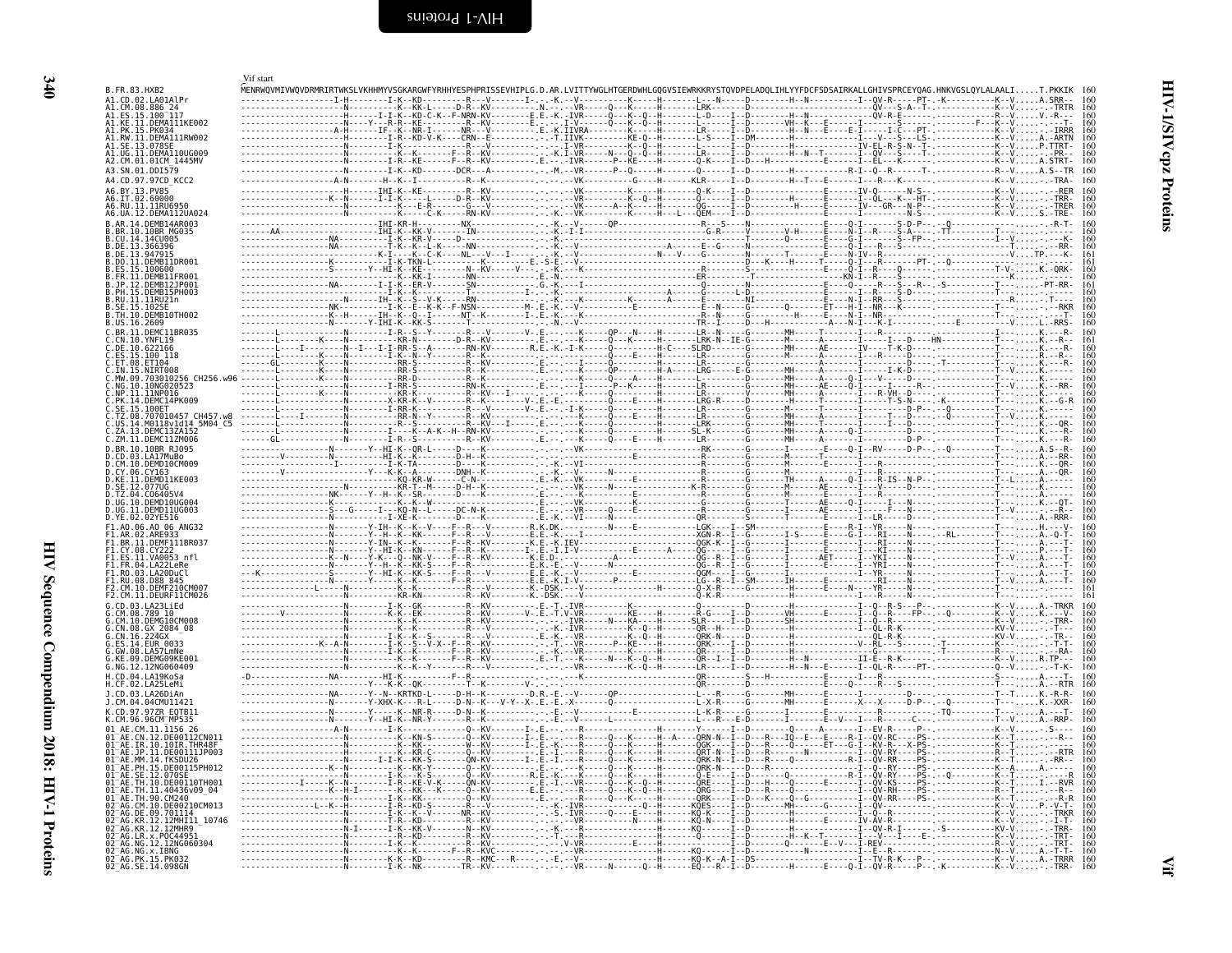|                                                | Vif start                                         |                                                  |                                                                                                                                       |                                     |                                                |                                                                                                                                                               |                                                                                                                                                                                                                                                                                                                                                 |
|------------------------------------------------|---------------------------------------------------|--------------------------------------------------|---------------------------------------------------------------------------------------------------------------------------------------|-------------------------------------|------------------------------------------------|---------------------------------------------------------------------------------------------------------------------------------------------------------------|-------------------------------------------------------------------------------------------------------------------------------------------------------------------------------------------------------------------------------------------------------------------------------------------------------------------------------------------------|
| B.FR.83.HXB2                                   |                                                   |                                                  |                                                                                                                                       |                                     |                                                |                                                                                                                                                               |                                                                                                                                                                                                                                                                                                                                                 |
|                                                |                                                   |                                                  |                                                                                                                                       |                                     |                                                |                                                                                                                                                               |                                                                                                                                                                                                                                                                                                                                                 |
| VT1310                                         |                                                   |                                                  |                                                                                                                                       |                                     |                                                |                                                                                                                                                               |                                                                                                                                                                                                                                                                                                                                                 |
|                                                |                                                   |                                                  |                                                                                                                                       |                                     |                                                |                                                                                                                                                               |                                                                                                                                                                                                                                                                                                                                                 |
|                                                |                                                   |                                                  |                                                                                                                                       |                                     |                                                |                                                                                                                                                               |                                                                                                                                                                                                                                                                                                                                                 |
|                                                |                                                   |                                                  |                                                                                                                                       |                                     |                                                |                                                                                                                                                               |                                                                                                                                                                                                                                                                                                                                                 |
|                                                |                                                   |                                                  |                                                                                                                                       |                                     |                                                |                                                                                                                                                               |                                                                                                                                                                                                                                                                                                                                                 |
|                                                |                                                   |                                                  |                                                                                                                                       |                                     |                                                |                                                                                                                                                               |                                                                                                                                                                                                                                                                                                                                                 |
|                                                |                                                   |                                                  |                                                                                                                                       |                                     |                                                |                                                                                                                                                               |                                                                                                                                                                                                                                                                                                                                                 |
|                                                |                                                   |                                                  |                                                                                                                                       |                                     |                                                |                                                                                                                                                               |                                                                                                                                                                                                                                                                                                                                                 |
|                                                |                                                   |                                                  |                                                                                                                                       |                                     |                                                |                                                                                                                                                               |                                                                                                                                                                                                                                                                                                                                                 |
|                                                |                                                   |                                                  |                                                                                                                                       |                                     |                                                |                                                                                                                                                               |                                                                                                                                                                                                                                                                                                                                                 |
|                                                |                                                   |                                                  |                                                                                                                                       |                                     |                                                |                                                                                                                                                               |                                                                                                                                                                                                                                                                                                                                                 |
|                                                |                                                   |                                                  |                                                                                                                                       |                                     |                                                |                                                                                                                                                               |                                                                                                                                                                                                                                                                                                                                                 |
|                                                |                                                   |                                                  |                                                                                                                                       |                                     |                                                |                                                                                                                                                               |                                                                                                                                                                                                                                                                                                                                                 |
|                                                |                                                   |                                                  |                                                                                                                                       |                                     |                                                |                                                                                                                                                               |                                                                                                                                                                                                                                                                                                                                                 |
|                                                |                                                   |                                                  |                                                                                                                                       |                                     |                                                |                                                                                                                                                               |                                                                                                                                                                                                                                                                                                                                                 |
|                                                |                                                   |                                                  |                                                                                                                                       |                                     |                                                |                                                                                                                                                               |                                                                                                                                                                                                                                                                                                                                                 |
|                                                |                                                   |                                                  |                                                                                                                                       |                                     |                                                |                                                                                                                                                               |                                                                                                                                                                                                                                                                                                                                                 |
|                                                |                                                   |                                                  |                                                                                                                                       |                                     |                                                |                                                                                                                                                               |                                                                                                                                                                                                                                                                                                                                                 |
|                                                |                                                   |                                                  |                                                                                                                                       |                                     |                                                |                                                                                                                                                               |                                                                                                                                                                                                                                                                                                                                                 |
|                                                |                                                   |                                                  |                                                                                                                                       |                                     |                                                |                                                                                                                                                               |                                                                                                                                                                                                                                                                                                                                                 |
|                                                |                                                   |                                                  |                                                                                                                                       |                                     |                                                |                                                                                                                                                               |                                                                                                                                                                                                                                                                                                                                                 |
| SA 03 111723                                   |                                                   |                                                  |                                                                                                                                       |                                     |                                                |                                                                                                                                                               |                                                                                                                                                                                                                                                                                                                                                 |
| .04.04FR AIIK<br>07.07BR FPS625                |                                                   |                                                  |                                                                                                                                       |                                     |                                                |                                                                                                                                                               |                                                                                                                                                                                                                                                                                                                                                 |
|                                                |                                                   |                                                  |                                                                                                                                       |                                     |                                                |                                                                                                                                                               |                                                                                                                                                                                                                                                                                                                                                 |
|                                                |                                                   |                                                  |                                                                                                                                       |                                     |                                                |                                                                                                                                                               |                                                                                                                                                                                                                                                                                                                                                 |
| GB. 10.12792                                   |                                                   |                                                  |                                                                                                                                       |                                     |                                                |                                                                                                                                                               |                                                                                                                                                                                                                                                                                                                                                 |
| 03MYKL018 1                                    |                                                   |                                                  |                                                                                                                                       |                                     |                                                |                                                                                                                                                               |                                                                                                                                                                                                                                                                                                                                                 |
|                                                |                                                   |                                                  |                                                                                                                                       |                                     |                                                |                                                                                                                                                               |                                                                                                                                                                                                                                                                                                                                                 |
|                                                |                                                   |                                                  |                                                                                                                                       |                                     |                                                |                                                                                                                                                               |                                                                                                                                                                                                                                                                                                                                                 |
|                                                |                                                   |                                                  |                                                                                                                                       |                                     |                                                |                                                                                                                                                               |                                                                                                                                                                                                                                                                                                                                                 |
|                                                |                                                   |                                                  |                                                                                                                                       |                                     |                                                |                                                                                                                                                               |                                                                                                                                                                                                                                                                                                                                                 |
| 10.11100010                                    |                                                   |                                                  |                                                                                                                                       |                                     |                                                |                                                                                                                                                               |                                                                                                                                                                                                                                                                                                                                                 |
|                                                |                                                   |                                                  |                                                                                                                                       |                                     |                                                |                                                                                                                                                               |                                                                                                                                                                                                                                                                                                                                                 |
|                                                |                                                   |                                                  |                                                                                                                                       |                                     |                                                |                                                                                                                                                               |                                                                                                                                                                                                                                                                                                                                                 |
|                                                |                                                   |                                                  |                                                                                                                                       |                                     |                                                |                                                                                                                                                               |                                                                                                                                                                                                                                                                                                                                                 |
|                                                |                                                   |                                                  |                                                                                                                                       |                                     |                                                |                                                                                                                                                               |                                                                                                                                                                                                                                                                                                                                                 |
|                                                |                                                   |                                                  |                                                                                                                                       |                                     |                                                |                                                                                                                                                               |                                                                                                                                                                                                                                                                                                                                                 |
| 10.10MYPR268                                   |                                                   |                                                  |                                                                                                                                       |                                     |                                                |                                                                                                                                                               | $\begin{array}{ll} \text{2.1.01} & \text{2.1.02} & \text{2.1.03} & \text{2.1.04} \\ \text{2.1.05} & \text{2.1.05} & \text{2.1.05} & \text{2.1.05} \\ \text{2.1.07} & \text{2.1.07} & \text{2.1.07} & \text{2.1.07} \\ \text{2.1.08} & \text{2.1.07} & \text{2.1.07} & \text{2.1.07} \\ \text{2.1.09} & \text{2.1.07} & \text{2.1.07} & \text{2$ |
| 14.14MYNRR090                                  |                                                   |                                                  |                                                                                                                                       |                                     |                                                |                                                                                                                                                               |                                                                                                                                                                                                                                                                                                                                                 |
|                                                | - - - - - - - I - K - TKK -                       |                                                  |                                                                                                                                       |                                     |                                                |                                                                                                                                                               |                                                                                                                                                                                                                                                                                                                                                 |
|                                                | LNI-RR                                            |                                                  |                                                                                                                                       |                                     |                                                |                                                                                                                                                               |                                                                                                                                                                                                                                                                                                                                                 |
|                                                |                                                   |                                                  | -D-RN-KV---------                                                                                                                     |                                     |                                                |                                                                                                                                                               | .<br>-HS------------T---Q.--                                                                                                                                                                                                                                                                                                                    |
|                                                |                                                   |                                                  |                                                                                                                                       |                                     |                                                |                                                                                                                                                               |                                                                                                                                                                                                                                                                                                                                                 |
| 05 05YNRI 25s<br>BRG06043                      |                                                   |                                                  |                                                                                                                                       |                                     | . <b>I</b> - - S - - - - - - - - - - - - - - - | - I - - - D - - - - HN - - - - - - - - -<br>. D <sub>.</sub>                                                                                                  |                                                                                                                                                                                                                                                                                                                                                 |
|                                                |                                                   | - Y - K - R - R - - KD - H - - - - - - FGN - - V |                                                                                                                                       |                                     |                                                |                                                                                                                                                               |                                                                                                                                                                                                                                                                                                                                                 |
|                                                | KVK - - N - - - - Y - K - R - R - TKD - H - - - - |                                                  |                                                                                                                                       |                                     |                                                |                                                                                                                                                               |                                                                                                                                                                                                                                                                                                                                                 |
| 5 HIV GroupO                                   |                                                   | $-KD-C$<br>- TON - L - - - - - - TRN -           |                                                                                                                                       |                                     |                                                |                                                                                                                                                               | K.DRRN                                                                                                                                                                                                                                                                                                                                          |
| 10Gab1196                                      |                                                   |                                                  |                                                                                                                                       |                                     |                                                |                                                                                                                                                               |                                                                                                                                                                                                                                                                                                                                                 |
| .11Gab635<br>99SE MP1300                       |                                                   | - R - - KE - Y - - -<br>F-HRN-                   |                                                                                                                                       |                                     |                                                |                                                                                                                                                               |                                                                                                                                                                                                                                                                                                                                                 |
|                                                | 0KVKA-N----Y-K-R-R-TKD-H                          |                                                  | -TRN-----S-Y--V-.M.-C.V-V-------MP---EDQ-                                                                                             |                                     | -QY-K-K--I---T--RI--Q---T--                    |                                                                                                                                                               |                                                                                                                                                                                                                                                                                                                                                 |
| N.FR.11.N1 FR 2011                             |                                                   |                                                  |                                                                                                                                       |                                     |                                                |                                                                                                                                                               |                                                                                                                                                                                                                                                                                                                                                 |
| CM 06 U14788<br>.FR.09.RBF168                  | TP-FKVKA-N                                        |                                                  | ----TT------A-Y--V-.T.-T.IIV------MP--<br>- TV - - - - - - G - Y - - V - . A . - T . I - V - - - - - - MP - - - EEQ - - H - A - V - - |                                     |                                                |                                                                                                                                                               |                                                                                                                                                                                                                                                                                                                                                 |
| Z.TZ.06.TAN5                                   |                                                   |                                                  | $-TDV-KRAG-I--$                                                                                                                       |                                     |                                                |                                                                                                                                                               | F--FKKVVEIOYKK.--GPR                                                                                                                                                                                                                                                                                                                            |
| CPZ.US.85.US Marilvn<br>GOR.CM.12.SIVgor BQID2 | · VKA - N - - - - Y - - - R - K -                 |                                                  | --TN--VN------ID.K.-K.I--I---                                                                                                         | -К---0А----Н-------0GT-К--І---М--К- |                                                | ----X--QKVKA-N----Y-K-R-K--KD--------ATN--V--G-Y--V-.G.-C.IIV------MPX-XAEQ--N------QLRN-R--I---T--RM-----XS--TE------I--QK-L-T---P--.-SQ--T--F---RV-VK.TR-FR | - - K - - V G . 0S - RR                                                                                                                                                                                                                                                                                                                         |
| GOR.CM.13.SIVğor <sup>-</sup> BPID15           | . - - - Y - K - R - KR - KN -                     | - - - - - - - AVN - - V                          |                                                                                                                                       | -----MP--KEDO--H-A-VV-SOGK---       |                                                |                                                                                                                                                               | - RV - V                                                                                                                                                                                                                                                                                                                                        |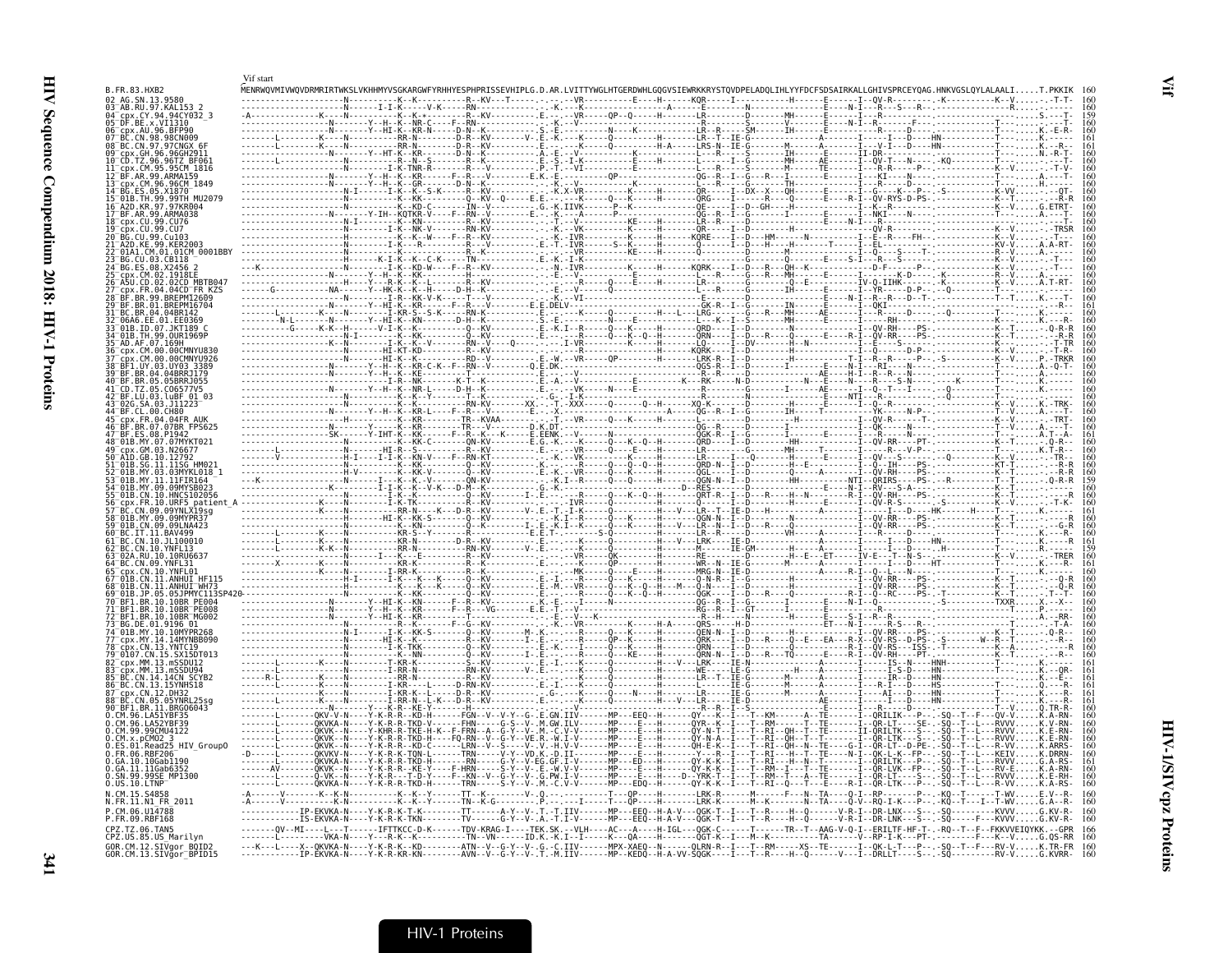$342$ 342 HIV Sequence Compendium 2018: HIV-1 Proteins

HIV Sequence Compendium 2018: HIV-1 Proteins

| B.FR.83.HXB2                                                                                                                                                                                                                                                                | PPLPSV                                                                                                                                                                                                                                                                                            |
|-----------------------------------------------------------------------------------------------------------------------------------------------------------------------------------------------------------------------------------------------------------------------------|---------------------------------------------------------------------------------------------------------------------------------------------------------------------------------------------------------------------------------------------------------------------------------------------------|
|                                                                                                                                                                                                                                                                             |                                                                                                                                                                                                                                                                                                   |
| B. r. 8.3. r. 82<br>A1. Cb. 02. LA01Al Pr<br>A1. Cb. 8. 8. 86. 24<br>A1. ES. 15. 1907<br>A1. KE. 11. DEMA111KE002<br>A1. RV. 11. DEMA111RW002<br>A1. RV. 11. DEMA110UG009<br>A1. SE. 13. 978SE<br>A2. CM. 01. DEMA110UG009<br>A2. CM. 01. DEMA110UG009<br>A2                | $-1$ = $-1$ = $-1$ = $-1$ = $-1$ = $-1$ = $-1$ = $-1$ = $-1$ = $-1$ = $-1$ = $-1$ = $-1$ = $-1$ = $-1$ = $-1$ = $-1$ = $-1$ = $-1$ = $-1$ = $-1$ = $-1$ = $-1$ = $-1$ = $-1$ = $-1$ = $-1$ = $-1$ = $-1$ = $-1$ = $-1$ = $-1$<br>$\frac{1}{2}$<br>$\frac{1}{2}$<br>$\frac{1}{2}$<br>$\frac{1}{2}$ |
|                                                                                                                                                                                                                                                                             |                                                                                                                                                                                                                                                                                                   |
|                                                                                                                                                                                                                                                                             |                                                                                                                                                                                                                                                                                                   |
|                                                                                                                                                                                                                                                                             | $\overline{a}$                                                                                                                                                                                                                                                                                    |
|                                                                                                                                                                                                                                                                             |                                                                                                                                                                                                                                                                                                   |
|                                                                                                                                                                                                                                                                             | .                                                                                                                                                                                                                                                                                                 |
|                                                                                                                                                                                                                                                                             |                                                                                                                                                                                                                                                                                                   |
|                                                                                                                                                                                                                                                                             | .<br>÷,                                                                                                                                                                                                                                                                                           |
|                                                                                                                                                                                                                                                                             | $\overline{\phantom{a}}$<br>i,<br>$- - -$                                                                                                                                                                                                                                                         |
| A4.BY.13.PV85<br>A6.BY.13.PV85<br>A6.IT.02.60000<br>A6.UA.12.DEMA112UA024<br>A6.UA.12.DEMA112UA024                                                                                                                                                                          | $\overline{\phantom{a}}$                                                                                                                                                                                                                                                                          |
|                                                                                                                                                                                                                                                                             |                                                                                                                                                                                                                                                                                                   |
|                                                                                                                                                                                                                                                                             |                                                                                                                                                                                                                                                                                                   |
| A6. UA. 12. DÉMAI12014<br>B. AR. 14. DEMB14AR093<br>B. BR. 10. 100: NORD 14R0935<br>B. CU. 14. 14. UA. 140095<br>B. DE. 13. 366396<br>B. DE. 13. 366396<br>B. DE. 13. 366396<br>B. DC. 11. DEMB11PR001<br>B. FR. 11. DEMB11PR001<br>B. PP. 12. D                            | ---------------                                                                                                                                                                                                                                                                                   |
|                                                                                                                                                                                                                                                                             |                                                                                                                                                                                                                                                                                                   |
|                                                                                                                                                                                                                                                                             |                                                                                                                                                                                                                                                                                                   |
|                                                                                                                                                                                                                                                                             |                                                                                                                                                                                                                                                                                                   |
|                                                                                                                                                                                                                                                                             |                                                                                                                                                                                                                                                                                                   |
|                                                                                                                                                                                                                                                                             |                                                                                                                                                                                                                                                                                                   |
|                                                                                                                                                                                                                                                                             |                                                                                                                                                                                                                                                                                                   |
|                                                                                                                                                                                                                                                                             |                                                                                                                                                                                                                                                                                                   |
|                                                                                                                                                                                                                                                                             |                                                                                                                                                                                                                                                                                                   |
|                                                                                                                                                                                                                                                                             |                                                                                                                                                                                                                                                                                                   |
|                                                                                                                                                                                                                                                                             | $\frac{1}{2}$                                                                                                                                                                                                                                                                                     |
|                                                                                                                                                                                                                                                                             |                                                                                                                                                                                                                                                                                                   |
|                                                                                                                                                                                                                                                                             | -<br>i,                                                                                                                                                                                                                                                                                           |
|                                                                                                                                                                                                                                                                             |                                                                                                                                                                                                                                                                                                   |
| cccccc                                                                                                                                                                                                                                                                      | ----------------<br>--------------                                                                                                                                                                                                                                                                |
|                                                                                                                                                                                                                                                                             |                                                                                                                                                                                                                                                                                                   |
|                                                                                                                                                                                                                                                                             |                                                                                                                                                                                                                                                                                                   |
|                                                                                                                                                                                                                                                                             |                                                                                                                                                                                                                                                                                                   |
| CH256.w96                                                                                                                                                                                                                                                                   |                                                                                                                                                                                                                                                                                                   |
|                                                                                                                                                                                                                                                                             |                                                                                                                                                                                                                                                                                                   |
|                                                                                                                                                                                                                                                                             |                                                                                                                                                                                                                                                                                                   |
|                                                                                                                                                                                                                                                                             |                                                                                                                                                                                                                                                                                                   |
| C<br>C<br>C<br>C<br>C<br>C                                                                                                                                                                                                                                                  |                                                                                                                                                                                                                                                                                                   |
|                                                                                                                                                                                                                                                                             | $\frac{1}{2}$                                                                                                                                                                                                                                                                                     |
|                                                                                                                                                                                                                                                                             |                                                                                                                                                                                                                                                                                                   |
|                                                                                                                                                                                                                                                                             | j<br>ŀ<br>l,<br>ł<br>÷                                                                                                                                                                                                                                                                            |
| D                                                                                                                                                                                                                                                                           |                                                                                                                                                                                                                                                                                                   |
| D                                                                                                                                                                                                                                                                           |                                                                                                                                                                                                                                                                                                   |
| D                                                                                                                                                                                                                                                                           |                                                                                                                                                                                                                                                                                                   |
| : JP. 11. DENETATION<br>. BR. 10. 10BR RJ995<br>. CM. 10. DEMD10CM999<br>. CM. 10. DEMD10CM999<br>. KE. 11. DEMD11KE003<br>. FZ. 04. C06405V4<br>. IT. 24. C06405V4<br>. UG. 11. DEMD11UG003<br>. VE. 02. 02YE516<br>. 11. DEMD11UG003<br>. YE. 0<br>D<br>D                 | ---------------                                                                                                                                                                                                                                                                                   |
|                                                                                                                                                                                                                                                                             |                                                                                                                                                                                                                                                                                                   |
| Ď<br>D                                                                                                                                                                                                                                                                      |                                                                                                                                                                                                                                                                                                   |
| Ď                                                                                                                                                                                                                                                                           |                                                                                                                                                                                                                                                                                                   |
| Đ                                                                                                                                                                                                                                                                           |                                                                                                                                                                                                                                                                                                   |
| D<br>D. YE. 02.02YE510<br>F1.A0.06.A0.06.ANG32<br>F1.A0.06.A0.06.ANG32<br>F1.BR.11.DEMF111BR037<br>F1.EY.08.CY222<br>F1.ES.11.VA0053<br>T1.ES.11.VA0053<br>T1.ER.04.LA220DuCl<br>F1.R0.03.LA200UCl<br>F2.CM.10.DEMF210CM007<br>F2.CM.10.DEMF210CM007<br>C.CM.10.DEMF        |                                                                                                                                                                                                                                                                                                   |
|                                                                                                                                                                                                                                                                             |                                                                                                                                                                                                                                                                                                   |
|                                                                                                                                                                                                                                                                             |                                                                                                                                                                                                                                                                                                   |
|                                                                                                                                                                                                                                                                             | $\frac{1}{2}$                                                                                                                                                                                                                                                                                     |
|                                                                                                                                                                                                                                                                             |                                                                                                                                                                                                                                                                                                   |
|                                                                                                                                                                                                                                                                             |                                                                                                                                                                                                                                                                                                   |
|                                                                                                                                                                                                                                                                             | $\frac{1}{1}$<br>$\frac{1}{100}$                                                                                                                                                                                                                                                                  |
|                                                                                                                                                                                                                                                                             |                                                                                                                                                                                                                                                                                                   |
|                                                                                                                                                                                                                                                                             |                                                                                                                                                                                                                                                                                                   |
| Ģ                                                                                                                                                                                                                                                                           |                                                                                                                                                                                                                                                                                                   |
|                                                                                                                                                                                                                                                                             |                                                                                                                                                                                                                                                                                                   |
|                                                                                                                                                                                                                                                                             |                                                                                                                                                                                                                                                                                                   |
| 2. CM . 11. DEURT-11.<br>CM . 08 . 789 10<br>CM . 08 . 789 10<br>CM . 08 . 6X 2084 08<br>CM . 08 . 6X 2084 08<br>CM . 08 . 6X 2084 08<br>CM . 08 . 14 . EUR<br>CM . 08 . 14 . EUR<br>CM . 08 . 14 . EUR<br>CM . 08 . 12. 12N6060409<br>CM . 08 . 1<br>ດດດດ                  | ----------                                                                                                                                                                                                                                                                                        |
|                                                                                                                                                                                                                                                                             |                                                                                                                                                                                                                                                                                                   |
| G<br>G                                                                                                                                                                                                                                                                      |                                                                                                                                                                                                                                                                                                   |
|                                                                                                                                                                                                                                                                             |                                                                                                                                                                                                                                                                                                   |
| G<br>G                                                                                                                                                                                                                                                                      |                                                                                                                                                                                                                                                                                                   |
|                                                                                                                                                                                                                                                                             |                                                                                                                                                                                                                                                                                                   |
|                                                                                                                                                                                                                                                                             | t.<br>$\overline{a}$<br>$\mathbb{R}^2$                                                                                                                                                                                                                                                            |
|                                                                                                                                                                                                                                                                             |                                                                                                                                                                                                                                                                                                   |
|                                                                                                                                                                                                                                                                             | $\frac{1}{2}$<br>$\frac{1}{2}$<br>$\frac{1}{2}$<br>$\frac{1}{2}$<br>$\overline{\phantom{a}}$<br>$\ddot{\phantom{0}}$                                                                                                                                                                              |
|                                                                                                                                                                                                                                                                             |                                                                                                                                                                                                                                                                                                   |
|                                                                                                                                                                                                                                                                             | $\frac{1}{2}$<br>$\frac{1}{2}$<br>$\overline{\phantom{a}}$<br>$\frac{1}{2}$                                                                                                                                                                                                                       |
|                                                                                                                                                                                                                                                                             |                                                                                                                                                                                                                                                                                                   |
|                                                                                                                                                                                                                                                                             |                                                                                                                                                                                                                                                                                                   |
| 01010101<br>$\frac{1}{1}$                                                                                                                                                                                                                                                   |                                                                                                                                                                                                                                                                                                   |
| ō                                                                                                                                                                                                                                                                           |                                                                                                                                                                                                                                                                                                   |
| $\substack{01\01}$                                                                                                                                                                                                                                                          |                                                                                                                                                                                                                                                                                                   |
|                                                                                                                                                                                                                                                                             |                                                                                                                                                                                                                                                                                                   |
|                                                                                                                                                                                                                                                                             |                                                                                                                                                                                                                                                                                                   |
|                                                                                                                                                                                                                                                                             |                                                                                                                                                                                                                                                                                                   |
| 01<br>01<br>01<br>01<br>02                                                                                                                                                                                                                                                  |                                                                                                                                                                                                                                                                                                   |
| ō                                                                                                                                                                                                                                                                           |                                                                                                                                                                                                                                                                                                   |
| $\frac{02}{02}$<br>10746                                                                                                                                                                                                                                                    |                                                                                                                                                                                                                                                                                                   |
|                                                                                                                                                                                                                                                                             |                                                                                                                                                                                                                                                                                                   |
|                                                                                                                                                                                                                                                                             |                                                                                                                                                                                                                                                                                                   |
|                                                                                                                                                                                                                                                                             |                                                                                                                                                                                                                                                                                                   |
|                                                                                                                                                                                                                                                                             |                                                                                                                                                                                                                                                                                                   |
| M. 36. 36CM-MB535<br>AE.CM. 11. 11.566 22<br>AE.CM. 12. DE00112CM011<br>AE.JP. 11. DE00112CM011<br>AE.JP. 11. DE0011110003<br>AE.MP. 11. DE0011110003<br>AE.MP. 11. DE00216<br>AE.MP. 11. DE00216<br>AE.MP. 11. DE0021670009<br>AE.TH. 11. 40436609<br>AE.TH<br>02020202020 |                                                                                                                                                                                                                                                                                                   |
|                                                                                                                                                                                                                                                                             |                                                                                                                                                                                                                                                                                                   |

<span id="page-35-0"></span>

|                                                                                                                                                            | Vif end                                                                                                                                                                                                                                                                                                                                                        |                          |              |
|------------------------------------------------------------------------------------------------------------------------------------------------------------|----------------------------------------------------------------------------------------------------------------------------------------------------------------------------------------------------------------------------------------------------------------------------------------------------------------------------------------------------------------|--------------------------|--------------|
| B.FR.83.HXB2                                                                                                                                               | PPLPSVTKLTEDRWNKPQKTKGHRGSHTMNGH                                                                                                                                                                                                                                                                                                                               | 192                      |              |
| A1.CD.02.LA01AlPr<br>A1.CM.08.886 24                                                                                                                       |                                                                                                                                                                                                                                                                                                                                                                | 193<br>193               | ⋞            |
| A1.ES.15.100-117<br>A1.ES.15.100-117<br>A1.KE.11.DEMA111KE002                                                                                              |                                                                                                                                                                                                                                                                                                                                                                | 193                      |              |
|                                                                                                                                                            |                                                                                                                                                                                                                                                                                                                                                                | 193                      |              |
| A1.PK.15.PK034<br>A1.RW.11.DEMA111RW002                                                                                                                    |                                                                                                                                                                                                                                                                                                                                                                | $\frac{196}{193}$        | <b>AIS/I</b> |
| A1.SE.13.078SE<br>A1.UG.11.DEMA110UG009                                                                                                                    | $\begin{array}{cccccccccccc} R_{1} & R_{2} & R_{3} & R_{4} & R_{5} & R_{6} & R_{7} & R_{8} & R_{9} & R_{10} & R_{11} & R_{12} & R_{13} & R_{14} & R_{15} & R_{16} & R_{17} & R_{18} & R_{19} & R_{10} & R_{11} & R_{12} & R_{13} & R_{14} & R_{15} & R_{16} & R_{17} & R_{18} & R_{19} & R_{10} & R_{11} & R_{12} & R_{13} & R_{14} & R_{15} & R_{16} & R_{17$ | 193                      |              |
| A2.CM.01.01CM_1445MV                                                                                                                                       |                                                                                                                                                                                                                                                                                                                                                                | 193                      | cpz          |
| A3.SN.01.DDI579                                                                                                                                            | ------R--------------R----------C-                                                                                                                                                                                                                                                                                                                             | 193                      |              |
| A4.CD.97.97CD KCC2                                                                                                                                         |                                                                                                                                                                                                                                                                                                                                                                | 193                      |              |
| A6.BY.13.PV85<br>A6.IT.02.60000<br>A6.RU.11.11RU6950                                                                                                       |                                                                                                                                                                                                                                                                                                                                                                | 193<br>193               |              |
|                                                                                                                                                            |                                                                                                                                                                                                                                                                                                                                                                | 193                      |              |
| A6.UA.12.DEMA112UA024                                                                                                                                      |                                                                                                                                                                                                                                                                                                                                                                | 193                      | Proteins     |
| B.AR.14.DEMB14AR003                                                                                                                                        |                                                                                                                                                                                                                                                                                                                                                                | 193                      |              |
| B.AR.10.10BR_MG035<br>B.CU.14.14CU005<br>B.CU.14.14CU005<br>B.DE.13.347915<br>B.DE.13.947915<br>R.DO.11.DEMB11DR001                                        |                                                                                                                                                                                                                                                                                                                                                                | $\frac{193}{193}$        |              |
|                                                                                                                                                            |                                                                                                                                                                                                                                                                                                                                                                | 193<br>194               |              |
|                                                                                                                                                            |                                                                                                                                                                                                                                                                                                                                                                | 194                      |              |
| B.ES.15.100600<br>B.ES.15.100600<br>B.FR.11.DEMB11FR001<br>B.JP.12.DEMB12JP001<br>B.PH.15.DEMB15PH003                                                      |                                                                                                                                                                                                                                                                                                                                                                | $\frac{193}{193}$        |              |
|                                                                                                                                                            |                                                                                                                                                                                                                                                                                                                                                                | 194<br>193               |              |
| .RU.11.11RU21n                                                                                                                                             |                                                                                                                                                                                                                                                                                                                                                                | 193                      |              |
| .SE.15.102S                                                                                                                                                |                                                                                                                                                                                                                                                                                                                                                                | 193                      |              |
| B.TH.10.DEMB10TH002<br>B.US.16.2609                                                                                                                        |                                                                                                                                                                                                                                                                                                                                                                | $\frac{193}{193}$        |              |
| C.BR.11.DEMC11BR035                                                                                                                                        | ------R--V-------R-IRDR--N--L----                                                                                                                                                                                                                                                                                                                              | 193                      |              |
| C.CN.10.YNFL19<br>C.DE.10.622166                                                                                                                           |                                                                                                                                                                                                                                                                                                                                                                | 194<br>193               |              |
|                                                                                                                                                            |                                                                                                                                                                                                                                                                                                                                                                | $\frac{193}{193}$        |              |
|                                                                                                                                                            |                                                                                                                                                                                                                                                                                                                                                                |                          |              |
|                                                                                                                                                            |                                                                                                                                                                                                                                                                                                                                                                | $\frac{193}{193}$        |              |
|                                                                                                                                                            |                                                                                                                                                                                                                                                                                                                                                                | 193<br>193               |              |
|                                                                                                                                                            |                                                                                                                                                                                                                                                                                                                                                                | 193                      |              |
| C.TZ.08.707010457 CH457.w8                                                                                                                                 |                                                                                                                                                                                                                                                                                                                                                                | 193<br>193               |              |
| Č.US.14.M0118v1d14_5M04_C5<br>C.ZA.13.DEMC13ZA152                                                                                                          |                                                                                                                                                                                                                                                                                                                                                                | $\frac{193}{193}$        |              |
| C.ZM.11.DEMCIIZM006                                                                                                                                        |                                                                                                                                                                                                                                                                                                                                                                | 193                      |              |
| D.BR.10.10BR RJ095                                                                                                                                         | R R  N                                                                                                                                                                                                                                                                                                                                                         | 193                      |              |
| D.CD.03.LA17MuBo<br>D.CM.10.DEMD10CM009                                                                                                                    | ------R----------Q------N------                                                                                                                                                                                                                                                                                                                                | $\frac{193}{193}$        |              |
|                                                                                                                                                            |                                                                                                                                                                                                                                                                                                                                                                | $\frac{193}{193}$        |              |
| D.CY.06.CY163<br>D.KE.11.DEMD11KE003                                                                                                                       |                                                                                                                                                                                                                                                                                                                                                                | 193                      |              |
| D.SE.12.077UG<br>D.TZ.04.C06405V4                                                                                                                          |                                                                                                                                                                                                                                                                                                                                                                | 193                      |              |
| D.UG.10.DEMD10UG004<br>D.UG.11.DEMD11UG003                                                                                                                 | ------R-----------R-------------- <sub>-----</sub> -                                                                                                                                                                                                                                                                                                           | 193                      |              |
| D.YE.02.02YE516                                                                                                                                            | ------K------------R-R--------S--<br>------K-----------Q-------------- <sub>------</sub> -                                                                                                                                                                                                                                                                     | $\frac{193}{193}$        |              |
| F1.A0.06.A0 06 ANG32                                                                                                                                       | ------R--V--------E-------------- <sub>------</sub> -                                                                                                                                                                                                                                                                                                          | 193                      |              |
| F1.AR.02.ARE933<br>F1.BR.11.DEMF111BR037                                                                                                                   |                                                                                                                                                                                                                                                                                                                                                                | 193<br>193               |              |
| F1.CY.08.CY                                                                                                                                                |                                                                                                                                                                                                                                                                                                                                                                | 193                      |              |
|                                                                                                                                                            |                                                                                                                                                                                                                                                                                                                                                                | 193<br>193<br>193        |              |
|                                                                                                                                                            |                                                                                                                                                                                                                                                                                                                                                                |                          |              |
|                                                                                                                                                            |                                                                                                                                                                                                                                                                                                                                                                | 193<br>194               |              |
| F1.C1.00.C1ZZZ<br>F1.E5.11.VA0053 nfl<br>F1.FR.04.LA22LeRe<br>F1.R0.03.LA20DuCl<br>F2.CM.10.DEMF210CM007<br>F2.CM.10.DEMF210CM007<br>F2.CM.11.DEURF11CM026 |                                                                                                                                                                                                                                                                                                                                                                | 194                      |              |
| G.CD.03.LA23LiEd                                                                                                                                           | K R  E - P - - - -                                                                                                                                                                                                                                                                                                                                             | 193<br>193<br>193        |              |
|                                                                                                                                                            |                                                                                                                                                                                                                                                                                                                                                                |                          |              |
|                                                                                                                                                            |                                                                                                                                                                                                                                                                                                                                                                | 193<br>195               |              |
| G.CM.08.789 10<br>G.CM.08.789 10<br>G.CM.10.DEMG10CM008<br>G.CN.16.224GX<br>G.ES.14.EUR_0033                                                               |                                                                                                                                                                                                                                                                                                                                                                | 193                      |              |
| .GW.08.LA57LmNe<br>.KE.09.DEMG09KE001                                                                                                                      |                                                                                                                                                                                                                                                                                                                                                                | 193                      |              |
| G.NG.12.12NG060409                                                                                                                                         |                                                                                                                                                                                                                                                                                                                                                                | $\frac{193}{196}$        |              |
| H.CD.04.LA19KoSa                                                                                                                                           | - - - - - - S - - - - - - - - - - H - - - R - - - E - - - - S - - -                                                                                                                                                                                                                                                                                            | 193<br>193               |              |
| H.CF.02.LA25LeMi<br>J.CD.03.LA26DiAn                                                                                                                       | ------Q--V-----NS---R--------S--                                                                                                                                                                                                                                                                                                                               | 193                      |              |
| J.CM.04.04CMU11421                                                                                                                                         | ------Q--V-----N----R-------------                                                                                                                                                                                                                                                                                                                             | 193                      |              |
| K.CD.97.97ZR_EQTB11<br>K.CM.96.96CM_MP535                                                                                                                  |                                                                                                                                                                                                                                                                                                                                                                | 193<br>193               |              |
| 01 AE.CM.11.1156 26                                                                                                                                        | ------R-------------R---ENP--S--WNC-                                                                                                                                                                                                                                                                                                                           | 196                      |              |
| 01 AE.CN.12.DĒ001IŽCN011<br>01 AE.IR.10.10IR.THR48F                                                                                                        | K IR  ENPS                                                                                                                                                                                                                                                                                                                                                     | 193                      |              |
|                                                                                                                                                            | ------K------------I----ENL-----                                                                                                                                                                                                                                                                                                                               | 193<br>189<br>193<br>193 |              |
| 01-AE.JP.11.DE00111JP003<br>01-AE.JP.11.DE00111JP003<br>01-AE.PH.15.DE00115PH012<br>01-AE.SE.12.070SE                                                      |                                                                                                                                                                                                                                                                                                                                                                |                          |              |
|                                                                                                                                                            |                                                                                                                                                                                                                                                                                                                                                                | 193                      |              |
| 01 AE.TH.10.DE00110TH001                                                                                                                                   |                                                                                                                                                                                                                                                                                                                                                                | 193                      |              |
| 01 AE.TH.11.40436v09 04                                                                                                                                    | ------K--------NS--I----ENP----Y-                                                                                                                                                                                                                                                                                                                              | 193                      |              |
| 01-AE.TH.30.CM240<br>01-AE.TH.90.CM240<br>02-AG.CM.10.DE00210CM013<br>02-AG.KR.12.12MHI11_10746                                                            |                                                                                                                                                                                                                                                                                                                                                                | $\frac{191}{193}$        |              |
|                                                                                                                                                            |                                                                                                                                                                                                                                                                                                                                                                | 193                      |              |
| 02 <sup>-</sup> AG.KR.12.12MHR9                                                                                                                            | -------K--A------E-----RD------S---------------<br>-------K--A-N--------IR------RS---------------                                                                                                                                                                                                                                                              | 193                      |              |
| 02 <sup>-</sup> AG.LR.x.P0C4495                                                                                                                            |                                                                                                                                                                                                                                                                                                                                                                | $\frac{193}{193}$        |              |
| 02-AG. NG. 12. 12. 1206<br>02-AG. NG. 12. 12NG060304<br>02-AG. NG. x. 1BNG<br>02-AG. SE. 14. 098GN                                                         |                                                                                                                                                                                                                                                                                                                                                                |                          |              |
|                                                                                                                                                            |                                                                                                                                                                                                                                                                                                                                                                | $\frac{193}{193}$<br>193 |              |
|                                                                                                                                                            |                                                                                                                                                                                                                                                                                                                                                                |                          |              |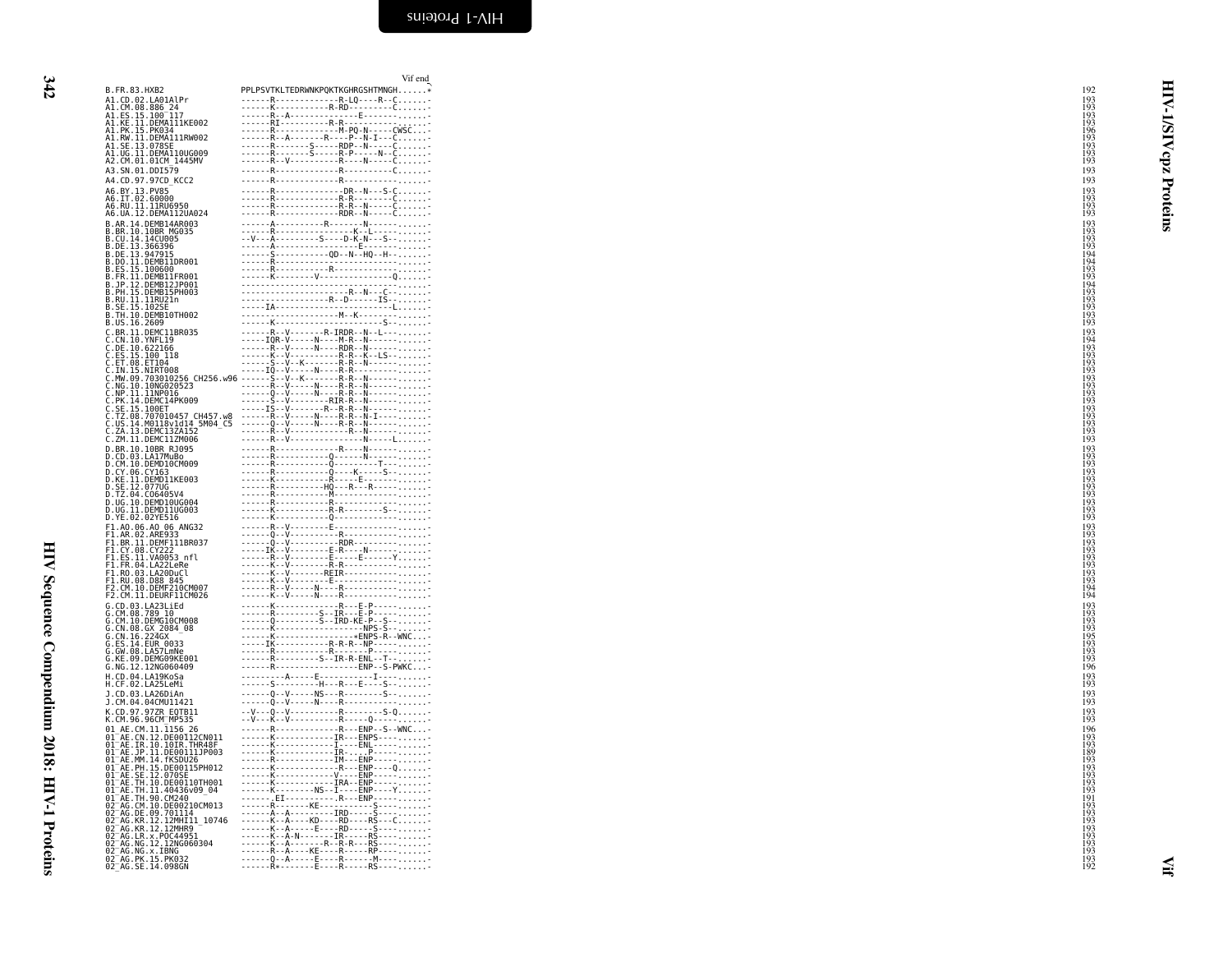| 02_AG.SN.13.9580<br>03 <sup>_</sup> AB.RU.97.KAL153_2<br>$P1-P1-P2V1KL1DNNNPQN1K1G1H1NnG1H1NnG1H1NnG1H1NnG1H1NnG1H1NnG1H1NnG1H1NnG1H1NnG1H1NnG1H1NnG1H1NnG1H1NnG1H1NnG1H1NnG1H1NnG1H1NnG1H1NnG1H1NnG1H1NnG1H1NnG1H1NnG1H1NnG1H1NnG1H1NnG1H1NnG1H1NnG1H1NnG1H1NnG1H1NnG1H1NnG1H1NnG1H1NnG1H1$<br>03 - AB - NO. 37 - NAL 17932<br>05 - DF .BE .x .VI1310<br>06 - CPX .AU .96 .BFP90<br>07 - BC .CN .98 .98CN009<br>08 BC.CN.99.90CN609<br>08 BC.CN.99.90CN607 6F<br>09 CD.TZ.96.96GH2911<br>11 Cpx.CM.99.95CM 1816<br>12 BF.AR.99.ARMA159.40<br>12 Br. AN. 99: ANNA19<br>13 Cpx. CM. 96.96CM<br>14 BG. ES. 05. X1870<br>16 A2D. KR. 97. 97KR004<br>16 A2D. KR. 97. 97KR004<br>17 BF. AR. 99. ARMA038<br>18 cpx CU 99. CU76<br>19 cpx.CU.99.CU7<br>20 BG.CU.99.CU7<br>$^-$ A2D.KE.99.KER2003<br>$-01A1.CM.01.01CM 0001BBY$<br>23 BG.CU.03.CB118<br>24 BG.ES.08.X2456 2<br>25 CPX.CM.02.1918E<br>25 CPX.CM.02.02CD_MBTB047<br>26 ASU.CD.02.02CD_MBTB047<br>27 CPX.FR.04.04CDTTR_KZS<br>22 TAE (1, 00 S. 1976)<br>22 Termin (1, 00 S. 1976)<br>23 Termin (1, 00 S. 1976)<br>23 Termin (1, 00 S. 1976)<br>23 Termin (1, 00 S. 1976)<br>23 Termin (1, 00 S. 1976)<br>23 Termin (1, 00 S. 1976)<br>23 Termin (1, 00 S. 1976)<br>24 Termin<br>60-BC.IT.11.BAV499<br>61-BC.CN.10.JL100010<br>62-BC.CN.10.JL100010<br>63-02A.RU.10.10RU6637<br>64 BC.CN.09.YNFL31<br>64 BC. CN. 09. YNFL31<br>65 Cpx. CN. 110. YNFL01<br>65 Cpx. CN. 110. ANHUI HF115<br>67 O1B. CN. 11. ANHUI HF115<br>67 O1B. JP. 05. 05. ND. NHUI HF115<br>68 O1B. JP. 05. 05. ND. 108R<br>70 BF1. BR. 10. 108R<br>70 BF1. BR. 10. 108R<br>70 BF<br>77-Cpx.MY.14.14MYNBB090<br>78-cpx.CN.13.YNTC19<br>79-0107.CN.13.YNTC19<br>82-cpx.MM.13.mSSDU12<br>90-BF1.BR.11.BRG06043<br>0.CM.96.LA51YBF35<br>0.CM.96.LA51YBF35<br>0.CM.96.LA52YBF39<br>0.CM.99.99CMU4122<br>o.cm.spcmo2_3<br>O.CM.x.pCMO2_3<br>O.ES.01.Read25_HIV_GroupO<br>0.FR.06.RBF206<br>0.GA.10.10Gabi190<br>O.GA.11.11Gab6352<br>O.SN.99.99SE_MP1300<br>------- Q---------RHLR-RDQPE--S----<br>0.0S.10.LTNP<br>P.CM.06.U14788<br>P.FR.09.RBF168<br>CPZ.TZ.06.TAN5<br>R----------------H-----PK-N--LC-C-<br>CPZ.US.85.US_Marilyn<br>------Q--A-----RYPRIRDQLE--S----WKFWKN-<br>GOR.CM.12.SIVgor_BOID2<br>GOR.CM.13.SIVgor_BPID15 |                                    | Vif end                             |
|-------------------------------------------------------------------------------------------------------------------------------------------------------------------------------------------------------------------------------------------------------------------------------------------------------------------------------------------------------------------------------------------------------------------------------------------------------------------------------------------------------------------------------------------------------------------------------------------------------------------------------------------------------------------------------------------------------------------------------------------------------------------------------------------------------------------------------------------------------------------------------------------------------------------------------------------------------------------------------------------------------------------------------------------------------------------------------------------------------------------------------------------------------------------------------------------------------------------------------------------------------------------------------------------------------------------------------------------------------------------------------------------------------------------------------------------------------------------------------------------------------------------------------------------------------------------------------------------------------------------------------------------------------------------------------------------------------------------------------------------------------------------------------------------------------------------------------------------------------------------------------------------------------------------------------------------------------------------------------------------------------------------------------------------------------------------------------------------------------------------------------------------------------------------------------------------------------------------------------------------------------|------------------------------------|-------------------------------------|
|                                                                                                                                                                                                                                                                                                                                                                                                                                                                                                                                                                                                                                                                                                                                                                                                                                                                                                                                                                                                                                                                                                                                                                                                                                                                                                                                                                                                                                                                                                                                                                                                                                                                                                                                                                                                                                                                                                                                                                                                                                                                                                                                                                                                                                                       | B.FR.83.HXB2                       | PPLPSVTKLTEDRWNKPQKTKGHRGSHTMNGH*   |
|                                                                                                                                                                                                                                                                                                                                                                                                                                                                                                                                                                                                                                                                                                                                                                                                                                                                                                                                                                                                                                                                                                                                                                                                                                                                                                                                                                                                                                                                                                                                                                                                                                                                                                                                                                                                                                                                                                                                                                                                                                                                                                                                                                                                                                                       |                                    |                                     |
|                                                                                                                                                                                                                                                                                                                                                                                                                                                                                                                                                                                                                                                                                                                                                                                                                                                                                                                                                                                                                                                                                                                                                                                                                                                                                                                                                                                                                                                                                                                                                                                                                                                                                                                                                                                                                                                                                                                                                                                                                                                                                                                                                                                                                                                       |                                    |                                     |
|                                                                                                                                                                                                                                                                                                                                                                                                                                                                                                                                                                                                                                                                                                                                                                                                                                                                                                                                                                                                                                                                                                                                                                                                                                                                                                                                                                                                                                                                                                                                                                                                                                                                                                                                                                                                                                                                                                                                                                                                                                                                                                                                                                                                                                                       |                                    |                                     |
|                                                                                                                                                                                                                                                                                                                                                                                                                                                                                                                                                                                                                                                                                                                                                                                                                                                                                                                                                                                                                                                                                                                                                                                                                                                                                                                                                                                                                                                                                                                                                                                                                                                                                                                                                                                                                                                                                                                                                                                                                                                                                                                                                                                                                                                       |                                    |                                     |
|                                                                                                                                                                                                                                                                                                                                                                                                                                                                                                                                                                                                                                                                                                                                                                                                                                                                                                                                                                                                                                                                                                                                                                                                                                                                                                                                                                                                                                                                                                                                                                                                                                                                                                                                                                                                                                                                                                                                                                                                                                                                                                                                                                                                                                                       |                                    |                                     |
|                                                                                                                                                                                                                                                                                                                                                                                                                                                                                                                                                                                                                                                                                                                                                                                                                                                                                                                                                                                                                                                                                                                                                                                                                                                                                                                                                                                                                                                                                                                                                                                                                                                                                                                                                                                                                                                                                                                                                                                                                                                                                                                                                                                                                                                       |                                    |                                     |
|                                                                                                                                                                                                                                                                                                                                                                                                                                                                                                                                                                                                                                                                                                                                                                                                                                                                                                                                                                                                                                                                                                                                                                                                                                                                                                                                                                                                                                                                                                                                                                                                                                                                                                                                                                                                                                                                                                                                                                                                                                                                                                                                                                                                                                                       |                                    |                                     |
|                                                                                                                                                                                                                                                                                                                                                                                                                                                                                                                                                                                                                                                                                                                                                                                                                                                                                                                                                                                                                                                                                                                                                                                                                                                                                                                                                                                                                                                                                                                                                                                                                                                                                                                                                                                                                                                                                                                                                                                                                                                                                                                                                                                                                                                       |                                    |                                     |
|                                                                                                                                                                                                                                                                                                                                                                                                                                                                                                                                                                                                                                                                                                                                                                                                                                                                                                                                                                                                                                                                                                                                                                                                                                                                                                                                                                                                                                                                                                                                                                                                                                                                                                                                                                                                                                                                                                                                                                                                                                                                                                                                                                                                                                                       |                                    |                                     |
|                                                                                                                                                                                                                                                                                                                                                                                                                                                                                                                                                                                                                                                                                                                                                                                                                                                                                                                                                                                                                                                                                                                                                                                                                                                                                                                                                                                                                                                                                                                                                                                                                                                                                                                                                                                                                                                                                                                                                                                                                                                                                                                                                                                                                                                       |                                    |                                     |
|                                                                                                                                                                                                                                                                                                                                                                                                                                                                                                                                                                                                                                                                                                                                                                                                                                                                                                                                                                                                                                                                                                                                                                                                                                                                                                                                                                                                                                                                                                                                                                                                                                                                                                                                                                                                                                                                                                                                                                                                                                                                                                                                                                                                                                                       |                                    |                                     |
|                                                                                                                                                                                                                                                                                                                                                                                                                                                                                                                                                                                                                                                                                                                                                                                                                                                                                                                                                                                                                                                                                                                                                                                                                                                                                                                                                                                                                                                                                                                                                                                                                                                                                                                                                                                                                                                                                                                                                                                                                                                                                                                                                                                                                                                       |                                    |                                     |
|                                                                                                                                                                                                                                                                                                                                                                                                                                                                                                                                                                                                                                                                                                                                                                                                                                                                                                                                                                                                                                                                                                                                                                                                                                                                                                                                                                                                                                                                                                                                                                                                                                                                                                                                                                                                                                                                                                                                                                                                                                                                                                                                                                                                                                                       |                                    |                                     |
|                                                                                                                                                                                                                                                                                                                                                                                                                                                                                                                                                                                                                                                                                                                                                                                                                                                                                                                                                                                                                                                                                                                                                                                                                                                                                                                                                                                                                                                                                                                                                                                                                                                                                                                                                                                                                                                                                                                                                                                                                                                                                                                                                                                                                                                       |                                    |                                     |
|                                                                                                                                                                                                                                                                                                                                                                                                                                                                                                                                                                                                                                                                                                                                                                                                                                                                                                                                                                                                                                                                                                                                                                                                                                                                                                                                                                                                                                                                                                                                                                                                                                                                                                                                                                                                                                                                                                                                                                                                                                                                                                                                                                                                                                                       |                                    |                                     |
|                                                                                                                                                                                                                                                                                                                                                                                                                                                                                                                                                                                                                                                                                                                                                                                                                                                                                                                                                                                                                                                                                                                                                                                                                                                                                                                                                                                                                                                                                                                                                                                                                                                                                                                                                                                                                                                                                                                                                                                                                                                                                                                                                                                                                                                       |                                    |                                     |
|                                                                                                                                                                                                                                                                                                                                                                                                                                                                                                                                                                                                                                                                                                                                                                                                                                                                                                                                                                                                                                                                                                                                                                                                                                                                                                                                                                                                                                                                                                                                                                                                                                                                                                                                                                                                                                                                                                                                                                                                                                                                                                                                                                                                                                                       |                                    |                                     |
|                                                                                                                                                                                                                                                                                                                                                                                                                                                                                                                                                                                                                                                                                                                                                                                                                                                                                                                                                                                                                                                                                                                                                                                                                                                                                                                                                                                                                                                                                                                                                                                                                                                                                                                                                                                                                                                                                                                                                                                                                                                                                                                                                                                                                                                       |                                    |                                     |
|                                                                                                                                                                                                                                                                                                                                                                                                                                                                                                                                                                                                                                                                                                                                                                                                                                                                                                                                                                                                                                                                                                                                                                                                                                                                                                                                                                                                                                                                                                                                                                                                                                                                                                                                                                                                                                                                                                                                                                                                                                                                                                                                                                                                                                                       |                                    |                                     |
|                                                                                                                                                                                                                                                                                                                                                                                                                                                                                                                                                                                                                                                                                                                                                                                                                                                                                                                                                                                                                                                                                                                                                                                                                                                                                                                                                                                                                                                                                                                                                                                                                                                                                                                                                                                                                                                                                                                                                                                                                                                                                                                                                                                                                                                       |                                    |                                     |
|                                                                                                                                                                                                                                                                                                                                                                                                                                                                                                                                                                                                                                                                                                                                                                                                                                                                                                                                                                                                                                                                                                                                                                                                                                                                                                                                                                                                                                                                                                                                                                                                                                                                                                                                                                                                                                                                                                                                                                                                                                                                                                                                                                                                                                                       |                                    |                                     |
|                                                                                                                                                                                                                                                                                                                                                                                                                                                                                                                                                                                                                                                                                                                                                                                                                                                                                                                                                                                                                                                                                                                                                                                                                                                                                                                                                                                                                                                                                                                                                                                                                                                                                                                                                                                                                                                                                                                                                                                                                                                                                                                                                                                                                                                       |                                    |                                     |
|                                                                                                                                                                                                                                                                                                                                                                                                                                                                                                                                                                                                                                                                                                                                                                                                                                                                                                                                                                                                                                                                                                                                                                                                                                                                                                                                                                                                                                                                                                                                                                                                                                                                                                                                                                                                                                                                                                                                                                                                                                                                                                                                                                                                                                                       |                                    |                                     |
|                                                                                                                                                                                                                                                                                                                                                                                                                                                                                                                                                                                                                                                                                                                                                                                                                                                                                                                                                                                                                                                                                                                                                                                                                                                                                                                                                                                                                                                                                                                                                                                                                                                                                                                                                                                                                                                                                                                                                                                                                                                                                                                                                                                                                                                       |                                    |                                     |
|                                                                                                                                                                                                                                                                                                                                                                                                                                                                                                                                                                                                                                                                                                                                                                                                                                                                                                                                                                                                                                                                                                                                                                                                                                                                                                                                                                                                                                                                                                                                                                                                                                                                                                                                                                                                                                                                                                                                                                                                                                                                                                                                                                                                                                                       |                                    |                                     |
|                                                                                                                                                                                                                                                                                                                                                                                                                                                                                                                                                                                                                                                                                                                                                                                                                                                                                                                                                                                                                                                                                                                                                                                                                                                                                                                                                                                                                                                                                                                                                                                                                                                                                                                                                                                                                                                                                                                                                                                                                                                                                                                                                                                                                                                       |                                    |                                     |
|                                                                                                                                                                                                                                                                                                                                                                                                                                                                                                                                                                                                                                                                                                                                                                                                                                                                                                                                                                                                                                                                                                                                                                                                                                                                                                                                                                                                                                                                                                                                                                                                                                                                                                                                                                                                                                                                                                                                                                                                                                                                                                                                                                                                                                                       |                                    |                                     |
|                                                                                                                                                                                                                                                                                                                                                                                                                                                                                                                                                                                                                                                                                                                                                                                                                                                                                                                                                                                                                                                                                                                                                                                                                                                                                                                                                                                                                                                                                                                                                                                                                                                                                                                                                                                                                                                                                                                                                                                                                                                                                                                                                                                                                                                       |                                    |                                     |
|                                                                                                                                                                                                                                                                                                                                                                                                                                                                                                                                                                                                                                                                                                                                                                                                                                                                                                                                                                                                                                                                                                                                                                                                                                                                                                                                                                                                                                                                                                                                                                                                                                                                                                                                                                                                                                                                                                                                                                                                                                                                                                                                                                                                                                                       |                                    |                                     |
|                                                                                                                                                                                                                                                                                                                                                                                                                                                                                                                                                                                                                                                                                                                                                                                                                                                                                                                                                                                                                                                                                                                                                                                                                                                                                                                                                                                                                                                                                                                                                                                                                                                                                                                                                                                                                                                                                                                                                                                                                                                                                                                                                                                                                                                       |                                    |                                     |
|                                                                                                                                                                                                                                                                                                                                                                                                                                                                                                                                                                                                                                                                                                                                                                                                                                                                                                                                                                                                                                                                                                                                                                                                                                                                                                                                                                                                                                                                                                                                                                                                                                                                                                                                                                                                                                                                                                                                                                                                                                                                                                                                                                                                                                                       |                                    |                                     |
|                                                                                                                                                                                                                                                                                                                                                                                                                                                                                                                                                                                                                                                                                                                                                                                                                                                                                                                                                                                                                                                                                                                                                                                                                                                                                                                                                                                                                                                                                                                                                                                                                                                                                                                                                                                                                                                                                                                                                                                                                                                                                                                                                                                                                                                       |                                    |                                     |
|                                                                                                                                                                                                                                                                                                                                                                                                                                                                                                                                                                                                                                                                                                                                                                                                                                                                                                                                                                                                                                                                                                                                                                                                                                                                                                                                                                                                                                                                                                                                                                                                                                                                                                                                                                                                                                                                                                                                                                                                                                                                                                                                                                                                                                                       |                                    |                                     |
|                                                                                                                                                                                                                                                                                                                                                                                                                                                                                                                                                                                                                                                                                                                                                                                                                                                                                                                                                                                                                                                                                                                                                                                                                                                                                                                                                                                                                                                                                                                                                                                                                                                                                                                                                                                                                                                                                                                                                                                                                                                                                                                                                                                                                                                       |                                    |                                     |
|                                                                                                                                                                                                                                                                                                                                                                                                                                                                                                                                                                                                                                                                                                                                                                                                                                                                                                                                                                                                                                                                                                                                                                                                                                                                                                                                                                                                                                                                                                                                                                                                                                                                                                                                                                                                                                                                                                                                                                                                                                                                                                                                                                                                                                                       |                                    |                                     |
|                                                                                                                                                                                                                                                                                                                                                                                                                                                                                                                                                                                                                                                                                                                                                                                                                                                                                                                                                                                                                                                                                                                                                                                                                                                                                                                                                                                                                                                                                                                                                                                                                                                                                                                                                                                                                                                                                                                                                                                                                                                                                                                                                                                                                                                       |                                    |                                     |
|                                                                                                                                                                                                                                                                                                                                                                                                                                                                                                                                                                                                                                                                                                                                                                                                                                                                                                                                                                                                                                                                                                                                                                                                                                                                                                                                                                                                                                                                                                                                                                                                                                                                                                                                                                                                                                                                                                                                                                                                                                                                                                                                                                                                                                                       |                                    |                                     |
|                                                                                                                                                                                                                                                                                                                                                                                                                                                                                                                                                                                                                                                                                                                                                                                                                                                                                                                                                                                                                                                                                                                                                                                                                                                                                                                                                                                                                                                                                                                                                                                                                                                                                                                                                                                                                                                                                                                                                                                                                                                                                                                                                                                                                                                       |                                    |                                     |
|                                                                                                                                                                                                                                                                                                                                                                                                                                                                                                                                                                                                                                                                                                                                                                                                                                                                                                                                                                                                                                                                                                                                                                                                                                                                                                                                                                                                                                                                                                                                                                                                                                                                                                                                                                                                                                                                                                                                                                                                                                                                                                                                                                                                                                                       |                                    |                                     |
|                                                                                                                                                                                                                                                                                                                                                                                                                                                                                                                                                                                                                                                                                                                                                                                                                                                                                                                                                                                                                                                                                                                                                                                                                                                                                                                                                                                                                                                                                                                                                                                                                                                                                                                                                                                                                                                                                                                                                                                                                                                                                                                                                                                                                                                       |                                    |                                     |
|                                                                                                                                                                                                                                                                                                                                                                                                                                                                                                                                                                                                                                                                                                                                                                                                                                                                                                                                                                                                                                                                                                                                                                                                                                                                                                                                                                                                                                                                                                                                                                                                                                                                                                                                                                                                                                                                                                                                                                                                                                                                                                                                                                                                                                                       | 59 <sup>-</sup> 01B.CN.09.09LNA423 |                                     |
|                                                                                                                                                                                                                                                                                                                                                                                                                                                                                                                                                                                                                                                                                                                                                                                                                                                                                                                                                                                                                                                                                                                                                                                                                                                                                                                                                                                                                                                                                                                                                                                                                                                                                                                                                                                                                                                                                                                                                                                                                                                                                                                                                                                                                                                       |                                    |                                     |
|                                                                                                                                                                                                                                                                                                                                                                                                                                                                                                                                                                                                                                                                                                                                                                                                                                                                                                                                                                                                                                                                                                                                                                                                                                                                                                                                                                                                                                                                                                                                                                                                                                                                                                                                                                                                                                                                                                                                                                                                                                                                                                                                                                                                                                                       |                                    |                                     |
|                                                                                                                                                                                                                                                                                                                                                                                                                                                                                                                                                                                                                                                                                                                                                                                                                                                                                                                                                                                                                                                                                                                                                                                                                                                                                                                                                                                                                                                                                                                                                                                                                                                                                                                                                                                                                                                                                                                                                                                                                                                                                                                                                                                                                                                       |                                    |                                     |
|                                                                                                                                                                                                                                                                                                                                                                                                                                                                                                                                                                                                                                                                                                                                                                                                                                                                                                                                                                                                                                                                                                                                                                                                                                                                                                                                                                                                                                                                                                                                                                                                                                                                                                                                                                                                                                                                                                                                                                                                                                                                                                                                                                                                                                                       |                                    |                                     |
|                                                                                                                                                                                                                                                                                                                                                                                                                                                                                                                                                                                                                                                                                                                                                                                                                                                                                                                                                                                                                                                                                                                                                                                                                                                                                                                                                                                                                                                                                                                                                                                                                                                                                                                                                                                                                                                                                                                                                                                                                                                                                                                                                                                                                                                       |                                    |                                     |
|                                                                                                                                                                                                                                                                                                                                                                                                                                                                                                                                                                                                                                                                                                                                                                                                                                                                                                                                                                                                                                                                                                                                                                                                                                                                                                                                                                                                                                                                                                                                                                                                                                                                                                                                                                                                                                                                                                                                                                                                                                                                                                                                                                                                                                                       |                                    |                                     |
|                                                                                                                                                                                                                                                                                                                                                                                                                                                                                                                                                                                                                                                                                                                                                                                                                                                                                                                                                                                                                                                                                                                                                                                                                                                                                                                                                                                                                                                                                                                                                                                                                                                                                                                                                                                                                                                                                                                                                                                                                                                                                                                                                                                                                                                       |                                    |                                     |
|                                                                                                                                                                                                                                                                                                                                                                                                                                                                                                                                                                                                                                                                                                                                                                                                                                                                                                                                                                                                                                                                                                                                                                                                                                                                                                                                                                                                                                                                                                                                                                                                                                                                                                                                                                                                                                                                                                                                                                                                                                                                                                                                                                                                                                                       |                                    |                                     |
|                                                                                                                                                                                                                                                                                                                                                                                                                                                                                                                                                                                                                                                                                                                                                                                                                                                                                                                                                                                                                                                                                                                                                                                                                                                                                                                                                                                                                                                                                                                                                                                                                                                                                                                                                                                                                                                                                                                                                                                                                                                                                                                                                                                                                                                       |                                    |                                     |
|                                                                                                                                                                                                                                                                                                                                                                                                                                                                                                                                                                                                                                                                                                                                                                                                                                                                                                                                                                                                                                                                                                                                                                                                                                                                                                                                                                                                                                                                                                                                                                                                                                                                                                                                                                                                                                                                                                                                                                                                                                                                                                                                                                                                                                                       |                                    |                                     |
|                                                                                                                                                                                                                                                                                                                                                                                                                                                                                                                                                                                                                                                                                                                                                                                                                                                                                                                                                                                                                                                                                                                                                                                                                                                                                                                                                                                                                                                                                                                                                                                                                                                                                                                                                                                                                                                                                                                                                                                                                                                                                                                                                                                                                                                       |                                    |                                     |
|                                                                                                                                                                                                                                                                                                                                                                                                                                                                                                                                                                                                                                                                                                                                                                                                                                                                                                                                                                                                                                                                                                                                                                                                                                                                                                                                                                                                                                                                                                                                                                                                                                                                                                                                                                                                                                                                                                                                                                                                                                                                                                                                                                                                                                                       |                                    |                                     |
|                                                                                                                                                                                                                                                                                                                                                                                                                                                                                                                                                                                                                                                                                                                                                                                                                                                                                                                                                                                                                                                                                                                                                                                                                                                                                                                                                                                                                                                                                                                                                                                                                                                                                                                                                                                                                                                                                                                                                                                                                                                                                                                                                                                                                                                       |                                    |                                     |
|                                                                                                                                                                                                                                                                                                                                                                                                                                                                                                                                                                                                                                                                                                                                                                                                                                                                                                                                                                                                                                                                                                                                                                                                                                                                                                                                                                                                                                                                                                                                                                                                                                                                                                                                                                                                                                                                                                                                                                                                                                                                                                                                                                                                                                                       |                                    |                                     |
|                                                                                                                                                                                                                                                                                                                                                                                                                                                                                                                                                                                                                                                                                                                                                                                                                                                                                                                                                                                                                                                                                                                                                                                                                                                                                                                                                                                                                                                                                                                                                                                                                                                                                                                                                                                                                                                                                                                                                                                                                                                                                                                                                                                                                                                       |                                    |                                     |
|                                                                                                                                                                                                                                                                                                                                                                                                                                                                                                                                                                                                                                                                                                                                                                                                                                                                                                                                                                                                                                                                                                                                                                                                                                                                                                                                                                                                                                                                                                                                                                                                                                                                                                                                                                                                                                                                                                                                                                                                                                                                                                                                                                                                                                                       |                                    |                                     |
|                                                                                                                                                                                                                                                                                                                                                                                                                                                                                                                                                                                                                                                                                                                                                                                                                                                                                                                                                                                                                                                                                                                                                                                                                                                                                                                                                                                                                                                                                                                                                                                                                                                                                                                                                                                                                                                                                                                                                                                                                                                                                                                                                                                                                                                       |                                    |                                     |
|                                                                                                                                                                                                                                                                                                                                                                                                                                                                                                                                                                                                                                                                                                                                                                                                                                                                                                                                                                                                                                                                                                                                                                                                                                                                                                                                                                                                                                                                                                                                                                                                                                                                                                                                                                                                                                                                                                                                                                                                                                                                                                                                                                                                                                                       |                                    |                                     |
|                                                                                                                                                                                                                                                                                                                                                                                                                                                                                                                                                                                                                                                                                                                                                                                                                                                                                                                                                                                                                                                                                                                                                                                                                                                                                                                                                                                                                                                                                                                                                                                                                                                                                                                                                                                                                                                                                                                                                                                                                                                                                                                                                                                                                                                       |                                    |                                     |
|                                                                                                                                                                                                                                                                                                                                                                                                                                                                                                                                                                                                                                                                                                                                                                                                                                                                                                                                                                                                                                                                                                                                                                                                                                                                                                                                                                                                                                                                                                                                                                                                                                                                                                                                                                                                                                                                                                                                                                                                                                                                                                                                                                                                                                                       |                                    |                                     |
|                                                                                                                                                                                                                                                                                                                                                                                                                                                                                                                                                                                                                                                                                                                                                                                                                                                                                                                                                                                                                                                                                                                                                                                                                                                                                                                                                                                                                                                                                                                                                                                                                                                                                                                                                                                                                                                                                                                                                                                                                                                                                                                                                                                                                                                       |                                    |                                     |
|                                                                                                                                                                                                                                                                                                                                                                                                                                                                                                                                                                                                                                                                                                                                                                                                                                                                                                                                                                                                                                                                                                                                                                                                                                                                                                                                                                                                                                                                                                                                                                                                                                                                                                                                                                                                                                                                                                                                                                                                                                                                                                                                                                                                                                                       |                                    |                                     |
|                                                                                                                                                                                                                                                                                                                                                                                                                                                                                                                                                                                                                                                                                                                                                                                                                                                                                                                                                                                                                                                                                                                                                                                                                                                                                                                                                                                                                                                                                                                                                                                                                                                                                                                                                                                                                                                                                                                                                                                                                                                                                                                                                                                                                                                       |                                    |                                     |
|                                                                                                                                                                                                                                                                                                                                                                                                                                                                                                                                                                                                                                                                                                                                                                                                                                                                                                                                                                                                                                                                                                                                                                                                                                                                                                                                                                                                                                                                                                                                                                                                                                                                                                                                                                                                                                                                                                                                                                                                                                                                                                                                                                                                                                                       |                                    |                                     |
|                                                                                                                                                                                                                                                                                                                                                                                                                                                                                                                                                                                                                                                                                                                                                                                                                                                                                                                                                                                                                                                                                                                                                                                                                                                                                                                                                                                                                                                                                                                                                                                                                                                                                                                                                                                                                                                                                                                                                                                                                                                                                                                                                                                                                                                       |                                    |                                     |
|                                                                                                                                                                                                                                                                                                                                                                                                                                                                                                                                                                                                                                                                                                                                                                                                                                                                                                                                                                                                                                                                                                                                                                                                                                                                                                                                                                                                                                                                                                                                                                                                                                                                                                                                                                                                                                                                                                                                                                                                                                                                                                                                                                                                                                                       | N.CM.15.S4858                      | ------------------H-R-Q----NP-----  |
|                                                                                                                                                                                                                                                                                                                                                                                                                                                                                                                                                                                                                                                                                                                                                                                                                                                                                                                                                                                                                                                                                                                                                                                                                                                                                                                                                                                                                                                                                                                                                                                                                                                                                                                                                                                                                                                                                                                                                                                                                                                                                                                                                                                                                                                       | N.FR.11.N1 FR 2011                 | ---------------EH---Q----NP-----    |
|                                                                                                                                                                                                                                                                                                                                                                                                                                                                                                                                                                                                                                                                                                                                                                                                                                                                                                                                                                                                                                                                                                                                                                                                                                                                                                                                                                                                                                                                                                                                                                                                                                                                                                                                                                                                                                                                                                                                                                                                                                                                                                                                                                                                                                                       |                                    |                                     |
|                                                                                                                                                                                                                                                                                                                                                                                                                                                                                                                                                                                                                                                                                                                                                                                                                                                                                                                                                                                                                                                                                                                                                                                                                                                                                                                                                                                                                                                                                                                                                                                                                                                                                                                                                                                                                                                                                                                                                                                                                                                                                                                                                                                                                                                       |                                    |                                     |
|                                                                                                                                                                                                                                                                                                                                                                                                                                                                                                                                                                                                                                                                                                                                                                                                                                                                                                                                                                                                                                                                                                                                                                                                                                                                                                                                                                                                                                                                                                                                                                                                                                                                                                                                                                                                                                                                                                                                                                                                                                                                                                                                                                                                                                                       |                                    |                                     |
|                                                                                                                                                                                                                                                                                                                                                                                                                                                                                                                                                                                                                                                                                                                                                                                                                                                                                                                                                                                                                                                                                                                                                                                                                                                                                                                                                                                                                                                                                                                                                                                                                                                                                                                                                                                                                                                                                                                                                                                                                                                                                                                                                                                                                                                       |                                    |                                     |
|                                                                                                                                                                                                                                                                                                                                                                                                                                                                                                                                                                                                                                                                                                                                                                                                                                                                                                                                                                                                                                                                                                                                                                                                                                                                                                                                                                                                                                                                                                                                                                                                                                                                                                                                                                                                                                                                                                                                                                                                                                                                                                                                                                                                                                                       |                                    | -------QL-----K---R--I---Q-N-L-S-C- |
|                                                                                                                                                                                                                                                                                                                                                                                                                                                                                                                                                                                                                                                                                                                                                                                                                                                                                                                                                                                                                                                                                                                                                                                                                                                                                                                                                                                                                                                                                                                                                                                                                                                                                                                                                                                                                                                                                                                                                                                                                                                                                                                                                                                                                                                       |                                    |                                     |

HIV-1/SIVcpz Proteins

**HIV-1/SIVcpz Proteins**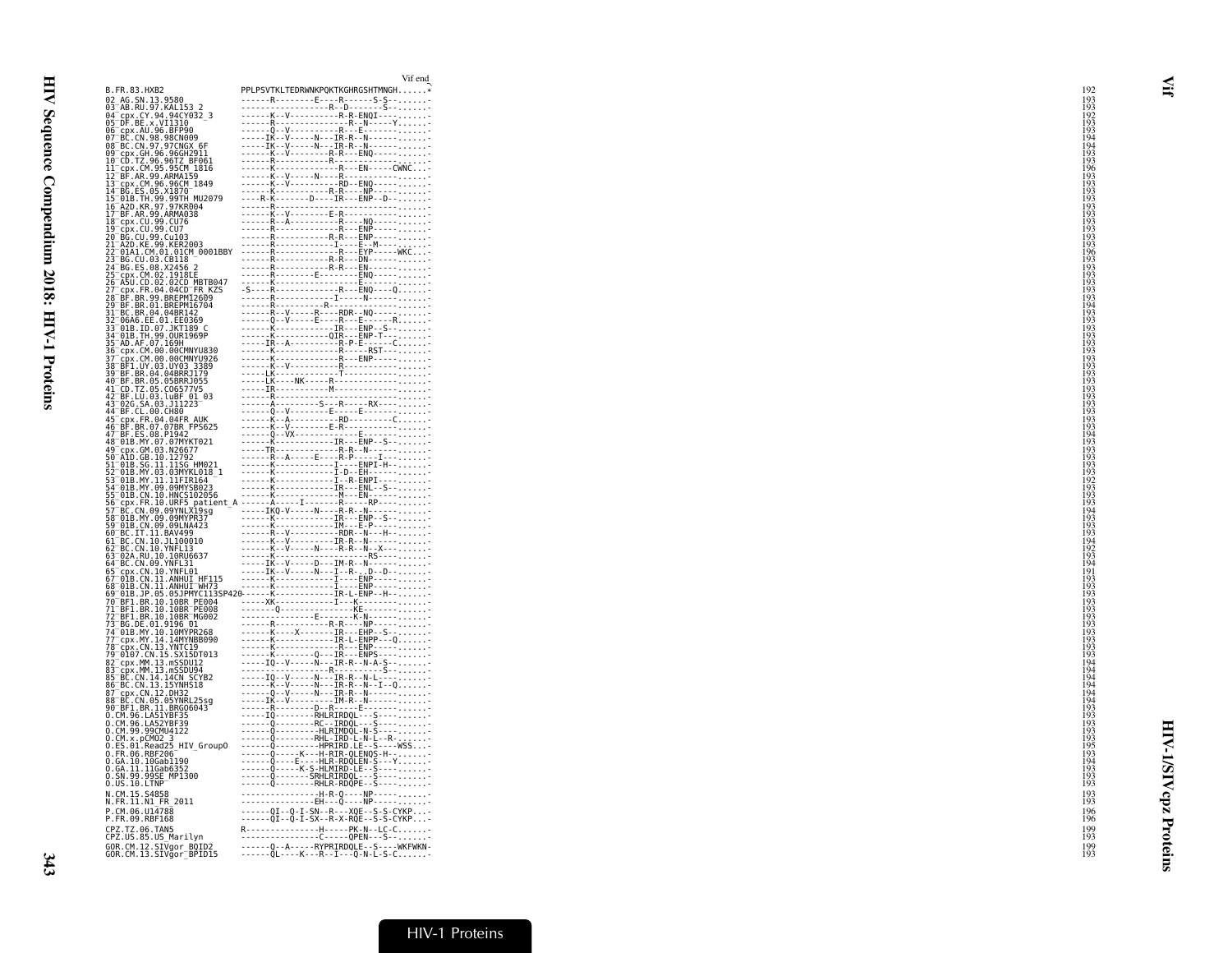<span id="page-37-0"></span>

|                                                                                                                                                                                                                                                       |           | amphipathic $\alpha$ -helix<br>oligomerization |  |                    | H(S/N)RIG motifs<br>Vpr end in HXB2 |         |
|-------------------------------------------------------------------------------------------------------------------------------------------------------------------------------------------------------------------------------------------------------|-----------|------------------------------------------------|--|--------------------|-------------------------------------|---------|
|                                                                                                                                                                                                                                                       | Vpr start |                                                |  | frameshift in HXB2 |                                     | Vpr end |
| B.FR.83.HXB2                                                                                                                                                                                                                                          |           |                                                |  |                    |                                     |         |
| A1.CD.02.LA01AlPr<br>AI.CM.08.886_24<br>A1.ES.15.100_117                                                                                                                                                                                              |           |                                                |  |                    |                                     |         |
|                                                                                                                                                                                                                                                       |           |                                                |  |                    |                                     |         |
| AI.KĒ.II.DĒMAIIIKE002<br>AI.PK.15.PK034<br>A1.RW.II.DEMA111RW002                                                                                                                                                                                      |           |                                                |  |                    |                                     |         |
| A1.SE.13.078SE                                                                                                                                                                                                                                        |           |                                                |  |                    |                                     |         |
| A1.UG.11.DEMA110UG009<br>A2.CM.01.01CM 1445MV                                                                                                                                                                                                         |           |                                                |  |                    |                                     |         |
| A3.SN.01.DDI579                                                                                                                                                                                                                                       |           |                                                |  |                    |                                     |         |
| 44.CD.97.97CD KCC2                                                                                                                                                                                                                                    |           |                                                |  |                    |                                     |         |
| A6.BY.13.PV85<br>A6.IT.02.60000<br>A6.RV.11.11RU6950                                                                                                                                                                                                  |           |                                                |  |                    |                                     |         |
| A6.UA.12.DEMA112UA024                                                                                                                                                                                                                                 |           |                                                |  |                    |                                     |         |
| B.AR.14.DEMB14AR003                                                                                                                                                                                                                                   |           |                                                |  |                    |                                     |         |
| B.BR.10.10BR MG035<br>B.CU.14.14CU005                                                                                                                                                                                                                 |           |                                                |  |                    |                                     |         |
| B.DE.13.366396<br>B.DE.13.947915                                                                                                                                                                                                                      |           |                                                |  |                    |                                     |         |
| B.DO.II.DEMBIIDR001<br>B.ES.15.100600                                                                                                                                                                                                                 |           |                                                |  |                    |                                     |         |
|                                                                                                                                                                                                                                                       |           |                                                |  |                    |                                     |         |
| B.FR.11.DEMB11FR001<br>B.JP.12.DEMB12JP001<br>B.PH.15.DEMB13JP003<br>B.PH.15.DEMB151                                                                                                                                                                  |           |                                                |  |                    |                                     |         |
| B.RU.II.llRU21n                                                                                                                                                                                                                                       |           |                                                |  |                    |                                     |         |
| B.SE.15.102SE<br>B.TH.10.DEMB10TH002                                                                                                                                                                                                                  |           |                                                |  |                    |                                     |         |
| B.US.16.2609<br>C.BR.11.DEMC11BR035                                                                                                                                                                                                                   |           |                                                |  |                    |                                     |         |
| C.CN.10.YNFL19                                                                                                                                                                                                                                        |           |                                                |  |                    |                                     |         |
| C.DE.10.622166<br>C.ES.15.100 118<br>C.ET.08.ET104<br>C.ET.08.ET10400                                                                                                                                                                                 |           |                                                |  |                    |                                     |         |
| .IN.15.NIRT008                                                                                                                                                                                                                                        |           |                                                |  |                    |                                     |         |
| .MW.09.703010256 CH256.w96<br>.MG.10.10NG020523                                                                                                                                                                                                       |           |                                                |  |                    |                                     |         |
| .NP.11.11NP016<br>.PK.14.DEMC14PK009                                                                                                                                                                                                                  |           |                                                |  |                    |                                     |         |
| .SE.15.100ET                                                                                                                                                                                                                                          |           |                                                |  |                    |                                     |         |
| .TZ.08.707010457_CH457.w8                                                                                                                                                                                                                             |           |                                                |  |                    |                                     |         |
| .US.14.M0118v1d14 5M04 C5<br>C.ZA.13.DEMC13ZA152                                                                                                                                                                                                      |           |                                                |  |                    |                                     |         |
| C.ZM.11.DEMC11ZM006<br>D.BR.10.10BR_RJ095                                                                                                                                                                                                             |           |                                                |  |                    |                                     |         |
| D.CD.03.LA17MuBo                                                                                                                                                                                                                                      |           |                                                |  |                    |                                     |         |
| D.CM.10.DEMD10CM009<br>D.CY.06.CY163<br>D.KE.11.DEMD11KE003                                                                                                                                                                                           |           |                                                |  |                    |                                     |         |
|                                                                                                                                                                                                                                                       |           |                                                |  |                    |                                     |         |
| D.SE.12.077UG<br>D.TZ.04.C06405V4<br>D.UG.10.DEMD10UG004                                                                                                                                                                                              |           |                                                |  |                    |                                     |         |
| D.UG.11.DEMD11UG003                                                                                                                                                                                                                                   |           |                                                |  |                    |                                     |         |
| D.YE.02.02YE516<br>F1.AO.06.AO 06 ANG32                                                                                                                                                                                                               |           |                                                |  |                    |                                     |         |
| F1.AR.02.ARE933                                                                                                                                                                                                                                       |           |                                                |  |                    |                                     |         |
| F1.BR.11.DEMF111BR037<br>F1.CY.08.CY222<br>F1.ES.11.VA0053_nfl                                                                                                                                                                                        |           |                                                |  |                    |                                     |         |
|                                                                                                                                                                                                                                                       |           |                                                |  |                    |                                     |         |
| FI.FR.04.LA22LeRe<br>F1.RO.03.LA20DuCl                                                                                                                                                                                                                |           |                                                |  |                    |                                     |         |
| F1.RU.08.D88 845<br>F2.CM.10.DEMF210CM007                                                                                                                                                                                                             |           |                                                |  |                    |                                     |         |
| F2.CM.11.DEURF11CM026<br>G.CD.03.LA23LiEd                                                                                                                                                                                                             |           |                                                |  |                    |                                     |         |
|                                                                                                                                                                                                                                                       |           |                                                |  |                    |                                     |         |
|                                                                                                                                                                                                                                                       |           |                                                |  |                    |                                     |         |
|                                                                                                                                                                                                                                                       |           |                                                |  |                    |                                     |         |
| Ğ.ÉS.14.EUR 0033<br>G.GW.08.LA57LmNe<br>G.KE.09.DEMG09KE001                                                                                                                                                                                           |           |                                                |  |                    |                                     |         |
| G.NG.12.12NG060409                                                                                                                                                                                                                                    |           |                                                |  |                    |                                     |         |
| H.CD.04.LA19KoSa<br>H.CF.02.LA25LeMi                                                                                                                                                                                                                  |           |                                                |  |                    |                                     |         |
| J.CD.03.LA26DiAn                                                                                                                                                                                                                                      |           |                                                |  |                    |                                     |         |
| J.CM.04.04CMU11421                                                                                                                                                                                                                                    |           |                                                |  |                    |                                     |         |
| K.CD.97.97ZR EQTB11<br>K.CM.96.96CM⊤MP535                                                                                                                                                                                                             |           |                                                |  |                    |                                     |         |
| 01 AE.CM.11.1156 26<br>01 AE.CN.12.DE00112CN011<br>01 AE.IR.10.10IR.THR48F                                                                                                                                                                            |           |                                                |  |                    |                                     |         |
|                                                                                                                                                                                                                                                       |           |                                                |  |                    |                                     |         |
| 01 <sup>-</sup> AE.JP.11.DE00111JP003<br>01 <sup>-</sup> AE.MM.14.fKSDU26                                                                                                                                                                             |           |                                                |  |                    |                                     |         |
| 01_AE.PH.15.DE00115PH012                                                                                                                                                                                                                              |           |                                                |  |                    |                                     |         |
| 01 AE.SE.12.070SE<br>01 AE.SE.12.070SE<br>01 AE.TH.10.DE00110TH001                                                                                                                                                                                    |           |                                                |  |                    |                                     |         |
|                                                                                                                                                                                                                                                       |           |                                                |  |                    |                                     |         |
|                                                                                                                                                                                                                                                       |           |                                                |  |                    |                                     |         |
|                                                                                                                                                                                                                                                       |           |                                                |  |                    |                                     |         |
| 91 AE. IH. 10. UE001101H001<br>01 AE. TH. 11. 40436v09 - 04<br>02 AG. CM. 10. CM200<br>02 AG. CM. 10. DE00210CM013<br>02 AG. KR. 12. 12MHT11 - 10746<br>02 AG. KR. 12. PCC44951<br>07 AG. KR. 12. PCC44951<br>07 AG. NG. 12. TRNG060304<br>07 AG. NG. |           |                                                |  |                    |                                     |         |
|                                                                                                                                                                                                                                                       |           |                                                |  |                    |                                     |         |
| 02=AG.NG.x.IBNG<br>02=AG.PK.15.PK032<br>02=AG.SE.14.098GN                                                                                                                                                                                             |           |                                                |  |                    |                                     |         |
|                                                                                                                                                                                                                                                       |           |                                                |  |                    |                                     |         |

<span id="page-37-1"></span>HIV-1/SIV cpz Proteins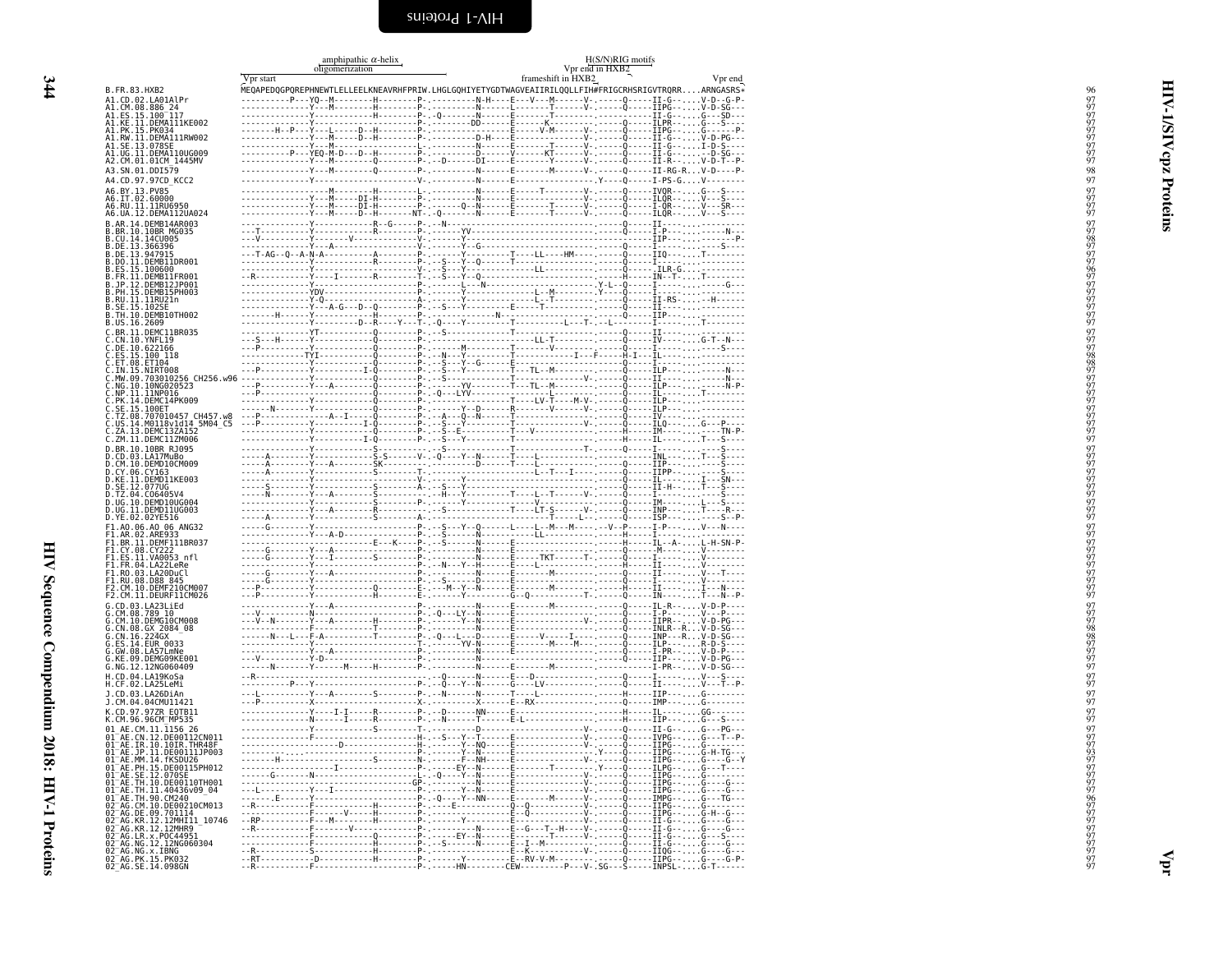|                                                                                                                                                                                                                                                          | Vpr start | amphipathic $\alpha$ -helix<br>oligomerization | H(S/N)RIG motifs<br>Vpr end in HXB2<br>frameshift in HXB2 | Vpr end                                                                                                                                                                                                             |
|----------------------------------------------------------------------------------------------------------------------------------------------------------------------------------------------------------------------------------------------------------|-----------|------------------------------------------------|-----------------------------------------------------------|---------------------------------------------------------------------------------------------------------------------------------------------------------------------------------------------------------------------|
| B.FR.83.HXB2                                                                                                                                                                                                                                             |           |                                                |                                                           |                                                                                                                                                                                                                     |
| 02 AG.SN.13.9580                                                                                                                                                                                                                                         |           |                                                |                                                           |                                                                                                                                                                                                                     |
| 92 AG. 301.13.32<br>93 AB.RU.97.KAL153 2<br>94 Cpx.CY.94.94CY032_3<br>95 DF.BE.x.VI1310<br>96 CCN.84.96.BFP90<br>97 BC.CN.98.98CN009<br>88 BC.CN.98.98CN009<br>88 BC.CN.97.97CNGX 6F                                                                     |           |                                                |                                                           |                                                                                                                                                                                                                     |
|                                                                                                                                                                                                                                                          |           |                                                |                                                           |                                                                                                                                                                                                                     |
|                                                                                                                                                                                                                                                          |           |                                                |                                                           |                                                                                                                                                                                                                     |
| 09-CDX.GH.96.96GH2911<br>10-CD.TZ.96.96TZ_BF061<br>11_cpx.CM.95.95CM_1816                                                                                                                                                                                |           |                                                |                                                           |                                                                                                                                                                                                                     |
| 12 BF.AR.99.ARMA159                                                                                                                                                                                                                                      |           |                                                |                                                           |                                                                                                                                                                                                                     |
|                                                                                                                                                                                                                                                          |           |                                                |                                                           |                                                                                                                                                                                                                     |
| 13 Cpx. CM. 96.96CM<br>14 BG. ES. 05. X1870<br>15 018. TH. 99.99TH_MU2079                                                                                                                                                                                |           |                                                |                                                           |                                                                                                                                                                                                                     |
| 16 A2D.KR.97.97KR004                                                                                                                                                                                                                                     |           |                                                |                                                           |                                                                                                                                                                                                                     |
| 17-BF.AR.99.ARMA038<br>18-cpx.cu.99.cu76<br>19-cpx.cu.99.cu7                                                                                                                                                                                             |           |                                                |                                                           |                                                                                                                                                                                                                     |
| 20 BG.CU.99.Cu103<br>21 A2D.KE.99.KER2003                                                                                                                                                                                                                |           |                                                |                                                           |                                                                                                                                                                                                                     |
| 22 01A1.CM.01.01CM 0001BBY                                                                                                                                                                                                                               |           |                                                |                                                           |                                                                                                                                                                                                                     |
| 23 BG.CU.03.CB118<br>24 BG.ES.08.X2456 2                                                                                                                                                                                                                 |           |                                                |                                                           |                                                                                                                                                                                                                     |
| CDX.CM.02.1918LE<br>A5U.CD.02.02CD_MBTB047                                                                                                                                                                                                               |           |                                                |                                                           |                                                                                                                                                                                                                     |
| cpx.FR.04.04CD <sup>-</sup> FR KZS                                                                                                                                                                                                                       |           |                                                |                                                           |                                                                                                                                                                                                                     |
| 28 BF.BR.99.BREPM12609<br>29 BF.BR.01.BREPM16704                                                                                                                                                                                                         |           |                                                |                                                           |                                                                                                                                                                                                                     |
| 31 BC.BR.04.04BR142<br>32 <sup>-</sup> 06A6.EE.01.EE0369                                                                                                                                                                                                 |           |                                                |                                                           |                                                                                                                                                                                                                     |
| 33 <sup>-</sup> 01B.ID.07.JKT189 C                                                                                                                                                                                                                       |           |                                                |                                                           |                                                                                                                                                                                                                     |
| 34-01B.TH.99.0UR1969P<br>35-AD.AF.07.169H                                                                                                                                                                                                                |           |                                                |                                                           |                                                                                                                                                                                                                     |
| 36 cpx.CM.00.00CMNYU830<br>37 cpx.cm.00.00CMNYU926<br>38 BF1.UY.03.UY03 3389                                                                                                                                                                             |           |                                                |                                                           |                                                                                                                                                                                                                     |
|                                                                                                                                                                                                                                                          |           |                                                |                                                           |                                                                                                                                                                                                                     |
| 39 BF.BR.04.04BRRJ179<br>40 BF.BR.05.05BRRJ055<br>41 CD.TZ.05.C06577V5                                                                                                                                                                                   |           |                                                |                                                           |                                                                                                                                                                                                                     |
| 42 BF.LU.03.luBF 01 03<br>43 026.SA.03.J11223                                                                                                                                                                                                            |           |                                                |                                                           |                                                                                                                                                                                                                     |
| 44 BF.CL.00.CH80                                                                                                                                                                                                                                         |           |                                                |                                                           |                                                                                                                                                                                                                     |
|                                                                                                                                                                                                                                                          |           |                                                |                                                           |                                                                                                                                                                                                                     |
|                                                                                                                                                                                                                                                          |           |                                                |                                                           |                                                                                                                                                                                                                     |
|                                                                                                                                                                                                                                                          |           |                                                |                                                           |                                                                                                                                                                                                                     |
| 44 BF. CL. 00. CH80<br>45 Ep. F. P. 04. 04FR AUK<br>47 BF. ES. 08. P1942<br>47 BF. ES. 08. P1942<br>47 BF. ES. 08. P1942<br>49 OL. 08. P1942<br>59 AM. 08. 10. 11. 1156 HM021<br>59 OAD. GB. 10. 11. 1156 HM021<br>52 OHB. NY. 03. 03. NYKL018<br>53 OB. |           |                                                |                                                           |                                                                                                                                                                                                                     |
|                                                                                                                                                                                                                                                          |           |                                                |                                                           |                                                                                                                                                                                                                     |
| 55 01B.CN.10.HNCS102056                                                                                                                                                                                                                                  |           |                                                |                                                           |                                                                                                                                                                                                                     |
| 56 CDX . FR. 10. URF5 patient_A<br>57 BC. CN. 09. 09YNLX19sg<br>58 01B. MY. 09. 09MYPR37<br>59 01B. CN. 09. 09LNA423                                                                                                                                     |           |                                                |                                                           |                                                                                                                                                                                                                     |
|                                                                                                                                                                                                                                                          |           |                                                |                                                           |                                                                                                                                                                                                                     |
| 60 BC.IT.11.BAV499                                                                                                                                                                                                                                       |           |                                                |                                                           |                                                                                                                                                                                                                     |
| 61 BC.CN.10.JL100010<br>62 BC.CN.10.YNFL13                                                                                                                                                                                                               |           |                                                |                                                           |                                                                                                                                                                                                                     |
| 63 02A.RU.10.10RU6637                                                                                                                                                                                                                                    |           |                                                |                                                           |                                                                                                                                                                                                                     |
| 63 024:RO. (D. 107.0805)<br>64 DC. CN. 09. YNFL31<br>67 01B. CN. 11. ANHUI HF115<br>67 01B. CN. 11. ANHUI HF115<br>68 01B. JP. 05. 05. DPMYC1135P<br>70 BF1. BR. 10. 10BR PE004<br>72 BF1. BR. 10. 10BR PE004<br>72 BF1. BR. 10. 10BR PE008              |           |                                                |                                                           |                                                                                                                                                                                                                     |
|                                                                                                                                                                                                                                                          |           |                                                |                                                           |                                                                                                                                                                                                                     |
|                                                                                                                                                                                                                                                          |           |                                                |                                                           |                                                                                                                                                                                                                     |
| 72 <sup>-</sup> BF1.BR.10.10BR <sup>-</sup> MG002                                                                                                                                                                                                        |           |                                                |                                                           |                                                                                                                                                                                                                     |
| 73 BG.DE.01.9196.01<br>74 01B.MY.10.10MYPR268<br>77 cpx.MY.10.10MYPR268<br>78 cpx.MY.14.14MYNB8090<br>79 0107.CN.15.SX15DT013                                                                                                                            |           |                                                |                                                           |                                                                                                                                                                                                                     |
|                                                                                                                                                                                                                                                          |           |                                                |                                                           |                                                                                                                                                                                                                     |
|                                                                                                                                                                                                                                                          |           |                                                |                                                           |                                                                                                                                                                                                                     |
| 82-cpx.MM.13.mS5DU12<br>83-cpx.MM.13.mS5DU12<br>83-bC.CN.14.14CN SCYB2<br>86-BC.CN.14.14CNS18<br>87-cpx.CN.12.0EXBD                                                                                                                                      |           |                                                |                                                           |                                                                                                                                                                                                                     |
|                                                                                                                                                                                                                                                          |           |                                                |                                                           |                                                                                                                                                                                                                     |
| 88 BC.CN.05.05YNRL25sg                                                                                                                                                                                                                                   |           |                                                |                                                           |                                                                                                                                                                                                                     |
| 90 BF1.BR.11.BRG06043                                                                                                                                                                                                                                    |           |                                                |                                                           |                                                                                                                                                                                                                     |
| 0. CM. 96. LA51YBF35<br>0.CM.96.LA52YBF39<br>0.CM.99.99CMU4122                                                                                                                                                                                           |           |                                                |                                                           |                                                                                                                                                                                                                     |
| $0.$ CM $.$ x $.$ pCM02 $.3$                                                                                                                                                                                                                             |           |                                                |                                                           |                                                                                                                                                                                                                     |
|                                                                                                                                                                                                                                                          |           |                                                |                                                           |                                                                                                                                                                                                                     |
| 0.GA.10.10Gab1190                                                                                                                                                                                                                                        |           |                                                |                                                           |                                                                                                                                                                                                                     |
| 0.GA.11.11Gab6352<br>0.SN.99.99SE MP1300                                                                                                                                                                                                                 |           |                                                |                                                           |                                                                                                                                                                                                                     |
| $0.05.10.$ LTNP<br>N.CM.15.S4858                                                                                                                                                                                                                         |           |                                                |                                                           |                                                                                                                                                                                                                     |
| N.FR.11.N1_FR_2011                                                                                                                                                                                                                                       |           |                                                |                                                           |                                                                                                                                                                                                                     |
| P.CM.06.U14788<br>P.FR.09.RBF168                                                                                                                                                                                                                         |           |                                                |                                                           | ---P------P---F---M-QT-----E--------P- --S---Y--N------E--T------------I----Y----Q------ILTPS-RGR-H-P----<br>-----------P---F---M-QT-----A----P--LQY.--S---Y--N------E--T------X--I----Y----H-----ILPPS-RGR-H-P---- |
| CPZ.TZ.06.TAN5                                                                                                                                                                                                                                           |           |                                                |                                                           | --------------YTL-L-DT---I-Q--------TV.-Q-V-NWVFTVH--S-E--QEL-----RA--T-.Y-H--A-----<br>---V------A---Y---A-DV-----E--L-----P-.-Q----Y--S------E-----------------Y----N-----ISLA--TPQGR--S----                      |
| CPZ.US.85.US_Marilyn<br>GOR.CM.12.SIVgor BQID2                                                                                                                                                                                                           |           |                                                |                                                           |                                                                                                                                                                                                                     |
| GOR.CM.13.SIVgor <sup>-</sup> BPID15                                                                                                                                                                                                                     |           |                                                |                                                           |                                                                                                                                                                                                                     |

Vpr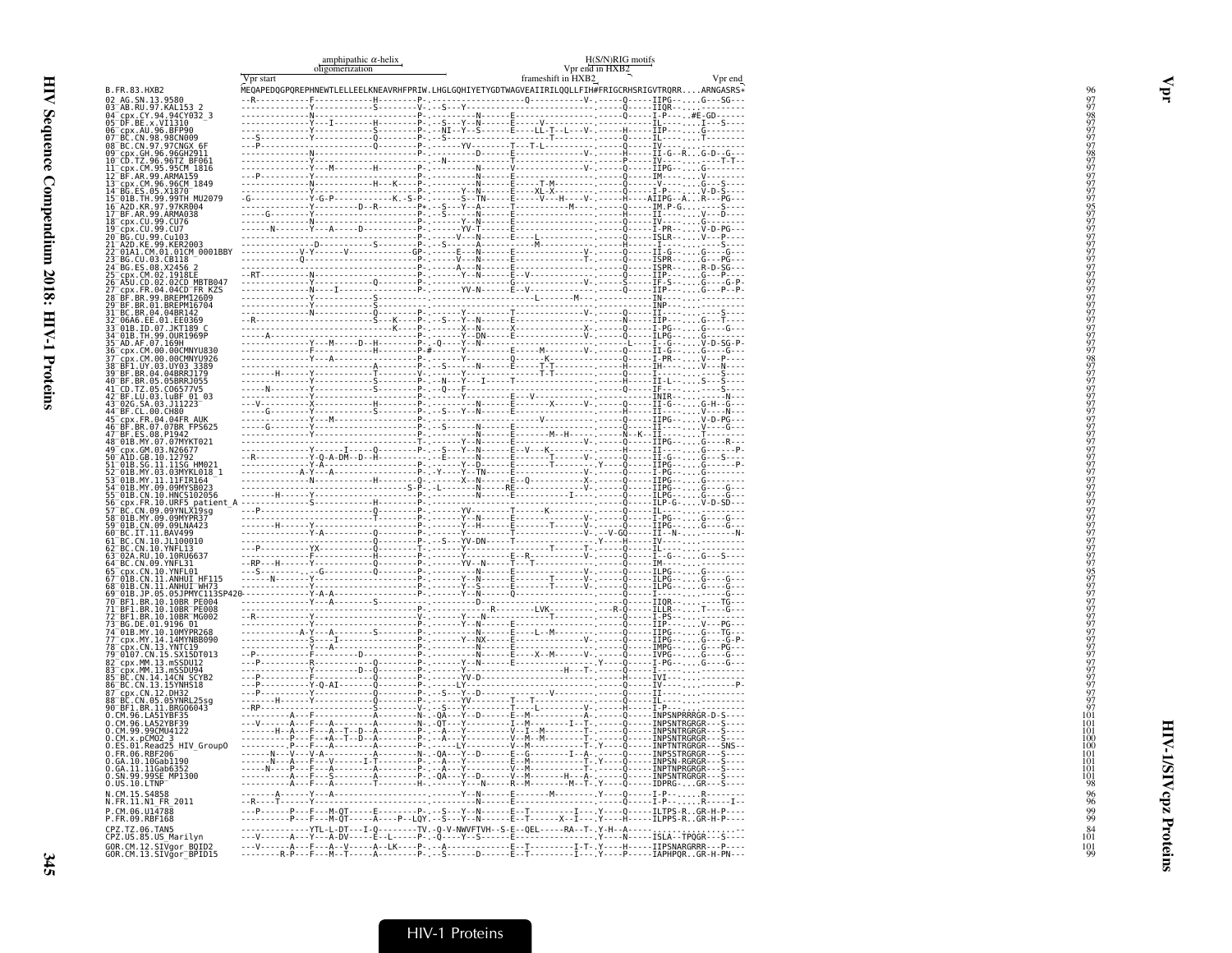<span id="page-39-1"></span><span id="page-39-0"></span>

|                                                                           | Tat start | C-rich region | nuclear localization | exon 1 end exon 2 start                                                                                                                                                                                                             | Tat end |                                                                                  |
|---------------------------------------------------------------------------|-----------|---------------|----------------------|-------------------------------------------------------------------------------------------------------------------------------------------------------------------------------------------------------------------------------------|---------|----------------------------------------------------------------------------------|
| B.FR.83.HXB2                                                              |           |               |                      | MEPVDPRLEPWKHPGSQPKTACTNCYCKKCCF.HCQVCFITKALGISYGRKKRRQRR.RAHQNSQTHQASLSKQPTS.QP.RGDPTGPKE*KKKVERETETDPFD*                                                                                                                          |         | 100                                                                              |
| A1.CD.02.LA01AlPr<br>A1.CM.08.886 24                                      |           |               |                      | 1990 - 12. 200 - 12. 200 - 12. 200 - 12. 200 - 12. 200 - 12. 200 - 12. 200 - 12. 200 - 12. 200 - 12. 200 - 12.<br>- 200 - 12. 200 - 12. 200 - 12. 200 - 12. 200 - 12. 200 - 12. 200 - 12. 200 - 12. 200 - 12. 200 - 12. 200 - 1<br> |         | $\frac{102}{102}$                                                                |
| A1.ES.15.100 <sup>-</sup> 117<br>A1.KE.11.DEMA111KE002                    |           |               |                      |                                                                                                                                                                                                                                     |         |                                                                                  |
| A1.PK.15.PK034                                                            |           |               |                      |                                                                                                                                                                                                                                     |         |                                                                                  |
| A1.RW.11.DEMA111RW002<br>A1.SE.13.078SE<br>A1.UG.11.DEMA110UG009          |           |               |                      |                                                                                                                                                                                                                                     |         |                                                                                  |
| A2.CM.01.01CM 1445MV                                                      |           |               |                      |                                                                                                                                                                                                                                     |         | $\frac{102}{102}$<br>$\frac{102}{102}$<br>$\frac{102}{102}$<br>$\frac{102}{102}$ |
| A3.SN.01.DDI579                                                           |           |               |                      |                                                                                                                                                                                                                                     |         | 102                                                                              |
| A4.CD.97.97CD_KCC2                                                        |           |               |                      | ------N----E--------P-NR-------Y.--P---VN-G----------KL--.-TPRSNKD--NPIP---L-.-A.QR-----E-S--E--SKA-P-R--                                                                                                                           |         | 102                                                                              |
|                                                                           |           |               |                      |                                                                                                                                                                                                                                     |         | $\frac{102}{102}$                                                                |
|                                                                           |           |               |                      |                                                                                                                                                                                                                                     |         | $^{102}_{102}$                                                                   |
|                                                                           |           |               |                      |                                                                                                                                                                                                                                     |         |                                                                                  |
|                                                                           |           |               |                      |                                                                                                                                                                                                                                     |         | $\frac{102}{103}$                                                                |
|                                                                           |           |               |                      |                                                                                                                                                                                                                                     |         |                                                                                  |
|                                                                           |           |               |                      |                                                                                                                                                                                                                                     |         |                                                                                  |
|                                                                           |           |               |                      |                                                                                                                                                                                                                                     |         |                                                                                  |
|                                                                           |           |               |                      |                                                                                                                                                                                                                                     |         | 102<br>102<br>107<br>102<br>102<br>102<br>102<br>102<br>102<br>102               |
|                                                                           |           |               |                      |                                                                                                                                                                                                                                     |         |                                                                                  |
|                                                                           |           |               |                      |                                                                                                                                                                                                                                     |         |                                                                                  |
|                                                                           |           |               |                      |                                                                                                                                                                                                                                     |         |                                                                                  |
|                                                                           |           |               |                      |                                                                                                                                                                                                                                     |         | 104<br>102<br>102<br>102<br>100<br>100                                           |
|                                                                           |           |               |                      |                                                                                                                                                                                                                                     |         |                                                                                  |
|                                                                           |           |               |                      |                                                                                                                                                                                                                                     |         |                                                                                  |
|                                                                           |           |               |                      |                                                                                                                                                                                                                                     |         | iŏž                                                                              |
|                                                                           |           |               |                      |                                                                                                                                                                                                                                     |         | 103<br>103<br>102<br>102<br>102<br>102                                           |
|                                                                           |           |               |                      |                                                                                                                                                                                                                                     |         |                                                                                  |
|                                                                           |           |               |                      |                                                                                                                                                                                                                                     |         | $\frac{102}{102}$                                                                |
|                                                                           |           |               |                      |                                                                                                                                                                                                                                     |         |                                                                                  |
|                                                                           |           |               |                      |                                                                                                                                                                                                                                     |         | $^{102}_{102}$                                                                   |
|                                                                           |           |               |                      |                                                                                                                                                                                                                                     |         | $\begin{array}{c} 103 \\ 103 \\ 103 \end{array}$                                 |
|                                                                           |           |               |                      |                                                                                                                                                                                                                                     |         | 103                                                                              |
|                                                                           |           |               |                      |                                                                                                                                                                                                                                     |         | 103                                                                              |
|                                                                           |           |               |                      |                                                                                                                                                                                                                                     |         | 114                                                                              |
|                                                                           |           |               |                      |                                                                                                                                                                                                                                     |         | $\frac{104}{114}$<br>$\frac{104}{103}$                                           |
|                                                                           |           |               |                      |                                                                                                                                                                                                                                     |         | 103                                                                              |
|                                                                           |           |               |                      |                                                                                                                                                                                                                                     |         | 101                                                                              |
|                                                                           |           |               |                      |                                                                                                                                                                                                                                     |         | 102<br>102<br>102                                                                |
|                                                                           |           |               |                      |                                                                                                                                                                                                                                     |         | 102                                                                              |
|                                                                           |           |               |                      |                                                                                                                                                                                                                                     |         | $\frac{101}{102}$<br>$\frac{102}{101}$                                           |
|                                                                           |           |               |                      |                                                                                                                                                                                                                                     |         |                                                                                  |
|                                                                           |           |               |                      |                                                                                                                                                                                                                                     |         | $\frac{101}{102}$                                                                |
|                                                                           |           |               |                      |                                                                                                                                                                                                                                     |         | $\begin{array}{c} 102 \\ 102 \\ 102 \\ 102 \\ 102 \\ 102 \\ 102 \end{array}$     |
|                                                                           |           |               |                      |                                                                                                                                                                                                                                     |         |                                                                                  |
|                                                                           |           |               |                      |                                                                                                                                                                                                                                     |         |                                                                                  |
|                                                                           |           |               |                      |                                                                                                                                                                                                                                     |         |                                                                                  |
|                                                                           |           |               |                      |                                                                                                                                                                                                                                     |         | $\frac{102}{102}$<br>$\frac{102}{100}$                                           |
| H.CD.04.LA19KoSa                                                          |           |               |                      |                                                                                                                                                                                                                                     |         | $\frac{103}{102}$                                                                |
| H.CF.02.LA25LeMi<br>J.CD.03.LA26DiAn                                      |           |               |                      |                                                                                                                                                                                                                                     |         |                                                                                  |
| J.CM.04.04CMU11421                                                        |           |               |                      |                                                                                                                                                                                                                                     |         | $\frac{102}{102}$                                                                |
| K.CD.97.97ZR EQTB11<br>K.CM.96.96CM_MP535                                 |           |               |                      |                                                                                                                                                                                                                                     |         | $^{101}_{102}$                                                                   |
| 01 AE.CM.11.1156 26                                                       |           |               |                      |                                                                                                                                                                                                                                     |         | 102                                                                              |
| 01 AE.CN.12.DE00112CN011<br>01 AE.IR.10.10IR.THR48F                       |           |               |                      |                                                                                                                                                                                                                                     |         |                                                                                  |
| 01 AE.JP.11.DE00111JP003                                                  |           |               |                      |                                                                                                                                                                                                                                     |         | $\frac{102}{102}$<br>$\frac{102}{102}$<br>$\frac{102}{101}$                      |
| 01-AE:MM.14.fKSDU26<br>01-AE:MM.14.fKSDU26<br>01-AE:SE.12.070SE           |           |               |                      |                                                                                                                                                                                                                                     |         |                                                                                  |
| 01 AE.TH.10.DE00110TH001                                                  |           |               |                      |                                                                                                                                                                                                                                     |         | iŏi<br>101                                                                       |
| 01 AE.TH.11.40436v09 04<br>01 AE. TH. 90. CM240                           |           |               |                      |                                                                                                                                                                                                                                     |         |                                                                                  |
| 02 AG.CM.10.DE00210CM013                                                  |           |               |                      |                                                                                                                                                                                                                                     |         |                                                                                  |
| 02 <sup>-</sup> AG.DE.09.701114<br>02 <sup>-</sup> AG.KR.12.12MHI11 10746 |           |               |                      |                                                                                                                                                                                                                                     |         | 102<br>102<br>102<br>107<br>102                                                  |
| 02 AG.KR.12.12MHR9<br>02 AG. LR. x. P0C44951                              |           |               |                      |                                                                                                                                                                                                                                     |         | $^{102}_{103}$                                                                   |
| 02 <sup>-</sup> AG.NG.12.12NG060304                                       |           |               |                      |                                                                                                                                                                                                                                     |         | 101                                                                              |
| 02 AG.NG.x.IBNG<br>02 AG.PK.15.PK032<br>02 AG.SE.14.098GN                 |           |               |                      |                                                                                                                                                                                                                                     |         | 101<br>102                                                                       |
|                                                                           |           |               |                      |                                                                                                                                                                                                                                     |         | iŏī                                                                              |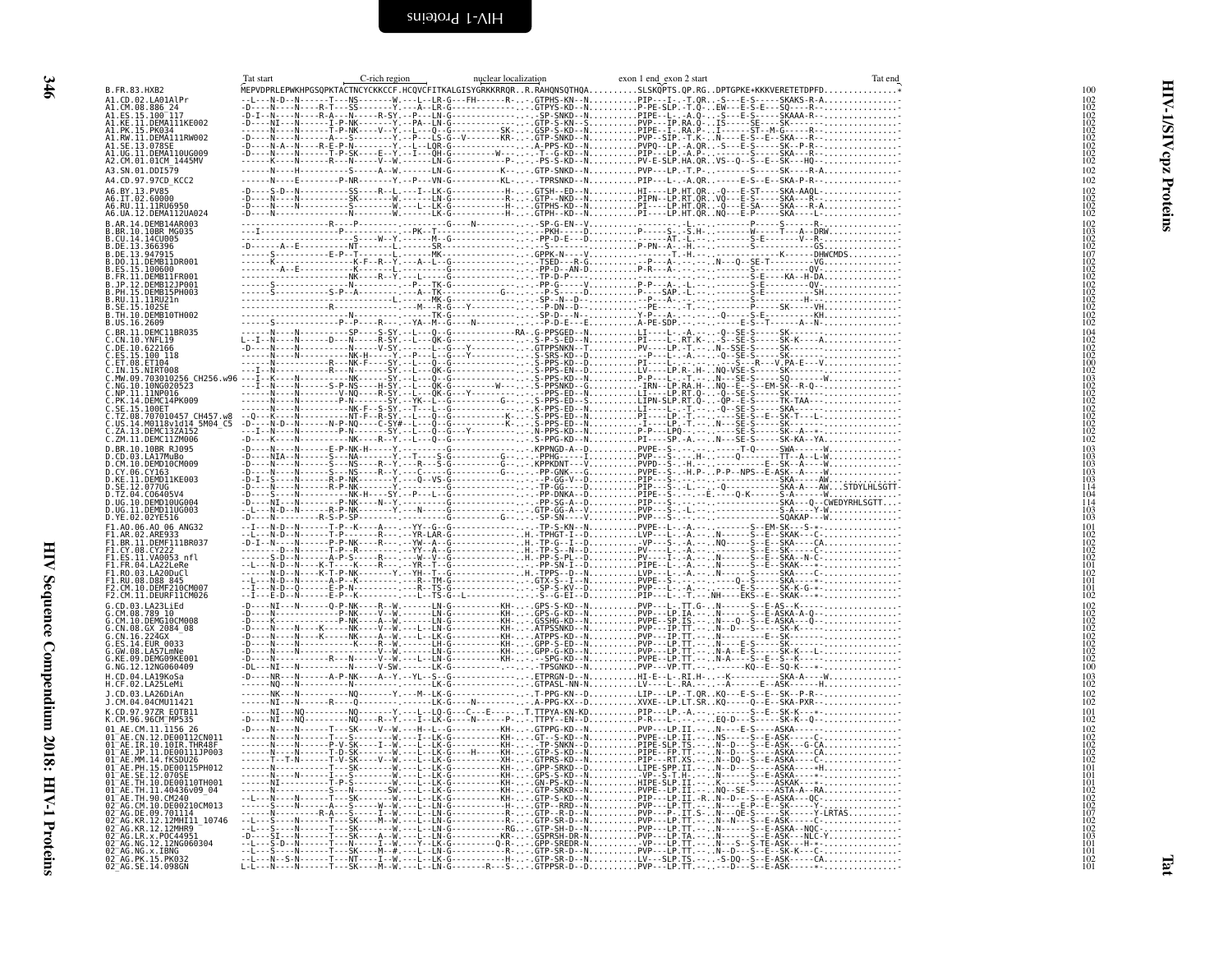| Tat start | C-rich region | nuclear localization | exon 1 end exon 2 start                                                                                   | Tat end |                   |
|-----------|---------------|----------------------|-----------------------------------------------------------------------------------------------------------|---------|-------------------|
|           |               |                      | MEPVDPRLEPWKHPGSQPKTACTNCYCKKCCF.HCQVCFITKALGISYGRKKRRQRR.RAHQNSQTHQASLSKQPTS.QP.RGDPTGPKE*KKKVERETETDPFD |         |                   |
|           |               |                      |                                                                                                           |         |                   |
|           |               |                      |                                                                                                           |         |                   |
|           |               |                      |                                                                                                           |         |                   |
|           |               |                      |                                                                                                           |         |                   |
|           |               |                      |                                                                                                           |         |                   |
|           |               |                      |                                                                                                           |         |                   |
|           |               |                      |                                                                                                           |         |                   |
|           |               |                      |                                                                                                           |         |                   |
|           |               |                      |                                                                                                           |         |                   |
|           |               |                      |                                                                                                           |         |                   |
|           |               |                      |                                                                                                           |         |                   |
|           |               |                      |                                                                                                           |         |                   |
|           |               |                      |                                                                                                           |         |                   |
|           |               |                      |                                                                                                           |         |                   |
|           |               |                      |                                                                                                           |         |                   |
|           |               |                      |                                                                                                           |         |                   |
|           |               |                      |                                                                                                           |         |                   |
|           |               |                      |                                                                                                           |         |                   |
|           |               |                      |                                                                                                           |         |                   |
|           |               |                      |                                                                                                           |         |                   |
|           |               |                      |                                                                                                           |         |                   |
|           |               |                      |                                                                                                           |         |                   |
|           |               |                      |                                                                                                           |         |                   |
|           |               |                      |                                                                                                           |         |                   |
|           |               |                      |                                                                                                           |         |                   |
|           |               |                      |                                                                                                           |         |                   |
|           |               |                      |                                                                                                           |         |                   |
|           |               |                      |                                                                                                           |         |                   |
|           |               |                      |                                                                                                           |         |                   |
|           |               |                      |                                                                                                           |         |                   |
|           |               |                      |                                                                                                           |         |                   |
|           |               |                      |                                                                                                           |         |                   |
|           |               |                      |                                                                                                           |         |                   |
|           |               |                      |                                                                                                           |         |                   |
|           |               |                      |                                                                                                           |         |                   |
|           |               |                      |                                                                                                           |         |                   |
|           |               |                      |                                                                                                           |         |                   |
|           |               |                      |                                                                                                           |         |                   |
|           |               |                      |                                                                                                           |         |                   |
|           |               |                      |                                                                                                           |         |                   |
|           |               |                      |                                                                                                           |         |                   |
|           |               |                      |                                                                                                           |         |                   |
|           |               |                      |                                                                                                           |         |                   |
|           |               |                      |                                                                                                           |         |                   |
|           |               |                      |                                                                                                           |         |                   |
|           |               |                      |                                                                                                           |         |                   |
|           |               |                      |                                                                                                           |         |                   |
|           |               |                      |                                                                                                           |         |                   |
|           |               |                      |                                                                                                           |         |                   |
|           |               |                      |                                                                                                           |         |                   |
|           |               |                      |                                                                                                           |         |                   |
|           |               |                      |                                                                                                           |         |                   |
|           |               |                      |                                                                                                           |         |                   |
|           |               |                      |                                                                                                           |         |                   |
|           |               |                      |                                                                                                           |         |                   |
|           |               |                      |                                                                                                           |         |                   |
|           |               |                      |                                                                                                           |         |                   |
|           |               |                      |                                                                                                           |         |                   |
|           |               |                      |                                                                                                           |         |                   |
|           |               |                      |                                                                                                           |         |                   |
|           |               |                      |                                                                                                           |         | 111               |
|           |               |                      |                                                                                                           |         | 115               |
|           |               |                      |                                                                                                           |         | 103               |
|           |               |                      |                                                                                                           |         | $\frac{116}{109}$ |

Tat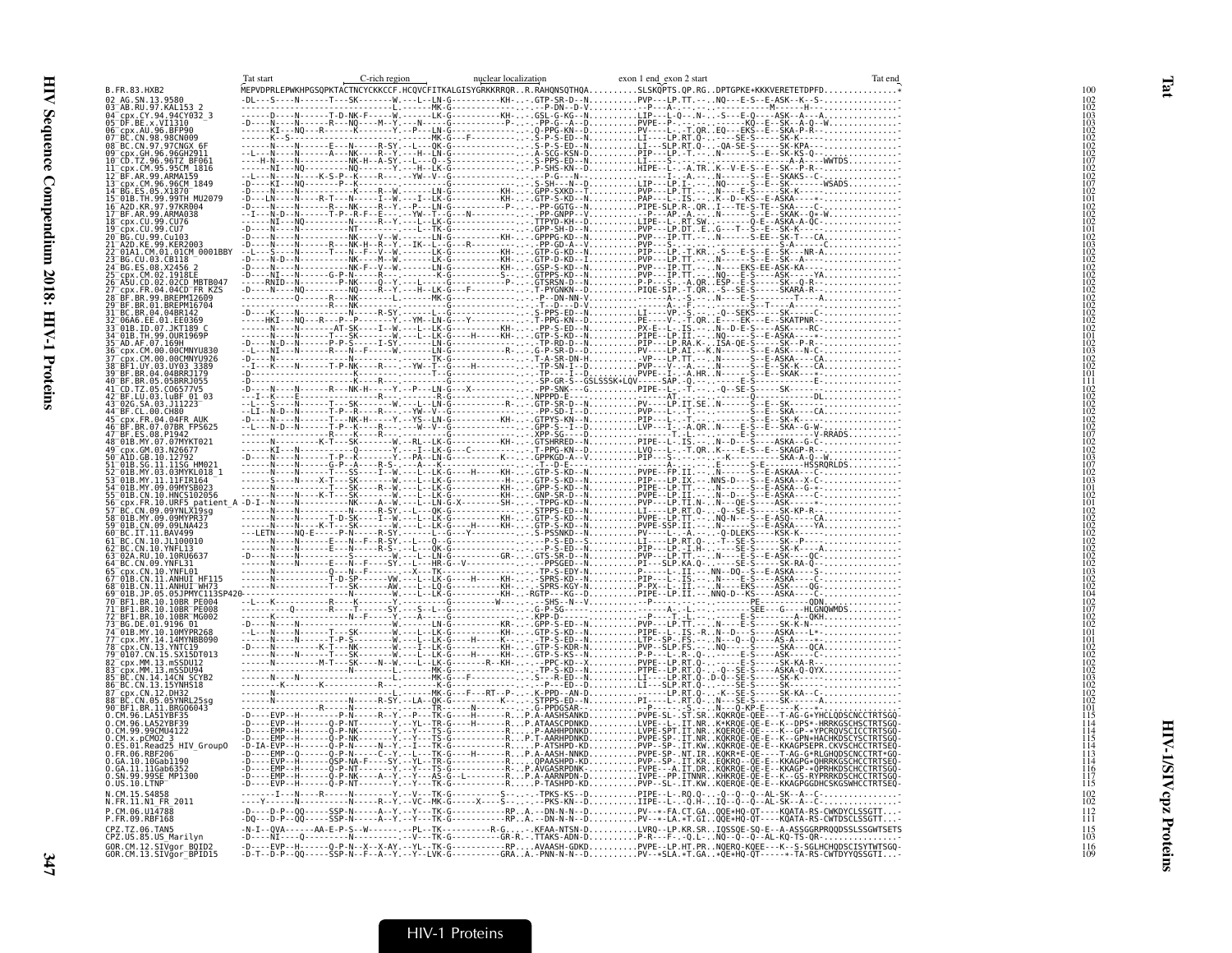<span id="page-41-0"></span>

| ۰.      |
|---------|
|         |
|         |
| I<br>۰. |

<span id="page-41-1"></span>

| Rev start | exon 1 end exon 2 start<br><b>NLS</b> | Leu-rich effector domain<br>Rev end | 116                                                                                               |
|-----------|---------------------------------------|-------------------------------------|---------------------------------------------------------------------------------------------------|
|           |                                       |                                     |                                                                                                   |
|           |                                       |                                     | 124<br>124<br>123<br>123<br>124<br>124<br>117                                                     |
|           |                                       |                                     |                                                                                                   |
|           |                                       |                                     |                                                                                                   |
|           |                                       |                                     | $\frac{124}{124}$                                                                                 |
|           |                                       |                                     | 118<br>124                                                                                        |
|           |                                       |                                     | 124                                                                                               |
|           |                                       |                                     | $\frac{124}{124}$                                                                                 |
|           |                                       |                                     | 117                                                                                               |
|           |                                       |                                     | $\frac{120}{117}$                                                                                 |
|           |                                       |                                     |                                                                                                   |
|           |                                       |                                     | 117<br>120<br>117<br>117                                                                          |
|           |                                       |                                     |                                                                                                   |
|           |                                       |                                     | 117<br>120<br>117<br>117<br>117                                                                   |
|           |                                       |                                     |                                                                                                   |
|           |                                       |                                     |                                                                                                   |
|           |                                       |                                     | 117                                                                                               |
|           |                                       |                                     | $\begin{array}{c} 128 \\ 126 \\ 126 \\ 127 \\ 114 \end{array}$                                    |
|           |                                       |                                     |                                                                                                   |
|           |                                       |                                     |                                                                                                   |
|           |                                       |                                     | 126<br>126<br>119<br>117                                                                          |
|           |                                       |                                     |                                                                                                   |
|           |                                       |                                     | $\frac{126}{126}$<br>$\frac{126}{129}$<br>$\frac{129}{127}$                                       |
|           |                                       |                                     |                                                                                                   |
|           |                                       |                                     |                                                                                                   |
|           |                                       |                                     | 117<br>$\frac{117}{117}$                                                                          |
|           |                                       |                                     | 117                                                                                               |
|           |                                       |                                     | ĬÎ7<br>117                                                                                        |
|           |                                       |                                     | 118<br>117                                                                                        |
|           |                                       |                                     | ĬÎ7                                                                                               |
|           |                                       |                                     | 117                                                                                               |
|           |                                       |                                     | $\frac{117}{117}$                                                                                 |
|           |                                       |                                     | i i 7<br>1 1 7<br>117                                                                             |
|           |                                       |                                     |                                                                                                   |
|           |                                       |                                     | 117<br>117<br>117                                                                                 |
|           |                                       |                                     | ĬÎ7<br>118                                                                                        |
|           |                                       |                                     |                                                                                                   |
|           |                                       |                                     | $\begin{array}{c} 124 \\ 124 \\ 117 \\ 124 \\ 124 \\ 124 \\ 124 \\ 124 \\ 117 \\ 123 \end{array}$ |
|           |                                       |                                     |                                                                                                   |
|           |                                       |                                     |                                                                                                   |
|           |                                       |                                     |                                                                                                   |
|           |                                       |                                     | $\frac{117}{120}$                                                                                 |
|           |                                       |                                     |                                                                                                   |
|           |                                       |                                     | $\frac{117}{117}$                                                                                 |
|           |                                       |                                     | $\frac{117}{117}$                                                                                 |
|           |                                       |                                     |                                                                                                   |
|           |                                       |                                     |                                                                                                   |
|           |                                       |                                     |                                                                                                   |
|           |                                       |                                     |                                                                                                   |
|           |                                       |                                     |                                                                                                   |
|           |                                       |                                     |                                                                                                   |
|           |                                       |                                     |                                                                                                   |
|           |                                       |                                     |                                                                                                   |
|           |                                       |                                     |                                                                                                   |
|           |                                       |                                     |                                                                                                   |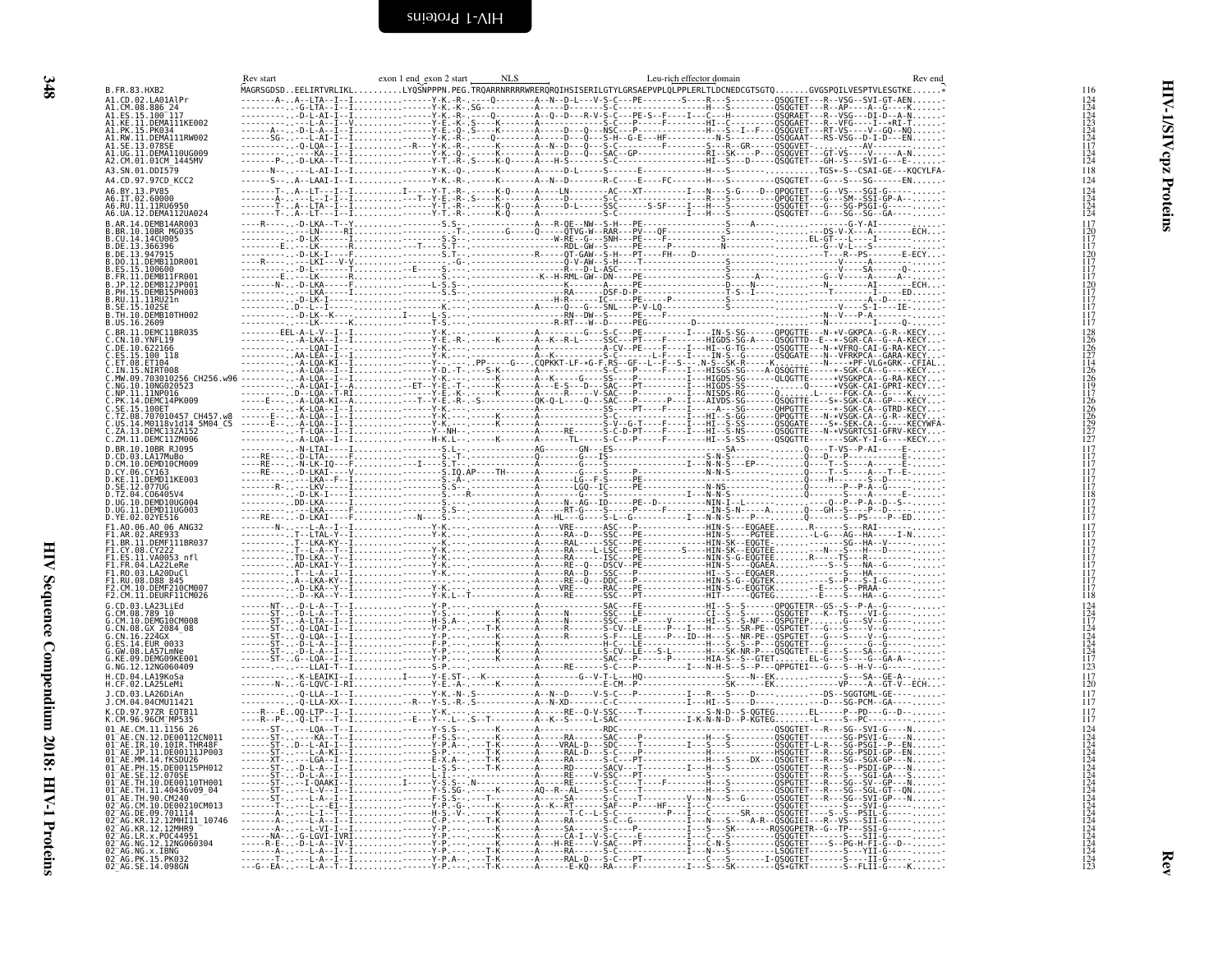| $0.05.10.$ LTNP<br>P.CM.06.U14788<br>P.FR.09.RBF168<br>124<br>CPZ.US.85.US_Marilyn<br>GOR.CM.12.SIVgor_BOID2<br>GOR.CM.13.SIVgor_BPID15 |                    | Rev start | exon 1 end_exon 2 start | NLS | Leu-rich effector domain |  |
|-----------------------------------------------------------------------------------------------------------------------------------------|--------------------|-----------|-------------------------|-----|--------------------------|--|
|                                                                                                                                         |                    |           |                         |     |                          |  |
|                                                                                                                                         |                    |           |                         |     |                          |  |
|                                                                                                                                         |                    |           |                         |     |                          |  |
|                                                                                                                                         |                    |           |                         |     |                          |  |
|                                                                                                                                         |                    |           |                         |     |                          |  |
|                                                                                                                                         |                    |           |                         |     |                          |  |
|                                                                                                                                         |                    |           |                         |     |                          |  |
|                                                                                                                                         |                    |           |                         |     |                          |  |
|                                                                                                                                         |                    |           |                         |     |                          |  |
|                                                                                                                                         |                    |           |                         |     |                          |  |
|                                                                                                                                         |                    |           |                         |     |                          |  |
|                                                                                                                                         |                    |           |                         |     |                          |  |
|                                                                                                                                         |                    |           |                         |     |                          |  |
|                                                                                                                                         |                    |           |                         |     |                          |  |
|                                                                                                                                         |                    |           |                         |     |                          |  |
|                                                                                                                                         |                    |           |                         |     |                          |  |
|                                                                                                                                         |                    |           |                         |     |                          |  |
|                                                                                                                                         |                    |           |                         |     |                          |  |
|                                                                                                                                         |                    |           |                         |     |                          |  |
|                                                                                                                                         |                    |           |                         |     |                          |  |
|                                                                                                                                         |                    |           |                         |     |                          |  |
|                                                                                                                                         |                    |           |                         |     |                          |  |
|                                                                                                                                         |                    |           |                         |     |                          |  |
|                                                                                                                                         |                    |           |                         |     |                          |  |
|                                                                                                                                         |                    |           |                         |     |                          |  |
|                                                                                                                                         |                    |           |                         |     |                          |  |
|                                                                                                                                         |                    |           |                         |     |                          |  |
|                                                                                                                                         |                    |           |                         |     |                          |  |
|                                                                                                                                         |                    |           |                         |     |                          |  |
|                                                                                                                                         |                    |           |                         |     |                          |  |
|                                                                                                                                         |                    |           |                         |     |                          |  |
|                                                                                                                                         |                    |           |                         |     |                          |  |
|                                                                                                                                         |                    |           |                         |     |                          |  |
|                                                                                                                                         |                    |           |                         |     |                          |  |
|                                                                                                                                         |                    |           |                         |     |                          |  |
|                                                                                                                                         |                    |           |                         |     |                          |  |
|                                                                                                                                         |                    |           |                         |     |                          |  |
|                                                                                                                                         |                    |           |                         |     |                          |  |
|                                                                                                                                         |                    |           |                         |     |                          |  |
|                                                                                                                                         |                    |           |                         |     |                          |  |
|                                                                                                                                         |                    |           |                         |     |                          |  |
|                                                                                                                                         |                    |           |                         |     |                          |  |
|                                                                                                                                         |                    |           |                         |     |                          |  |
|                                                                                                                                         |                    |           |                         |     |                          |  |
|                                                                                                                                         |                    |           |                         |     |                          |  |
|                                                                                                                                         |                    |           |                         |     |                          |  |
|                                                                                                                                         |                    |           |                         |     |                          |  |
|                                                                                                                                         |                    |           |                         |     |                          |  |
|                                                                                                                                         |                    |           |                         |     |                          |  |
|                                                                                                                                         |                    |           |                         |     |                          |  |
|                                                                                                                                         |                    |           |                         |     |                          |  |
|                                                                                                                                         |                    |           |                         |     |                          |  |
|                                                                                                                                         |                    |           |                         |     |                          |  |
|                                                                                                                                         |                    |           |                         |     |                          |  |
|                                                                                                                                         | N.FR.11.N1 FR 2011 |           |                         |     |                          |  |
|                                                                                                                                         |                    |           |                         |     |                          |  |
|                                                                                                                                         |                    |           |                         |     |                          |  |
|                                                                                                                                         |                    |           |                         |     |                          |  |
|                                                                                                                                         |                    |           |                         |     |                          |  |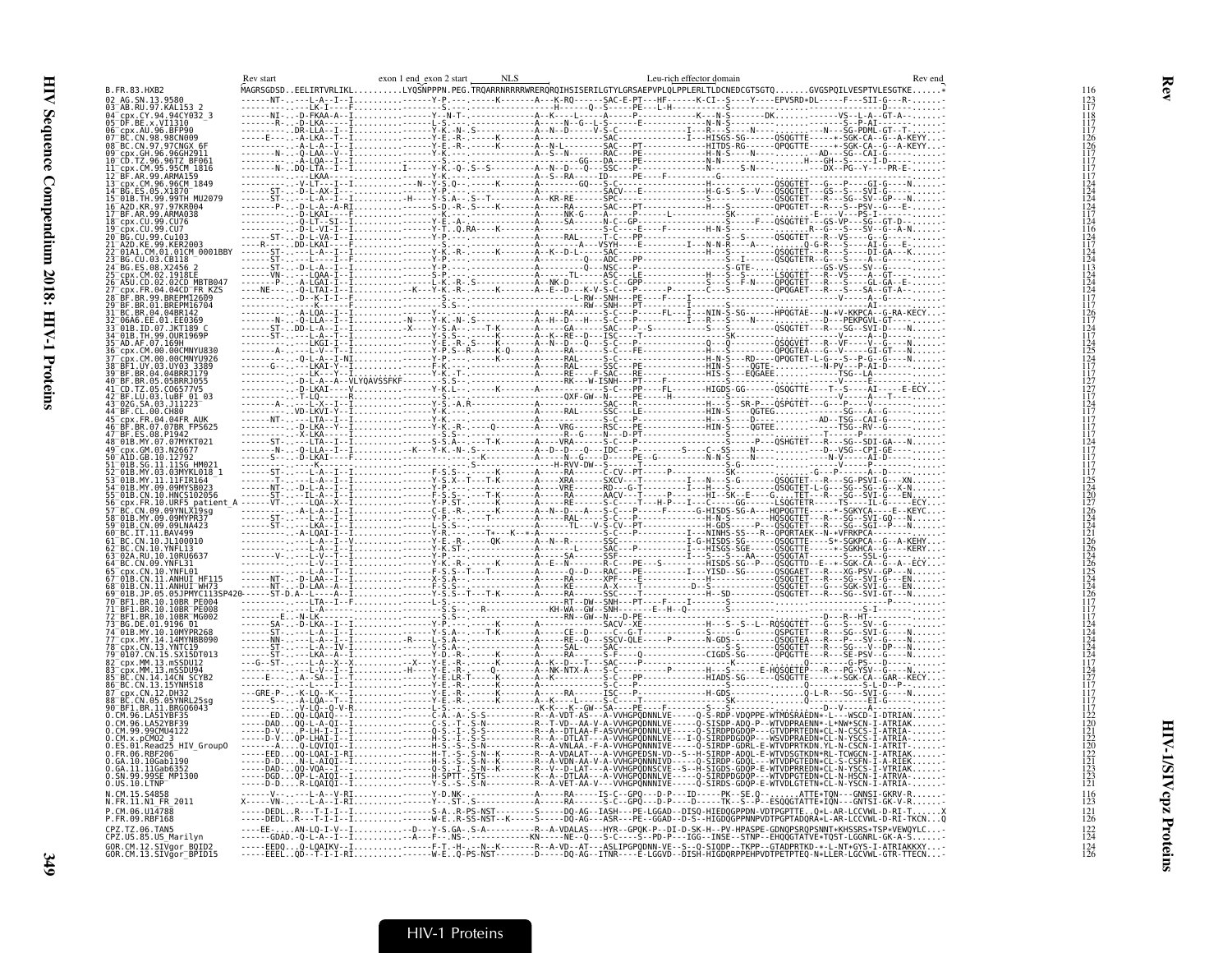|                          | ğ<br>ĺ                        |
|--------------------------|-------------------------------|
|                          |                               |
|                          |                               |
|                          |                               |
|                          |                               |
|                          |                               |
|                          |                               |
|                          |                               |
|                          |                               |
|                          |                               |
|                          |                               |
|                          |                               |
|                          |                               |
|                          |                               |
|                          |                               |
|                          |                               |
|                          |                               |
|                          |                               |
|                          |                               |
|                          |                               |
|                          |                               |
|                          |                               |
|                          |                               |
|                          |                               |
|                          |                               |
|                          |                               |
|                          |                               |
|                          |                               |
|                          |                               |
|                          |                               |
|                          |                               |
|                          |                               |
|                          |                               |
|                          |                               |
|                          |                               |
|                          |                               |
|                          |                               |
|                          |                               |
|                          |                               |
|                          |                               |
|                          |                               |
|                          |                               |
| $\overline{\phantom{a}}$ |                               |
|                          | i                             |
|                          |                               |
|                          |                               |
|                          |                               |
|                          |                               |
|                          | $\frac{1}{2}$                 |
|                          |                               |
|                          |                               |
|                          | ١                             |
|                          |                               |
|                          |                               |
|                          |                               |
|                          |                               |
|                          | <b><i><u>Property</u></i></b> |
|                          |                               |
|                          |                               |
|                          |                               |
|                          | :                             |
|                          | ١                             |
|                          | THE SOTAT                     |
|                          |                               |
|                          | $\frac{1}{2}$                 |
|                          |                               |
|                          | $\overline{\phantom{a}}$      |
|                          | ׇ֚֘֕֡                         |
|                          |                               |
|                          |                               |
|                          |                               |
|                          | I Proteins                    |

<span id="page-43-0"></span>HIV Sequence Compendium 2018: HIV-1 Proteins

<span id="page-43-1"></span>

| Vpu start<br>$\alpha$ -helix<br>Vpu end<br>$\alpha$ -helix<br>TQPIPIVAIVALVVAIIIAIVVWSIVIIEYRKILRQRKIDRLIDRLIERAE.DSGNESE.GEISAL.VEMGVEMGHHAPWD.VDDL*<br>82<br>MT-LE-G--AG-I--L-L--I--T--G-----L-K--R----LEKIR----.------D.-DTEE-.SKL.----DRDF-A.GNN--<br>825822282822822822<br>A1.CM.08.886_24<br>A1.ES.15.100_117<br>A1.PK.15.PK034<br>A1.SE.13.078SE<br>A1.UG.11.DEMA110UG009<br>A2.CM.01.01CM 1445MV<br>82<br>MTSLEV--IG-I--L-L-----T--G---K-V-K-KR-----E-IR---------D.-DTEE-.STL.--V-DDI-LY.DNN--<br>A4.CD.97.97CD KCC2<br>81<br>MT-LV-C--A----VS----I--T--GL----L-K--------E-IR----.----------DEEE-.STL.M-G-NL-LL-.NNNV-<br>$\begin{smallmatrix} 82 \\ 82 \\ 82 \\ 82 \\ 82 \end{smallmatrix}$<br>A6.IT.02.60000<br>A6.RU.11.11RU6950<br>A6.UA.12.DEMA112UA024<br>828582282928692828782887828<br>B.BR.10.10BR MG035<br>B.DE.13.947915<br>B.DO.11.DEMB11DR001<br>B.ES.15.100600<br>B.JP.12.DEMB12JP001<br>B.RU.11.11RU21n<br>B.US.16.2609<br>$8783$<br>$85$<br>$87$<br>$\frac{87}{83}$<br>$\frac{83}{86}$<br>84<br>83<br>87<br>87<br>86<br>83<br>87<br>C.ZM.11.DEMC11ZM006<br>MISLIERVDYRLGVG--II-L-------T-AYL----L---K---W--E-VR----.---------D-EE-.ST-.-D---LRLL-.GNE--<br>87<br>$\frac{82}{83}$<br>D.CD.03.LA17MuBo<br>83<br>D.CY.06.CY163<br>81<br>82<br>82<br>82<br>83<br>D.SE.12.077UG<br>D.UG.11.DEMD11UG003<br>MSDLLAI--------L------T-AYL----VVK-KR-N--YE-IR----.------D.-DAEE-.A-L.G-V-PFI-GG.INN--<br>82<br>82<br>82<br>82<br>80<br>F1.A0.06.A0 06 ANG32<br>F1.BR.11.DEMF111BR037<br>F1.CY.08.CY222<br>F1.ES.11.VA0053 nfl<br>82<br>82<br>82<br>82<br>82<br>F1.RU.08.D88 845<br>F2.CM.10.DEMF210CM007<br>F2.CM.11.DEURF11CM026<br>M--LE-A---G-I--FLA-----T--F-L--E-RK----EK----IR---------------DTEE-.ATL.M---DFD--V.G-N--<br>M-SLA--V-Q-I--ELA-LI-----YVL--N-RK-KO-EN-L--IR----.---------DIEE-.AKL.----DEDA-V.Q-NV-<br>G.CM.08.789 10<br>G.CM.10.DEMG10CM008<br>G.CN.08.GX_2084_08<br>G.CN.16.224GX<br>G.ES.14.EUR 0033<br>G.KE.09.DEMGO9KE001<br>81<br>- MYILTIG-G--I--F--V-I--T--Y-----LVK--R----LE-IR----.------D.-DTEE-.STL.--R-QLNLGY.-A<br>81<br>ML-LQI-----I--SLL--G--TV-Y-----L----N--K----IR----.-----D.-DTDE-.SKL.----P-DL-N.-----<br>J.CD.03.LA26DiAn<br>$_{82}^{82}$<br>MNSLQAS-------FFL-VXA-XVAY-----[V---R--K-X--IR--E-.----D-D.-DTEE-.AKL.----P-DL-N.-------<br>MV-LT-G-I---A-L-L--I--T-AYL----VV--KR-NW-F--IR----.-------.DTEE-.AAL.G-T--LILG-.INN--<br>K.CD.97.97ZR EQTB11<br>MVSLAIS-------L-L--I--T--Y-----LVK-KR-NW----IR----.-----------DAEE-.ADI.G-L--LILGN.I-N--<br>81<br>01 AE.CM.11.1156 26<br>828282<br>01 AE.CN.12.DE00112CN011<br>01 <sup>-</sup> AE.IR.10.10IR.THR48F<br>01 AE. JP. 11. DE00111JP003<br>01 AE. MM. 14. fKSDU26<br>61<br>91–АЕ: PH: 15.0E00115PH012<br>01–АЕ: FH: 15.0E00115PH012<br>01–АЕ: TH: 10.0E00110TH001<br>01–АЕ: TH: 11.140435099_04<br>01–АЕ: TH: 10.0E00210CM013<br>02–АG: DE: 09.701114<br>02–АG: RE: 09.7011141<br>02–АG: RE: 12.12MHR11 10746<br>02–АG: RE: 12.<br>02 AG.KR.12.12MHR9<br>02-AG.LR.x.P0C44951<br>02-AG.LR.x.P0C44951<br>02-AG.NG.12.12NG060304<br>02-AG.NC.X.I5.PK032<br>02-AG.PK.15.PK032<br>02_AG.SE.14.098GN |                                         | transmembrane domain | phos phos<br>cytoplasmic domain |  |
|-------------------------------------------------------------------------------------------------------------------------------------------------------------------------------------------------------------------------------------------------------------------------------------------------------------------------------------------------------------------------------------------------------------------------------------------------------------------------------------------------------------------------------------------------------------------------------------------------------------------------------------------------------------------------------------------------------------------------------------------------------------------------------------------------------------------------------------------------------------------------------------------------------------------------------------------------------------------------------------------------------------------------------------------------------------------------------------------------------------------------------------------------------------------------------------------------------------------------------------------------------------------------------------------------------------------------------------------------------------------------------------------------------------------------------------------------------------------------------------------------------------------------------------------------------------------------------------------------------------------------------------------------------------------------------------------------------------------------------------------------------------------------------------------------------------------------------------------------------------------------------------------------------------------------------------------------------------------------------------------------------------------------------------------------------------------------------------------------------------------------------------------------------------------------------------------------------------------------------------------------------------------------------------------------------------------------------------------------------------------------------------------------------------------------------------------------------------------------------------------------------------------------------------------------------------------------------------------------------------------------------------------------------------------------------------------------------------------------------------------------------------------------------------------------------------------------------------------------------------------------------------------------------------------------------------------------------------------------------------------------------------------------------------------------------------------------------------------------------------|-----------------------------------------|----------------------|---------------------------------|--|
|                                                                                                                                                                                                                                                                                                                                                                                                                                                                                                                                                                                                                                                                                                                                                                                                                                                                                                                                                                                                                                                                                                                                                                                                                                                                                                                                                                                                                                                                                                                                                                                                                                                                                                                                                                                                                                                                                                                                                                                                                                                                                                                                                                                                                                                                                                                                                                                                                                                                                                                                                                                                                                                                                                                                                                                                                                                                                                                                                                                                                                                                                                             | B.FR.83.HXB2                            |                      |                                 |  |
|                                                                                                                                                                                                                                                                                                                                                                                                                                                                                                                                                                                                                                                                                                                                                                                                                                                                                                                                                                                                                                                                                                                                                                                                                                                                                                                                                                                                                                                                                                                                                                                                                                                                                                                                                                                                                                                                                                                                                                                                                                                                                                                                                                                                                                                                                                                                                                                                                                                                                                                                                                                                                                                                                                                                                                                                                                                                                                                                                                                                                                                                                                             | A1.CD.02.LA01AlPr                       |                      |                                 |  |
|                                                                                                                                                                                                                                                                                                                                                                                                                                                                                                                                                                                                                                                                                                                                                                                                                                                                                                                                                                                                                                                                                                                                                                                                                                                                                                                                                                                                                                                                                                                                                                                                                                                                                                                                                                                                                                                                                                                                                                                                                                                                                                                                                                                                                                                                                                                                                                                                                                                                                                                                                                                                                                                                                                                                                                                                                                                                                                                                                                                                                                                                                                             | A1.KE.11.DEMA111KE002                   |                      |                                 |  |
|                                                                                                                                                                                                                                                                                                                                                                                                                                                                                                                                                                                                                                                                                                                                                                                                                                                                                                                                                                                                                                                                                                                                                                                                                                                                                                                                                                                                                                                                                                                                                                                                                                                                                                                                                                                                                                                                                                                                                                                                                                                                                                                                                                                                                                                                                                                                                                                                                                                                                                                                                                                                                                                                                                                                                                                                                                                                                                                                                                                                                                                                                                             | A1.RW.11.DEMA111RW002                   |                      |                                 |  |
|                                                                                                                                                                                                                                                                                                                                                                                                                                                                                                                                                                                                                                                                                                                                                                                                                                                                                                                                                                                                                                                                                                                                                                                                                                                                                                                                                                                                                                                                                                                                                                                                                                                                                                                                                                                                                                                                                                                                                                                                                                                                                                                                                                                                                                                                                                                                                                                                                                                                                                                                                                                                                                                                                                                                                                                                                                                                                                                                                                                                                                                                                                             |                                         |                      |                                 |  |
|                                                                                                                                                                                                                                                                                                                                                                                                                                                                                                                                                                                                                                                                                                                                                                                                                                                                                                                                                                                                                                                                                                                                                                                                                                                                                                                                                                                                                                                                                                                                                                                                                                                                                                                                                                                                                                                                                                                                                                                                                                                                                                                                                                                                                                                                                                                                                                                                                                                                                                                                                                                                                                                                                                                                                                                                                                                                                                                                                                                                                                                                                                             | A3.SN.01.DDI579                         |                      |                                 |  |
|                                                                                                                                                                                                                                                                                                                                                                                                                                                                                                                                                                                                                                                                                                                                                                                                                                                                                                                                                                                                                                                                                                                                                                                                                                                                                                                                                                                                                                                                                                                                                                                                                                                                                                                                                                                                                                                                                                                                                                                                                                                                                                                                                                                                                                                                                                                                                                                                                                                                                                                                                                                                                                                                                                                                                                                                                                                                                                                                                                                                                                                                                                             | A6.BY.13.PV85                           |                      |                                 |  |
|                                                                                                                                                                                                                                                                                                                                                                                                                                                                                                                                                                                                                                                                                                                                                                                                                                                                                                                                                                                                                                                                                                                                                                                                                                                                                                                                                                                                                                                                                                                                                                                                                                                                                                                                                                                                                                                                                                                                                                                                                                                                                                                                                                                                                                                                                                                                                                                                                                                                                                                                                                                                                                                                                                                                                                                                                                                                                                                                                                                                                                                                                                             |                                         |                      |                                 |  |
|                                                                                                                                                                                                                                                                                                                                                                                                                                                                                                                                                                                                                                                                                                                                                                                                                                                                                                                                                                                                                                                                                                                                                                                                                                                                                                                                                                                                                                                                                                                                                                                                                                                                                                                                                                                                                                                                                                                                                                                                                                                                                                                                                                                                                                                                                                                                                                                                                                                                                                                                                                                                                                                                                                                                                                                                                                                                                                                                                                                                                                                                                                             | B.AR.14.DEMB14AR003                     |                      |                                 |  |
|                                                                                                                                                                                                                                                                                                                                                                                                                                                                                                                                                                                                                                                                                                                                                                                                                                                                                                                                                                                                                                                                                                                                                                                                                                                                                                                                                                                                                                                                                                                                                                                                                                                                                                                                                                                                                                                                                                                                                                                                                                                                                                                                                                                                                                                                                                                                                                                                                                                                                                                                                                                                                                                                                                                                                                                                                                                                                                                                                                                                                                                                                                             | B.CU.14.14CU005<br>B.DE.13.366396       |                      |                                 |  |
|                                                                                                                                                                                                                                                                                                                                                                                                                                                                                                                                                                                                                                                                                                                                                                                                                                                                                                                                                                                                                                                                                                                                                                                                                                                                                                                                                                                                                                                                                                                                                                                                                                                                                                                                                                                                                                                                                                                                                                                                                                                                                                                                                                                                                                                                                                                                                                                                                                                                                                                                                                                                                                                                                                                                                                                                                                                                                                                                                                                                                                                                                                             |                                         |                      |                                 |  |
|                                                                                                                                                                                                                                                                                                                                                                                                                                                                                                                                                                                                                                                                                                                                                                                                                                                                                                                                                                                                                                                                                                                                                                                                                                                                                                                                                                                                                                                                                                                                                                                                                                                                                                                                                                                                                                                                                                                                                                                                                                                                                                                                                                                                                                                                                                                                                                                                                                                                                                                                                                                                                                                                                                                                                                                                                                                                                                                                                                                                                                                                                                             | B.FR.11.DEMB11FR001                     |                      |                                 |  |
|                                                                                                                                                                                                                                                                                                                                                                                                                                                                                                                                                                                                                                                                                                                                                                                                                                                                                                                                                                                                                                                                                                                                                                                                                                                                                                                                                                                                                                                                                                                                                                                                                                                                                                                                                                                                                                                                                                                                                                                                                                                                                                                                                                                                                                                                                                                                                                                                                                                                                                                                                                                                                                                                                                                                                                                                                                                                                                                                                                                                                                                                                                             | B. PH. 15. DEMB15PH003                  |                      |                                 |  |
|                                                                                                                                                                                                                                                                                                                                                                                                                                                                                                                                                                                                                                                                                                                                                                                                                                                                                                                                                                                                                                                                                                                                                                                                                                                                                                                                                                                                                                                                                                                                                                                                                                                                                                                                                                                                                                                                                                                                                                                                                                                                                                                                                                                                                                                                                                                                                                                                                                                                                                                                                                                                                                                                                                                                                                                                                                                                                                                                                                                                                                                                                                             | B.SE.15.102S<br>B. TH. 10. DEMB10TH002  |                      |                                 |  |
|                                                                                                                                                                                                                                                                                                                                                                                                                                                                                                                                                                                                                                                                                                                                                                                                                                                                                                                                                                                                                                                                                                                                                                                                                                                                                                                                                                                                                                                                                                                                                                                                                                                                                                                                                                                                                                                                                                                                                                                                                                                                                                                                                                                                                                                                                                                                                                                                                                                                                                                                                                                                                                                                                                                                                                                                                                                                                                                                                                                                                                                                                                             |                                         |                      |                                 |  |
|                                                                                                                                                                                                                                                                                                                                                                                                                                                                                                                                                                                                                                                                                                                                                                                                                                                                                                                                                                                                                                                                                                                                                                                                                                                                                                                                                                                                                                                                                                                                                                                                                                                                                                                                                                                                                                                                                                                                                                                                                                                                                                                                                                                                                                                                                                                                                                                                                                                                                                                                                                                                                                                                                                                                                                                                                                                                                                                                                                                                                                                                                                             |                                         |                      |                                 |  |
|                                                                                                                                                                                                                                                                                                                                                                                                                                                                                                                                                                                                                                                                                                                                                                                                                                                                                                                                                                                                                                                                                                                                                                                                                                                                                                                                                                                                                                                                                                                                                                                                                                                                                                                                                                                                                                                                                                                                                                                                                                                                                                                                                                                                                                                                                                                                                                                                                                                                                                                                                                                                                                                                                                                                                                                                                                                                                                                                                                                                                                                                                                             |                                         |                      |                                 |  |
|                                                                                                                                                                                                                                                                                                                                                                                                                                                                                                                                                                                                                                                                                                                                                                                                                                                                                                                                                                                                                                                                                                                                                                                                                                                                                                                                                                                                                                                                                                                                                                                                                                                                                                                                                                                                                                                                                                                                                                                                                                                                                                                                                                                                                                                                                                                                                                                                                                                                                                                                                                                                                                                                                                                                                                                                                                                                                                                                                                                                                                                                                                             |                                         |                      |                                 |  |
|                                                                                                                                                                                                                                                                                                                                                                                                                                                                                                                                                                                                                                                                                                                                                                                                                                                                                                                                                                                                                                                                                                                                                                                                                                                                                                                                                                                                                                                                                                                                                                                                                                                                                                                                                                                                                                                                                                                                                                                                                                                                                                                                                                                                                                                                                                                                                                                                                                                                                                                                                                                                                                                                                                                                                                                                                                                                                                                                                                                                                                                                                                             |                                         |                      |                                 |  |
|                                                                                                                                                                                                                                                                                                                                                                                                                                                                                                                                                                                                                                                                                                                                                                                                                                                                                                                                                                                                                                                                                                                                                                                                                                                                                                                                                                                                                                                                                                                                                                                                                                                                                                                                                                                                                                                                                                                                                                                                                                                                                                                                                                                                                                                                                                                                                                                                                                                                                                                                                                                                                                                                                                                                                                                                                                                                                                                                                                                                                                                                                                             |                                         |                      |                                 |  |
|                                                                                                                                                                                                                                                                                                                                                                                                                                                                                                                                                                                                                                                                                                                                                                                                                                                                                                                                                                                                                                                                                                                                                                                                                                                                                                                                                                                                                                                                                                                                                                                                                                                                                                                                                                                                                                                                                                                                                                                                                                                                                                                                                                                                                                                                                                                                                                                                                                                                                                                                                                                                                                                                                                                                                                                                                                                                                                                                                                                                                                                                                                             |                                         |                      |                                 |  |
|                                                                                                                                                                                                                                                                                                                                                                                                                                                                                                                                                                                                                                                                                                                                                                                                                                                                                                                                                                                                                                                                                                                                                                                                                                                                                                                                                                                                                                                                                                                                                                                                                                                                                                                                                                                                                                                                                                                                                                                                                                                                                                                                                                                                                                                                                                                                                                                                                                                                                                                                                                                                                                                                                                                                                                                                                                                                                                                                                                                                                                                                                                             | D.BR.10.10BR RJ095                      |                      |                                 |  |
|                                                                                                                                                                                                                                                                                                                                                                                                                                                                                                                                                                                                                                                                                                                                                                                                                                                                                                                                                                                                                                                                                                                                                                                                                                                                                                                                                                                                                                                                                                                                                                                                                                                                                                                                                                                                                                                                                                                                                                                                                                                                                                                                                                                                                                                                                                                                                                                                                                                                                                                                                                                                                                                                                                                                                                                                                                                                                                                                                                                                                                                                                                             | D.CM.10.DEMD10CM009                     |                      |                                 |  |
|                                                                                                                                                                                                                                                                                                                                                                                                                                                                                                                                                                                                                                                                                                                                                                                                                                                                                                                                                                                                                                                                                                                                                                                                                                                                                                                                                                                                                                                                                                                                                                                                                                                                                                                                                                                                                                                                                                                                                                                                                                                                                                                                                                                                                                                                                                                                                                                                                                                                                                                                                                                                                                                                                                                                                                                                                                                                                                                                                                                                                                                                                                             | D.KE.11.DEMD11KE003                     |                      |                                 |  |
|                                                                                                                                                                                                                                                                                                                                                                                                                                                                                                                                                                                                                                                                                                                                                                                                                                                                                                                                                                                                                                                                                                                                                                                                                                                                                                                                                                                                                                                                                                                                                                                                                                                                                                                                                                                                                                                                                                                                                                                                                                                                                                                                                                                                                                                                                                                                                                                                                                                                                                                                                                                                                                                                                                                                                                                                                                                                                                                                                                                                                                                                                                             | D.TZ.04.C06405V4<br>D.UG.10.DEMD10UG004 |                      |                                 |  |
|                                                                                                                                                                                                                                                                                                                                                                                                                                                                                                                                                                                                                                                                                                                                                                                                                                                                                                                                                                                                                                                                                                                                                                                                                                                                                                                                                                                                                                                                                                                                                                                                                                                                                                                                                                                                                                                                                                                                                                                                                                                                                                                                                                                                                                                                                                                                                                                                                                                                                                                                                                                                                                                                                                                                                                                                                                                                                                                                                                                                                                                                                                             | D.YE.02.02YE516                         |                      |                                 |  |
|                                                                                                                                                                                                                                                                                                                                                                                                                                                                                                                                                                                                                                                                                                                                                                                                                                                                                                                                                                                                                                                                                                                                                                                                                                                                                                                                                                                                                                                                                                                                                                                                                                                                                                                                                                                                                                                                                                                                                                                                                                                                                                                                                                                                                                                                                                                                                                                                                                                                                                                                                                                                                                                                                                                                                                                                                                                                                                                                                                                                                                                                                                             | F1.AR.02.ARE933                         |                      |                                 |  |
|                                                                                                                                                                                                                                                                                                                                                                                                                                                                                                                                                                                                                                                                                                                                                                                                                                                                                                                                                                                                                                                                                                                                                                                                                                                                                                                                                                                                                                                                                                                                                                                                                                                                                                                                                                                                                                                                                                                                                                                                                                                                                                                                                                                                                                                                                                                                                                                                                                                                                                                                                                                                                                                                                                                                                                                                                                                                                                                                                                                                                                                                                                             |                                         |                      |                                 |  |
|                                                                                                                                                                                                                                                                                                                                                                                                                                                                                                                                                                                                                                                                                                                                                                                                                                                                                                                                                                                                                                                                                                                                                                                                                                                                                                                                                                                                                                                                                                                                                                                                                                                                                                                                                                                                                                                                                                                                                                                                                                                                                                                                                                                                                                                                                                                                                                                                                                                                                                                                                                                                                                                                                                                                                                                                                                                                                                                                                                                                                                                                                                             | F1.FR.04.LA22LeRe<br>F1.R0.03.LA20DuCl  |                      |                                 |  |
|                                                                                                                                                                                                                                                                                                                                                                                                                                                                                                                                                                                                                                                                                                                                                                                                                                                                                                                                                                                                                                                                                                                                                                                                                                                                                                                                                                                                                                                                                                                                                                                                                                                                                                                                                                                                                                                                                                                                                                                                                                                                                                                                                                                                                                                                                                                                                                                                                                                                                                                                                                                                                                                                                                                                                                                                                                                                                                                                                                                                                                                                                                             |                                         |                      |                                 |  |
|                                                                                                                                                                                                                                                                                                                                                                                                                                                                                                                                                                                                                                                                                                                                                                                                                                                                                                                                                                                                                                                                                                                                                                                                                                                                                                                                                                                                                                                                                                                                                                                                                                                                                                                                                                                                                                                                                                                                                                                                                                                                                                                                                                                                                                                                                                                                                                                                                                                                                                                                                                                                                                                                                                                                                                                                                                                                                                                                                                                                                                                                                                             | G.CD.03.LA23LiEd                        |                      |                                 |  |
|                                                                                                                                                                                                                                                                                                                                                                                                                                                                                                                                                                                                                                                                                                                                                                                                                                                                                                                                                                                                                                                                                                                                                                                                                                                                                                                                                                                                                                                                                                                                                                                                                                                                                                                                                                                                                                                                                                                                                                                                                                                                                                                                                                                                                                                                                                                                                                                                                                                                                                                                                                                                                                                                                                                                                                                                                                                                                                                                                                                                                                                                                                             |                                         |                      |                                 |  |
|                                                                                                                                                                                                                                                                                                                                                                                                                                                                                                                                                                                                                                                                                                                                                                                                                                                                                                                                                                                                                                                                                                                                                                                                                                                                                                                                                                                                                                                                                                                                                                                                                                                                                                                                                                                                                                                                                                                                                                                                                                                                                                                                                                                                                                                                                                                                                                                                                                                                                                                                                                                                                                                                                                                                                                                                                                                                                                                                                                                                                                                                                                             |                                         |                      |                                 |  |
|                                                                                                                                                                                                                                                                                                                                                                                                                                                                                                                                                                                                                                                                                                                                                                                                                                                                                                                                                                                                                                                                                                                                                                                                                                                                                                                                                                                                                                                                                                                                                                                                                                                                                                                                                                                                                                                                                                                                                                                                                                                                                                                                                                                                                                                                                                                                                                                                                                                                                                                                                                                                                                                                                                                                                                                                                                                                                                                                                                                                                                                                                                             | G.GW.08.LA57LmNe                        |                      |                                 |  |
|                                                                                                                                                                                                                                                                                                                                                                                                                                                                                                                                                                                                                                                                                                                                                                                                                                                                                                                                                                                                                                                                                                                                                                                                                                                                                                                                                                                                                                                                                                                                                                                                                                                                                                                                                                                                                                                                                                                                                                                                                                                                                                                                                                                                                                                                                                                                                                                                                                                                                                                                                                                                                                                                                                                                                                                                                                                                                                                                                                                                                                                                                                             | G.NG.12.12NG060409<br>H.CD.04.LA19KoSa  |                      |                                 |  |
|                                                                                                                                                                                                                                                                                                                                                                                                                                                                                                                                                                                                                                                                                                                                                                                                                                                                                                                                                                                                                                                                                                                                                                                                                                                                                                                                                                                                                                                                                                                                                                                                                                                                                                                                                                                                                                                                                                                                                                                                                                                                                                                                                                                                                                                                                                                                                                                                                                                                                                                                                                                                                                                                                                                                                                                                                                                                                                                                                                                                                                                                                                             | H.CF.02.LA25LeMi                        |                      |                                 |  |
|                                                                                                                                                                                                                                                                                                                                                                                                                                                                                                                                                                                                                                                                                                                                                                                                                                                                                                                                                                                                                                                                                                                                                                                                                                                                                                                                                                                                                                                                                                                                                                                                                                                                                                                                                                                                                                                                                                                                                                                                                                                                                                                                                                                                                                                                                                                                                                                                                                                                                                                                                                                                                                                                                                                                                                                                                                                                                                                                                                                                                                                                                                             | J.CM.04.04CMU11421                      |                      |                                 |  |
|                                                                                                                                                                                                                                                                                                                                                                                                                                                                                                                                                                                                                                                                                                                                                                                                                                                                                                                                                                                                                                                                                                                                                                                                                                                                                                                                                                                                                                                                                                                                                                                                                                                                                                                                                                                                                                                                                                                                                                                                                                                                                                                                                                                                                                                                                                                                                                                                                                                                                                                                                                                                                                                                                                                                                                                                                                                                                                                                                                                                                                                                                                             | K.CM.96.96CM MP535                      |                      |                                 |  |
|                                                                                                                                                                                                                                                                                                                                                                                                                                                                                                                                                                                                                                                                                                                                                                                                                                                                                                                                                                                                                                                                                                                                                                                                                                                                                                                                                                                                                                                                                                                                                                                                                                                                                                                                                                                                                                                                                                                                                                                                                                                                                                                                                                                                                                                                                                                                                                                                                                                                                                                                                                                                                                                                                                                                                                                                                                                                                                                                                                                                                                                                                                             |                                         |                      |                                 |  |
|                                                                                                                                                                                                                                                                                                                                                                                                                                                                                                                                                                                                                                                                                                                                                                                                                                                                                                                                                                                                                                                                                                                                                                                                                                                                                                                                                                                                                                                                                                                                                                                                                                                                                                                                                                                                                                                                                                                                                                                                                                                                                                                                                                                                                                                                                                                                                                                                                                                                                                                                                                                                                                                                                                                                                                                                                                                                                                                                                                                                                                                                                                             |                                         |                      |                                 |  |
|                                                                                                                                                                                                                                                                                                                                                                                                                                                                                                                                                                                                                                                                                                                                                                                                                                                                                                                                                                                                                                                                                                                                                                                                                                                                                                                                                                                                                                                                                                                                                                                                                                                                                                                                                                                                                                                                                                                                                                                                                                                                                                                                                                                                                                                                                                                                                                                                                                                                                                                                                                                                                                                                                                                                                                                                                                                                                                                                                                                                                                                                                                             |                                         |                      |                                 |  |
|                                                                                                                                                                                                                                                                                                                                                                                                                                                                                                                                                                                                                                                                                                                                                                                                                                                                                                                                                                                                                                                                                                                                                                                                                                                                                                                                                                                                                                                                                                                                                                                                                                                                                                                                                                                                                                                                                                                                                                                                                                                                                                                                                                                                                                                                                                                                                                                                                                                                                                                                                                                                                                                                                                                                                                                                                                                                                                                                                                                                                                                                                                             |                                         |                      |                                 |  |
|                                                                                                                                                                                                                                                                                                                                                                                                                                                                                                                                                                                                                                                                                                                                                                                                                                                                                                                                                                                                                                                                                                                                                                                                                                                                                                                                                                                                                                                                                                                                                                                                                                                                                                                                                                                                                                                                                                                                                                                                                                                                                                                                                                                                                                                                                                                                                                                                                                                                                                                                                                                                                                                                                                                                                                                                                                                                                                                                                                                                                                                                                                             |                                         |                      |                                 |  |
|                                                                                                                                                                                                                                                                                                                                                                                                                                                                                                                                                                                                                                                                                                                                                                                                                                                                                                                                                                                                                                                                                                                                                                                                                                                                                                                                                                                                                                                                                                                                                                                                                                                                                                                                                                                                                                                                                                                                                                                                                                                                                                                                                                                                                                                                                                                                                                                                                                                                                                                                                                                                                                                                                                                                                                                                                                                                                                                                                                                                                                                                                                             |                                         |                      |                                 |  |
|                                                                                                                                                                                                                                                                                                                                                                                                                                                                                                                                                                                                                                                                                                                                                                                                                                                                                                                                                                                                                                                                                                                                                                                                                                                                                                                                                                                                                                                                                                                                                                                                                                                                                                                                                                                                                                                                                                                                                                                                                                                                                                                                                                                                                                                                                                                                                                                                                                                                                                                                                                                                                                                                                                                                                                                                                                                                                                                                                                                                                                                                                                             |                                         |                      |                                 |  |
|                                                                                                                                                                                                                                                                                                                                                                                                                                                                                                                                                                                                                                                                                                                                                                                                                                                                                                                                                                                                                                                                                                                                                                                                                                                                                                                                                                                                                                                                                                                                                                                                                                                                                                                                                                                                                                                                                                                                                                                                                                                                                                                                                                                                                                                                                                                                                                                                                                                                                                                                                                                                                                                                                                                                                                                                                                                                                                                                                                                                                                                                                                             |                                         |                      |                                 |  |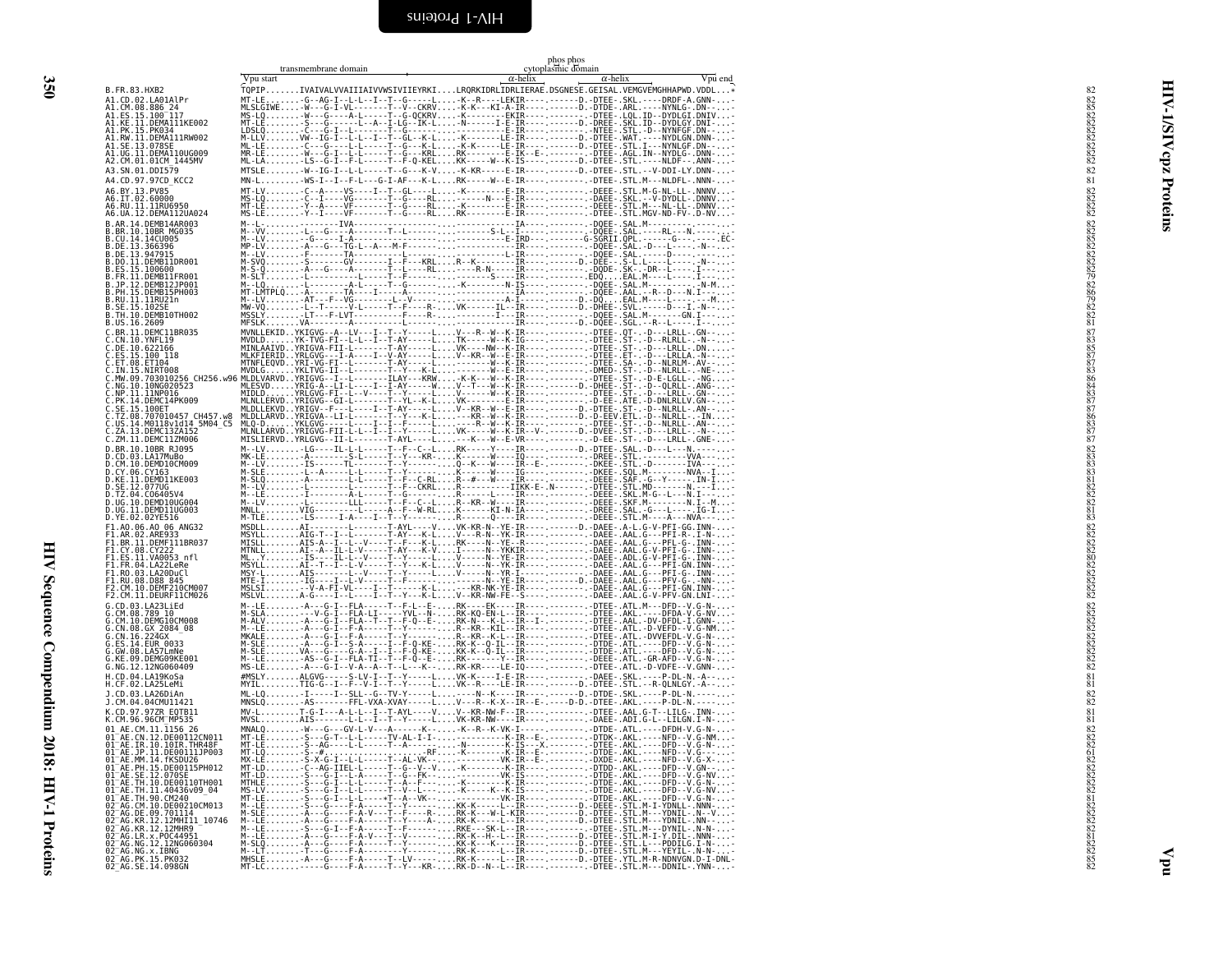|                                                                           | transmembrane domain | phos phos<br>cytoplasmic domain                                                                                                                                                     |         |
|---------------------------------------------------------------------------|----------------------|-------------------------------------------------------------------------------------------------------------------------------------------------------------------------------------|---------|
|                                                                           | Vpu start            | $\alpha$ -helix<br>$\alpha$ -helix                                                                                                                                                  | Vpu end |
| B.FR.83.HXB2                                                              |                      | TQPIPIVAIVALVVAIIIAIVVWSIVIIEYRKILRQRKIDRLIDRLIERAE.DSGNESE.GEISAL.VEMGVEMGHHAPWD.VDDL*                                                                                             |         |
|                                                                           |                      |                                                                                                                                                                                     |         |
|                                                                           |                      |                                                                                                                                                                                     |         |
|                                                                           |                      |                                                                                                                                                                                     |         |
|                                                                           |                      |                                                                                                                                                                                     |         |
|                                                                           |                      |                                                                                                                                                                                     |         |
|                                                                           |                      |                                                                                                                                                                                     |         |
|                                                                           |                      |                                                                                                                                                                                     |         |
|                                                                           |                      |                                                                                                                                                                                     |         |
|                                                                           |                      |                                                                                                                                                                                     |         |
|                                                                           |                      |                                                                                                                                                                                     |         |
|                                                                           |                      |                                                                                                                                                                                     |         |
|                                                                           |                      |                                                                                                                                                                                     |         |
|                                                                           |                      |                                                                                                                                                                                     |         |
|                                                                           |                      |                                                                                                                                                                                     |         |
|                                                                           |                      |                                                                                                                                                                                     |         |
|                                                                           |                      |                                                                                                                                                                                     |         |
|                                                                           |                      |                                                                                                                                                                                     |         |
|                                                                           |                      |                                                                                                                                                                                     |         |
|                                                                           |                      |                                                                                                                                                                                     |         |
|                                                                           |                      |                                                                                                                                                                                     |         |
|                                                                           |                      |                                                                                                                                                                                     |         |
|                                                                           |                      |                                                                                                                                                                                     |         |
|                                                                           |                      |                                                                                                                                                                                     |         |
|                                                                           |                      |                                                                                                                                                                                     |         |
|                                                                           |                      |                                                                                                                                                                                     |         |
|                                                                           |                      |                                                                                                                                                                                     |         |
|                                                                           |                      |                                                                                                                                                                                     |         |
|                                                                           |                      |                                                                                                                                                                                     |         |
|                                                                           |                      |                                                                                                                                                                                     |         |
|                                                                           |                      |                                                                                                                                                                                     |         |
|                                                                           |                      |                                                                                                                                                                                     |         |
|                                                                           |                      |                                                                                                                                                                                     |         |
|                                                                           |                      |                                                                                                                                                                                     |         |
|                                                                           |                      |                                                                                                                                                                                     |         |
|                                                                           |                      |                                                                                                                                                                                     |         |
|                                                                           |                      |                                                                                                                                                                                     |         |
|                                                                           |                      |                                                                                                                                                                                     |         |
|                                                                           |                      |                                                                                                                                                                                     |         |
|                                                                           |                      |                                                                                                                                                                                     |         |
|                                                                           |                      |                                                                                                                                                                                     |         |
|                                                                           |                      |                                                                                                                                                                                     |         |
|                                                                           |                      |                                                                                                                                                                                     |         |
|                                                                           |                      |                                                                                                                                                                                     |         |
|                                                                           |                      |                                                                                                                                                                                     |         |
| N.CM.15.S4858<br>N.FR.11.N1_FR_2011                                       |                      |                                                                                                                                                                                     |         |
| P.CM.06.U14788<br>P.FR.09.RBF168                                          |                      |                                                                                                                                                                                     |         |
| CPZ.TZ.06.TAN5                                                            |                      | VGSLLTNV-GIFCILL-LIGGSLL----IK-ELR-T-QQQ-VLE---R-LSI---I-ED.E-LNWNNFD-HN.YNPRDWI-<br>MLNWFEIGLI--GIEG-LVVII-GL-ARLW-Q-KIKENT-QE-QN-LE-IRI-E-.------D.--EEETLAKLLSSLEL.DNPRIV.-      |         |
| CPZ.US.85.US_Marilyn<br>GOR.CM.12.SIVgor_BOID2<br>GOR.CM.13.SIVgor_BPID15 |                      | MHYRGOIV-II-CALLL-XVLI-MLILKL-LDNKRQDR-E-E-ISRLR-IRXIRD.--DY--N.E-EER-X.MDLX.-SYGF.YNPMFEL-<br>MHYRDEIVLLIAG-L-GGCLII-GYLLLYWL-ERKRDIFVQRVA--RK-Q-.-E-Y--N.E-EEEKL.R-L-.AQLGFAYYM-- |         |
|                                                                           |                      |                                                                                                                                                                                     |         |

HIV-1/SIVcpz Proteins

**HIV-1/SIVcpz Proteins** 

351

Vpu

#### HIV-1 Proteins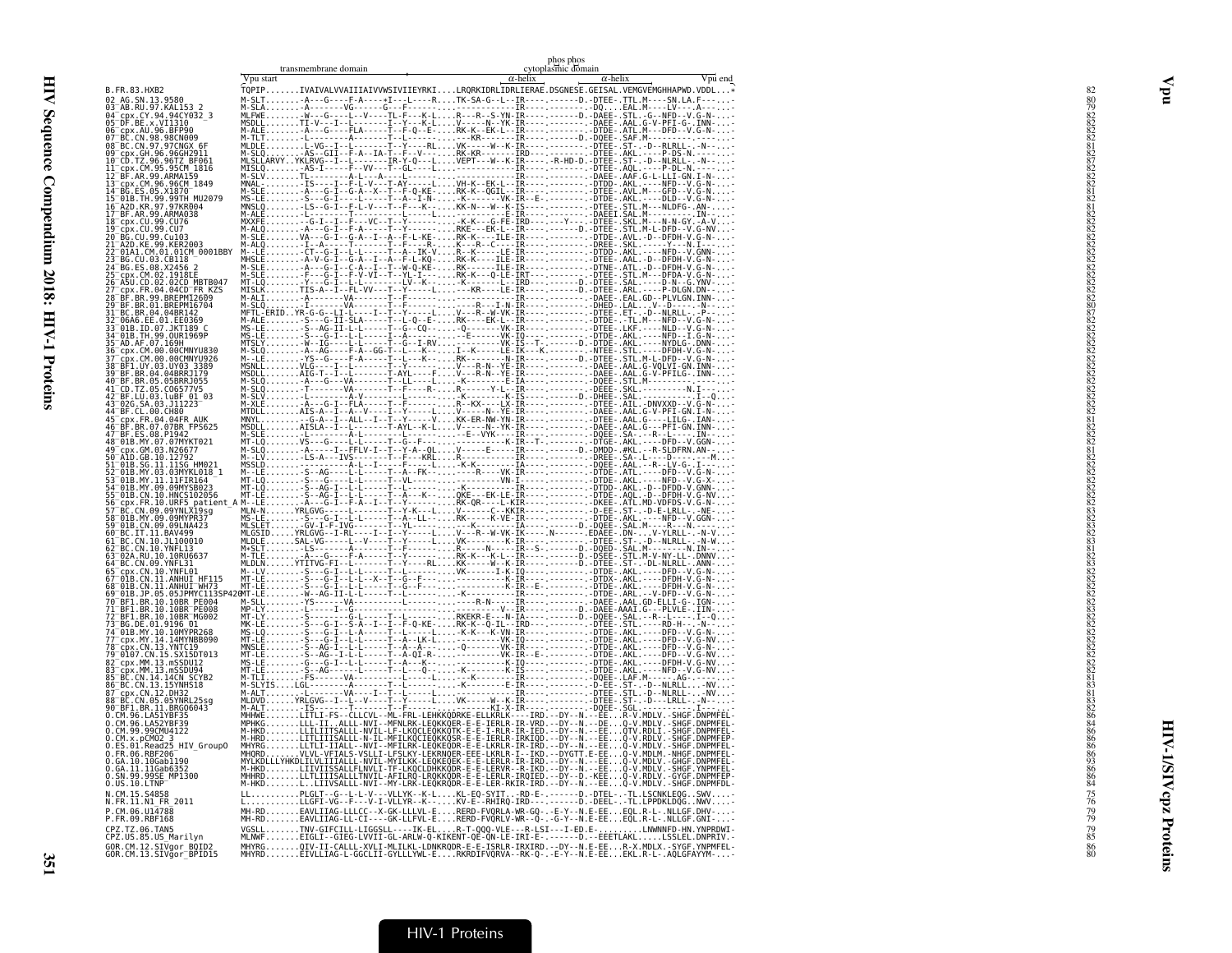<span id="page-45-0"></span>

|  | 35<br>Ñ |  |
|--|---------|--|
|  |         |  |
|  |         |  |
|  |         |  |

<span id="page-45-1"></span>

|                                                                                                                                                                                                                                                   |  | Env start GD4 bindling signal peptide end gp120 start<br>MRVK.EKYQHL.WRWGWRWGTMLLGM.LMLCM.LMLCSATEKLWVTVYYGVPVWKEATTTLFČASDAKAYDTEVHNVWATHAČVPTDPNPQEVVL.VNVTENFNMWKNDMVEQMHEDIISLWDQSLKPČVKLT.PLCVSLKČTDLKNDTNT               | V1<br>glycosylation NSS |
|---------------------------------------------------------------------------------------------------------------------------------------------------------------------------------------------------------------------------------------------------|--|--------------------------------------------------------------------------------------------------------------------------------------------------------------------------------------------------------------------------------|-------------------------|
| B.FR.83.HXB2<br>A1.CD.02.LA01AlPr                                                                                                                                                                                                                 |  | MRVK.EKYOHL UNIVERSITY AND THE CONTROLL IN THE CONTROLL IN THE CONTROLL IN THE CONTROLL IN THE CONTROLL IN THE CONTROLL IN THE CONTROLL IN THE CONTROLL IN THE CONTROLL IN THE CONTROLL IN THE CONTROLL IN THE CONTROLL IN THE |                         |
| A1.CM.08.886 24<br>A1.ES.15.100 <sup>-</sup> 117                                                                                                                                                                                                  |  |                                                                                                                                                                                                                                |                         |
| A1.KE.11.DEMA111KE002<br>A1.PK.15.PK034<br>A1.RW.11.DEMA111RW002                                                                                                                                                                                  |  |                                                                                                                                                                                                                                |                         |
| A1.SE.13.078SE<br>A1.UG.11.DEMA110UG009                                                                                                                                                                                                           |  |                                                                                                                                                                                                                                |                         |
| A2.CM.01.01CM 1445MV<br>A3.SN.01.DDI579                                                                                                                                                                                                           |  |                                                                                                                                                                                                                                |                         |
|                                                                                                                                                                                                                                                   |  |                                                                                                                                                                                                                                |                         |
|                                                                                                                                                                                                                                                   |  |                                                                                                                                                                                                                                |                         |
|                                                                                                                                                                                                                                                   |  |                                                                                                                                                                                                                                |                         |
|                                                                                                                                                                                                                                                   |  |                                                                                                                                                                                                                                |                         |
|                                                                                                                                                                                                                                                   |  |                                                                                                                                                                                                                                |                         |
|                                                                                                                                                                                                                                                   |  |                                                                                                                                                                                                                                |                         |
|                                                                                                                                                                                                                                                   |  |                                                                                                                                                                                                                                |                         |
|                                                                                                                                                                                                                                                   |  |                                                                                                                                                                                                                                |                         |
|                                                                                                                                                                                                                                                   |  |                                                                                                                                                                                                                                |                         |
|                                                                                                                                                                                                                                                   |  |                                                                                                                                                                                                                                |                         |
|                                                                                                                                                                                                                                                   |  |                                                                                                                                                                                                                                |                         |
|                                                                                                                                                                                                                                                   |  |                                                                                                                                                                                                                                |                         |
|                                                                                                                                                                                                                                                   |  |                                                                                                                                                                                                                                |                         |
|                                                                                                                                                                                                                                                   |  |                                                                                                                                                                                                                                |                         |
|                                                                                                                                                                                                                                                   |  |                                                                                                                                                                                                                                |                         |
|                                                                                                                                                                                                                                                   |  |                                                                                                                                                                                                                                |                         |
|                                                                                                                                                                                                                                                   |  |                                                                                                                                                                                                                                |                         |
|                                                                                                                                                                                                                                                   |  |                                                                                                                                                                                                                                |                         |
|                                                                                                                                                                                                                                                   |  |                                                                                                                                                                                                                                |                         |
|                                                                                                                                                                                                                                                   |  |                                                                                                                                                                                                                                |                         |
|                                                                                                                                                                                                                                                   |  |                                                                                                                                                                                                                                |                         |
|                                                                                                                                                                                                                                                   |  |                                                                                                                                                                                                                                |                         |
|                                                                                                                                                                                                                                                   |  |                                                                                                                                                                                                                                |                         |
|                                                                                                                                                                                                                                                   |  |                                                                                                                                                                                                                                |                         |
|                                                                                                                                                                                                                                                   |  |                                                                                                                                                                                                                                |                         |
|                                                                                                                                                                                                                                                   |  |                                                                                                                                                                                                                                |                         |
|                                                                                                                                                                                                                                                   |  |                                                                                                                                                                                                                                |                         |
|                                                                                                                                                                                                                                                   |  |                                                                                                                                                                                                                                |                         |
|                                                                                                                                                                                                                                                   |  |                                                                                                                                                                                                                                |                         |
|                                                                                                                                                                                                                                                   |  |                                                                                                                                                                                                                                |                         |
|                                                                                                                                                                                                                                                   |  |                                                                                                                                                                                                                                |                         |
|                                                                                                                                                                                                                                                   |  |                                                                                                                                                                                                                                |                         |
|                                                                                                                                                                                                                                                   |  |                                                                                                                                                                                                                                |                         |
| 01 AE.CM.11.1156 26                                                                                                                                                                                                                               |  |                                                                                                                                                                                                                                |                         |
| 01 <sup>-</sup> AE.CN.12.DE00112CN01<br>$01^-$ AE.IR.10.10IR.THR48F                                                                                                                                                                               |  |                                                                                                                                                                                                                                |                         |
| 01 AE.JP.11.DE00111JP003<br>01 AE.MM.14.fKSDU26<br>01 <sup>-</sup> AE.PH.15.DE00115PH012                                                                                                                                                          |  |                                                                                                                                                                                                                                |                         |
| 01 <sup>-</sup> AE.SE.12.070SE                                                                                                                                                                                                                    |  |                                                                                                                                                                                                                                |                         |
|                                                                                                                                                                                                                                                   |  |                                                                                                                                                                                                                                |                         |
| 91 – AE: SE - 12. 0705<br>01 – AE: TH. 11. 40436v09_04<br>01 – AE: TH. 11. 40436v09_04<br>01 – AE: TH. 90. CM240<br>02 – AG. DE. 09. 701114<br>02 – AG. KR. 12. 12MH101 – 10746<br>02 – AG. KR. 12. 12MH101 – 10746<br>02 – AG. KR. 12. 12MH101 – |  |                                                                                                                                                                                                                                |                         |
| 02 <sup>-</sup> AG.KR.12.12MHR9                                                                                                                                                                                                                   |  |                                                                                                                                                                                                                                |                         |
| 02 AG.LR.x.POC44951<br>02 AG.NG.12.12NG060304                                                                                                                                                                                                     |  |                                                                                                                                                                                                                                |                         |
| 02=AG.NG.x.IBNG<br>02=AG.NG.x.IBNG<br>02=AG.PK.15.PK032<br>02=AG.SE.14.098GN                                                                                                                                                                      |  |                                                                                                                                                                                                                                |                         |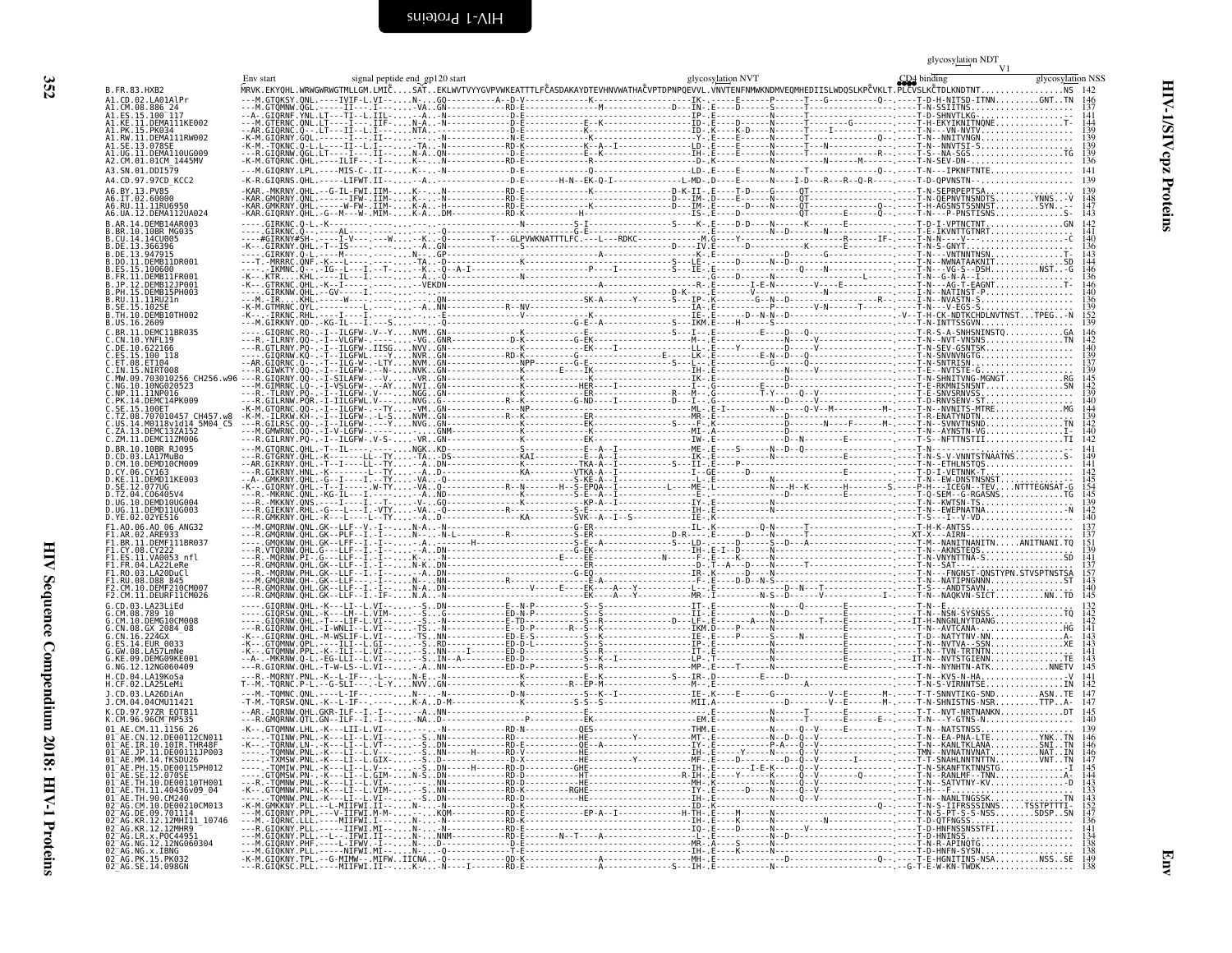HIV Sequence Compendium 2018: HIV-1 Proteins  $323$  Sequence Compendium  $1001$  HIV-1 Proteins  $353$ 

| B. FR. 83. HXB2                                                             |  |  |  |  |                   |
|-----------------------------------------------------------------------------|--|--|--|--|-------------------|
| cpx.CY.94.94CY032 3                                                         |  |  |  |  |                   |
| `DF.RF.x.VT1310<br>cnx.AU.96.BFP90                                          |  |  |  |  |                   |
| GH. 96.96GH2911<br>.96TZ BF063                                              |  |  |  |  |                   |
| rnx.CM.95.95CM 1816<br>99 ARMA159<br>.96.96CM 1849                          |  |  |  |  |                   |
| MU2079<br>97.97KR004                                                        |  |  |  |  |                   |
| 99.ARMA038<br>.99.CU76                                                      |  |  |  |  |                   |
| .01CM 0001BBY                                                               |  |  |  |  |                   |
| 93. CR118                                                                   |  |  |  |  |                   |
| 04CD <sup>-</sup> FR KZS<br>99.BREPM12609                                   |  |  |  |  |                   |
| .BREPM16704<br>04.04BR142<br>E.01.EE0369:                                   |  |  |  |  |                   |
| 01B. TH. 99. OUR1969P<br>.07.169H                                           |  |  |  |  |                   |
| CM.00.00CMNYU830<br>M.00.00CMNYU926:<br>BF1.UY.03.UY03.3389<br>04 04RRR1179 |  |  |  |  |                   |
| BF.BR.05.05BRRJ055                                                          |  |  |  |  |                   |
| 02G.SA.03.J11223<br>FR 04 04 FR AIIK                                        |  |  |  |  |                   |
| 07.07BR FPS625<br>01B.MY.07.07MYKT021                                       |  |  |  |  |                   |
| GM.03.N26677<br>GR 10 12792                                                 |  |  |  |  |                   |
| ' 03.03MYKL018 '<br>09.09MYSB023.                                           |  |  |  |  |                   |
| CN.10.HNCS102056<br>patient<br>CN 09.09YNLX19sa                             |  |  |  |  |                   |
| 09.09MYPR37<br>.IT.11.BAV499                                                |  |  |  |  |                   |
| 10.JL100010<br>RC CN 10 YNEI 13<br>RII. 10.10RU663                          |  |  |  |  |                   |
|                                                                             |  |  |  |  |                   |
| .11.ANHUI WH73<br>BR.10.10BR PE004                                          |  |  |  |  |                   |
| 3R 10 10BR PE008<br>R.10.10BR <sup>-</sup> MG002<br>BG.DE.01.9196.01        |  |  |  |  |                   |
| 10.10MYPR268<br>cnx.MY.14.14MYNBB090<br>13. YNTC19                          |  |  |  |  |                   |
| 15.SX15DT013<br>CDX.MM.13.mSSDU12<br>MM.13.mSSDU94                          |  |  |  |  |                   |
| .14.14CN SCYB2<br>13.15YNHS18<br>. CN . 12 . DH32                           |  |  |  |  |                   |
| BC.CN.05.05YNRL25sg<br>BF1.BR.11.BRG06043                                   |  |  |  |  |                   |
| CM.99.99CMU4122                                                             |  |  |  |  |                   |
| Read25 HIV Group0<br>FR 06 RRF206<br>GA. 10.10Gab1190                       |  |  |  |  |                   |
| 11Gab63<br>SN.99.99SE MP1300<br>0.US.10.LTNP <sup>-</sup>                   |  |  |  |  | 130               |
| N.CM.15.S4858<br>N1 FR 2011                                                 |  |  |  |  |                   |
| .FR.09.RBF168<br><b>CPZ TZ 06 TAN5</b><br>CPZ.US.85.US_Marilyn              |  |  |  |  | 145<br>142<br>134 |
| GOR.CM.12.SIVgor_BOID2<br>GOR.CM.13.SIVgor_BPID15                           |  |  |  |  |                   |

Env

# HIV-1 Proteins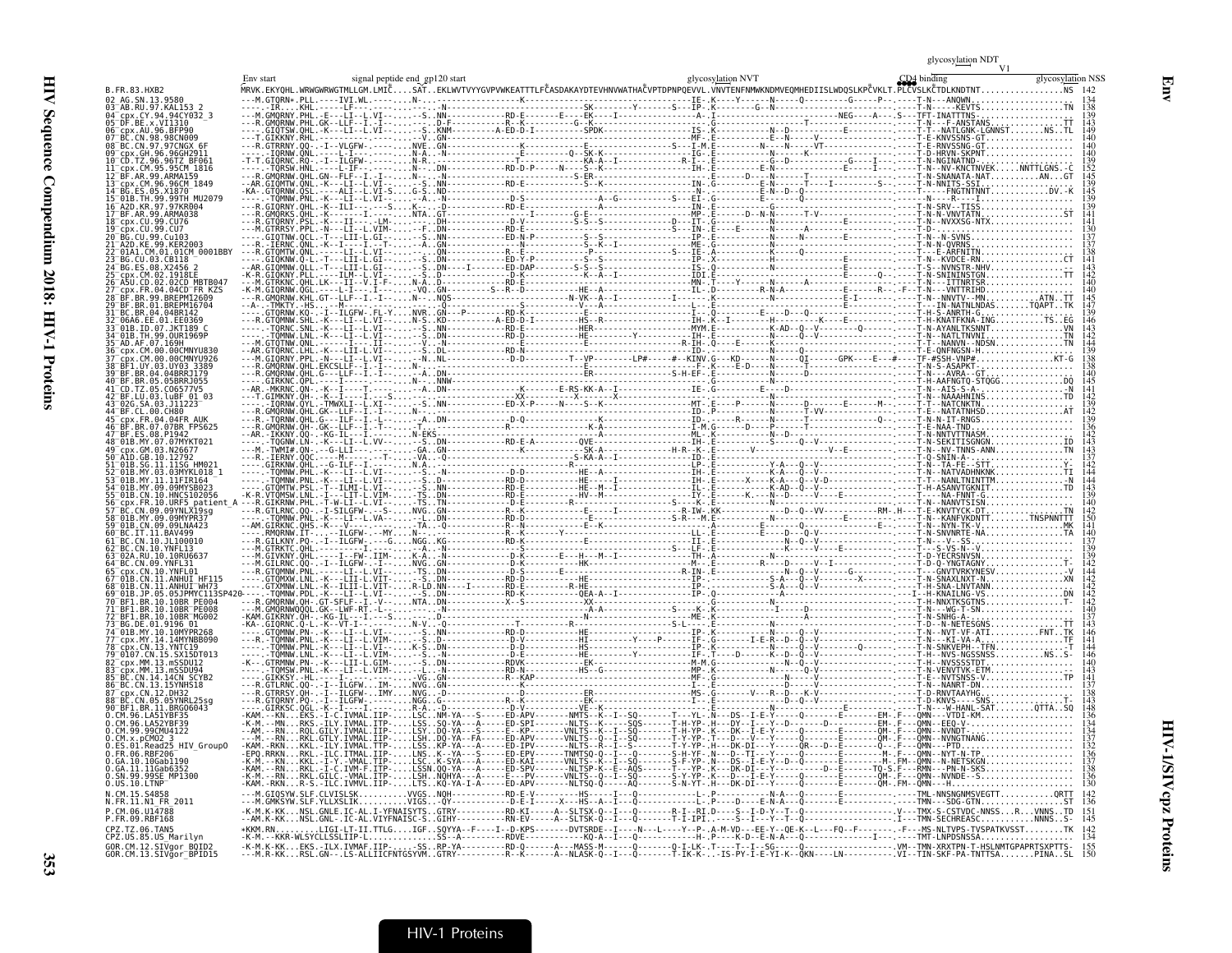<span id="page-47-0"></span>

|                                                                                                                                                                                                                                                       | glycosylation NIS<br>glycosylation NCS |                | CD <sub>4</sub> binding | glycosylation NVS |                                                    | CD4 binding |
|-------------------------------------------------------------------------------------------------------------------------------------------------------------------------------------------------------------------------------------------------------|----------------------------------------|----------------|-------------------------|-------------------|----------------------------------------------------|-------------|
| glycosylation NSS                                                                                                                                                                                                                                     |                                        | V <sub>2</sub> |                         | glycosylation NGT | glycosylation NGS<br>Strategy RGS<br>$\frac{1}{2}$ |             |
| B.FR.83.HXB2                                                                                                                                                                                                                                          |                                        |                |                         |                   |                                                    |             |
| A1.CD.02.LA01AlPr<br>A1.CM.08.886 24                                                                                                                                                                                                                  |                                        |                |                         |                   |                                                    |             |
| A1.ES.15.100 <sup>-</sup> 117<br>A1.KE.11.DEMA111KE002<br>A1.PK.15.PK034                                                                                                                                                                              |                                        |                |                         |                   |                                                    |             |
| A1.RW.11.DEMA111RW002<br>A1.SE.13.078SE                                                                                                                                                                                                               |                                        |                |                         |                   |                                                    |             |
| A1.UG.I1.DEMAI10UG009<br>A2.CM.01.01CM 1445MV                                                                                                                                                                                                         |                                        |                |                         |                   |                                                    |             |
| A3.SN.01.DDI579<br>A4.CD.97.97CD KCC2                                                                                                                                                                                                                 |                                        |                |                         |                   |                                                    |             |
| A6.BY.13.PV85                                                                                                                                                                                                                                         |                                        |                |                         |                   |                                                    |             |
| A6.IT.02.60000<br>A6.RU.11.11RU6950<br>A6.UA.12.DEMA112UA024                                                                                                                                                                                          |                                        |                |                         |                   |                                                    |             |
| B.AR.14.DEMB14AR003                                                                                                                                                                                                                                   |                                        |                |                         |                   |                                                    |             |
| .BR.10.10BR MG035<br>.CU.14.14CU005<br>3.DE.13.366396                                                                                                                                                                                                 |                                        |                |                         |                   |                                                    |             |
| DE.13.947915.<br>.DO.11.DEMB11DR001                                                                                                                                                                                                                   |                                        |                |                         |                   |                                                    |             |
| ES.15.100600<br>.FR.11.DEMB11FR001                                                                                                                                                                                                                    |                                        |                |                         |                   |                                                    |             |
| .JP.12.DEMB12JP001<br>.PH.15.DEMB15PH003                                                                                                                                                                                                              |                                        |                |                         |                   |                                                    |             |
| .RU.11.11RU21n<br>.SE.15.102SE<br>.TH.10.DEMB10TH002                                                                                                                                                                                                  |                                        |                |                         |                   |                                                    |             |
| US.16.2609.<br>.BR.11.DEMC11BR035                                                                                                                                                                                                                     |                                        |                |                         |                   |                                                    |             |
| .CN.10.YNFL19                                                                                                                                                                                                                                         |                                        |                |                         |                   |                                                    |             |
| .DE.10.622166<br>ES.15.100 118<br>ET.08.ET104                                                                                                                                                                                                         |                                        |                |                         |                   |                                                    |             |
| IN.15.NIRT008<br>MW.09.703010256_CH256.w96                                                                                                                                                                                                            |                                        |                |                         |                   |                                                    |             |
| NG.10.10NG020523<br>.NP.11.11NP016<br>.PK.14.DEMC14PK009                                                                                                                                                                                              |                                        |                |                         |                   |                                                    |             |
| .SE.15.100ET<br>.TZ.08.707010457 CH457.w8                                                                                                                                                                                                             |                                        |                |                         |                   |                                                    |             |
| US.14.M0118v1d14 5M04 C5<br>.ZA.13.DEMC13ZA152                                                                                                                                                                                                        |                                        |                |                         |                   |                                                    |             |
| .ZM.11.DEMC11ZM006<br>D.BR.10.10BR RJ095                                                                                                                                                                                                              |                                        |                |                         |                   |                                                    |             |
| .CD.03.LA17MuBo<br>.CM.10.DEMD10CM009                                                                                                                                                                                                                 |                                        |                |                         |                   |                                                    |             |
| .CY.06.CY163<br>KE.11.DEMD11KE003                                                                                                                                                                                                                     |                                        |                |                         |                   |                                                    |             |
| D.SE.12.077UG<br>D.TZ.04.C06405V4                                                                                                                                                                                                                     |                                        |                |                         |                   |                                                    |             |
| D.UG.10.DEMD10UG004<br>D.UG.11.DEMD11UG003<br>D.YE.02.02YE516                                                                                                                                                                                         |                                        |                |                         |                   |                                                    |             |
| F1.A0.06.A0 06 ANG32<br>F1.AR.02.ARE933                                                                                                                                                                                                               |                                        |                |                         |                   |                                                    |             |
| F1.BR.11.DEMF111BR037<br>F1.CY.08.CY222                                                                                                                                                                                                               |                                        |                |                         |                   |                                                    |             |
| F1.ES.11.VA0053_nfl<br>F1.FR.04.LA22LeRe                                                                                                                                                                                                              |                                        |                |                         |                   |                                                    |             |
| F1.RO.03.LA20DuCl<br>F1.RU.08.D88 845                                                                                                                                                                                                                 |                                        |                |                         |                   |                                                    |             |
| F2.CM.10.DEMF210CM007<br>F2.CM.11.DEURF11CM026                                                                                                                                                                                                        |                                        |                |                         |                   |                                                    |             |
| G.CD.03.LA23LiEd<br>.CM.08.789 10<br>.CM.10.DEMG10CM008                                                                                                                                                                                               |                                        |                |                         |                   |                                                    |             |
| .CN.08.GX 2084 08<br>.CN.16.224GX                                                                                                                                                                                                                     |                                        |                |                         |                   |                                                    |             |
| ES.14.EUR 0033.<br>.GW.08.LA57LmNe                                                                                                                                                                                                                    |                                        |                |                         |                   |                                                    |             |
| G.KE.09.DEMG09KE001<br>G.NG.12.12NG060409                                                                                                                                                                                                             |                                        |                |                         |                   |                                                    |             |
| H.CD.04.LA19KoSa<br>H.CF.02.LA25LeMi                                                                                                                                                                                                                  |                                        |                |                         |                   |                                                    |             |
| J.CD.03.LA26DiAn<br>J.CM.04.04CMU11421                                                                                                                                                                                                                |                                        |                |                         |                   |                                                    |             |
| K.CD.97.97ZR E0TB11<br>K.CM.96.96CM <sup>-</sup> MP535                                                                                                                                                                                                |                                        |                |                         |                   |                                                    |             |
| 01 AE.CM.11.1156 26<br>01 AE.CN.12.DE00112CN011                                                                                                                                                                                                       |                                        |                |                         |                   |                                                    |             |
| 01 <sup>-</sup> AE.IR.10.10IR.THR48F                                                                                                                                                                                                                  |                                        |                |                         |                   |                                                    |             |
| 01⊤AE.JP.11.DE0011117003<br>01⊤AE.MM.14.fKSDU26<br>01⊤AE.MM.14.fKSDU26<br>01⊤AE.SE.12.000SE<br>01⊤AE.TH.10.DE00110TH001<br>01⊤AE.TH.10.DE00110TH001                                                                                                   |                                        |                |                         |                   |                                                    |             |
|                                                                                                                                                                                                                                                       |                                        |                |                         |                   |                                                    |             |
|                                                                                                                                                                                                                                                       |                                        |                |                         |                   |                                                    |             |
|                                                                                                                                                                                                                                                       |                                        |                |                         |                   |                                                    |             |
| 91 AE. IH. 19. JEB091191891<br>01 AE. TH. 11. 40436V09 -04<br>02 AE. TH. 90. CM240<br>02 AG. CM. 10. JEB0210CM013<br>02 AG. KR. 12. 12MHR11 10746<br>02 AG. KR. 12. 12MHR9<br>02 AG. KR. 12. 12MHR9<br>02 AG. KR. 12. 12MHR9<br>02 AG. KR. 12. 12MHR9 |                                        |                |                         |                   |                                                    |             |
| 82-AG. NG. 12. 12NG060304<br>02-AG. NG. x. 1BNG<br>02-AG. PK. 15. PK032<br>02-AG. SE. 14. 098GN                                                                                                                                                       |                                        |                |                         |                   |                                                    |             |
|                                                                                                                                                                                                                                                       |                                        |                |                         |                   |                                                    | Ę           |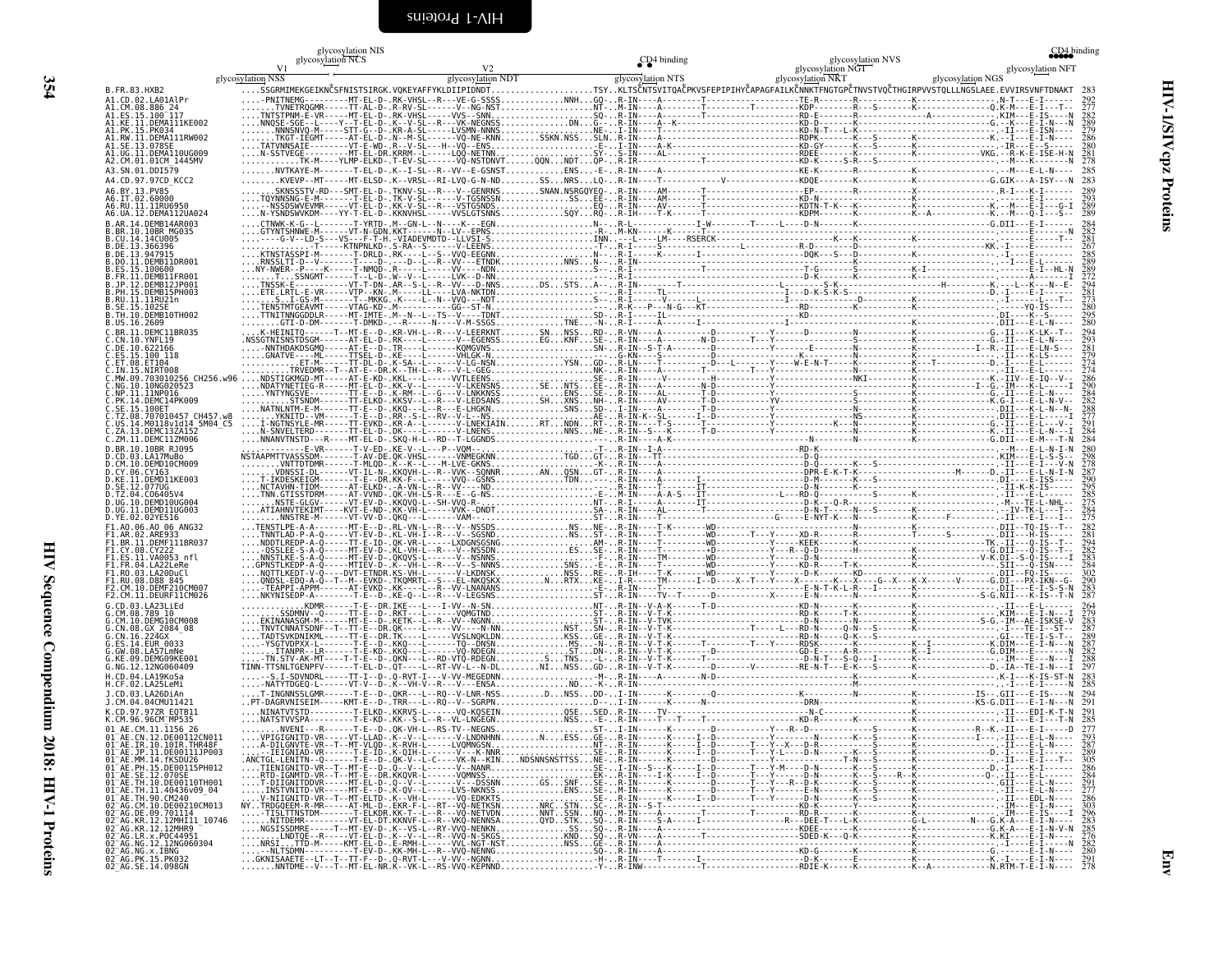|                                                                   | glycosylation NIS<br>glycosylation NCS |                   | CD <sub>4</sub> binding | glycosylation NVS                                                                                                                                                                                                                                                                                                                                   | 2D4 binding                                                                                                                                                                                       |
|-------------------------------------------------------------------|----------------------------------------|-------------------|-------------------------|-----------------------------------------------------------------------------------------------------------------------------------------------------------------------------------------------------------------------------------------------------------------------------------------------------------------------------------------------------|---------------------------------------------------------------------------------------------------------------------------------------------------------------------------------------------------|
|                                                                   | glycosylation NSS                      | glycosylation NDT | glycosylation NTS       | glycosylation NGT<br>glycosylation NKT                                                                                                                                                                                                                                                                                                              | glycosylation NFT<br>glycosylation NGS                                                                                                                                                            |
| B.FR.83.HXB2<br>02 AG.SN.13.9586                                  |                                        |                   |                         |                                                                                                                                                                                                                                                                                                                                                     |                                                                                                                                                                                                   |
| 03 <sup>-</sup> AB.RU.97.KAL153<br>cpx.CY.94.94CY032 3            |                                        |                   |                         |                                                                                                                                                                                                                                                                                                                                                     |                                                                                                                                                                                                   |
| 95 <sup>-</sup> DF.BE.x.VI1310<br>06 <sup>-</sup> cpx.AU.96.BFP90 |                                        |                   |                         |                                                                                                                                                                                                                                                                                                                                                     |                                                                                                                                                                                                   |
|                                                                   |                                        |                   |                         |                                                                                                                                                                                                                                                                                                                                                     |                                                                                                                                                                                                   |
|                                                                   |                                        |                   |                         |                                                                                                                                                                                                                                                                                                                                                     |                                                                                                                                                                                                   |
|                                                                   |                                        |                   |                         |                                                                                                                                                                                                                                                                                                                                                     |                                                                                                                                                                                                   |
|                                                                   |                                        |                   |                         |                                                                                                                                                                                                                                                                                                                                                     |                                                                                                                                                                                                   |
|                                                                   |                                        |                   |                         |                                                                                                                                                                                                                                                                                                                                                     |                                                                                                                                                                                                   |
|                                                                   |                                        |                   |                         |                                                                                                                                                                                                                                                                                                                                                     |                                                                                                                                                                                                   |
|                                                                   |                                        |                   |                         |                                                                                                                                                                                                                                                                                                                                                     |                                                                                                                                                                                                   |
| A2D.KE.99.KER2003<br>141 CM 01 01CM 0001BBY                       |                                        |                   |                         |                                                                                                                                                                                                                                                                                                                                                     |                                                                                                                                                                                                   |
|                                                                   |                                        |                   |                         |                                                                                                                                                                                                                                                                                                                                                     |                                                                                                                                                                                                   |
| .CM.02.1918EE                                                     |                                        |                   |                         |                                                                                                                                                                                                                                                                                                                                                     |                                                                                                                                                                                                   |
| px.FR.04.04CD <sup>-</sup> FR KZS<br>BR.01.BREPM16704             |                                        |                   |                         |                                                                                                                                                                                                                                                                                                                                                     |                                                                                                                                                                                                   |
| 1 BC.BR.04.04BR142                                                |                                        |                   |                         |                                                                                                                                                                                                                                                                                                                                                     |                                                                                                                                                                                                   |
| 01B.ID.07.JKT189 C                                                |                                        |                   |                         |                                                                                                                                                                                                                                                                                                                                                     |                                                                                                                                                                                                   |
| 35 <sup>-</sup> AD.AF.07.169H                                     |                                        |                   |                         |                                                                                                                                                                                                                                                                                                                                                     |                                                                                                                                                                                                   |
| UY 03 UY03 3389.                                                  |                                        |                   |                         |                                                                                                                                                                                                                                                                                                                                                     |                                                                                                                                                                                                   |
| 39 <sup>-</sup> RF RR 04 04RRR1179                                |                                        |                   |                         |                                                                                                                                                                                                                                                                                                                                                     |                                                                                                                                                                                                   |
| BF.LU.03.luBF 01 03"                                              |                                        |                   |                         |                                                                                                                                                                                                                                                                                                                                                     |                                                                                                                                                                                                   |
|                                                                   |                                        |                   |                         |                                                                                                                                                                                                                                                                                                                                                     |                                                                                                                                                                                                   |
|                                                                   |                                        |                   |                         |                                                                                                                                                                                                                                                                                                                                                     |                                                                                                                                                                                                   |
|                                                                   |                                        |                   |                         |                                                                                                                                                                                                                                                                                                                                                     |                                                                                                                                                                                                   |
| $^-$ cpx.GM.03.N26677                                             |                                        |                   |                         |                                                                                                                                                                                                                                                                                                                                                     |                                                                                                                                                                                                   |
|                                                                   |                                        |                   |                         |                                                                                                                                                                                                                                                                                                                                                     |                                                                                                                                                                                                   |
|                                                                   |                                        |                   |                         |                                                                                                                                                                                                                                                                                                                                                     |                                                                                                                                                                                                   |
| FR.10.URF5 patient A                                              |                                        |                   |                         |                                                                                                                                                                                                                                                                                                                                                     |                                                                                                                                                                                                   |
| 1B.MY.09.09MYPR37<br>01B.CN.09.09LNA423                           |                                        |                   |                         |                                                                                                                                                                                                                                                                                                                                                     |                                                                                                                                                                                                   |
| BC.IT.11.BAV499<br>C.CN.10.JL100010                               |                                        |                   |                         |                                                                                                                                                                                                                                                                                                                                                     |                                                                                                                                                                                                   |
| 3C.CN.10.YNFL13                                                   |                                        |                   |                         |                                                                                                                                                                                                                                                                                                                                                     |                                                                                                                                                                                                   |
|                                                                   |                                        |                   |                         |                                                                                                                                                                                                                                                                                                                                                     |                                                                                                                                                                                                   |
|                                                                   |                                        |                   |                         |                                                                                                                                                                                                                                                                                                                                                     |                                                                                                                                                                                                   |
| .BR.10.10BR PE004                                                 |                                        |                   |                         |                                                                                                                                                                                                                                                                                                                                                     |                                                                                                                                                                                                   |
| $BR.10.10BR$ PE008<br>72 BF1.BR.10.10BR MG002                     |                                        |                   |                         |                                                                                                                                                                                                                                                                                                                                                     |                                                                                                                                                                                                   |
| 77 cpx.MY.14.14MYNBB090                                           |                                        |                   |                         |                                                                                                                                                                                                                                                                                                                                                     |                                                                                                                                                                                                   |
| .CN.13.YNTC19<br>79 <sup>−</sup> 0107.CN.15.SX15DT01              |                                        |                   |                         |                                                                                                                                                                                                                                                                                                                                                     |                                                                                                                                                                                                   |
|                                                                   |                                        |                   |                         |                                                                                                                                                                                                                                                                                                                                                     |                                                                                                                                                                                                   |
| CN.14.14CN SCYB2<br>BC.CN.13.15YNHS18                             |                                        |                   |                         |                                                                                                                                                                                                                                                                                                                                                     |                                                                                                                                                                                                   |
|                                                                   |                                        |                   |                         |                                                                                                                                                                                                                                                                                                                                                     |                                                                                                                                                                                                   |
|                                                                   |                                        |                   |                         |                                                                                                                                                                                                                                                                                                                                                     |                                                                                                                                                                                                   |
| 0.CM.96.LA52YBF39<br>0.CM.99.99CMU4122                            |                                        |                   |                         |                                                                                                                                                                                                                                                                                                                                                     |                                                                                                                                                                                                   |
| 0.ES.01.Read25_HIV_Group0<br>0.FR.06.RBF206                       |                                        |                   |                         |                                                                                                                                                                                                                                                                                                                                                     |                                                                                                                                                                                                   |
| 0.GA.10.10Gab1190                                                 |                                        |                   |                         |                                                                                                                                                                                                                                                                                                                                                     |                                                                                                                                                                                                   |
| 0.GA.11.11Gab6352<br>0.SN.99.99SE_MP1300                          |                                        |                   |                         |                                                                                                                                                                                                                                                                                                                                                     |                                                                                                                                                                                                   |
| $0.05.10.$ LTNP<br>N.CM.15.S4858                                  |                                        |                   |                         |                                                                                                                                                                                                                                                                                                                                                     |                                                                                                                                                                                                   |
| N.FR.11.N1 FR 2011<br>P.CM.06.U14788                              |                                        |                   |                         |                                                                                                                                                                                                                                                                                                                                                     |                                                                                                                                                                                                   |
| P.FR.09.RBF168<br>CPZ.TZ.06.TAN5                                  |                                        |                   |                         | -TNTSKTNPL-LFQ----TT-IVKD-.Q-TQQ-L--RA-LTKL---NST-R-IN---TT-------N---L--Q------Y-LM--qTG------NKTVITH-----K-T-----I--T--KG.-PLVITQ-VS-TG-V<br>-VNXTADNPLDLFK----TT-VLKD-.K-GQQ-L--RT-L-ALNET<br>EPEIKRLGKNITNY-VYK---QT-EF-D-.KKQI-SL---E--MKNN-TNNNY-HN----A---E-A-ST------R---------M---KDQN-T-K---S---V-H1----Y-MIA-A-H---T-E-N.KTTAYFADS-H-.QP | 288                                                                                                                                                                                               |
| CPZ.US.85.US_Marilyn                                              |                                        |                   |                         |                                                                                                                                                                                                                                                                                                                                                     | VNTTDIMR------T-EL-D-.KKQV-SL--VD-LAH-N-NT-R-IN---TA------T--------P--------E-D-K-K-E-K-----------K---T---II-----TK.N-TV--K--A-I 265                                                              |
| GOR.CM.12.SIVgor_BOID2<br>GOR.CM.13.SIVgor_BPID15                 |                                        |                   |                         |                                                                                                                                                                                                                                                                                                                                                     | HNMTSTPNIPEL-VY--T--VT-VLKD-.KSQQQ-L--RE-LSQ-GDXNST-R-IN---T-S---------L--Q-----Y-LM--GSK----T---FLITH-------T---FIF--T-.-K.-LLML-K-IS-SG-- 297<br>Q-STTAQNNLNFY-----VT-VLKD-.KE-KQ-L---ENLV-LNQT |

Env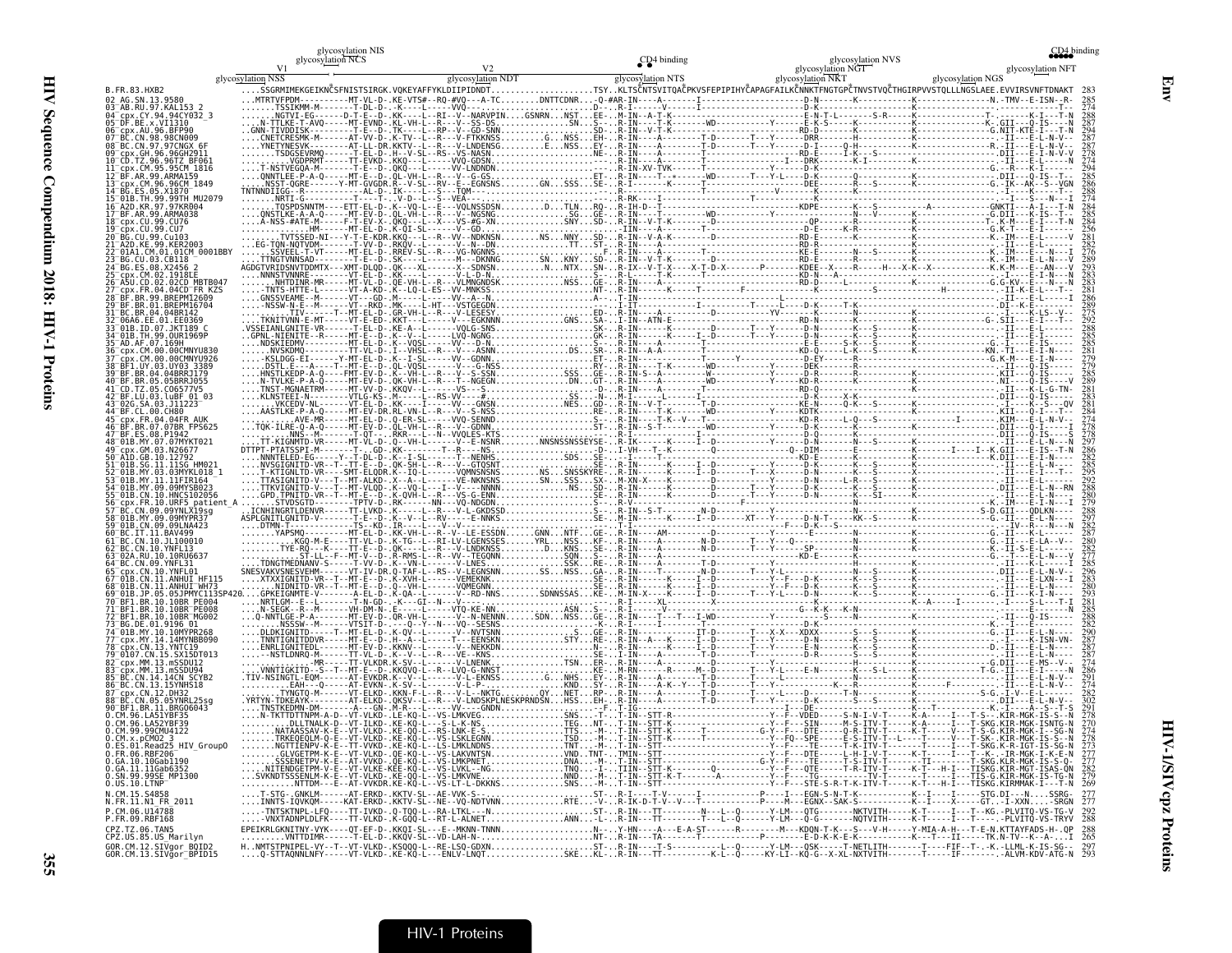<span id="page-49-0"></span>

|                                                                                                                                                                                                                                                    | $\,$ glycosylation NNT $\,$ glycosylation NCT | $\frac{V3 \text{ tip}}{V3}$ |                   |                                                                                                                                    | glycosylation NST<br>glycosylation NST |  |
|----------------------------------------------------------------------------------------------------------------------------------------------------------------------------------------------------------------------------------------------------|-----------------------------------------------|-----------------------------|-------------------|------------------------------------------------------------------------------------------------------------------------------------|----------------------------------------|--|
|                                                                                                                                                                                                                                                    | glycosylation NTS                             |                             | glycosylation NNT | glycosylation NKT<br>CD4 binding                                                                                                   | glycosylation NST                      |  |
| B.FR.83.HXB2<br>A1.CD.02.LA01AlPr                                                                                                                                                                                                                  |                                               |                             |                   | IIVQLNTSVEINČTRPNNN.TRKRI.RIQRGPGRAFVTIGK.IGNMRQAHĈNISRAKWNNTLKQIASKLREQFGNNKTIIFKQSSGGDPEIVTHSFNĈGGE.FFYĈNSTQLFNSTWFNSTWSTEGS 405 |                                        |  |
| A1.CM.08.886 24<br>A1.ES.15.100 <sup>-</sup> 117                                                                                                                                                                                                   |                                               |                             |                   |                                                                                                                                    |                                        |  |
| A1.KE.11.DEMA111KE002<br>A1.PK.15.PK034                                                                                                                                                                                                            |                                               |                             |                   |                                                                                                                                    |                                        |  |
| A1.RW.11.DEMA111RW002<br>A1.SE.13.078SE                                                                                                                                                                                                            |                                               |                             |                   |                                                                                                                                    |                                        |  |
|                                                                                                                                                                                                                                                    |                                               |                             |                   |                                                                                                                                    |                                        |  |
| A3.SN.01.DDI579<br>A4.CD.97.97CD KCC2                                                                                                                                                                                                              |                                               |                             |                   | -----DIP-K---S--------TSV.-----QT-YAT-DI---I------L--TA--D--YNVSKA---H-P----NK-----L-VTO-M-I----.------TSG----S-APNGSWINN          |                                        |  |
| A6.BY.13.PV85                                                                                                                                                                                                                                      |                                               |                             |                   |                                                                                                                                    |                                        |  |
| A6.UA.12.DEMA112UA024                                                                                                                                                                                                                              |                                               |                             |                   |                                                                                                                                    |                                        |  |
| B.AR.14.DEMB14AR003<br>B.BR.10.10BR MG035                                                                                                                                                                                                          |                                               |                             |                   |                                                                                                                                    |                                        |  |
| .CU.14.14CU005<br>B.DE.13.366396<br>.DE.13.947915                                                                                                                                                                                                  |                                               |                             |                   |                                                                                                                                    |                                        |  |
| .DO.11.DEMB11DR001<br>S. 15.100600                                                                                                                                                                                                                 |                                               |                             |                   |                                                                                                                                    |                                        |  |
| B.FR.11.DEMB11FR001<br>.JP.12.DEMB12JP001                                                                                                                                                                                                          |                                               |                             |                   |                                                                                                                                    |                                        |  |
| .PH.15.DEMB15PH003<br>.RU.11.11RU21n                                                                                                                                                                                                               |                                               |                             |                   |                                                                                                                                    |                                        |  |
| B.SE.15.102SE<br>B.TH.10.DEMB10TH002                                                                                                                                                                                                               |                                               |                             |                   |                                                                                                                                    |                                        |  |
| US.16.2609.<br>.BR.11.DEMC11BR035                                                                                                                                                                                                                  |                                               |                             |                   |                                                                                                                                    |                                        |  |
| .CN.10.YNFL19<br>.DE.10.622166                                                                                                                                                                                                                     |                                               |                             |                   |                                                                                                                                    |                                        |  |
| ES.15.100 118.<br>.ET.08.ET104                                                                                                                                                                                                                     |                                               |                             |                   |                                                                                                                                    |                                        |  |
| .IN.15.NIRT008<br>MW.09.703010256 CH256.w96                                                                                                                                                                                                        |                                               |                             |                   |                                                                                                                                    |                                        |  |
| NG.10.10NG020523<br>.NP.11.11NP016<br>C.PK.14.DEMC14PK009                                                                                                                                                                                          |                                               |                             |                   |                                                                                                                                    |                                        |  |
| .SE.15.100ET<br>TZ.08.707010457 CH457.w8                                                                                                                                                                                                           |                                               |                             |                   |                                                                                                                                    |                                        |  |
| US.14.M0118v1d14 5M04 C5<br>ZA.13.DEMC13ZA152                                                                                                                                                                                                      |                                               |                             |                   |                                                                                                                                    |                                        |  |
| .ZM.11.DEMC11ZM006<br>.BR.10.10BR RJ095                                                                                                                                                                                                            |                                               |                             |                   |                                                                                                                                    |                                        |  |
| .CD.03.LA17MuBo<br>.CM.10.DEMD10CM009                                                                                                                                                                                                              |                                               |                             |                   |                                                                                                                                    |                                        |  |
| .CY.06.CY163<br>.KE.11.DEMD11KE003                                                                                                                                                                                                                 |                                               |                             |                   |                                                                                                                                    |                                        |  |
| .SE.12.077UG<br>D.TZ.04.C06405V4                                                                                                                                                                                                                   |                                               |                             |                   |                                                                                                                                    |                                        |  |
| D.UG.10.DEMD10UG004<br>UG.11.DEMD11UG003.                                                                                                                                                                                                          |                                               |                             |                   |                                                                                                                                    |                                        |  |
| D.YE.02.02YE516<br>F1.A0.06.A0 06 ANG32                                                                                                                                                                                                            |                                               |                             |                   |                                                                                                                                    |                                        |  |
| F1.AR.02.ARE933<br>F1.BR.11.DEMF111BR037                                                                                                                                                                                                           |                                               |                             |                   |                                                                                                                                    |                                        |  |
| F1.CY.08.CY222<br>F1.ES.11.VA0053 nfl                                                                                                                                                                                                              |                                               |                             |                   |                                                                                                                                    |                                        |  |
| F1.FR.04.LA22LeRe<br>F1.RO.03.LA20DuCl<br>F1.RU.08.D88 845                                                                                                                                                                                         |                                               |                             |                   |                                                                                                                                    |                                        |  |
| F2.CM.10.DEMF210CM007<br>F2.CM.11.DEURF11CM026                                                                                                                                                                                                     |                                               |                             |                   |                                                                                                                                    |                                        |  |
| G. CD. 03. LA23L i Ed                                                                                                                                                                                                                              |                                               |                             |                   |                                                                                                                                    |                                        |  |
| G.CM.08.789_10<br>.CM.10.DEMG10CM008<br>.CN.08.GX 2084 08                                                                                                                                                                                          |                                               |                             |                   |                                                                                                                                    |                                        |  |
| .CN.16.224GX<br>ES.14.EUR 0033                                                                                                                                                                                                                     |                                               |                             |                   |                                                                                                                                    |                                        |  |
| G.GW.08.LA57LmNe<br>G.KE.09.DEMG09KE001                                                                                                                                                                                                            |                                               |                             |                   |                                                                                                                                    |                                        |  |
| G.NG.12.12NG060409<br>H.CD.04.LA19KoSa                                                                                                                                                                                                             |                                               |                             |                   |                                                                                                                                    |                                        |  |
| H.CF.02.LA25LeMi<br>J.CD.03.LA26DiAn                                                                                                                                                                                                               |                                               |                             |                   |                                                                                                                                    |                                        |  |
| J.CM.04.04CMU11421<br>K.CD.97.97ZR EQTB11                                                                                                                                                                                                          |                                               |                             |                   |                                                                                                                                    |                                        |  |
| K.CM.96.96CM <sup>-</sup> MP535                                                                                                                                                                                                                    |                                               |                             |                   |                                                                                                                                    |                                        |  |
|                                                                                                                                                                                                                                                    |                                               |                             |                   |                                                                                                                                    |                                        |  |
|                                                                                                                                                                                                                                                    |                                               |                             |                   |                                                                                                                                    |                                        |  |
|                                                                                                                                                                                                                                                    |                                               |                             |                   |                                                                                                                                    |                                        |  |
|                                                                                                                                                                                                                                                    |                                               |                             |                   |                                                                                                                                    |                                        |  |
|                                                                                                                                                                                                                                                    |                                               |                             |                   |                                                                                                                                    |                                        |  |
|                                                                                                                                                                                                                                                    |                                               |                             |                   |                                                                                                                                    |                                        |  |
|                                                                                                                                                                                                                                                    |                                               |                             |                   |                                                                                                                                    |                                        |  |
| K. (M. 96.96CM – MPS35<br>01 - AE. (M. 11. 1156 - 26<br>01 - AE. (M. 11. 1156 - 26<br>01 - AE. (R. 12. 10. 101R. THRA8F<br>01 - AE. IR. 10. 101R. THRA8F<br>01 - AE. PM. 11. 11. 1200115PH012<br>01 - AE. PM. 11. 11. 1200115PH012<br>01 - AE. TH. |                                               |                             |                   |                                                                                                                                    |                                        |  |
|                                                                                                                                                                                                                                                    |                                               |                             |                   |                                                                                                                                    |                                        |  |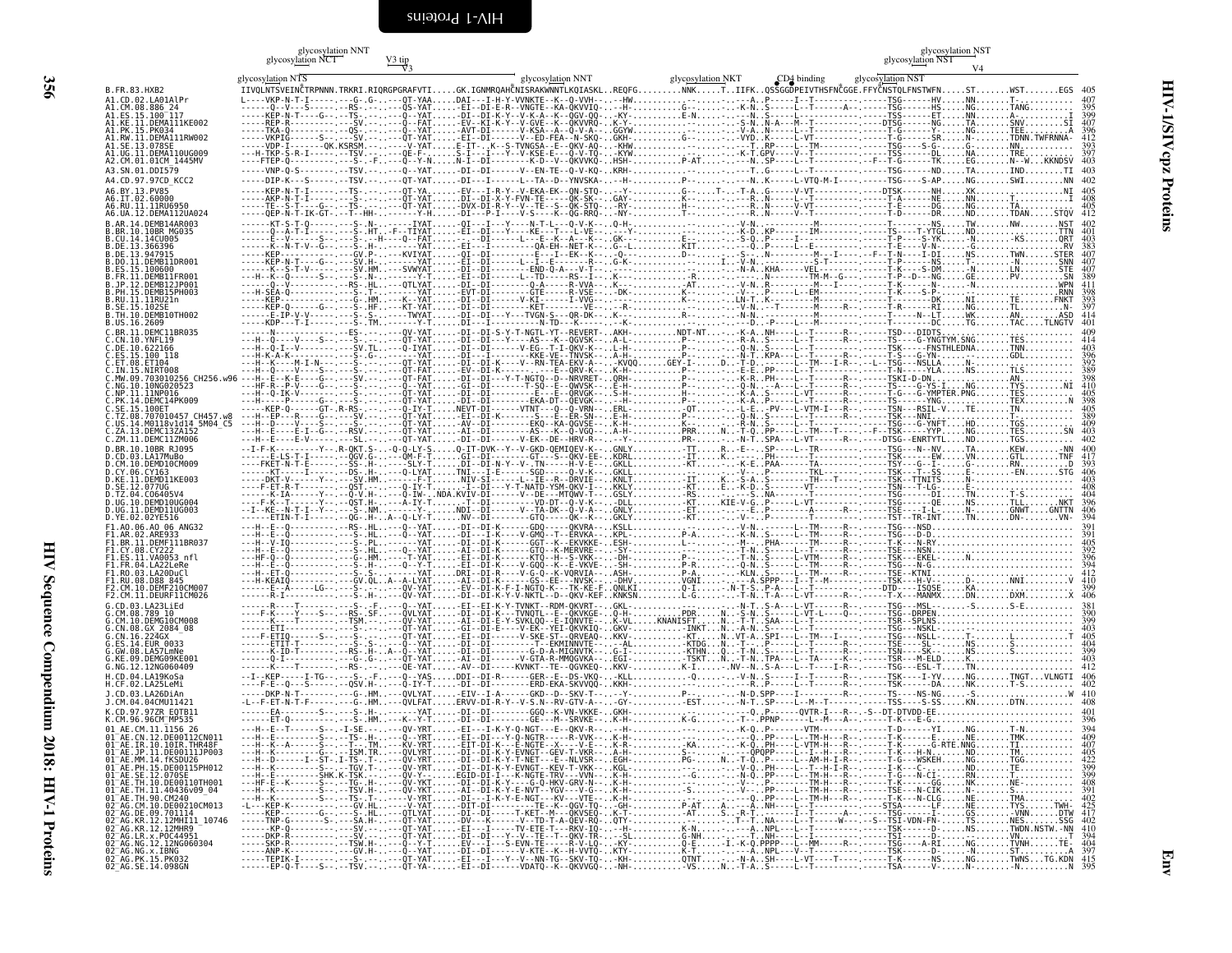| glycosylation NNT |        |
|-------------------|--------|
| glycosylation NCT | V3 tip |

|          | <b>NICT</b><br>glycosylation<br>ניי   |
|----------|---------------------------------------|
| $V2$ tin | মাণে<br>art v v<br>eviation NS .<br>. |

| $\frac{1}{2}$                                                                                                                                                                                                                             |
|-------------------------------------------------------------------------------------------------------------------------------------------------------------------------------------------------------------------------------------------|
| l                                                                                                                                                                                                                                         |
| $\sim$ accure Complementary in the result of the state in the state of the state of the state of the state of the state of the state of the state of the state of the state of the state of the state of the state of the state<br>Į<br>l |
| ֧֧֧֧֧֧֧ׅ֧֧֧֧֧֧֧֧֧֧֦֧֧֧֦֧֧֛֪֛֚֚֚֚֚֚֚֚֚֚֚֚֚֚֚֚֚֚֚֚֚֚֝֝֓֝֓֝֓֝֓֝֬֜֓֝֬֜֜֜֜֜֜֜֜֜֜<br>֧֢֧֧֧֧֧֧֧֛֧֧֛֧֪֛֚֚֚֚֝֜֜<br>ĺ                                                                                                                               |
| ֕<br>I                                                                                                                                                                                                                                    |
| ׇ֚֚֬֓֕֬֝֬֝֬֝֬֝֬֝֬֝֬֝֓֬֝֬֝֬֝֬֝֬֝֬֝֬֝֓֬֝֓֬<br>j                                                                                                                                                                                             |
| i                                                                                                                                                                                                                                         |
|                                                                                                                                                                                                                                           |
|                                                                                                                                                                                                                                           |
|                                                                                                                                                                                                                                           |
|                                                                                                                                                                                                                                           |
|                                                                                                                                                                                                                                           |
|                                                                                                                                                                                                                                           |
|                                                                                                                                                                                                                                           |
|                                                                                                                                                                                                                                           |
|                                                                                                                                                                                                                                           |
|                                                                                                                                                                                                                                           |
|                                                                                                                                                                                                                                           |
|                                                                                                                                                                                                                                           |
|                                                                                                                                                                                                                                           |
|                                                                                                                                                                                                                                           |
| f<br>ن<br>ڈ<br>i                                                                                                                                                                                                                          |

|                               | glycosylation NCT |                                                                                                                                                                                 |                   |                                  | glycosylation NST |
|-------------------------------|-------------------|---------------------------------------------------------------------------------------------------------------------------------------------------------------------------------|-------------------|----------------------------------|-------------------|
|                               | glycosylation NTS | glycosylation NNT                                                                                                                                                               | glycosylation NKT | CD4 binding<br>glycosylation NST |                   |
| B.FR.83.HXB2<br>AG SN 13 9586 |                   | IIVQLNTSVEINČTRPNNN.TRKRI.RIQRGPGRAFVTIGK.IGNMRQAHČNISRAKWNNTLKQIASKLREQFGNNKTIIFKQSSGGDPEIVTHSFNČGGE.FFYČNSTQLFNSTWFNSTWST                                                     |                   |                                  |                   |
|                               |                   |                                                                                                                                                                                 |                   |                                  |                   |
| x.VI1310                      |                   |                                                                                                                                                                                 |                   |                                  |                   |
| 96 RFP90                      |                   |                                                                                                                                                                                 |                   |                                  |                   |
|                               |                   |                                                                                                                                                                                 |                   |                                  |                   |
|                               |                   |                                                                                                                                                                                 |                   |                                  |                   |
|                               |                   |                                                                                                                                                                                 |                   |                                  |                   |
|                               |                   |                                                                                                                                                                                 |                   |                                  |                   |
|                               |                   |                                                                                                                                                                                 |                   |                                  |                   |
|                               |                   |                                                                                                                                                                                 |                   |                                  |                   |
|                               |                   |                                                                                                                                                                                 |                   |                                  |                   |
|                               |                   |                                                                                                                                                                                 |                   |                                  |                   |
|                               |                   |                                                                                                                                                                                 |                   |                                  |                   |
|                               |                   |                                                                                                                                                                                 |                   |                                  |                   |
|                               |                   |                                                                                                                                                                                 |                   |                                  |                   |
|                               |                   |                                                                                                                                                                                 |                   |                                  |                   |
|                               |                   |                                                                                                                                                                                 |                   |                                  |                   |
|                               |                   |                                                                                                                                                                                 |                   |                                  |                   |
|                               |                   |                                                                                                                                                                                 |                   |                                  |                   |
|                               |                   |                                                                                                                                                                                 |                   |                                  |                   |
|                               |                   |                                                                                                                                                                                 |                   |                                  |                   |
|                               |                   |                                                                                                                                                                                 |                   |                                  |                   |
|                               |                   |                                                                                                                                                                                 |                   |                                  |                   |
|                               |                   |                                                                                                                                                                                 |                   |                                  |                   |
|                               |                   |                                                                                                                                                                                 |                   |                                  |                   |
|                               |                   |                                                                                                                                                                                 |                   |                                  |                   |
|                               |                   |                                                                                                                                                                                 |                   |                                  |                   |
|                               |                   |                                                                                                                                                                                 |                   |                                  |                   |
|                               |                   |                                                                                                                                                                                 |                   |                                  |                   |
| F5 natient                    |                   |                                                                                                                                                                                 |                   |                                  |                   |
|                               |                   |                                                                                                                                                                                 |                   |                                  |                   |
|                               |                   |                                                                                                                                                                                 |                   |                                  |                   |
|                               |                   |                                                                                                                                                                                 |                   |                                  |                   |
|                               |                   |                                                                                                                                                                                 |                   |                                  |                   |
|                               |                   |                                                                                                                                                                                 |                   |                                  |                   |
|                               |                   |                                                                                                                                                                                 |                   |                                  |                   |
|                               |                   |                                                                                                                                                                                 |                   |                                  |                   |
|                               |                   |                                                                                                                                                                                 |                   |                                  |                   |
|                               |                   |                                                                                                                                                                                 |                   |                                  |                   |
|                               |                   |                                                                                                                                                                                 |                   |                                  |                   |
|                               |                   |                                                                                                                                                                                 |                   |                                  |                   |
|                               |                   |                                                                                                                                                                                 |                   |                                  |                   |
|                               |                   |                                                                                                                                                                                 |                   |                                  |                   |
| <b>BRG06043</b>               |                   |                                                                                                                                                                                 |                   |                                  |                   |
|                               |                   |                                                                                                                                                                                 |                   |                                  |                   |
|                               |                   |                                                                                                                                                                                 |                   |                                  |                   |
| Read25 HIV_GroupO<br>RRF206   |                   |                                                                                                                                                                                 |                   |                                  |                   |
| 10Gab119A                     |                   |                                                                                                                                                                                 |                   |                                  |                   |
| 1Gab6352<br>E MP1300          |                   |                                                                                                                                                                                 |                   |                                  |                   |
|                               |                   |                                                                                                                                                                                 |                   |                                  |                   |
| FR 2011                       |                   |                                                                                                                                                                                 |                   |                                  |                   |
|                               |                   | -90V.Q---.MIWYNMRFYT-DI-R-Y----MON-TE---5VSEAIWRAYYPOPPNO-H-FV-RN-T-----VSFEHX--H--.-------TST---YSYTCN-SGACTGK<br>-GQV.Q----MI-YN-EN <u>V</u> Y-DI-K-F-IVNAIE-S-A-NESKIAIN.ILR |                   |                                  |                   |
| 06.TAN5<br>.85.US Marilvn     |                   | VGNV.QL---MT-YN-P-IV-DV-E------KLT-EKQR-YTLEIIKKEALTKVELIPNA-                                                                                                                   |                   |                                  |                   |
| GOR.CM.12.SIVaor BOID2        |                   |                                                                                                                                                                                 |                   |                                  |                   |
|                               |                   |                                                                                                                                                                                 |                   |                                  |                   |

Env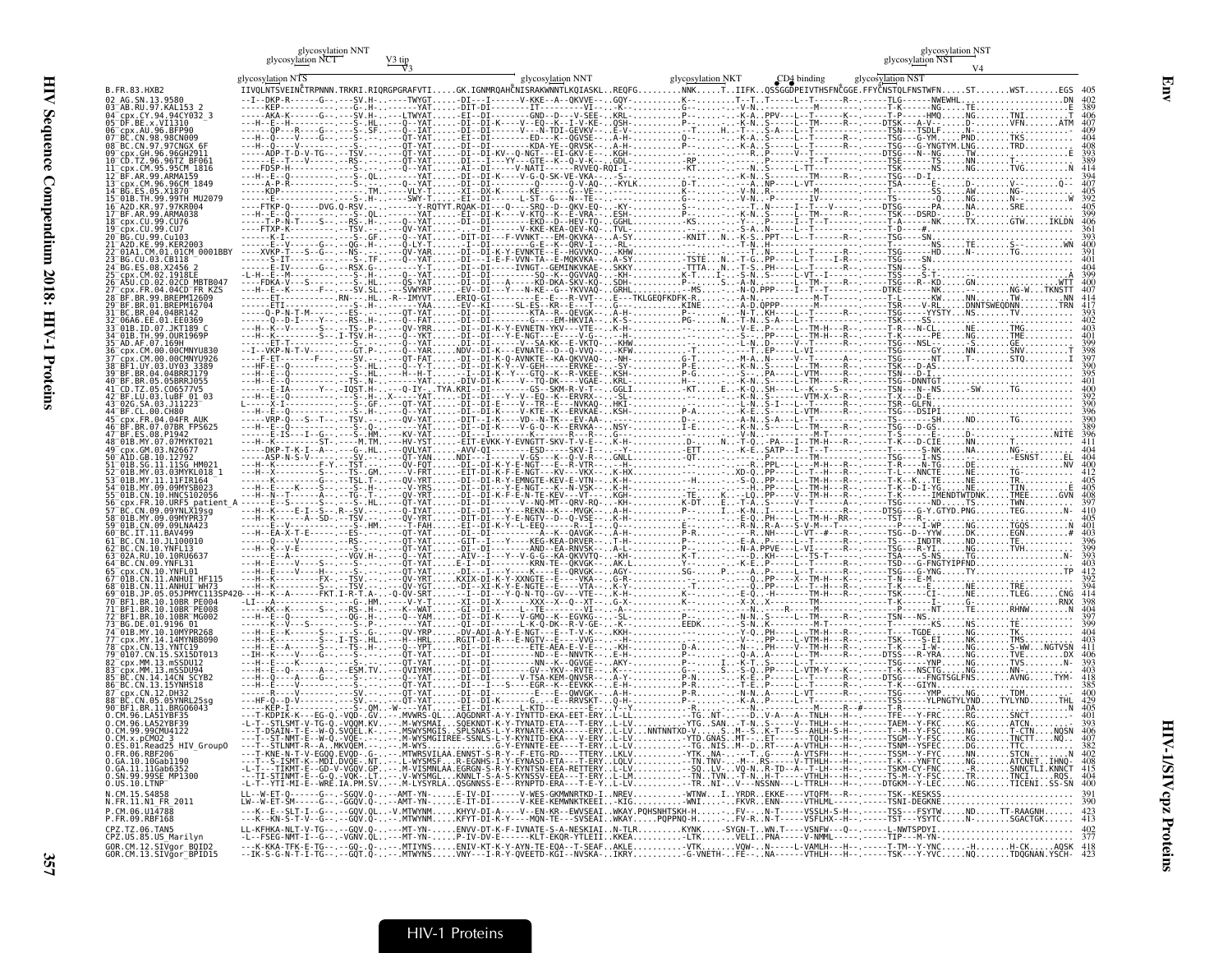<span id="page-51-0"></span>

|                                                                                                                                       | glycosylation NNT |  | glycosylation NES<br>glycosylation NIT<br>CD4 binding |  | fusion peptide<br>gp120 end gp41 start                                                                                                                            |                          |
|---------------------------------------------------------------------------------------------------------------------------------------|-------------------|--|-------------------------------------------------------|--|-------------------------------------------------------------------------------------------------------------------------------------------------------------------|--------------------------|
| B. FR. 83. HXB2                                                                                                                       |                   |  |                                                       |  | INNTEGSDTITLPČRIKQIINMMQKVGKAMYAPPISGQIRČSSNITGLLLTKDGGMSNNESEIFRPGGGDMRDNWRSELYKYKVVKIEPLGVAPTKAKRRVVQREKRA.VGIGALFLGFLGAAGSTMGAASMTLTVQARQLLSGIVQQQNNLLRAIE 560 |                          |
| A1.CD.02.LA01AlPr<br>A1.CM.08.886 24                                                                                                  |                   |  |                                                       |  |                                                                                                                                                                   |                          |
| A1.ES.15.100 <sup>-</sup> 117<br>A1.KE.11.DEMA111KE002                                                                                |                   |  |                                                       |  |                                                                                                                                                                   |                          |
| A1.PK.15.PK034<br>A1.RW.11.DEMA111RW002<br>A1.SE.13.078SE                                                                             |                   |  |                                                       |  |                                                                                                                                                                   |                          |
| A1.UG.11.DEMA110UG009<br>A2.CM.01.01CM 1445MV                                                                                         |                   |  |                                                       |  |                                                                                                                                                                   |                          |
| A3.SN.01.DDI579                                                                                                                       |                   |  |                                                       |  |                                                                                                                                                                   |                          |
| A4.CD.97.97CD KCC2<br>A6.BY.13.PV85                                                                                                   |                   |  |                                                       |  |                                                                                                                                                                   | 559                      |
| A6.IT.02.60000<br>A6.RU.11.11RU6950                                                                                                   |                   |  |                                                       |  |                                                                                                                                                                   |                          |
| A6.UA.12.DEMA112UA024<br>B.AR.14.DEMB14AR003                                                                                          |                   |  |                                                       |  |                                                                                                                                                                   |                          |
| B.BR.10.10BR MG035<br>B.CU.14.14CU005                                                                                                 |                   |  |                                                       |  |                                                                                                                                                                   |                          |
| B.DE.13.366396<br>R NE 13 947915                                                                                                      |                   |  |                                                       |  |                                                                                                                                                                   |                          |
| B.DO.11.DEMB11DR001<br>ES.15.100600                                                                                                   |                   |  |                                                       |  |                                                                                                                                                                   |                          |
| B.JP.12.DEMB12JP001                                                                                                                   |                   |  |                                                       |  |                                                                                                                                                                   |                          |
| .PH.15.DEMB15PH003<br>.RU.11.11RU21n                                                                                                  |                   |  |                                                       |  |                                                                                                                                                                   |                          |
| B.SE.15.102SE<br>B.TH.10.DEMB10TH002                                                                                                  |                   |  |                                                       |  |                                                                                                                                                                   |                          |
| B.US.16.2609<br>C.BR.11.DEMC11BR035                                                                                                   |                   |  |                                                       |  |                                                                                                                                                                   |                          |
| C.CN.10.YNFL19<br>C.DE.10.622166                                                                                                      |                   |  |                                                       |  |                                                                                                                                                                   |                          |
| C.ES.15.100 118<br>ET.08.ET104                                                                                                        |                   |  |                                                       |  |                                                                                                                                                                   |                          |
| MW.09.703010256 CH256.w96                                                                                                             |                   |  |                                                       |  |                                                                                                                                                                   |                          |
| NP.11.11NP016.                                                                                                                        |                   |  |                                                       |  |                                                                                                                                                                   |                          |
| C.PK.14.DEMC14PK009<br>C.SE.15.100ET                                                                                                  |                   |  |                                                       |  |                                                                                                                                                                   |                          |
| C.TZ.08.707010457 CH457.w8<br>US.14.M0118v1d14 5M04 C5                                                                                |                   |  |                                                       |  |                                                                                                                                                                   |                          |
| .13.DEMC13ZA152<br>C.ZM.11.DEMC11ZM006                                                                                                |                   |  |                                                       |  |                                                                                                                                                                   | $\frac{566}{563}$<br>563 |
| D.BR.10.10BR R1095                                                                                                                    |                   |  |                                                       |  |                                                                                                                                                                   |                          |
| D.CM.10.DEMD10CM009<br>D.CY.06.CY163                                                                                                  |                   |  |                                                       |  |                                                                                                                                                                   |                          |
| D.KE.11.DEMD11KE003<br>D.SE.12.077UG                                                                                                  |                   |  |                                                       |  |                                                                                                                                                                   |                          |
| D.TZ.04.C06405V4<br>D.UG.10.DEMD10UG00                                                                                                |                   |  |                                                       |  |                                                                                                                                                                   |                          |
| D.UG.11.DEMD11UG003<br>D.YE.02.02YE516                                                                                                |                   |  |                                                       |  |                                                                                                                                                                   |                          |
| F1.A0.06.A0 06 ANG32<br>.AR.02.ARE933                                                                                                 |                   |  |                                                       |  |                                                                                                                                                                   |                          |
| F1.BR.11.DEMF111BR037<br>F1.CY.08.CY222                                                                                               |                   |  |                                                       |  |                                                                                                                                                                   |                          |
| F1.ES.11.VA0053 nfl<br>F1.FR.04.LA22LeRe                                                                                              |                   |  |                                                       |  |                                                                                                                                                                   |                          |
| F1.RO.03.LA20DuCl<br>F1.RU.08.D88 845                                                                                                 |                   |  |                                                       |  |                                                                                                                                                                   |                          |
| F2.CM.10.DEMF210CM007<br>F2.CM.11.DEURF11CM026                                                                                        |                   |  |                                                       |  |                                                                                                                                                                   |                          |
| G. CD. 03.1 A231 iFd<br>G.CM.08.789 10                                                                                                |                   |  |                                                       |  |                                                                                                                                                                   |                          |
| G.CM.10.DEMG10CM008<br>G.CN.08.GX 2084 08                                                                                             |                   |  |                                                       |  |                                                                                                                                                                   |                          |
| CN.16.224GX<br>LS.14.EUR 0033                                                                                                         |                   |  |                                                       |  |                                                                                                                                                                   |                          |
| KE.09.DEMG09KE001                                                                                                                     |                   |  |                                                       |  |                                                                                                                                                                   |                          |
| G.NG.12.12NG060409<br>H.CD.04.LA19KoSa                                                                                                |                   |  |                                                       |  |                                                                                                                                                                   |                          |
| H.CF.02.LA25LeMi<br>J.CD.03.LA26DiAn                                                                                                  |                   |  |                                                       |  |                                                                                                                                                                   | 569                      |
| 1. CM. 04. 04CMII11421<br>K.CD.97.97ZR EOTB11                                                                                         |                   |  |                                                       |  |                                                                                                                                                                   |                          |
|                                                                                                                                       |                   |  |                                                       |  |                                                                                                                                                                   |                          |
| 01 AE.CM.11.1156 26<br>01 AE.CN.12.DEOO112CN011                                                                                       |                   |  |                                                       |  |                                                                                                                                                                   |                          |
| 01 AE. IR. 10. 10 IR. THR48F<br>01 AE.JP.11.DE00111JP003                                                                              |                   |  |                                                       |  |                                                                                                                                                                   |                          |
| 01 AE.MM.14. FKSDU26<br>01 AE.PH.15.DE00115PH012                                                                                      |                   |  |                                                       |  |                                                                                                                                                                   |                          |
| 01-AE: SE.12.070SE<br>01-AE: TH.10.0E00110TH001<br>01-AE: TH.11.40436v09_04<br>01-AE: TH.10.0E00110TH001<br>02-AG: CM.10.0E00210CM013 |                   |  |                                                       |  |                                                                                                                                                                   |                          |
|                                                                                                                                       |                   |  |                                                       |  |                                                                                                                                                                   |                          |
| 02 AG. DE. 09.701114<br>02 AG. KR. 12. 12MHT11_10746<br>02 AG. KR. 12. 12MHR9                                                         |                   |  |                                                       |  |                                                                                                                                                                   |                          |
|                                                                                                                                       |                   |  |                                                       |  |                                                                                                                                                                   |                          |
| 02 AG. LR. x. POC44951<br>02 AG. NG. 12. 12NG060304                                                                                   |                   |  |                                                       |  |                                                                                                                                                                   |                          |
| 02 AG.NG.X.IBNG<br>02 AG.NG.X.IBNG<br>02 AG.PK.15.PK032<br>02 AG.SE.14.098GN                                                          |                   |  |                                                       |  |                                                                                                                                                                   |                          |

358

Env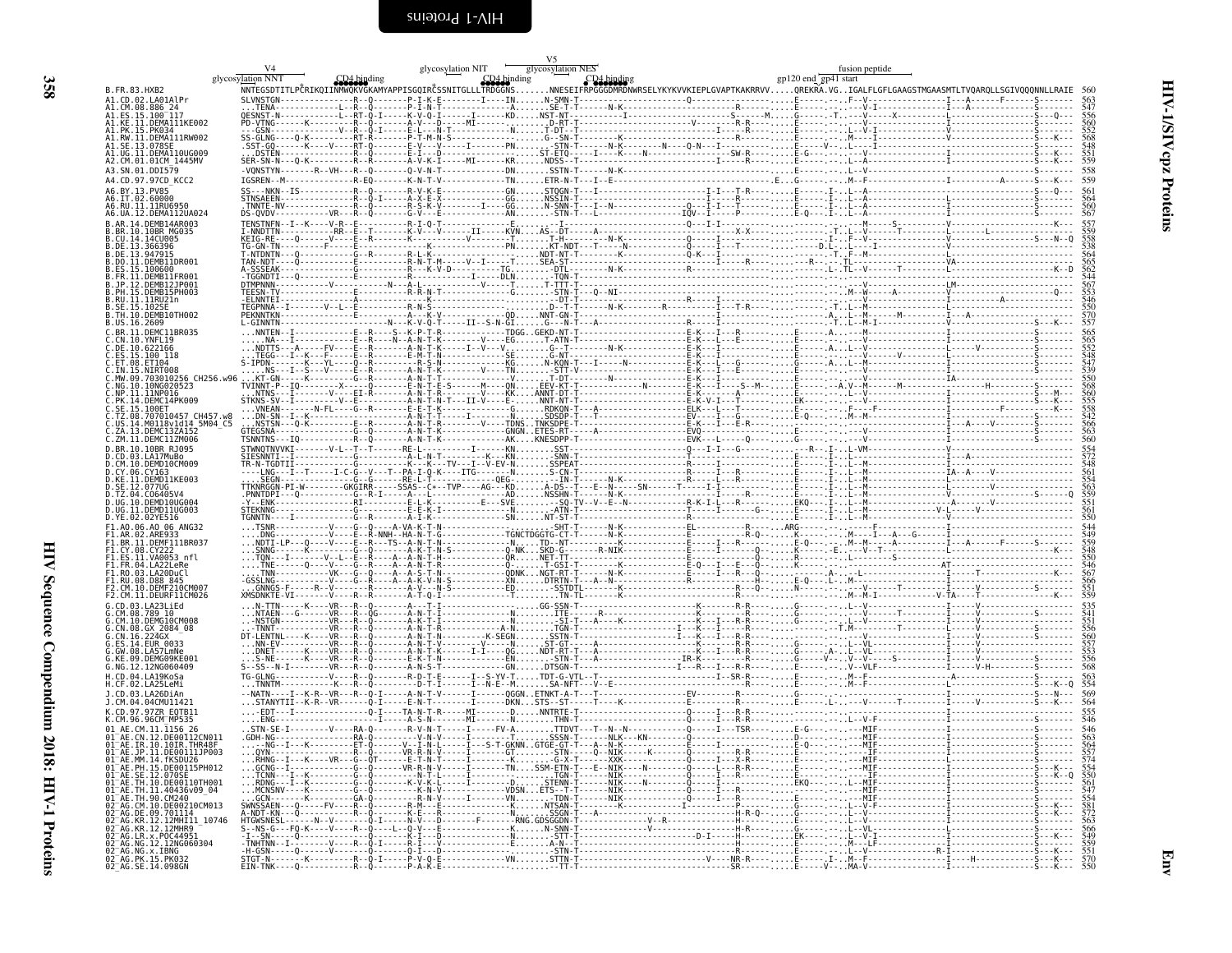|                                                                                       | glycosylation NNT | V <sub>5</sub> |  |
|---------------------------------------------------------------------------------------|-------------------|----------------|--|
| B. FR. 83. HXB2                                                                       |                   |                |  |
| 02_AG.SN.13.9580<br>03 AB.RU.97.KAL153_2                                              |                   |                |  |
| cpx.CY.94.94CY032 3<br>05 DF. BE. x. VI1310                                           |                   |                |  |
| 06 cpx.AU.96.BFP90<br>07 BC.CN.98.98CN009<br>08 BC.CN.97.97CNGX 6F                    |                   |                |  |
| 09 Cpx.GH.96.96GH2911<br>10 CD.TZ.96.96TZ BF061                                       |                   |                |  |
| cnx.CM.95.95CM 1816<br>12 BF.AR.99.ARMA159                                            |                   |                |  |
| cpx.CM.96.96CM 1849                                                                   |                   |                |  |
| 01B.TH.99.99TH MU2079<br>A2D.KR.97.97KR004                                            |                   |                |  |
| 17 BF.AR.99.ARMA038<br>18 cpx.CU.99.CU76                                              |                   |                |  |
| px.CU.99.CU7:<br>20 BG.CU.99.Cu103<br>A2D KF 99 KFR2003-                              |                   |                |  |
| 01A1.CM.01.01CM 0001BBY                                                               |                   |                |  |
| 25 <sup>-</sup> cpx.CM.02.1918EE                                                      |                   |                |  |
| 26 ASU CD 02 02CD MRTR047<br>CDX.FR.04.04CD FR KZS                                    |                   |                |  |
| BF.BR.01.BREPM16704                                                                   |                   |                |  |
| BC.BR.04.04BR142                                                                      |                   |                |  |
| 01B.ID.07.JKT189<br>4 <sup>-</sup> 01B.TH.99.0UR1969P<br>5 <sup>-</sup> AD.AF.07.169H |                   |                |  |
| cpx.CM.00.00CMNYU830<br>← CM 00 00CMNYU926                                            |                   |                |  |
| BF1.UY.03.UY03.3389"                                                                  |                   |                |  |
| BF.BR.05.05BRRJ055<br>CD.TZ.05.C06577V5                                               |                   |                |  |
| RE LU 03 LuRE 01 03<br>02G.SA.03.J11223                                               |                   |                |  |
|                                                                                       |                   |                |  |
| .BR.07.07BR FPS625<br>7 RF FS 08 P1947<br>48 01B.MY.07.07MYKT021                      |                   |                |  |
|                                                                                       |                   |                |  |
| SG.11.11SG HM021<br>MY.03.03MYKL018 1                                                 |                   |                |  |
|                                                                                       |                   |                |  |
| CN.10.HNCS102056<br>.FR.10.URF5_patient_A<br>CN.09.09YNLX19sg<br>, MY_00.00MVR19sg    |                   |                |  |
|                                                                                       |                   |                |  |
| 01B.CN.09.09LNA423<br>BC.IT.11.BAV499<br>RC CN 10 11 100010                           |                   |                |  |
|                                                                                       |                   |                |  |
| CN.10.YNFL01                                                                          |                   |                |  |
| CN 11 ANHIIT HE115<br>CN 11 ANHIIT WH73                                               |                   |                |  |
| BF1.BR.10.10BR PE004                                                                  |                   |                |  |
| .BR.10.10BR <sup>-</sup> PE008<br>BF1.BR.10.10BR MG002                                |                   |                |  |
| MY 14 14MYNRR090                                                                      |                   |                |  |
| $0107.$ CN.15.SX15DT013                                                               |                   |                |  |
|                                                                                       |                   |                |  |
| CN.14.14CN SCYB2<br>BC.CN.13.15YNHS18                                                 |                   |                |  |
| x.CN.12.DH32<br>3C.CN.05.05YNRL25sq                                                   |                   |                |  |
| BF1.BR.11.BRG06043<br>0.CM.96.LA51YBF35                                               |                   |                |  |
| 0.CM.96.LA52YBF39<br>0.CM.99.99CMU4122<br>0.CM.x.nCM02 3                              |                   |                |  |
| .Read25 HIV Group0                                                                    |                   |                |  |
| GA.10.10Gab1190<br>0.GA.11.11Gab6352                                                  |                   |                |  |
| 0.SN.99.99SE MP1300<br>$0.05.10$ .LTNP $\bar{}$                                       |                   |                |  |
| N CM 15 S4858<br>N.FR.11.N1 FR 2011                                                   |                   |                |  |
| P.CM.06.U14788<br>P.FR.09.RBF168                                                      |                   |                |  |
| CPZ.TZ.06.TAN5<br>CPZ.US.85.US_Marilyn                                                |                   |                |  |
| GOR.CM.12.SIVgor_BOID2<br>GOR.CM.13.SIVgor_BPID15                                     |                   |                |  |
|                                                                                       |                   |                |  |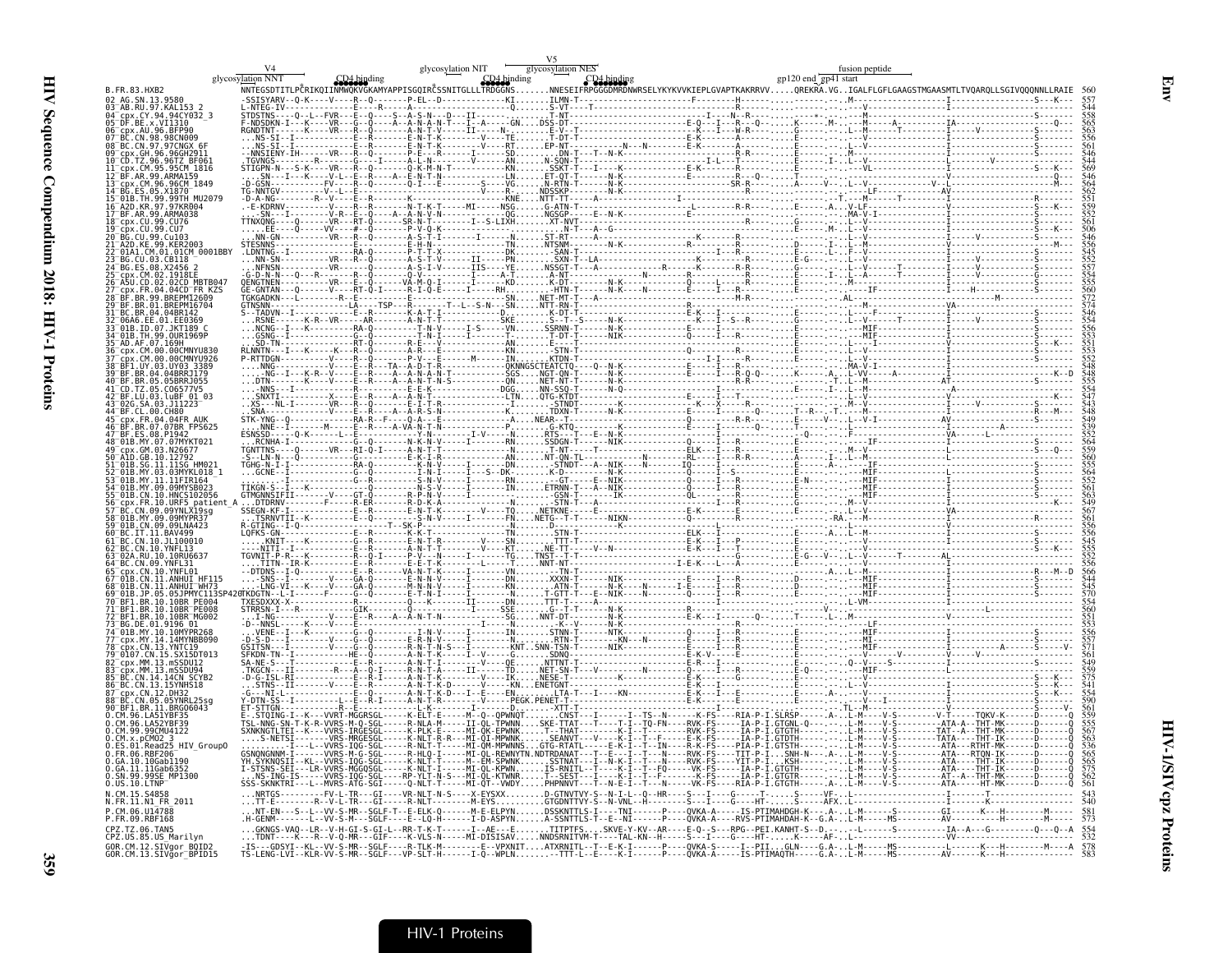<span id="page-53-0"></span>

|                                                                                  | glycosylation NAS<br>immunodominant region                                                                                                                                                                                                                                                                                                                                                                                                                                                            | $glycosylation NKS$<br>NKS                        | glycosylation NYT |                                                                                       |  | transmembrane domain | gp41 cytoplasmic tail start     |
|----------------------------------------------------------------------------------|-------------------------------------------------------------------------------------------------------------------------------------------------------------------------------------------------------------------------------------------------------------------------------------------------------------------------------------------------------------------------------------------------------------------------------------------------------------------------------------------------------|---------------------------------------------------|-------------------|---------------------------------------------------------------------------------------|--|----------------------|---------------------------------|
| B.FR.83.HXB2                                                                     | AQQHLLQLTVWGIKQLQARILAVERYLKDQQLLGIWGČSGKLIĈT.TAVPWNAS.WS.NKSLEQIWNHTTWMEWDREINNYTSLIHSLIEESQNQQEKNEQELLELDKWASLWNWFNITNWLWYIKLFIMIVGGLVGLRIVFAVLSIVNRVRQGYSP                                                                                                                                                                                                                                                                                                                                         |                                                   |                   |                                                                                       |  |                      |                                 |
| A1.CD.02.LA01AlPr<br>A1.CM.08.886                                                | $\frac{1}{2} \cdot \frac{1}{2} \cdot \frac{1}{2} \cdot \frac{1}{2} \cdot \frac{1}{2} \cdot \frac{1}{2} \cdot \frac{1}{2} \cdot \frac{1}{2} \cdot \frac{1}{2} \cdot \frac{1}{2} \cdot \frac{1}{2} \cdot \frac{1}{2} \cdot \frac{1}{2} \cdot \frac{1}{2} \cdot \frac{1}{2} \cdot \frac{1}{2} \cdot \frac{1}{2} \cdot \frac{1}{2} \cdot \frac{1}{2} \cdot \frac{1}{2} \cdot \frac{1}{2} \cdot \frac{1}{2} \cdot \frac{1}{2} \cdot \frac{1}{2} \cdot \frac{1$                                             |                                                   |                   |                                                                                       |  |                      |                                 |
| A1.ES.15.100 <sup>-117</sup><br>A1.KE.11.DEMA111KE002                            |                                                                                                                                                                                                                                                                                                                                                                                                                                                                                                       |                                                   |                   |                                                                                       |  |                      |                                 |
| A1.PK.15.<br>.PK03<br>A1.RW.11.DEMA111RW002                                      |                                                                                                                                                                                                                                                                                                                                                                                                                                                                                                       |                                                   |                   |                                                                                       |  |                      |                                 |
| A1.SE.13.078SI<br>A1.UG.I1.DEMAI10UG009                                          |                                                                                                                                                                                                                                                                                                                                                                                                                                                                                                       |                                                   |                   |                                                                                       |  |                      |                                 |
| A2.CM.01.01CM 1445MV                                                             |                                                                                                                                                                                                                                                                                                                                                                                                                                                                                                       |                                                   |                   |                                                                                       |  |                      |                                 |
| A3.SN.01.DDI579<br>A4.CD.97.97CD KCC2                                            |                                                                                                                                                                                                                                                                                                                                                                                                                                                                                                       |                                                   |                   |                                                                                       |  |                      | 712                             |
| A6.BY.13.PV85                                                                    |                                                                                                                                                                                                                                                                                                                                                                                                                                                                                                       |                                                   |                   |                                                                                       |  |                      |                                 |
| A6.IT.02.60000<br>A6.RU.11.11RU6950                                              |                                                                                                                                                                                                                                                                                                                                                                                                                                                                                                       |                                                   |                   |                                                                                       |  |                      |                                 |
| A6.UA.12.DEMA112UA024<br>B.AR.14.DEMB14AR003                                     |                                                                                                                                                                                                                                                                                                                                                                                                                                                                                                       |                                                   |                   |                                                                                       |  |                      | 721                             |
| B.BR.10.10BR MG035                                                               |                                                                                                                                                                                                                                                                                                                                                                                                                                                                                                       | -- . - - - - NS - - DNM - - - 0 - E - - - D - - . |                   |                                                                                       |  |                      |                                 |
| .CU.14.14CU005<br>B.DE.13.366396                                                 |                                                                                                                                                                                                                                                                                                                                                                                                                                                                                                       |                                                   |                   |                                                                                       |  |                      |                                 |
| R.DE. 13.947915<br>B.DO.11.DEMB11DR001                                           |                                                                                                                                                                                                                                                                                                                                                                                                                                                                                                       |                                                   |                   |                                                                                       |  |                      |                                 |
| B.ES.15.100600<br>.FR.11.DEMB11FR001                                             |                                                                                                                                                                                                                                                                                                                                                                                                                                                                                                       |                                                   |                   |                                                                                       |  |                      |                                 |
| - 1P<br>.12.DEMB12JP001<br>B. PH. 15. DEMB15PH003                                |                                                                                                                                                                                                                                                                                                                                                                                                                                                                                                       |                                                   |                   |                                                                                       |  |                      |                                 |
| B.RU.11.11RU21n<br>B.SE.15.102SI                                                 |                                                                                                                                                                                                                                                                                                                                                                                                                                                                                                       |                                                   |                   |                                                                                       |  |                      |                                 |
| B. TH. 10. DEMB10TH002<br>B.US.16.2609                                           | $\begin{minipage}[t]{.000\textwidth} {\small \textbf{0.000\textwidth} {\small \textbf{0.000\textwidth} {\small \textbf{0.000\textwidth} {\small \textbf{0.000\textwidth} {\small \textbf{0.000\textwidth} {\small \textbf{0.000\textwidth} {\small \textbf{0.000\textwidth} {\small \textbf{0.000\textwidth} {\small \textbf{0.000\textwidth} {\small \textbf{0.000\textwidth} {\small \textbf{0.000\textwidth} {\small \textbf{0.000\textwidth} {\small \textbf{0.000\textwidth} {\small \textbf{0.$ |                                                   |                   |                                                                                       |  |                      | 724<br>711                      |
| C.BR.11.DEMC11BR035                                                              |                                                                                                                                                                                                                                                                                                                                                                                                                                                                                                       |                                                   |                   |                                                                                       |  |                      |                                 |
| C.CN.10.YNFL19<br>C.DE.10.622166                                                 | $\begin{bmatrix} \mathbf{1} & \mathbf{1} & \mathbf{1} & \mathbf{1} & \mathbf{1} & \mathbf{1} & \mathbf{1} & \mathbf{1} & \mathbf{1} & \mathbf{1} & \mathbf{1} & \mathbf{1} & \mathbf{1} & \mathbf{1} & \mathbf{1} & \mathbf{1} & \mathbf{1} & \mathbf{1} & \mathbf{1} & \mathbf{1} & \mathbf{1} & \mathbf{1} & \mathbf{1} & \mathbf{1} & \mathbf{1} & \mathbf{1} & \mathbf{1} & \mathbf{1} & \mathbf{1} & \mathbf{1} & \mathbf{$                                                                      |                                                   |                   |                                                                                       |  |                      |                                 |
| C. <u>ES</u> .15.100 118<br>C.FT<br><b>08 FT104</b>                              |                                                                                                                                                                                                                                                                                                                                                                                                                                                                                                       |                                                   |                   |                                                                                       |  |                      |                                 |
| C.IN.15.NIRT008<br>C.MW.09.703010256 CH256.w96                                   |                                                                                                                                                                                                                                                                                                                                                                                                                                                                                                       |                                                   |                   |                                                                                       |  |                      |                                 |
| NG.10.10NG020523.<br>NP.11.11NP016.                                              |                                                                                                                                                                                                                                                                                                                                                                                                                                                                                                       |                                                   |                   |                                                                                       |  |                      | 704<br>722<br>722<br>714<br>709 |
| PK.14.DEMC14PK009<br>C.SE.15.100ET                                               |                                                                                                                                                                                                                                                                                                                                                                                                                                                                                                       |                                                   |                   |                                                                                       |  |                      |                                 |
| C.TZ.08.707010457 CH457.w8<br>C.US.14.M0118v1d14 5M04 C5                         |                                                                                                                                                                                                                                                                                                                                                                                                                                                                                                       |                                                   |                   |                                                                                       |  |                      |                                 |
| 13.DEMC13ZA152<br>ZM.11.DEMC11ZM006                                              |                                                                                                                                                                                                                                                                                                                                                                                                                                                                                                       |                                                   |                   |                                                                                       |  |                      |                                 |
| D.BR.10.10BR RJ095                                                               |                                                                                                                                                                                                                                                                                                                                                                                                                                                                                                       |                                                   |                   |                                                                                       |  |                      |                                 |
| D.CD.03.LA17MuBo<br>D.CM.10.DEMD10CM009                                          | $\frac{1}{\frac{1}{2} \cdot \frac{1}{2} \cdot \frac{1}{2} \cdot \frac{1}{2} \cdot \frac{1}{2} \cdot \frac{1}{2} \cdot \frac{1}{2} \cdot \frac{1}{2} \cdot \frac{1}{2} \cdot \frac{1}{2} \cdot \frac{1}{2} \cdot \frac{1}{2} \cdot \frac{1}{2} \cdot \frac{1}{2} \cdot \frac{1}{2} \cdot \frac{1}{2} \cdot \frac{1}{2} \cdot \frac{1}{2} \cdot \frac{1}{2} \cdot \frac{1}{2} \cdot \frac{1}{2} \cdot \frac{1}{2} \cdot \frac{1}{2} \cdot \frac{1}{2} \$                                                |                                                   |                   |                                                                                       |  |                      |                                 |
| D.CY.06.CY163<br>.11.DEMD11KE003<br>D.KE                                         |                                                                                                                                                                                                                                                                                                                                                                                                                                                                                                       |                                                   |                   |                                                                                       |  |                      |                                 |
| D. SE . 12 . 077UG<br>TZ.04.C06405V4                                             |                                                                                                                                                                                                                                                                                                                                                                                                                                                                                                       |                                                   |                   |                                                                                       |  |                      |                                 |
| UG.10.DEMD10UG004<br>.11.DEMD11UG003                                             |                                                                                                                                                                                                                                                                                                                                                                                                                                                                                                       |                                                   |                   |                                                                                       |  |                      |                                 |
| D.YE.02.02YE516<br>F1.A0.06.A0 06 ANG32                                          |                                                                                                                                                                                                                                                                                                                                                                                                                                                                                                       |                                                   |                   |                                                                                       |  |                      |                                 |
| 11.DEMF111BR037                                                                  |                                                                                                                                                                                                                                                                                                                                                                                                                                                                                                       |                                                   |                   |                                                                                       |  |                      |                                 |
| F1.CY.08.CY222<br>FĪ.ĔS.ĬI.VA0053 nfl                                            |                                                                                                                                                                                                                                                                                                                                                                                                                                                                                                       |                                                   |                   |                                                                                       |  |                      | 702<br>704                      |
| F1.FR.04.LA22LeRe<br>03.LA20DuCl                                                 |                                                                                                                                                                                                                                                                                                                                                                                                                                                                                                       |                                                   |                   |                                                                                       |  |                      |                                 |
| F1.RU.08.D88 845<br>F2.CM.10.DEMF210CM007                                        |                                                                                                                                                                                                                                                                                                                                                                                                                                                                                                       |                                                   |                   |                                                                                       |  |                      | 700<br>721<br>720<br>705<br>713 |
| F2.CM.11.DEURF11CM026                                                            |                                                                                                                                                                                                                                                                                                                                                                                                                                                                                                       |                                                   |                   |                                                                                       |  |                      |                                 |
| G. CD. 03. LA23Li Ed                                                             |                                                                                                                                                                                                                                                                                                                                                                                                                                                                                                       |                                                   |                   |                                                                                       |  |                      |                                 |
| CM.10.DEMG10CM008<br>.CN.08.GX 2084_08<br>.CN.16.224GX                           |                                                                                                                                                                                                                                                                                                                                                                                                                                                                                                       |                                                   |                   |                                                                                       |  |                      |                                 |
| <b>G. ES. 14. FUR. 0033</b>                                                      |                                                                                                                                                                                                                                                                                                                                                                                                                                                                                                       |                                                   |                   |                                                                                       |  |                      |                                 |
| G.KE.09.DEMG09KE001                                                              |                                                                                                                                                                                                                                                                                                                                                                                                                                                                                                       |                                                   |                   |                                                                                       |  |                      |                                 |
| G.NG.12.12NG060409<br>H.CD.04.LA19KoSa                                           |                                                                                                                                                                                                                                                                                                                                                                                                                                                                                                       |                                                   |                   |                                                                                       |  |                      |                                 |
| H.CF.02.LA25LeMi                                                                 |                                                                                                                                                                                                                                                                                                                                                                                                                                                                                                       |                                                   |                   |                                                                                       |  |                      |                                 |
| 1. CD. 03. LA26DiAn<br>J.CM.04.04CMU11421                                        |                                                                                                                                                                                                                                                                                                                                                                                                                                                                                                       |                                                   |                   |                                                                                       |  |                      | 723<br>718                      |
| K.CD.97.97ZR EQTB11<br>K.CM.96.96CM <sup>-</sup> MP535                           |                                                                                                                                                                                                                                                                                                                                                                                                                                                                                                       |                                                   |                   |                                                                                       |  |                      |                                 |
| AE.CM.11.1156 26                                                                 |                                                                                                                                                                                                                                                                                                                                                                                                                                                                                                       |                                                   |                   |                                                                                       |  |                      |                                 |
| CN.12.DE00112CN011<br>$01^-$ AF.<br>IR 10 10IR THR48F                            |                                                                                                                                                                                                                                                                                                                                                                                                                                                                                                       |                                                   |                   |                                                                                       |  |                      |                                 |
| JP.11.DE00111JP003<br>A1 <sup>-</sup> AE<br>MM.14.fKSDU26<br>91 <sup>-</sup> AE. |                                                                                                                                                                                                                                                                                                                                                                                                                                                                                                       |                                                   |                   |                                                                                       |  |                      |                                 |
| 01 AE PH 15 DE00115PH012<br>SE.12.070SE<br>$01^-$ AE.                            |                                                                                                                                                                                                                                                                                                                                                                                                                                                                                                       |                                                   |                   |                                                                                       |  |                      |                                 |
| 01 AE.TH.10.DE00110TH001<br>01 AE.TH.11.40436v09 04                              |                                                                                                                                                                                                                                                                                                                                                                                                                                                                                                       |                                                   |                   |                                                                                       |  |                      |                                 |
| AE.TH.90.CM240<br>CM.10.DE00210CM013                                             |                                                                                                                                                                                                                                                                                                                                                                                                                                                                                                       |                                                   |                   |                                                                                       |  |                      |                                 |
| DE.09.701114<br>AG.KR.12.12MHT11 10746                                           |                                                                                                                                                                                                                                                                                                                                                                                                                                                                                                       |                                                   |                   |                                                                                       |  |                      |                                 |
| AG.KR.12.12MHR9<br>LR.x.P0C44951                                                 |                                                                                                                                                                                                                                                                                                                                                                                                                                                                                                       | . TY-N--GNM--LO--K-                               |                   |                                                                                       |  |                      |                                 |
| AG.NG.12.12NG060304                                                              |                                                                                                                                                                                                                                                                                                                                                                                                                                                                                                       |                                                   |                   |                                                                                       |  |                      |                                 |
| 02 AG.NG.X.IBNG<br>02 AG.PK.15.PK032<br>02 AG.SE.14.098GN                        | ---V--L-S--R-----RNL-LL-----K#-N---                                                                                                                                                                                                                                                                                                                                                                                                                                                                   | . TYND-                                           |                   | - - - - - - - - - D - - A - - O - - N - - - - - G - - K - - - - - - - I - - - V - - - |  |                      |                                 |
|                                                                                  |                                                                                                                                                                                                                                                                                                                                                                                                                                                                                                       |                                                   |                   |                                                                                       |  |                      |                                 |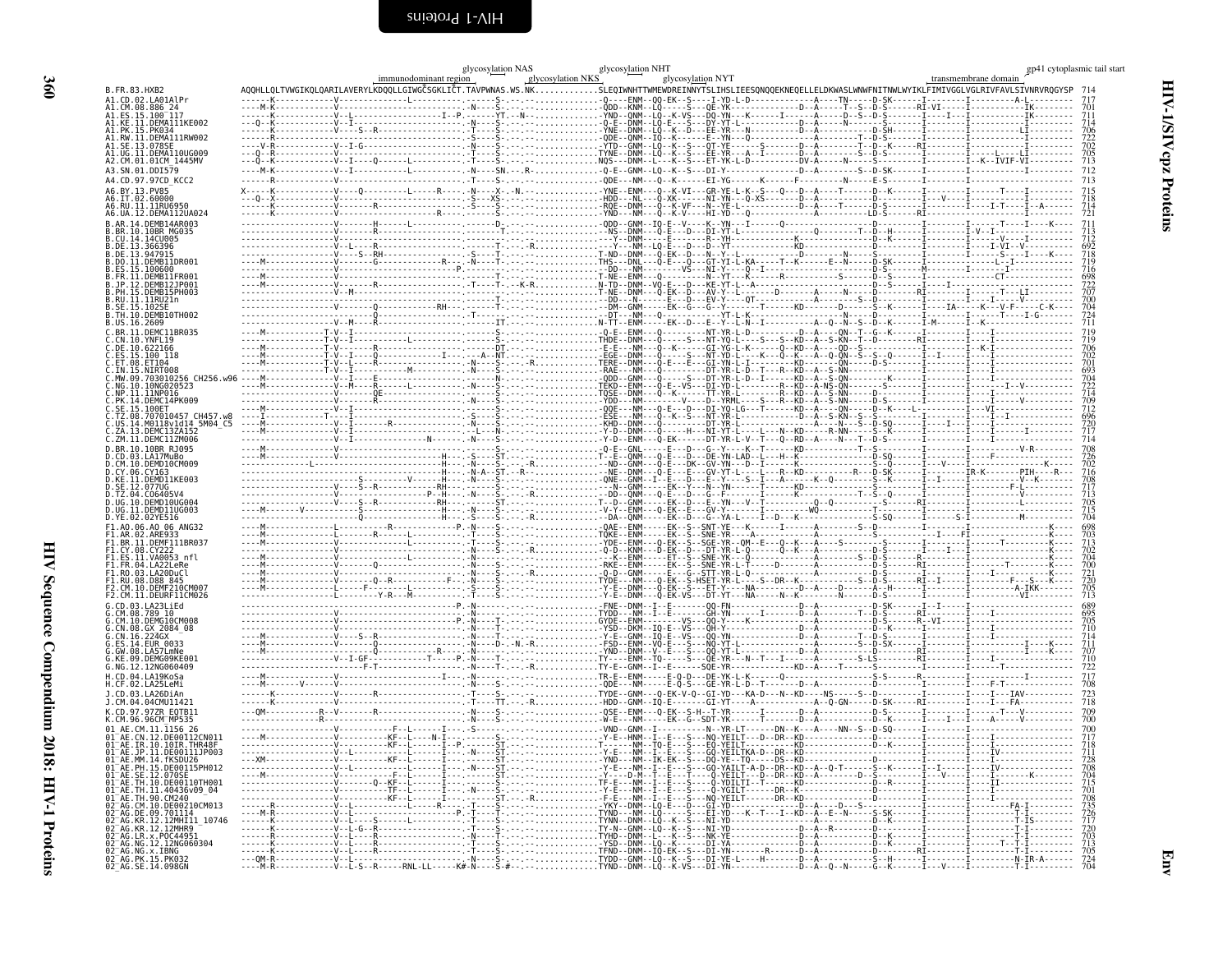|                                                                                                                            | immunodominant region | glycosylation NAS | glycosylation NKS | glycosylation NHT<br>glycosylation NYT |  | gp41 cytoplasmic tail start<br>transmembrane domain                                                                                                                                                                                                                                                          |
|----------------------------------------------------------------------------------------------------------------------------|-----------------------|-------------------|-------------------|----------------------------------------|--|--------------------------------------------------------------------------------------------------------------------------------------------------------------------------------------------------------------------------------------------------------------------------------------------------------------|
| B. FR. 83. HXB2<br>02 AG.SN.13.9580                                                                                        |                       |                   |                   |                                        |  | AQQHLLQLTVWGIKQLQARILAVERYLKDQQLLGIWGČSGKLIČT.TAVPWNAS.WS.NKSLEQIWNHTTWMEWDREINNYTSLIHSLIEESQNQQEKNEQELLELDKWASLWNWFNITNWLWYIKLFIMIVGGLVGLRIVFAVLSIVNRVRQGYSP                                                                                                                                                |
| AB.RU.97.KAL153<br>CY.94.94CY032 3                                                                                         |                       |                   |                   |                                        |  |                                                                                                                                                                                                                                                                                                              |
| 04 Cpx. CY. 94. 94CY03<br>05 DF. BE. x. VI1310<br>06 Cpx. AU. 96. BFP90<br>07 BC. CN. 98. 98CN009                          |                       |                   |                   |                                        |  |                                                                                                                                                                                                                                                                                                              |
| 08 BC.CN.97.97CNGX                                                                                                         |                       |                   |                   |                                        |  |                                                                                                                                                                                                                                                                                                              |
| cpx.GH.96.96GH2911 <sup>-</sup><br>10 CD.TZ.96.96TZ BF06<br>$\overline{CDX}$ . $\overline{CM}$ .95.95 $\overline{CM}$ 1816 |                       |                   |                   |                                        |  |                                                                                                                                                                                                                                                                                                              |
| BF.AR.99.ARMA159<br>cpx.CM.96.96CM 1849                                                                                    |                       |                   |                   |                                        |  |                                                                                                                                                                                                                                                                                                              |
| BG ES 05.X1870                                                                                                             |                       |                   |                   |                                        |  |                                                                                                                                                                                                                                                                                                              |
| 15 01B.TH.99.99TH MU2079<br>16 A2D.KR.97.97KR004<br>17 BF.AR.99.ARMA038                                                    |                       |                   |                   |                                        |  |                                                                                                                                                                                                                                                                                                              |
| $-cpx$ .CU.99.CU76<br>cpx.CU.99.CU7                                                                                        |                       |                   |                   |                                        |  |                                                                                                                                                                                                                                                                                                              |
| 20 <sup>-</sup> BG.CU.99.Cu103<br>21 <sup>-</sup> A2D.KE.99.KER2003                                                        |                       |                   |                   |                                        |  |                                                                                                                                                                                                                                                                                                              |
| 01A1.CM.01.01CM 0001BBY<br>BG.CU.03.CB118                                                                                  |                       |                   |                   |                                        |  |                                                                                                                                                                                                                                                                                                              |
| 24 BG.ES.08.X2456 2<br>.CM.02.1918EE                                                                                       |                       |                   |                   |                                        |  |                                                                                                                                                                                                                                                                                                              |
| 26 A5U.CD.02.02CD MBTB047<br>cpx.FR.04.04CD FR KZS<br>.BR.99.BREPM12609                                                    |                       |                   |                   |                                        |  |                                                                                                                                                                                                                                                                                                              |
| BF.BR.01.BREPM16704<br>BC.BR.04.04BR142                                                                                    |                       |                   |                   |                                        |  |                                                                                                                                                                                                                                                                                                              |
| $^-$ 06A6.EE.01.EE0369<br>33 01B.ID.07.JKT189 C                                                                            |                       |                   |                   |                                        |  |                                                                                                                                                                                                                                                                                                              |
| 01B.TH.99.0UR1969E<br>35 AD.AF.07.169H                                                                                     |                       |                   |                   |                                        |  |                                                                                                                                                                                                                                                                                                              |
| cpx.CM.00.00CMNYU830<br>.CM.00.00CMNYU926                                                                                  |                       |                   |                   |                                        |  |                                                                                                                                                                                                                                                                                                              |
| RE1 UY 03 UY03 3389<br>BF.BR.04.04BRR1179                                                                                  |                       |                   |                   |                                        |  |                                                                                                                                                                                                                                                                                                              |
| 40 BF.BR.05.05BRRJ055                                                                                                      |                       |                   |                   |                                        |  |                                                                                                                                                                                                                                                                                                              |
| 42 BF.LU.03.luBF 01 03<br>43 02G.SA.03.J11223<br>44 BF.CL.00.CH80                                                          |                       |                   |                   |                                        |  |                                                                                                                                                                                                                                                                                                              |
| cpx.FR.04.04FR AUK                                                                                                         |                       |                   |                   |                                        |  |                                                                                                                                                                                                                                                                                                              |
| 47 BF.ES.08.P1942<br>48 01B.MY.07.07MYKT021                                                                                |                       |                   |                   |                                        |  |                                                                                                                                                                                                                                                                                                              |
| cnx.GM.03.N26677<br>50 AlD.GB.10.12792                                                                                     |                       |                   |                   |                                        |  |                                                                                                                                                                                                                                                                                                              |
| .SG.11.11SG HM02<br>01B.MY.03.03MYKL018"                                                                                   |                       |                   |                   |                                        |  |                                                                                                                                                                                                                                                                                                              |
| 01B.MY.11.11FIR164"<br>-01B.MY.09.09MYSB023<br>-01B.CN.10.HNCS102056                                                       |                       |                   |                   |                                        |  |                                                                                                                                                                                                                                                                                                              |
| CDX.FR.10.URF5<br>patient<br>BC.CN.09.09YNLX19sg                                                                           |                       |                   |                   |                                        |  |                                                                                                                                                                                                                                                                                                              |
| 58 01B MY 09 09MYPR37<br>01B.CN.09.09LNA423                                                                                |                       |                   |                   |                                        |  |                                                                                                                                                                                                                                                                                                              |
| 60 BC.IT.11.BAV499<br>BC.CN.10.JL100010                                                                                    |                       |                   |                   |                                        |  |                                                                                                                                                                                                                                                                                                              |
| 62 <sup>-</sup> BC.CN.10.YNFL13<br>63 <sup>–</sup> 02A.RU. 10. 10RU663.                                                    |                       |                   |                   |                                        |  |                                                                                                                                                                                                                                                                                                              |
| 54 BC.CN.09.YNFL31<br>cpx.CN.10.YNFL01                                                                                     |                       |                   |                   |                                        |  |                                                                                                                                                                                                                                                                                                              |
| CN.11.ANHUI<br>01B.CN.11.ANHUI <sup>-</sup> WH73                                                                           |                       |                   |                   |                                        |  |                                                                                                                                                                                                                                                                                                              |
| 69 <sup>-</sup> 01B.JP.05.05JPMYC113SP<br>BF1.BR.10.10BR PF004<br>RE1 RR 10 10RR PE008                                     |                       |                   |                   |                                        |  |                                                                                                                                                                                                                                                                                                              |
| BF1.BR.10.10BR <sup>-</sup> MG002<br>73 BG.DE.01.9196 01                                                                   |                       |                   |                   |                                        |  |                                                                                                                                                                                                                                                                                                              |
| 74 <sup>-</sup> 01B.MY.10.10MYPR268<br>77 cpx.MY.14.14MYNBB090<br>78 cpx.CN.13.YNTC19                                      |                       |                   |                   |                                        |  |                                                                                                                                                                                                                                                                                                              |
| 79 <sup>-</sup> 0107.CN.15.SX15DT013                                                                                       |                       |                   |                   |                                        |  |                                                                                                                                                                                                                                                                                                              |
| 82 <sup>-</sup> cpx.MM.13.mSSDU12<br>cpx.MM.13.mSSDU94                                                                     |                       |                   |                   |                                        |  |                                                                                                                                                                                                                                                                                                              |
| BC.CN.14.14CN SCYB2<br>86 BC.CN.13.15YNHS18<br>87 cpx.CN.12.DH32                                                           |                       |                   |                   |                                        |  |                                                                                                                                                                                                                                                                                                              |
| 88 BC.CN.05.05YNRL25sq<br>BF1.BR.11.BRG06043                                                                               |                       |                   |                   |                                        |  |                                                                                                                                                                                                                                                                                                              |
| 0.CM.96.LA51YBF35<br>0. CM. 96. LA52YRE39                                                                                  |                       |                   |                   |                                        |  |                                                                                                                                                                                                                                                                                                              |
| 0.CM.99.99CMU4122<br>$CM.x.pCMO2-3$                                                                                        |                       |                   |                   |                                        |  |                                                                                                                                                                                                                                                                                                              |
| .Read25 HIV Group0<br>0.FR.06.RBF206                                                                                       |                       |                   |                   |                                        |  |                                                                                                                                                                                                                                                                                                              |
| 0.GA.10.10Gab1190<br>0.GA.11.11Gab6352                                                                                     |                       |                   |                   |                                        |  |                                                                                                                                                                                                                                                                                                              |
| SN.99.99SE MP1300<br>$0.05.10.$ LTNP                                                                                       |                       |                   |                   |                                        |  |                                                                                                                                                                                                                                                                                                              |
| N. CM. 15, S4858<br>N.FR.11.N1 FR 2011                                                                                     |                       |                   |                   |                                        |  |                                                                                                                                                                                                                                                                                                              |
| P.CM.06.U14788<br>P.FR.09.RBF168                                                                                           |                       |                   |                   |                                        |  | S----R--R--L--I-T--R------L-----QIX-Y.-N----ST.-T.--NETE-DG--GNL--Q---KLVD---DT-YLE-QKA-E--KE--RK-------Q--S-MD--K------II---K-LM-IGNV-RK-------<br>S----R--R--L--I-T--R------L-----QTV-Y.-N----R-.-T.--SETE-DG--TNL--Q---KXVD---DT-YLE-QRA-D--KA--KK-----Q--Q----LD--Q------I-------II----LL-IINV-R-I------ |
| CPZ.TZ.06.TAN5<br>CPZ.US.85.US_Marilyn                                                                                     |                       |                   |                   |                                        |  | 721                                                                                                                                                                                                                                                                                                          |
| GOR.CM.12.SIVgor_BOID2<br>GOR.CM.13.SIVgor_BPID15                                                                          |                       |                   |                   |                                        |  | 735                                                                                                                                                                                                                                                                                                          |
|                                                                                                                            |                       |                   |                   |                                        |  |                                                                                                                                                                                                                                                                                                              |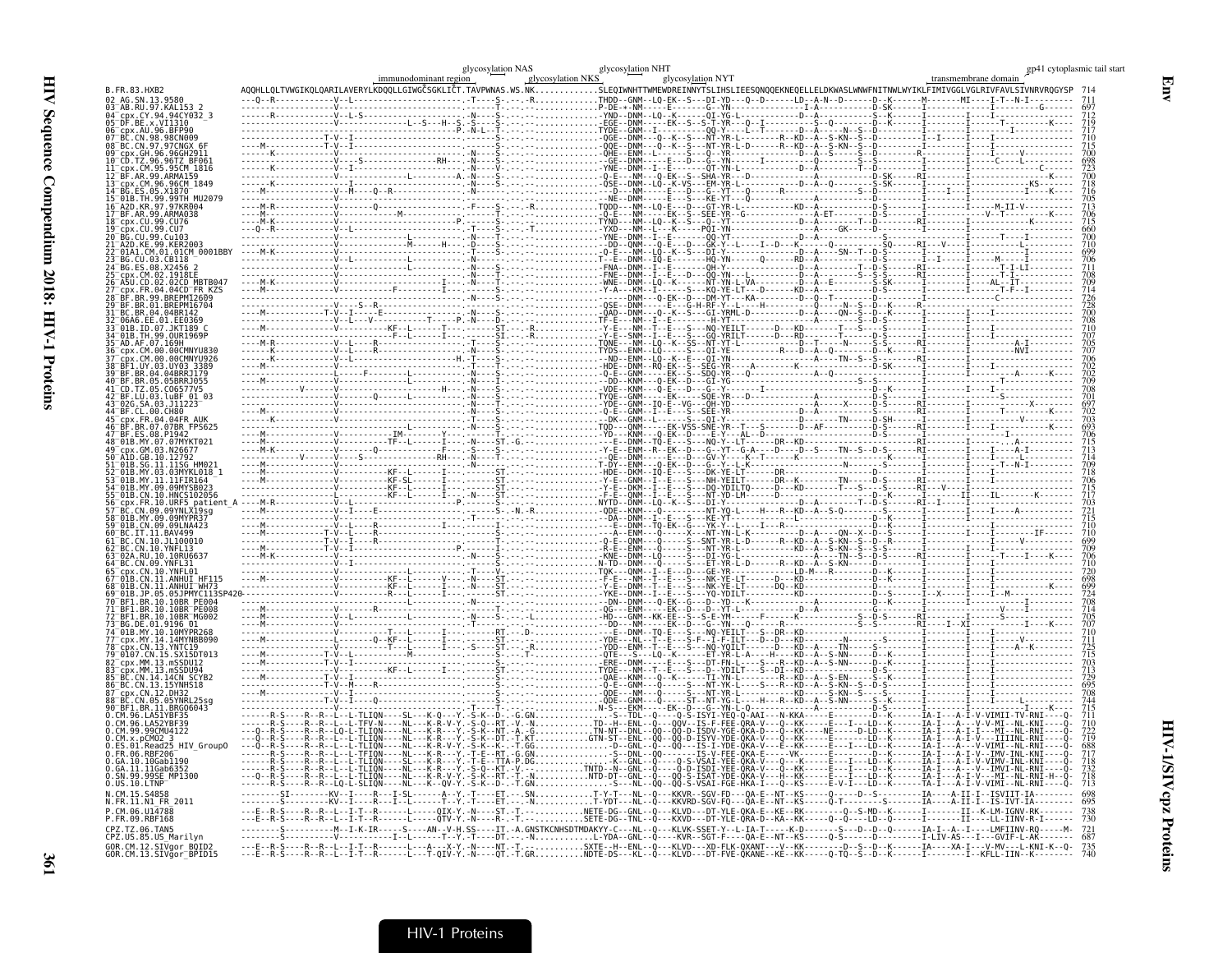<span id="page-55-0"></span>

|                                                                                                                                                 |  |                   |                                                                                                                                                               |  |                   | Env end<br>gp41 end  |                                                                           |
|-------------------------------------------------------------------------------------------------------------------------------------------------|--|-------------------|---------------------------------------------------------------------------------------------------------------------------------------------------------------|--|-------------------|----------------------|---------------------------------------------------------------------------|
| B.FR.83.HXB2                                                                                                                                    |  | glycosylation NGS | .LSFQTHL.PT.PRGPDRPEGIEEEGGERDRDRSIRLVNGSLALIWDDLRSLĈLFSYHRLRDLLLIVTRIVELLGRRGWEALKYWWNLLQYWSQELKNSAVSLLNATAIAVAEGTDRVIEVVQGAČRAIRH.IPRRIRQG.LERILL*          |  | glycosylation NAT | cytoplasmic tail end | 856                                                                       |
| A1.CD.02.LA01AlPr                                                                                                                               |  |                   | .------I.-N.-E-L---R--------QGKI------S-F---A---------------FV--AA-T-----HSSLKGLRL---G---LG---L--. GR---I--IN--DTI-V---GW------IG-R----LLN. --------- F--A--- |  |                   |                      | 867<br>851                                                                |
| A1.CM.08.886 24<br>A1.ES.15.100 <sup>-117</sup>                                                                                                 |  |                   |                                                                                                                                                               |  |                   |                      | 861                                                                       |
| A1.KE.11.DEMA111KE002<br>A1.PK.15.PK034<br>A1.RW.11.DEMA111RW002                                                                                |  |                   |                                                                                                                                                               |  |                   |                      | 864<br>856<br>872                                                         |
| A1.SE.13.078SE<br>A1.UG.11.DEMA110UG009                                                                                                         |  |                   |                                                                                                                                                               |  |                   |                      | 844<br>855                                                                |
| A2.CM.01.01CM 1445MV                                                                                                                            |  |                   |                                                                                                                                                               |  |                   |                      | 863                                                                       |
| A3.SN.01.DDI579<br>A4.CD.97.97CD KCC2                                                                                                           |  |                   |                                                                                                                                                               |  |                   |                      | 851<br>863                                                                |
| A6.BY.13.PV85<br>A6.IT.02.60000                                                                                                                 |  |                   |                                                                                                                                                               |  |                   |                      | 865<br>868                                                                |
| A6.RU.11.11RU6950<br>A6.UA.12.DEMA112UA024                                                                                                      |  |                   |                                                                                                                                                               |  |                   |                      | 864<br>871                                                                |
| B.AR.14.DEMB14AR003                                                                                                                             |  |                   |                                                                                                                                                               |  |                   |                      | 854                                                                       |
| RR 10 10RR MG035<br>B.CU.14.14CU005                                                                                                             |  |                   |                                                                                                                                                               |  |                   |                      | 856<br>855<br>835                                                         |
| B.DE.13.366396<br>B.DE.13.947915                                                                                                                |  |                   |                                                                                                                                                               |  |                   |                      |                                                                           |
| B.DO.11.DEMB11DR001<br>B.ES.15.100600                                                                                                           |  |                   |                                                                                                                                                               |  |                   |                      |                                                                           |
| B.FR.11.DEMB11FR001<br>B.JP.12.DEMB12JP001                                                                                                      |  |                   |                                                                                                                                                               |  |                   |                      | 861<br>862<br>859<br>841<br>865                                           |
| B.PH.15.DEMB15PH003<br>B.RU.11.11RU21n                                                                                                          |  |                   |                                                                                                                                                               |  |                   |                      | 850                                                                       |
| B.SE.15.102SE<br>B.TH.10.DEMB10TH002                                                                                                            |  |                   |                                                                                                                                                               |  |                   |                      | 843<br>847<br>854<br>854                                                  |
| B.US.16.2609<br>C.BR.11.DEMC11BR035                                                                                                             |  |                   |                                                                                                                                                               |  |                   |                      | 869                                                                       |
| C.CN.10.YNFL19<br>C.DE.10.622166                                                                                                                |  |                   |                                                                                                                                                               |  |                   |                      | 865                                                                       |
| C.ES.15.100 118<br>C.ET.08.ET104                                                                                                                |  |                   |                                                                                                                                                               |  |                   |                      | 856<br>853<br>853<br>837<br>854                                           |
| C.IN.15.NIRT008<br>C.MW.09.703010256 CH256.w96 .----                                                                                            |  |                   |                                                                                                                                                               |  |                   |                      |                                                                           |
| C.NG.10.10NG020523                                                                                                                              |  |                   |                                                                                                                                                               |  |                   |                      |                                                                           |
| C.NP.11.11NP016<br>C.PK.14.DEMC14PK009<br>C.SE.15.100ET                                                                                         |  |                   |                                                                                                                                                               |  |                   |                      | 865<br>857<br>859<br>862                                                  |
| C.TZ.08.707010457 CH457.w8<br>C.US.14.M0118v1d14 5M04 C5                                                                                        |  |                   |                                                                                                                                                               |  |                   |                      | 846<br>870                                                                |
| C.ZA.13.DEMC13ZA152<br>C.ZM.11.DEMC11ZM006                                                                                                      |  |                   |                                                                                                                                                               |  |                   |                      | 868<br>864                                                                |
| D.BR.10.10BR R1095                                                                                                                              |  |                   |                                                                                                                                                               |  |                   |                      | 851<br>869                                                                |
| D.CD.03.LA17MuBo<br>D.CM.10.DEMD10CM009                                                                                                         |  |                   |                                                                                                                                                               |  |                   |                      | 845<br>859                                                                |
| D.CY.06.CY163<br>D.KE.11.DEMD11KE003                                                                                                            |  |                   |                                                                                                                                                               |  |                   |                      |                                                                           |
| D.SE.12.077UG<br>D.TZ.04.C06405V4                                                                                                               |  |                   |                                                                                                                                                               |  |                   |                      | 851<br>860<br>857                                                         |
| D.UG.10.DEMD10UG004<br>D.UG.11.DEMD11UG003                                                                                                      |  |                   |                                                                                                                                                               |  |                   |                      | 848<br>$\frac{858}{847}$                                                  |
| D.YE.02.02YE516<br>F1.A0.06.A0 06 ANG32                                                                                                         |  |                   |                                                                                                                                                               |  |                   |                      | 841                                                                       |
| F1.AR.02.ARE933<br>F1.BR.11.DEMF111BR037                                                                                                        |  |                   |                                                                                                                                                               |  |                   |                      |                                                                           |
| F1.CY.08.CY222<br>F1.ES.11.VA0053 nfl                                                                                                           |  |                   |                                                                                                                                                               |  |                   |                      | 856<br>845<br>847<br>843                                                  |
| F1.FR.04.LA22LeRe<br>FI.RO.03.LA20DuCl                                                                                                          |  |                   |                                                                                                                                                               |  |                   |                      |                                                                           |
| F1.RU.08.D88 845                                                                                                                                |  |                   |                                                                                                                                                               |  |                   |                      | 864<br>863<br>848<br>857                                                  |
| F2.CM.10.DEMF210CM007<br>F2.CM.11.DEURF11CM026                                                                                                  |  |                   |                                                                                                                                                               |  |                   |                      |                                                                           |
| G.CD.03.LA23LiEd<br>G.CM.08.789 10                                                                                                              |  |                   |                                                                                                                                                               |  |                   |                      | 839<br>845                                                                |
| G.CM.10.DEMG10CM008<br>G.CN.08.GX 2084 08                                                                                                       |  |                   |                                                                                                                                                               |  |                   |                      | 848                                                                       |
| G.CN.16.224GX<br>.ES.14.EUR 0033                                                                                                                |  |                   |                                                                                                                                                               |  |                   |                      | 860<br>864<br>861<br>857<br>853<br>872                                    |
| G.GW.08.LA57LmNe<br>G.KE.09.DEMG09KE001                                                                                                         |  |                   |                                                                                                                                                               |  |                   |                      |                                                                           |
| G.NG.12.12NG060409<br>H.CD.04.LA19KoSa                                                                                                          |  |                   | LI.-N.---E-----------0G-G--------F-P-F---I-N---------H--------A-T--I----V-----L---L--GK-----I---T----T-----I-IG-RI----LN.----------------                     |  |                   |                      | 860                                                                       |
| H.CF.02.LA25LeMi                                                                                                                                |  |                   |                                                                                                                                                               |  |                   |                      | 851                                                                       |
| .1.CD.03.LA26DiAn<br>J.CM.04.04CMU11421                                                                                                         |  |                   |                                                                                                                                                               |  |                   |                      | $866$<br>$861$                                                            |
| K.CD.97.97ZR E0TB11<br>K.CM.96.96CM <sup>-</sup> MP535                                                                                          |  |                   |                                                                                                                                                               |  |                   |                      | 852<br>843                                                                |
| 01 AE.CM.11.1156 26<br>01 AE.CN.12.DE00112CN01                                                                                                  |  |                   |                                                                                                                                                               |  |                   |                      | 850<br>867                                                                |
| $01^-$ AE.IR.10.10IR.THR48F                                                                                                                     |  |                   |                                                                                                                                                               |  |                   |                      | 861                                                                       |
| 01 AE.JP.11.DE00111JP003<br>01 AE.MM.14.fKSDU26                                                                                                 |  |                   |                                                                                                                                                               |  |                   |                      | $\frac{878}{858}$                                                         |
| 01 AE.PH.15.DE00115PH012<br>01 AE.SE.12.070SE                                                                                                   |  |                   |                                                                                                                                                               |  |                   |                      | 854                                                                       |
| 01 AE. TH. 10. DE00110TH001                                                                                                                     |  |                   |                                                                                                                                                               |  |                   |                      |                                                                           |
| 01-AE . TH. 11. 40436v09-04-<br>01-AE . TH. 90. CM240<br>02-AG . CM. 10. DE00210CM013                                                           |  |                   |                                                                                                                                                               |  |                   |                      |                                                                           |
|                                                                                                                                                 |  |                   |                                                                                                                                                               |  |                   |                      |                                                                           |
|                                                                                                                                                 |  |                   |                                                                                                                                                               |  |                   |                      |                                                                           |
| 02 AG.DE.09.701114<br>02 AG.KR.12.12MHI11_10746                                                                                                 |  |                   |                                                                                                                                                               |  |                   |                      |                                                                           |
| 92-AG.KR.12.12MHR9<br>02-AG.KR.12.12MHR9<br>02-AG.LR.x.P0C44951<br>02-AG.NG.x.1BNG<br>02-AG.NG.x.1BNG<br>02-AG.PK.15.PK032<br>02-AG.PK.15.PK032 |  |                   |                                                                                                                                                               |  |                   |                      | 865<br>851<br>858<br>858<br>876<br>870<br>853<br>863<br>855<br>855<br>854 |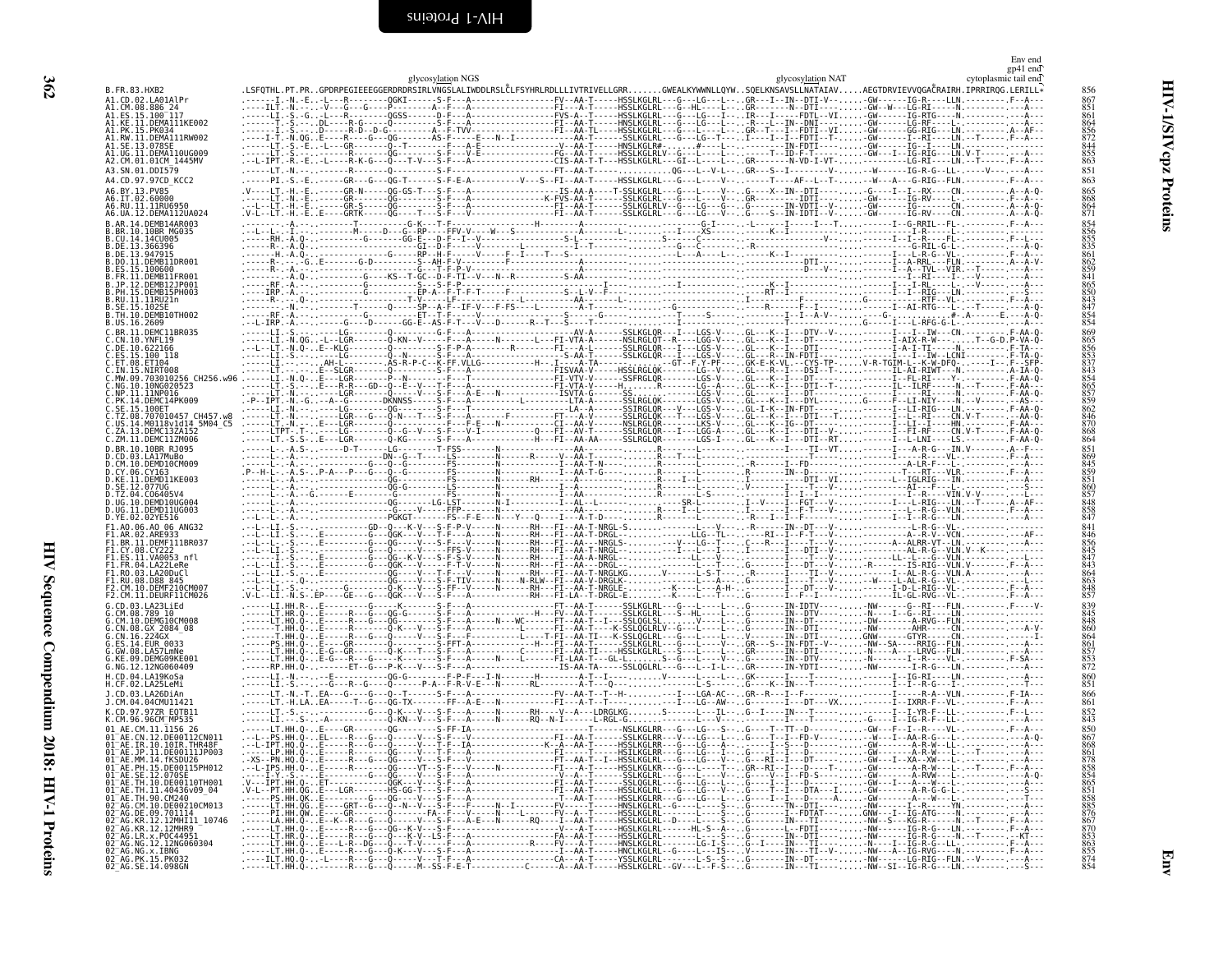|                                                                  | glycosylation NGS                                                                                                                                                                                                                                                                                                                                                                                                                                     | glycosylation NAT | cytoplasmic tail end |
|------------------------------------------------------------------|-------------------------------------------------------------------------------------------------------------------------------------------------------------------------------------------------------------------------------------------------------------------------------------------------------------------------------------------------------------------------------------------------------------------------------------------------------|-------------------|----------------------|
| <b>B.FR.83.HXB2</b><br>02 AG SN 13 9580                          |                                                                                                                                                                                                                                                                                                                                                                                                                                                       |                   |                      |
|                                                                  |                                                                                                                                                                                                                                                                                                                                                                                                                                                       |                   |                      |
| 04 CDX. CY. 94.94CY032 3<br>05 DF. BE. x. VI1310                 |                                                                                                                                                                                                                                                                                                                                                                                                                                                       |                   |                      |
| 06 cpx.AU.96.BFP90                                               |                                                                                                                                                                                                                                                                                                                                                                                                                                                       |                   |                      |
| 08 BC.CN.97.97CNGX 6                                             |                                                                                                                                                                                                                                                                                                                                                                                                                                                       |                   |                      |
| 09 cpx.GH.96.96GH2911                                            |                                                                                                                                                                                                                                                                                                                                                                                                                                                       |                   |                      |
| 11 cpx.CM.95.95CM 1816                                           |                                                                                                                                                                                                                                                                                                                                                                                                                                                       |                   |                      |
| 12 <sup>-</sup> BF.AR.99.ARMA159                                 |                                                                                                                                                                                                                                                                                                                                                                                                                                                       |                   |                      |
| 13 cpx.CM.96.96CM 1849                                           |                                                                                                                                                                                                                                                                                                                                                                                                                                                       |                   |                      |
| 15 <sup>-</sup> 01B.TH.99.99TH MU2079                            |                                                                                                                                                                                                                                                                                                                                                                                                                                                       |                   |                      |
| 17 <sup>-</sup> BF.AR.99.ARMA038                                 |                                                                                                                                                                                                                                                                                                                                                                                                                                                       |                   |                      |
| 18 <sup>-</sup> cpx.CU.99.CU76                                   |                                                                                                                                                                                                                                                                                                                                                                                                                                                       |                   |                      |
| 19 <sup>-</sup> cbx.CU.99.CU7                                    |                                                                                                                                                                                                                                                                                                                                                                                                                                                       |                   |                      |
| :1 <sup>-</sup> A2D.KE.99.KER200                                 |                                                                                                                                                                                                                                                                                                                                                                                                                                                       |                   |                      |
| 22 01A1.CM.01.01CM 0001BBY                                       |                                                                                                                                                                                                                                                                                                                                                                                                                                                       |                   |                      |
| 24 BG.ES.08.X2456 2                                              |                                                                                                                                                                                                                                                                                                                                                                                                                                                       |                   |                      |
| 25 cpx.CM.02.1918LE<br>26 A5U.CD.02.02CD MBTB047                 |                                                                                                                                                                                                                                                                                                                                                                                                                                                       |                   |                      |
| 27 cpx.FR.04.04CD FR KZS                                         |                                                                                                                                                                                                                                                                                                                                                                                                                                                       |                   |                      |
|                                                                  |                                                                                                                                                                                                                                                                                                                                                                                                                                                       |                   |                      |
|                                                                  |                                                                                                                                                                                                                                                                                                                                                                                                                                                       |                   |                      |
| 33 <sup>-</sup> 01B.ID.07.JKT189 C                               |                                                                                                                                                                                                                                                                                                                                                                                                                                                       |                   |                      |
| 34 <sup>-</sup> 01B.TH.99.0UR1969P                               |                                                                                                                                                                                                                                                                                                                                                                                                                                                       |                   |                      |
| 35 <sup>-</sup> AD AF 07 169H<br>36 cpx.CM.00.00CMNYU830         |                                                                                                                                                                                                                                                                                                                                                                                                                                                       |                   |                      |
|                                                                  |                                                                                                                                                                                                                                                                                                                                                                                                                                                       |                   |                      |
|                                                                  |                                                                                                                                                                                                                                                                                                                                                                                                                                                       |                   |                      |
|                                                                  |                                                                                                                                                                                                                                                                                                                                                                                                                                                       |                   |                      |
|                                                                  |                                                                                                                                                                                                                                                                                                                                                                                                                                                       |                   |                      |
| 43 <sup>-</sup> 02G.SA.03.J11223 <sup>-</sup>                    |                                                                                                                                                                                                                                                                                                                                                                                                                                                       |                   |                      |
| 44 BF.CL.00.CH80                                                 |                                                                                                                                                                                                                                                                                                                                                                                                                                                       |                   |                      |
|                                                                  |                                                                                                                                                                                                                                                                                                                                                                                                                                                       |                   |                      |
|                                                                  |                                                                                                                                                                                                                                                                                                                                                                                                                                                       |                   |                      |
|                                                                  |                                                                                                                                                                                                                                                                                                                                                                                                                                                       |                   |                      |
|                                                                  |                                                                                                                                                                                                                                                                                                                                                                                                                                                       |                   |                      |
|                                                                  |                                                                                                                                                                                                                                                                                                                                                                                                                                                       |                   |                      |
|                                                                  |                                                                                                                                                                                                                                                                                                                                                                                                                                                       |                   |                      |
|                                                                  |                                                                                                                                                                                                                                                                                                                                                                                                                                                       |                   |                      |
|                                                                  |                                                                                                                                                                                                                                                                                                                                                                                                                                                       |                   |                      |
|                                                                  |                                                                                                                                                                                                                                                                                                                                                                                                                                                       |                   |                      |
|                                                                  |                                                                                                                                                                                                                                                                                                                                                                                                                                                       |                   |                      |
|                                                                  |                                                                                                                                                                                                                                                                                                                                                                                                                                                       |                   |                      |
|                                                                  |                                                                                                                                                                                                                                                                                                                                                                                                                                                       |                   |                      |
|                                                                  |                                                                                                                                                                                                                                                                                                                                                                                                                                                       |                   |                      |
|                                                                  |                                                                                                                                                                                                                                                                                                                                                                                                                                                       |                   |                      |
|                                                                  |                                                                                                                                                                                                                                                                                                                                                                                                                                                       |                   |                      |
|                                                                  |                                                                                                                                                                                                                                                                                                                                                                                                                                                       |                   |                      |
|                                                                  |                                                                                                                                                                                                                                                                                                                                                                                                                                                       |                   |                      |
|                                                                  |                                                                                                                                                                                                                                                                                                                                                                                                                                                       |                   |                      |
| 74 01B.MY.10.10MYPR268                                           |                                                                                                                                                                                                                                                                                                                                                                                                                                                       |                   |                      |
|                                                                  |                                                                                                                                                                                                                                                                                                                                                                                                                                                       |                   |                      |
| 78 cpx.CN.13.YNTC19<br>79 0107.CN.15.SX15DT013                   |                                                                                                                                                                                                                                                                                                                                                                                                                                                       |                   |                      |
| 82 <sup>-</sup> cpx.MM.13.mSSDU12<br>83 cpx.MM.13.mSSDU94        |                                                                                                                                                                                                                                                                                                                                                                                                                                                       |                   |                      |
|                                                                  |                                                                                                                                                                                                                                                                                                                                                                                                                                                       |                   |                      |
| 86 BC.CN.13.15YNHS18                                             |                                                                                                                                                                                                                                                                                                                                                                                                                                                       |                   |                      |
|                                                                  |                                                                                                                                                                                                                                                                                                                                                                                                                                                       |                   |                      |
| 90 BF1.BR.11.BRG06043<br>0. CM. 96. LA51YBF35                    |                                                                                                                                                                                                                                                                                                                                                                                                                                                       |                   |                      |
| 0. CM 96. LA52YRE39                                              |                                                                                                                                                                                                                                                                                                                                                                                                                                                       |                   |                      |
| 0.CM.99.99CMU4122<br>$0.$ CM. $x.$ pCM02 3                       |                                                                                                                                                                                                                                                                                                                                                                                                                                                       |                   |                      |
|                                                                  |                                                                                                                                                                                                                                                                                                                                                                                                                                                       |                   |                      |
| .FR.06.RBF206<br>.GA.10.10Gab1190                                |                                                                                                                                                                                                                                                                                                                                                                                                                                                       |                   |                      |
| 0.6A.11.116ab6352<br>0.SN.99.99SE MP1300                         |                                                                                                                                                                                                                                                                                                                                                                                                                                                       |                   |                      |
|                                                                  |                                                                                                                                                                                                                                                                                                                                                                                                                                                       |                   |                      |
|                                                                  |                                                                                                                                                                                                                                                                                                                                                                                                                                                       |                   |                      |
| $0.05.10. L\overline{T}\overline{N}\overline{P}$                 |                                                                                                                                                                                                                                                                                                                                                                                                                                                       |                   |                      |
| N.CM.15.S4858<br>N.FR.11.N1 FR 2011                              |                                                                                                                                                                                                                                                                                                                                                                                                                                                       |                   |                      |
| P.CM.06.U14788                                                   |                                                                                                                                                                                                                                                                                                                                                                                                                                                       |                   |                      |
| P.FR.09.RBF168                                                   |                                                                                                                                                                                                                                                                                                                                                                                                                                                       |                   |                      |
| CPZ.TZ.06.TAN5<br>CPZ.US.85.US Marilyn<br>GOR.CM.12.SIVgor BOID2 | FS--PT.QA.EQD-EQ-G--A-G--GGGKL-WTPSPA-FFTIV-V---N-L-WI-QTC-NFIW-LWS-LQA-KQGIISLVDNLVIIHRSIVVGVRQALEWSGNTYASIRASLIQ--DRLAEFTGWV--I---A-VYIA-G--N.--------.--IA-N-<br>.--L--LF.--.T-E------T--GA-KT-NV--T---S-F---V-E---N-LI-<br>.--L--PS.-H.-TE-GT--KTGG----G-KHKWTP-PP-F-H-LYL---TII-W---L-SS-VSRIQ--LS---LGLRILGQKTF--C-TLKATA---L---QP-XTN--DTV-V---DV--SI-LG--RFG-G-LN.-----------LS---<br>.--L-ILG.LN.RGLAGIAP-TD-----I-NG-----LD-L-PIV----KN-VVW |                   |                      |

gp41 end Env end<br>= 41 and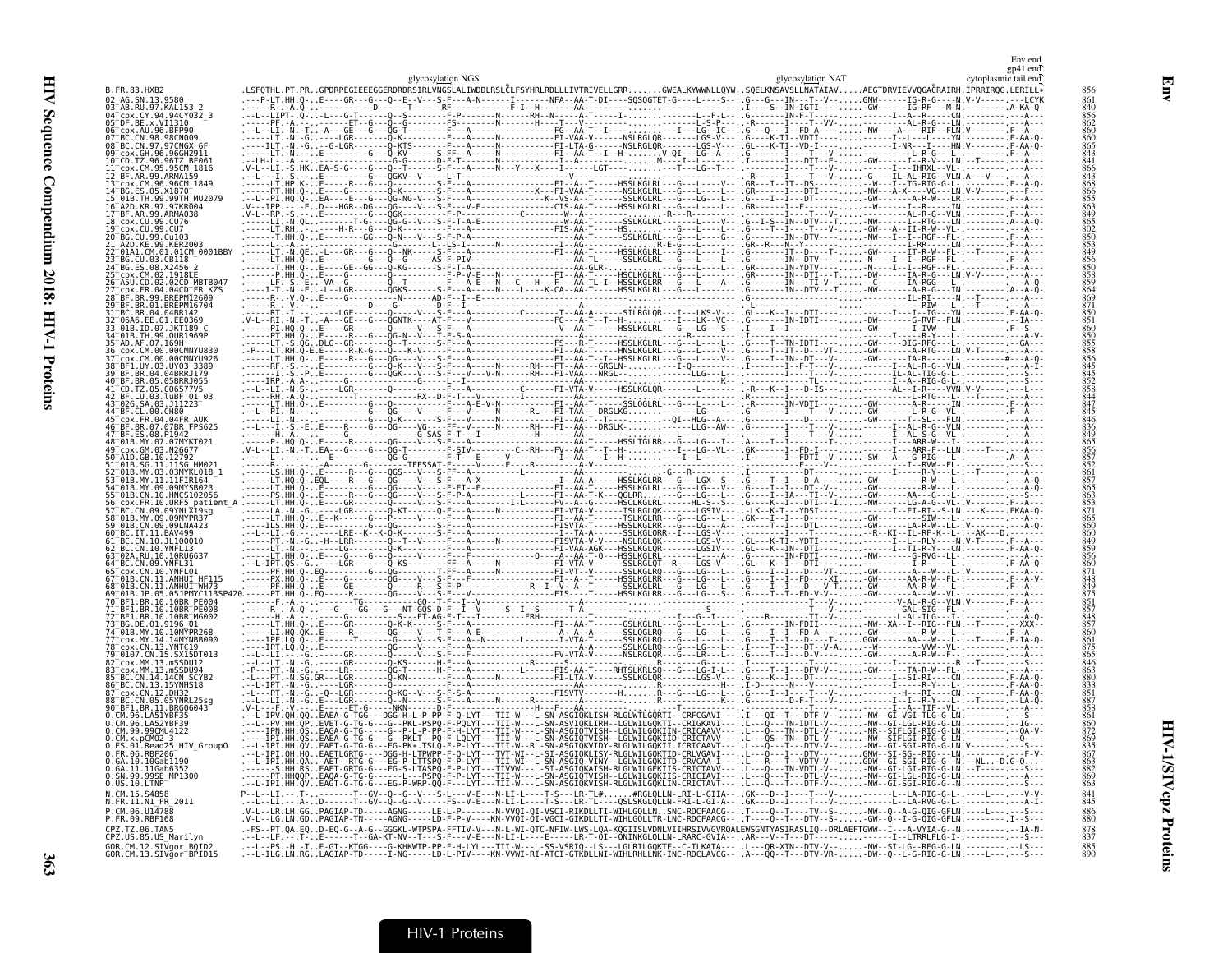<span id="page-57-1"></span><span id="page-57-0"></span>

|                                                      | myristoylation<br>Nef start |                         |                                                                                                                                                                                                                                                                                                                                                                                                                         |  |  | acidic cluster poly-Phelix | phosphorylation |                                                                                                          | HXB2 premature Nef end |  |  |
|------------------------------------------------------|-----------------------------|-------------------------|-------------------------------------------------------------------------------------------------------------------------------------------------------------------------------------------------------------------------------------------------------------------------------------------------------------------------------------------------------------------------------------------------------------------------|--|--|----------------------------|-----------------|----------------------------------------------------------------------------------------------------------|------------------------|--|--|
| B.FR.83.HXB2                                         |                             |                         | MGGKWSKSS.VIGWPTVRERMRRAEPAADRVGAASRDLEKHGAITSSNTAATNAACAWLEAQEEEEVGFPVTPQVPLRPMTYKAAVDLSHFLKEKGGLEGLIHSQRRQDILDLWIYHTQGYFPD*QNYTPGPGVRYPLTFGWC                                                                                                                                                                                                                                                                         |  |  |                            |                 |                                                                                                          |                        |  |  |
|                                                      |                             |                         |                                                                                                                                                                                                                                                                                                                                                                                                                         |  |  |                            |                 |                                                                                                          |                        |  |  |
| 41.ES.15.100 <sup>-</sup> 117<br>.KE.11.DEMA111KE002 |                             |                         |                                                                                                                                                                                                                                                                                                                                                                                                                         |  |  |                            |                 |                                                                                                          |                        |  |  |
| 41.PK.15.PK034<br>A1.RW.ĪĪ.DEMĀ111RW002              |                             |                         |                                                                                                                                                                                                                                                                                                                                                                                                                         |  |  |                            |                 |                                                                                                          |                        |  |  |
| UG.II.DEMAI10UG009                                   |                             |                         |                                                                                                                                                                                                                                                                                                                                                                                                                         |  |  |                            |                 |                                                                                                          |                        |  |  |
| 2.CM.01.01CM_1445MV                                  |                             |                         |                                                                                                                                                                                                                                                                                                                                                                                                                         |  |  |                            |                 |                                                                                                          |                        |  |  |
| A3.SN.01.DDI579                                      |                             |                         |                                                                                                                                                                                                                                                                                                                                                                                                                         |  |  |                            |                 |                                                                                                          |                        |  |  |
| A4.CD.97.97CD KCC2<br>13 PV85                        |                             |                         |                                                                                                                                                                                                                                                                                                                                                                                                                         |  |  |                            |                 |                                                                                                          |                        |  |  |
| .02.60000<br>\6.RU.11.11RU6956                       |                             |                         |                                                                                                                                                                                                                                                                                                                                                                                                                         |  |  |                            |                 |                                                                                                          |                        |  |  |
| 6.UA.12.DEMA112UA024                                 |                             |                         |                                                                                                                                                                                                                                                                                                                                                                                                                         |  |  |                            |                 |                                                                                                          |                        |  |  |
| DEMB14AR003                                          |                             |                         |                                                                                                                                                                                                                                                                                                                                                                                                                         |  |  |                            |                 |                                                                                                          |                        |  |  |
| CII 14 14CU005<br>366396                             |                             |                         |                                                                                                                                                                                                                                                                                                                                                                                                                         |  |  |                            |                 |                                                                                                          |                        |  |  |
|                                                      |                             |                         |                                                                                                                                                                                                                                                                                                                                                                                                                         |  |  |                            |                 |                                                                                                          |                        |  |  |
| 11.DEMB11DR001                                       |                             |                         |                                                                                                                                                                                                                                                                                                                                                                                                                         |  |  |                            |                 |                                                                                                          |                        |  |  |
| FR.11.DEMB11ER001<br>JP.12.DEMB12JP001               |                             |                         |                                                                                                                                                                                                                                                                                                                                                                                                                         |  |  |                            |                 |                                                                                                          |                        |  |  |
| PH. 15. DEMB15PH003                                  |                             |                         |                                                                                                                                                                                                                                                                                                                                                                                                                         |  |  |                            |                 |                                                                                                          |                        |  |  |
|                                                      |                             |                         |                                                                                                                                                                                                                                                                                                                                                                                                                         |  |  |                            |                 |                                                                                                          |                        |  |  |
| US.16.2609                                           |                             |                         |                                                                                                                                                                                                                                                                                                                                                                                                                         |  |  |                            |                 |                                                                                                          |                        |  |  |
| .BR.11.DEMC11BR035<br>.YNFL19                        |                             |                         |                                                                                                                                                                                                                                                                                                                                                                                                                         |  |  |                            |                 |                                                                                                          |                        |  |  |
|                                                      |                             |                         |                                                                                                                                                                                                                                                                                                                                                                                                                         |  |  |                            |                 |                                                                                                          |                        |  |  |
| FT 08 FT104                                          |                             |                         |                                                                                                                                                                                                                                                                                                                                                                                                                         |  |  |                            |                 |                                                                                                          |                        |  |  |
| 703010256 CH256.w96                                  |                             |                         |                                                                                                                                                                                                                                                                                                                                                                                                                         |  |  |                            |                 |                                                                                                          |                        |  |  |
|                                                      |                             |                         |                                                                                                                                                                                                                                                                                                                                                                                                                         |  |  |                            |                 |                                                                                                          |                        |  |  |
| 100ET                                                |                             |                         |                                                                                                                                                                                                                                                                                                                                                                                                                         |  |  |                            |                 |                                                                                                          |                        |  |  |
| 08.707010457 CH457                                   |                             |                         |                                                                                                                                                                                                                                                                                                                                                                                                                         |  |  |                            |                 |                                                                                                          |                        |  |  |
| DEMC13ZA152                                          |                             |                         |                                                                                                                                                                                                                                                                                                                                                                                                                         |  |  |                            |                 |                                                                                                          |                        |  |  |
| DEMC11ZM006<br>BR.10.10BR R1095                      |                             |                         |                                                                                                                                                                                                                                                                                                                                                                                                                         |  |  |                            |                 |                                                                                                          |                        |  |  |
| A3 1417MuRo<br>CM 10 DEMD10CM009                     |                             |                         |                                                                                                                                                                                                                                                                                                                                                                                                                         |  |  |                            |                 |                                                                                                          |                        |  |  |
|                                                      |                             |                         |                                                                                                                                                                                                                                                                                                                                                                                                                         |  |  |                            |                 |                                                                                                          |                        |  |  |
|                                                      |                             |                         |                                                                                                                                                                                                                                                                                                                                                                                                                         |  |  |                            |                 |                                                                                                          |                        |  |  |
|                                                      |                             |                         |                                                                                                                                                                                                                                                                                                                                                                                                                         |  |  |                            |                 |                                                                                                          |                        |  |  |
| ) YE.02.02YE516                                      |                             |                         |                                                                                                                                                                                                                                                                                                                                                                                                                         |  |  |                            |                 |                                                                                                          |                        |  |  |
| 06.AO 06 ANG32                                       |                             | -------. IV---FI------T | $\begin{minipage}[t]{.45\textwidth}\begin{array}{l} \textbf{1} & \textbf{2} & \textbf{3} & \textbf{4} & \textbf{5} & \textbf{6} & \textbf{6} & \textbf{7} & \textbf{8} & \textbf{8} & \textbf{9} & \textbf{10} & \textbf{10} & \textbf{10} & \textbf{10} & \textbf{10} & \textbf{10} & \textbf{10} & \textbf{10} & \textbf{10} & \textbf{10} & \textbf{10} & \textbf{10} & \textbf{10} & \textbf{10} & \textbf{10} & \$ |  |  |                            |                 |                                                                                                          |                        |  |  |
| .11.DEMF111BR037                                     |                             |                         |                                                                                                                                                                                                                                                                                                                                                                                                                         |  |  |                            |                 |                                                                                                          |                        |  |  |
| CY 08 CY222                                          |                             |                         |                                                                                                                                                                                                                                                                                                                                                                                                                         |  |  |                            |                 |                                                                                                          |                        |  |  |
|                                                      |                             |                         |                                                                                                                                                                                                                                                                                                                                                                                                                         |  |  |                            |                 |                                                                                                          |                        |  |  |
| CM.10.DEMF210CM007                                   |                             |                         |                                                                                                                                                                                                                                                                                                                                                                                                                         |  |  |                            |                 |                                                                                                          |                        |  |  |
| CM.11.DEURF11CM026                                   |                             |                         |                                                                                                                                                                                                                                                                                                                                                                                                                         |  |  |                            |                 |                                                                                                          |                        |  |  |
|                                                      |                             |                         |                                                                                                                                                                                                                                                                                                                                                                                                                         |  |  |                            |                 |                                                                                                          |                        |  |  |
| .DEMG10CM008<br>GX 2084 08                           |                             |                         |                                                                                                                                                                                                                                                                                                                                                                                                                         |  |  |                            |                 |                                                                                                          |                        |  |  |
| 224GX<br>CN 16                                       |                             | $-N---R.IV-S---I-0TP.$  |                                                                                                                                                                                                                                                                                                                                                                                                                         |  |  |                            |                 |                                                                                                          |                        |  |  |
|                                                      |                             |                         |                                                                                                                                                                                                                                                                                                                                                                                                                         |  |  |                            | $00 FP$ R       |                                                                                                          |                        |  |  |
| 12NG060409                                           |                             |                         |                                                                                                                                                                                                                                                                                                                                                                                                                         |  |  |                            |                 |                                                                                                          |                        |  |  |
| l A19KoSa                                            |                             |                         |                                                                                                                                                                                                                                                                                                                                                                                                                         |  |  |                            |                 |                                                                                                          |                        |  |  |
|                                                      |                             |                         |                                                                                                                                                                                                                                                                                                                                                                                                                         |  |  |                            |                 |                                                                                                          |                        |  |  |
| CD. 97. 977R FOTR11                                  |                             |                         | ----AAA                                                                                                                                                                                                                                                                                                                                                                                                                 |  |  |                            |                 |                                                                                                          |                        |  |  |
| AF. CM. 11. 1156. 26                                 |                             |                         |                                                                                                                                                                                                                                                                                                                                                                                                                         |  |  |                            |                 |                                                                                                          |                        |  |  |
|                                                      |                             |                         |                                                                                                                                                                                                                                                                                                                                                                                                                         |  |  |                            |                 |                                                                                                          |                        |  |  |
|                                                      |                             |                         |                                                                                                                                                                                                                                                                                                                                                                                                                         |  |  |                            |                 | . F - - - F - - - - - - - - D - - - Y - KK - - - .<br>· F - - - F - - R - - - - - D - - - Y - KK - - E · |                        |  |  |
|                                                      |                             | ---.IV---QI---I--AP.    |                                                                                                                                                                                                                                                                                                                                                                                                                         |  |  |                            |                 |                                                                                                          |                        |  |  |
|                                                      |                             |                         | IKQTP                                                                                                                                                                                                                                                                                                                                                                                                                   |  |  |                            |                 |                                                                                                          |                        |  |  |
| TH QA (M)4A                                          |                             |                         |                                                                                                                                                                                                                                                                                                                                                                                                                         |  |  |                            |                 |                                                                                                          |                        |  |  |
| 10.DE00210CM01                                       |                             |                         |                                                                                                                                                                                                                                                                                                                                                                                                                         |  |  |                            |                 |                                                                                                          |                        |  |  |
|                                                      |                             |                         |                                                                                                                                                                                                                                                                                                                                                                                                                         |  |  |                            |                 |                                                                                                          |                        |  |  |
|                                                      |                             |                         |                                                                                                                                                                                                                                                                                                                                                                                                                         |  |  |                            |                 |                                                                                                          |                        |  |  |
| 12NG060304<br>AG NG x TRNG                           |                             |                         | $\bar{I}V$ ---K-MK--- $\hat{Q}TP$                                                                                                                                                                                                                                                                                                                                                                                       |  |  |                            |                 |                                                                                                          |                        |  |  |
| 92 <sup>-</sup> AG PK 15 PK032                       |                             |                         |                                                                                                                                                                                                                                                                                                                                                                                                                         |  |  |                            |                 |                                                                                                          |                        |  |  |
| $02^-AG.SE.$<br>14.098GN                             |                             | E--N-IKOTP.             |                                                                                                                                                                                                                                                                                                                                                                                                                         |  |  |                            |                 |                                                                                                          |                        |  |  |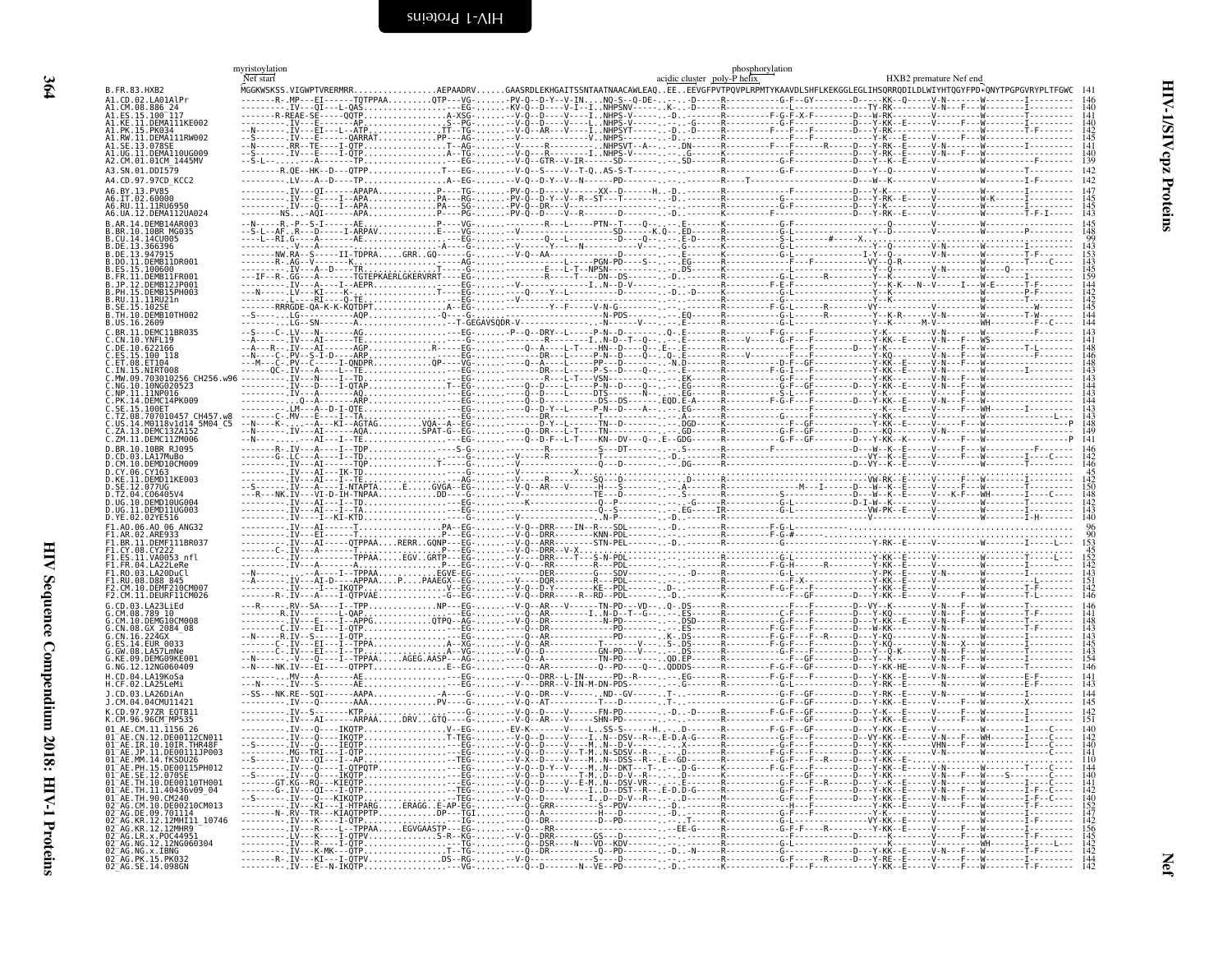|                                                                | Net start                                               | acidic cluster poly-P helix                                                                                                                                                                            | phosphorylation | HXB2 premature Nef end |
|----------------------------------------------------------------|---------------------------------------------------------|--------------------------------------------------------------------------------------------------------------------------------------------------------------------------------------------------------|-----------------|------------------------|
| FR.83.HXR7<br>AG SN 13 9586                                    | MGGKWSKSS.VIGWPTVRERMRR                                 | GAASRDLEKHGAITSSNTAATNAACAWLEAQEEEEVGFPVTPQVPLRPMTYKAAVDLSHFLKEKGGLEGLIHSQRRQDILDLWIYHTQGYFPD*QNYTPGPGVRYPI                                                                                            |                 |                        |
| 97.KAL153 2                                                    |                                                         |                                                                                                                                                                                                        |                 |                        |
| 98CN009                                                        |                                                         |                                                                                                                                                                                                        |                 |                        |
| .96.96GH2911                                                   |                                                         |                                                                                                                                                                                                        |                 |                        |
| <b>AR 99 ARMA159</b>                                           |                                                         |                                                                                                                                                                                                        |                 |                        |
| 96.96CM 1849.                                                  |                                                         |                                                                                                                                                                                                        |                 |                        |
| MU2079                                                         |                                                         |                                                                                                                                                                                                        |                 |                        |
|                                                                |                                                         |                                                                                                                                                                                                        |                 |                        |
|                                                                |                                                         |                                                                                                                                                                                                        |                 |                        |
|                                                                |                                                         |                                                                                                                                                                                                        |                 |                        |
| 02CD MRTR04                                                    |                                                         |                                                                                                                                                                                                        |                 |                        |
| D FR KZS                                                       |                                                         |                                                                                                                                                                                                        |                 |                        |
|                                                                |                                                         |                                                                                                                                                                                                        |                 |                        |
| 99.OUR1969P                                                    |                                                         |                                                                                                                                                                                                        |                 |                        |
|                                                                |                                                         |                                                                                                                                                                                                        |                 |                        |
| A4 A4RRR1179                                                   |                                                         |                                                                                                                                                                                                        |                 |                        |
| .05BRR.1055                                                    |                                                         |                                                                                                                                                                                                        |                 |                        |
|                                                                |                                                         |                                                                                                                                                                                                        |                 |                        |
| 07.07BR FPS625                                                 |                                                         |                                                                                                                                                                                                        |                 |                        |
|                                                                |                                                         |                                                                                                                                                                                                        |                 |                        |
|                                                                | ---. PV---KI----K-TEPA--A--EG-                          |                                                                                                                                                                                                        |                 |                        |
| 03MYKL018 1                                                    |                                                         | ----V--T-MN--DKV------                                                                                                                                                                                 |                 |                        |
|                                                                |                                                         |                                                                                                                                                                                                        |                 |                        |
|                                                                |                                                         |                                                                                                                                                                                                        |                 |                        |
|                                                                |                                                         |                                                                                                                                                                                                        |                 |                        |
| RIL 10 10RII663                                                |                                                         |                                                                                                                                                                                                        |                 |                        |
|                                                                | . I - QTD. - - - - G -<br>. L - - TRT DRT - - - - - G - |                                                                                                                                                                                                        |                 |                        |
|                                                                |                                                         |                                                                                                                                                                                                        |                 |                        |
|                                                                |                                                         |                                                                                                                                                                                                        |                 |                        |
|                                                                |                                                         |                                                                                                                                                                                                        |                 |                        |
| 15. SX15DT013                                                  |                                                         |                                                                                                                                                                                                        |                 |                        |
| M.13.mSSDU12<br>M 13 m⊆⊆NHQ⊿                                   |                                                         |                                                                                                                                                                                                        |                 |                        |
| .14.14CN SCYB2                                                 |                                                         |                                                                                                                                                                                                        |                 |                        |
| N.05.05YNRL25sa<br>.BRG06043                                   |                                                         |                                                                                                                                                                                                        |                 |                        |
|                                                                |                                                         |                                                                                                                                                                                                        |                 |                        |
| HIV Group0                                                     |                                                         |                                                                                                                                                                                                        |                 |                        |
| RRF206<br>10Gab1190<br>iA.11.11Gab6352                         | DK.FG---A-------TRTSP                                   |                                                                                                                                                                                                        |                 |                        |
| 99SE MP1300<br>IS.10.LTNP                                      | .K.YD--AS------KTRTIRTRTSPES--                          |                                                                                                                                                                                                        |                 |                        |
| <b>S4858</b><br>FR.11.N1 FR 2011                               | --.IV---EI------QTPGA-VEP-AG------Q-                    |                                                                                                                                                                                                        |                 |                        |
| CM 06 U14788                                                   | LV---A---KIKQTTPTTPDPTTPVTP-                            | ip.sö-EI-KE-AŎĞKĞ-P-KYŇŠKŇ---L-F---H-D------R----V-------F---F---------Y-PĞ-AE----V----F---W-H------E-F------L<br>IH-TSNEP-90-0-0TR-GL-TNTLGTSADVVEYSADHT-------R-A--M----E-L-----W-------D--FW-PK-AA- |                 |                        |
| TZ.06.TAN5<br>PZ.US.85.US Marilyn:                             | $\ldots$ FGK - -GAOKAIOA                                |                                                                                                                                                                                                        |                 |                        |
| GOR.CM.12.SIVaor BOID2<br>60R.CM.13.SIVăor <sup>-</sup> BPID15 | - - NA - K                                              | --NA-K---.FV---A--D---OTSPDP--C-PG--IV--E-AOK-G-P--Y-PON---L-F-DSHT------------------F-G-F---F-------D---Y-PO-AE-----VX----F---W--------X-----Y-L                                                      |                 |                        |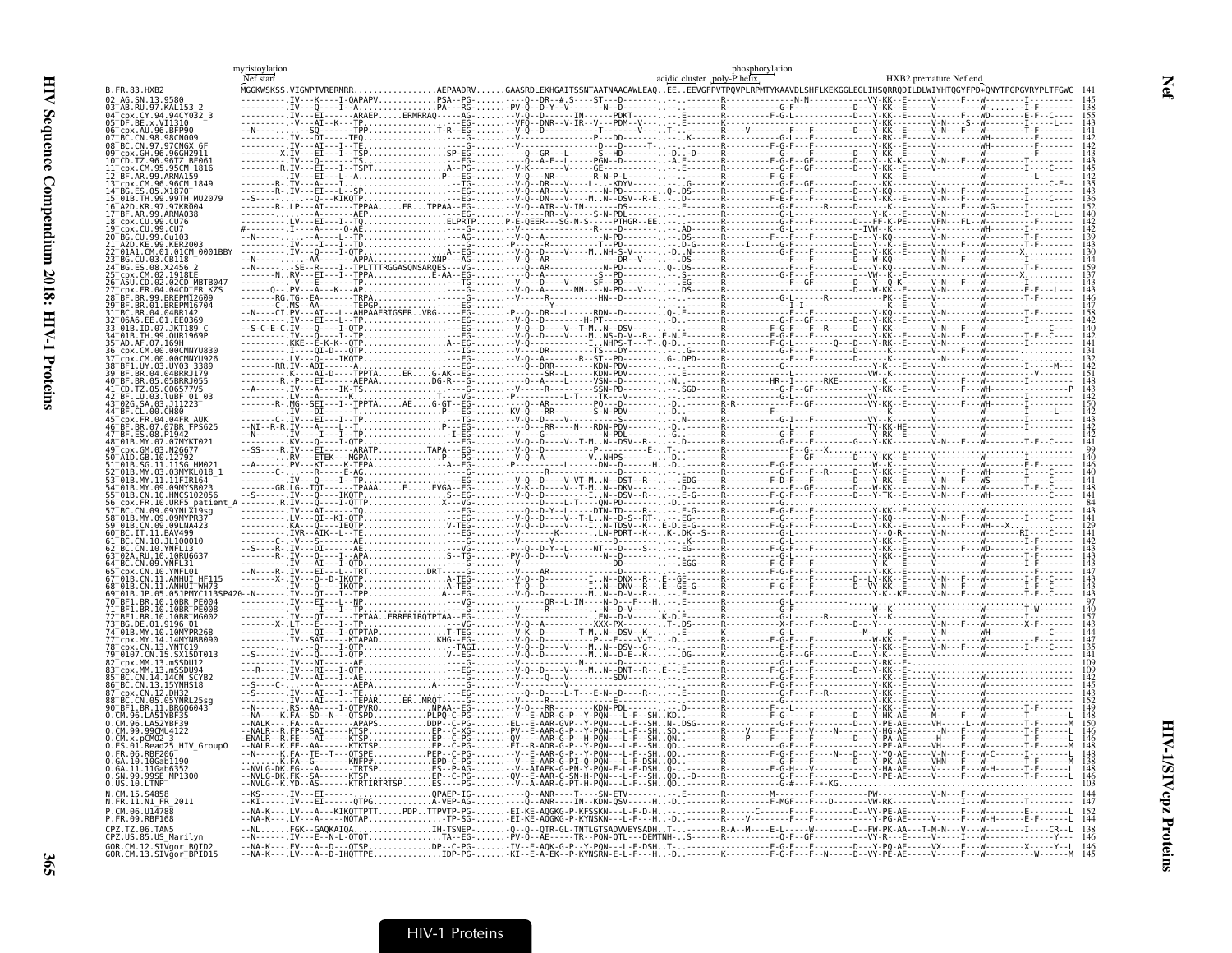<span id="page-59-0"></span>

| B.FR.83.HXB2<br>YKLVPVEPDKIEE.ANKGENTSLLHPVSLHGMDD.PEREVLEWRFDSRLAFHHVARELHPEYF.KNC*                                                                                                                                                                                                                                                                                                                                                                                                                                           | 205                                                                              |
|--------------------------------------------------------------------------------------------------------------------------------------------------------------------------------------------------------------------------------------------------------------------------------------------------------------------------------------------------------------------------------------------------------------------------------------------------------------------------------------------------------------------------------|----------------------------------------------------------------------------------|
| A1.CD.02.LA01AlPr                                                                                                                                                                                                                                                                                                                                                                                                                                                                                                              | 211                                                                              |
| Al.CM.08.886_24<br>Al.ES.15.100_117<br>Al.KE.11.DEMA111KE002                                                                                                                                                                                                                                                                                                                                                                                                                                                                   | $\begin{array}{l}\n 205 \\  209 \\  205 \\  207 \\  210 \\  206 \\  \end{array}$ |
| A1.PK.15.PK034                                                                                                                                                                                                                                                                                                                                                                                                                                                                                                                 | 2                                                                                |
| A1.RW.11.DEMA111RW002<br>A1.SE.13.078SE                                                                                                                                                                                                                                                                                                                                                                                                                                                                                        | ₹                                                                                |
| A1.UG.11.DEMA110UG009<br>A2.CM.01.01CM 1445MV                                                                                                                                                                                                                                                                                                                                                                                                                                                                                  | $\frac{205}{204}$<br>cpz                                                         |
| A3.SN.01.DDI579<br>F-----DQASV--.-TE-------CQ-----.K-K---M--------LK-T---M---FY.-D--<br>A4.CD.97.97CD KCC2<br>F-------EAV--.-TG---N-----ICQ-----.------------M-K------LK-R-K-----FY.-D--                                                                                                                                                                                                                                                                                                                                       | 204<br>207                                                                       |
| A6.BY.13.PV85                                                                                                                                                                                                                                                                                                                                                                                                                                                                                                                  | $^{212}_{210}$                                                                   |
|                                                                                                                                                                                                                                                                                                                                                                                                                                                                                                                                | Proteins<br>208                                                                  |
| B.AR.14.DEMB14AR003<br>F-------E----.-QR--A-----MH------.--G---Q-K------------------Y.-D--<br>F-----D--QV-K.--E---NC----MHQ--I--.--K---M-K---K--------K-I---FY.----<br>B.BR.10.10BR MG035                                                                                                                                                                                                                                                                                                                                      | $^{210}_{213}$                                                                   |
| B.CU.14.14CU005<br>$F\cdot\ldots\cdot D\cdot QV\cdot K,\ldots E\cdot\ldots N\cdot C\cdot\ldots\cdot N\cdot K\cdot\ldots K\cdot\ldots K\cdot\ldots K\cdot\ldots K\cdot\ldots\cdot K\cdot\ldots F\cdot\ldots\cdot C\cdot\ldots\cdot C\cdot\ldots\cdot C\cdot\ldots\cdot C\cdot\ldots\cdot C\cdot\ldots\cdot C\cdot\ldots\cdot C\cdot\ldots\cdot C\cdot\ldots\cdot C\cdot\ldots\cdot C\cdot\ldots\cdot C\cdot\ldots\cdot C\cdot\ldots\cdot C\cdot\ldots\cdot C\cdot\ldots\cdot C\cdot\ldots\cdot C\cdot\ldots\cdot C\cdot\ldots\$ | QQ                                                                               |
| B.DE.13.366396<br>B.DE.13.947915<br>B.DO.11.DEMB11DR001                                                                                                                                                                                                                                                                                                                                                                                                                                                                        | 208<br>218<br>207                                                                |
| B.ES.15.100600<br>B.ES.15.100600<br>B.FR.11.DEMB11FR001                                                                                                                                                                                                                                                                                                                                                                                                                                                                        |                                                                                  |
| B.JP.12.DEMB12JP001<br>B.PH.15.DEMB15PH003                                                                                                                                                                                                                                                                                                                                                                                                                                                                                     | 209<br>224<br>208<br>207<br>207<br>207                                           |
| B.RU.11.11RU21n<br>B.SE.15.102SE<br>B.TH.10.DEMB10TH002                                                                                                                                                                                                                                                                                                                                                                                                                                                                        |                                                                                  |
| B.US.16.2609                                                                                                                                                                                                                                                                                                                                                                                                                                                                                                                   | $\frac{205}{208}$                                                                |
|                                                                                                                                                                                                                                                                                                                                                                                                                                                                                                                                | 208<br>206<br>213<br>211<br>211<br>209                                           |
|                                                                                                                                                                                                                                                                                                                                                                                                                                                                                                                                |                                                                                  |
|                                                                                                                                                                                                                                                                                                                                                                                                                                                                                                                                |                                                                                  |
|                                                                                                                                                                                                                                                                                                                                                                                                                                                                                                                                |                                                                                  |
|                                                                                                                                                                                                                                                                                                                                                                                                                                                                                                                                | 208<br>208<br>209<br>209<br>209<br>207                                           |
|                                                                                                                                                                                                                                                                                                                                                                                                                                                                                                                                | 208<br>212<br>214<br>206                                                         |
|                                                                                                                                                                                                                                                                                                                                                                                                                                                                                                                                |                                                                                  |
| D.BR.10.10BR RJ095<br>F-----D-QEV-K.LTA--DNC----LNQ-----.S-----Q-K------E-K--QM---FY.-D--<br>FE----D-QVVG-.-TE---NC----ICQ--AE-.S-----V--N----E-K---KY----D--<br>FE----D-RVV-G.ETE----C-----Q---E-.T-----V-K-N-----E-K--QK---F-.-.D--<br>D.CD.03.LA17MuBo                                                                                                                                                                                                                                                                      | $\frac{211}{207}$                                                                |
| D.CM.10.DEMD10CM009<br>D.CY.06.CY163<br>D.KE.11.DEMD11KE003                                                                                                                                                                                                                                                                                                                                                                                                                                                                    |                                                                                  |
| D.SE.12.077UG<br>D.TZ.04.C06405V4                                                                                                                                                                                                                                                                                                                                                                                                                                                                                              | $\begin{array}{c} 45 \\ 207 \\ 214 \\ 212 \\ 207 \\ 208 \\ 205 \end{array}$      |
| D.UG.10.DEMD10UG004<br>D.UG.11.DEMD11UG003                                                                                                                                                                                                                                                                                                                                                                                                                                                                                     |                                                                                  |
| D.YE.02.02YE516<br>FE----D-KMV--.E-E--DKC----MHQ---G-.--K---V---N-K---E-K--KT---F-.-D--                                                                                                                                                                                                                                                                                                                                                                                                                                        |                                                                                  |
| F1.A0.06.A0 06 ANG32<br>F1.AR.02.ARE933<br>F1.BR.11.DEMF111BR037<br>#:::::b:edV-K.::e:::NC::::M::::e:.edK:::V-K:::::LR-I:::R::b-Y.:::b:::::                                                                                                                                                                                                                                                                                                                                                                                    | $\frac{96}{90}$<br>$2\overline{17}$                                              |
| F1.CY.08.CY22<br>F1.ES.11.VA0053 nfl                                                                                                                                                                                                                                                                                                                                                                                                                                                                                           | $\frac{45}{216}$                                                                 |
| F1.FR.04.LA22LeRe                                                                                                                                                                                                                                                                                                                                                                                                                                                                                                              | 206<br>207<br>215<br>206                                                         |
| FIND REV. Y. LENNING (1999) - 1999) - 1999 - 1999 - 1999 - 1999 - 1999 - 1999 - 1999 - 1999 - 1999 - 1999 - 19<br>FIND REV. Y. LENNING (1999) - 1999 - 1999 - 1999 - 1999 - 1999 - 1999 - 1999 - 1999 - 1999 - 1999 - 1999 - 1<br><br>F1.R0.03.LA22DuCl<br>F1.R0.03.LA20DuCl<br>F1.RU.08.D88 845<br>F2.CM.10.DEMF210CM007<br>F2.CM.11.DEURF11CM026                                                                                                                                                                             |                                                                                  |
| -L--EE---.-T----N-----ICQ--IE-.AD----V-----S--RR-I-------PFY.-D--<br>G.CD.03.LA23LiEd                                                                                                                                                                                                                                                                                                                                                                                                                                          | $\overline{211}$                                                                 |
| G.CM.08.789 10                                                                                                                                                                                                                                                                                                                                                                                                                                                                                                                 | $\begin{array}{c} 211 \\ 206 \\ 213 \\ 208 \end{array}$                          |
| G.CM.10.DEMG10CM008<br>G.CM.10.GX 2084_08<br>G.CN.16.224GX<br>G.ES.14.EUR_0033                                                                                                                                                                                                                                                                                                                                                                                                                                                 |                                                                                  |
| G.GW.08.LA57LmNe<br>.KE.09.DEMG09KE001                                                                                                                                                                                                                                                                                                                                                                                                                                                                                         | 208<br>208<br>210<br>207<br>219<br>211                                           |
| G.NG.12.12NG060409<br>F----LD-AE---.-TR---N-----ICQ--V--.DDK---V-----S--RR-I------DFY.----                                                                                                                                                                                                                                                                                                                                                                                                                                     |                                                                                  |
| F-----D-QDV-K.--E---NC----ICQ-----.E-----M-K---S--RR-I---T--QFY.-D<br>F-----D-QEV-K.--E--TNC----ICQ---E-.E-----I-K-------T-T---R---FY.-D-<br>H.CD.04.LA19KoSa<br>H.CF.02.LA25LeMi                                                                                                                                                                                                                                                                                                                                              | ${}^{205}_{208}$                                                                 |
| F-----D-REV-K.--E--DNC----ICQ---E-.E-G---M-K---S--RR-I---K----Y.-D--<br>J.CD.03.LA26DiAn<br>J.CM.04.04CMU11421<br>------D-REV--.--E---NC----X-Q--IX-.X-X---M-K--XS--RR-X-------FY.-D--                                                                                                                                                                                                                                                                                                                                         | $^{209}_{210}$                                                                   |
| K.CD.97.97ZR_EQTB11<br>K.CM.96.96CM_MP535                                                                                                                                                                                                                                                                                                                                                                                                                                                                                      | $^{207}_{216}$                                                                   |
| 01 AE.CM.11.1156 26<br>01–AE.CN.12.DE00112CN011<br>01–AE.IR.10.10IR.THR48F                                                                                                                                                                                                                                                                                                                                                                                                                                                     | $\frac{204}{207}$                                                                |
| 01 AE.JP.11.DE00111JP003                                                                                                                                                                                                                                                                                                                                                                                                                                                                                                       | 206                                                                              |
| 01-AE.MM.14.fkSDU26<br>01-AE.PH.15.DE00115PH012<br>01-AE.SE.12.070SE                                                                                                                                                                                                                                                                                                                                                                                                                                                           | $\frac{110}{209}$<br>209                                                         |
| 01 AE.TH.10.DE00110TH001                                                                                                                                                                                                                                                                                                                                                                                                                                                                                                       | $\frac{206}{207}$                                                                |
| 01 AE.TH.11.40436v09 04                                                                                                                                                                                                                                                                                                                                                                                                                                                                                                        |                                                                                  |
| 01-AE .TH.101.CM240<br>01-AE .TH.190.CM240<br>02-AG.CM.10.DE00210CM013<br>02-AG.KR.12.12MHI11_10746                                                                                                                                                                                                                                                                                                                                                                                                                            |                                                                                  |
| 02 AG.KR.12.12MHR9<br>02 AG.LR.x.POC4495                                                                                                                                                                                                                                                                                                                                                                                                                                                                                       |                                                                                  |
| 02-AG. NG. 12. 12. 1206060304<br>02-AG. NG. 12. 12NG060304<br>02-AG. NG. x. 1BNG<br>02-AG. SE. 14. 098GN                                                                                                                                                                                                                                                                                                                                                                                                                       | 205<br>216<br>211<br>207<br>221<br>206<br>207<br>209<br>207                      |
|                                                                                                                                                                                                                                                                                                                                                                                                                                                                                                                                | Ke                                                                               |